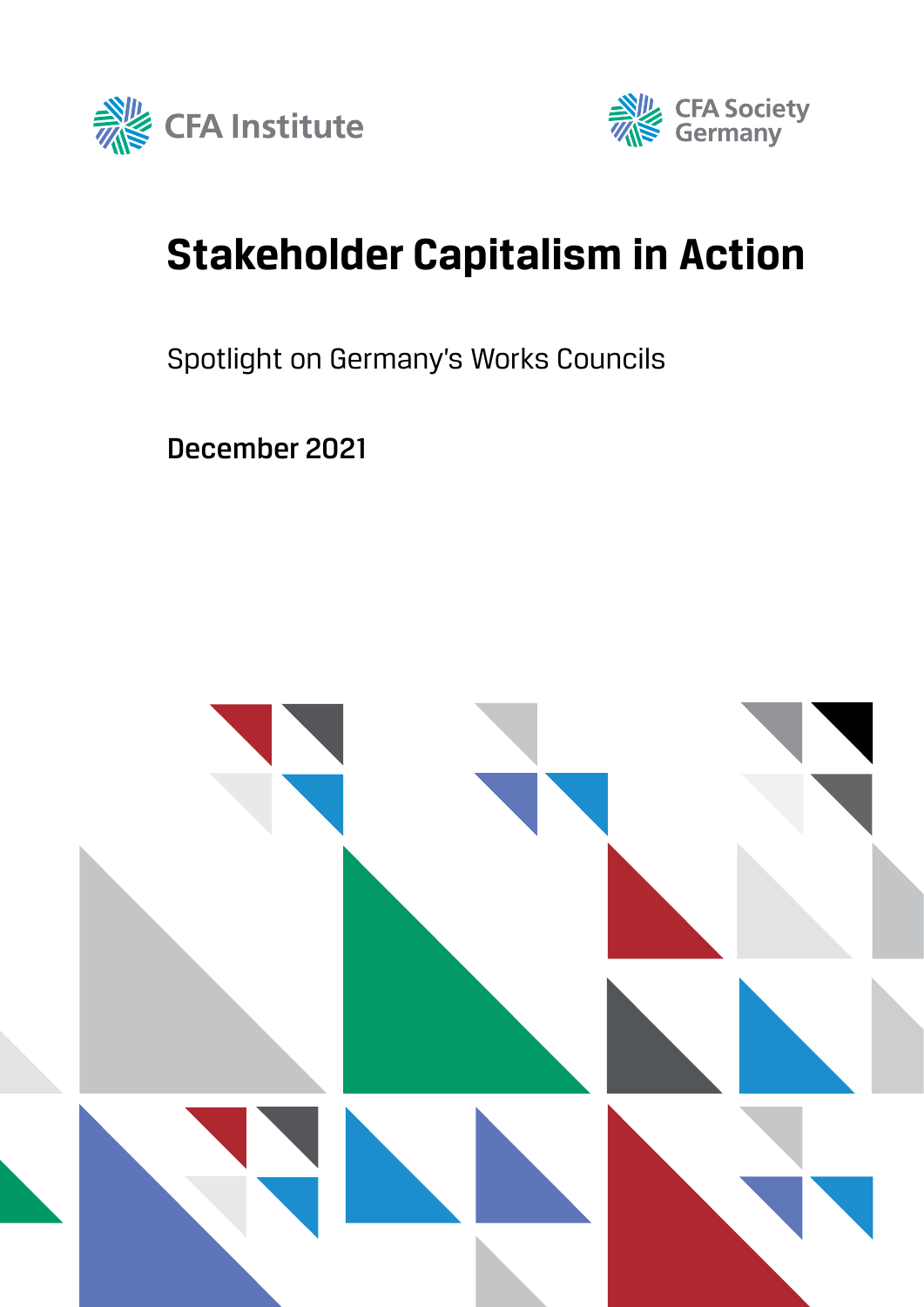# Table of Contents

| $\mathbf{1}$ . | Foreword                                                                                                     | 4                 |
|----------------|--------------------------------------------------------------------------------------------------------------|-------------------|
| 2.             | <b>Executive Summary</b>                                                                                     | 6                 |
| З.             | Introduction: The Historical Interest of CFA Institute in the<br>Evolution of Corporate Governance Practices | 8                 |
| 4.             | An International Perspective on Stakeholder Governance and<br>Recent Developments in the EU                  | $12 \overline{ }$ |
|                | The shareholder model<br>4.1                                                                                 | $12 \overline{)}$ |
|                | 4.2 The stakeholder model                                                                                    | 15                |
|                | 4.3 Developments in the EU                                                                                   | 16                |
| 5.             | The Situation in Germany: A History of Employee Co-Determination                                             | 18                |
|                | An introduction to the concept of co-determination<br>5.1                                                    | 18                |
|                | 5.2 Born from crises and discontent; developed through understanding                                         | 19                |
|                | 5.3 The role of Works Councils                                                                               | 22                |
|                | 5.4 What employers gain from Works Councils                                                                  | 23                |
|                | 5.5 Employee representatives on supervisory boards                                                           | 24                |
|                | 5.6 Trade unions in Germany                                                                                  | 25                |
| 6.             | Case studies: Specific German companies under the microscope                                                 | 28                |
| 7.             | <b>Conclusion and Perspectives</b>                                                                           | 53                |

# Stakeholder Capitalism in Action

# Spotlight on Germany's Works Councils

## December 2021

CFA Institute and CFA Society of Germany have partnered on this project to highlight how stakeholder capitalism is applied in Germany through the concept of employee co-determination. In particular, the report presents a collection of case studies in which interviewees were asked to explain how Works Councils operate in their companies and describe the influence they exert over strategic decision making.

For CFA Society Germany:

Martina Bahl, CFA Member of CFA Society Germany Advocacy Committee Frankfurt am Main

Susan Spinner, CFA Chief Executive Officer CFA Society Germany Frankfurt am Main

For CFA Institute:

Olivier Fines, CFA Head of Advocacy and Policy Research, EMEA London

Josina Kamerling Head of Regulatory Outreach, EMEA Brussels

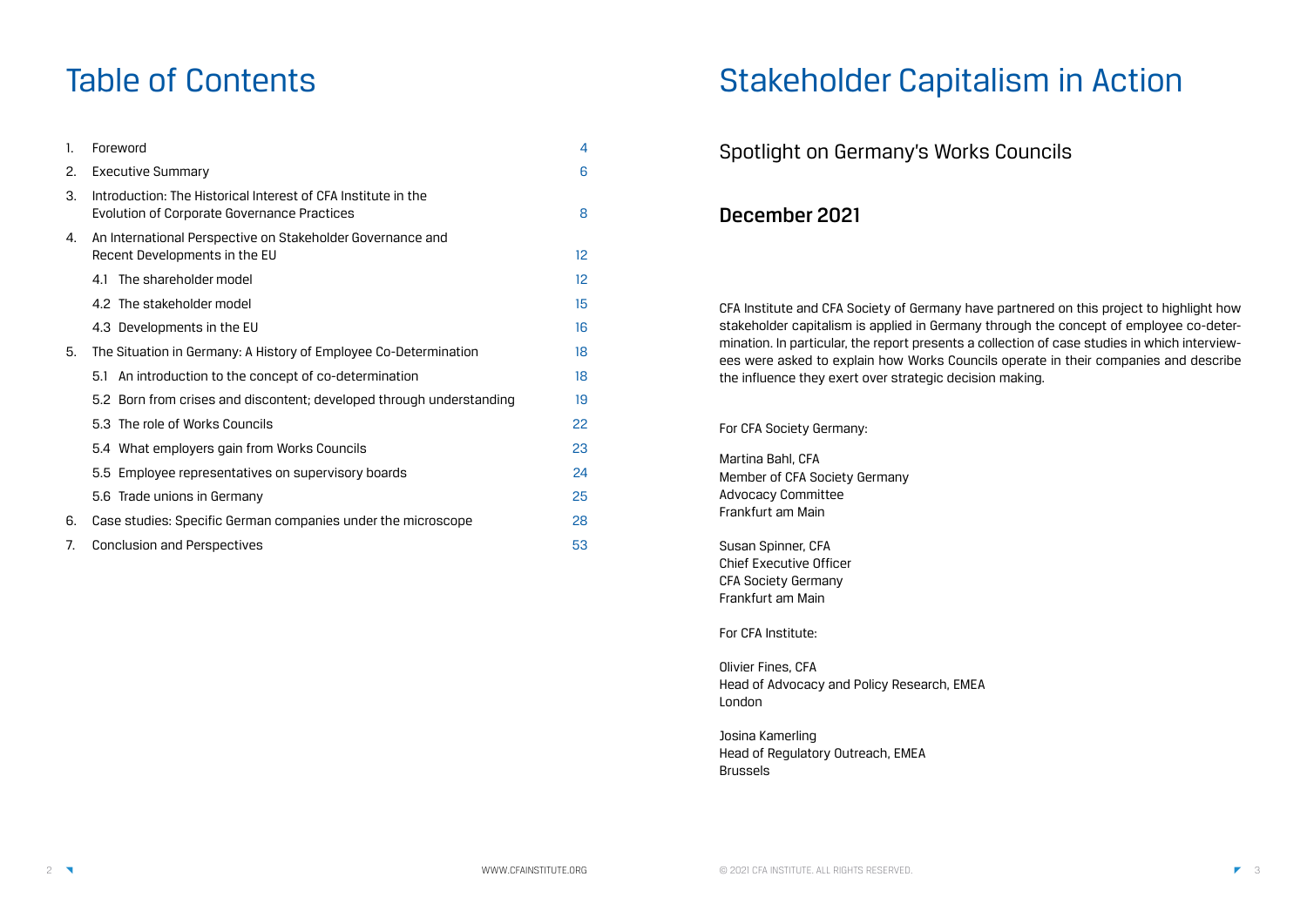strength of the Society is the vast investment expertise of its growing membership base. In addition, the Society has had the pleasure of working with its parent association, CFA Institute, on various papers and once again is gratified to have had the opportunity to join forces on this topic of shared interest.

This paper thus reflects the commitment and talent of a group of our members, in particular, the lead author of this paper, Martina Bahl and the committed support of CFA Institute staff, most notably, Olivier Fines and Josina Kamerling.

I hope that you will enjoy reading this interesting paper.

Susan Spinner, CEO, CFA Society Germany

# **Foreword**

The 50-year anniversary of Milton Friedman's famous *New York Times* essay, "The Social Responsibility of Business Is to Increase Its Profits," was "celebrated" this past year, with many economists promptly claiming its ideology to be dead. The impact of its core message had been significant in the United States for many decades—namely, that managers have a moral responsibility to act always in the long-run best interest of the shareholders, not in the interests of other stakeholders. Few other printed articles (it was not an academic paper) have had such a strong, long-term influence on business practices and corporate ideology.

Yet Friedman's premise of ignoring externalities has come under intense pressure in recent years, as this narrow shareholder-centred view of corporation obligations, while increasing corporate profits, has come to be seen as having resulted in a net negative cost to society.

The country's dramatic 20<sup>th</sup>-century history ultimately helped it to underscore the stakeholder model. Germans formally recognized "a more moderate form" of capitalism, in which companies would be perhaps less profitable in boom years, but downside losses would be more limited in bust periods. As the fourth-largest economy in the world, it is hard to argue that the German way is simply a European outlier and not compatible with the demands of a global economy. In fact, many companies commit more than is legally required to their employee alignment strategies, convinced that a satisfied employee is good for the bottom line and supports a long-term sustainable view of profitability.

CFA Society Germany also celebrated an anniversary this past year: its 20<sup>th</sup>. The Society has always benefitted from a strong volunteer spirit among its members and a great

With this recognition, there has been a clear shift in focus away from a shareholder dominant approach to a stakeholder-oriented corporate governance, reflected also in the strong shift toward environmental, social, and governance (ESG) investing. This may seem to be a new phenomenon, but in fact, many continental European and Asian countries have long supported the stakeholder-oriented approach, which believes that the company has a purpose to advance the interests of its stakeholders, not only shareholders but also employees, suppliers, creditors, or other stakeholders.

Germany has had an especially long and successful tradition of incorporating employee interests into company activity. This commitment is not simply due to the goodwill of management, but rather has been enshrined into German law for more than a century, through the concept of co-determination and the direct representation of employees through Works Councils.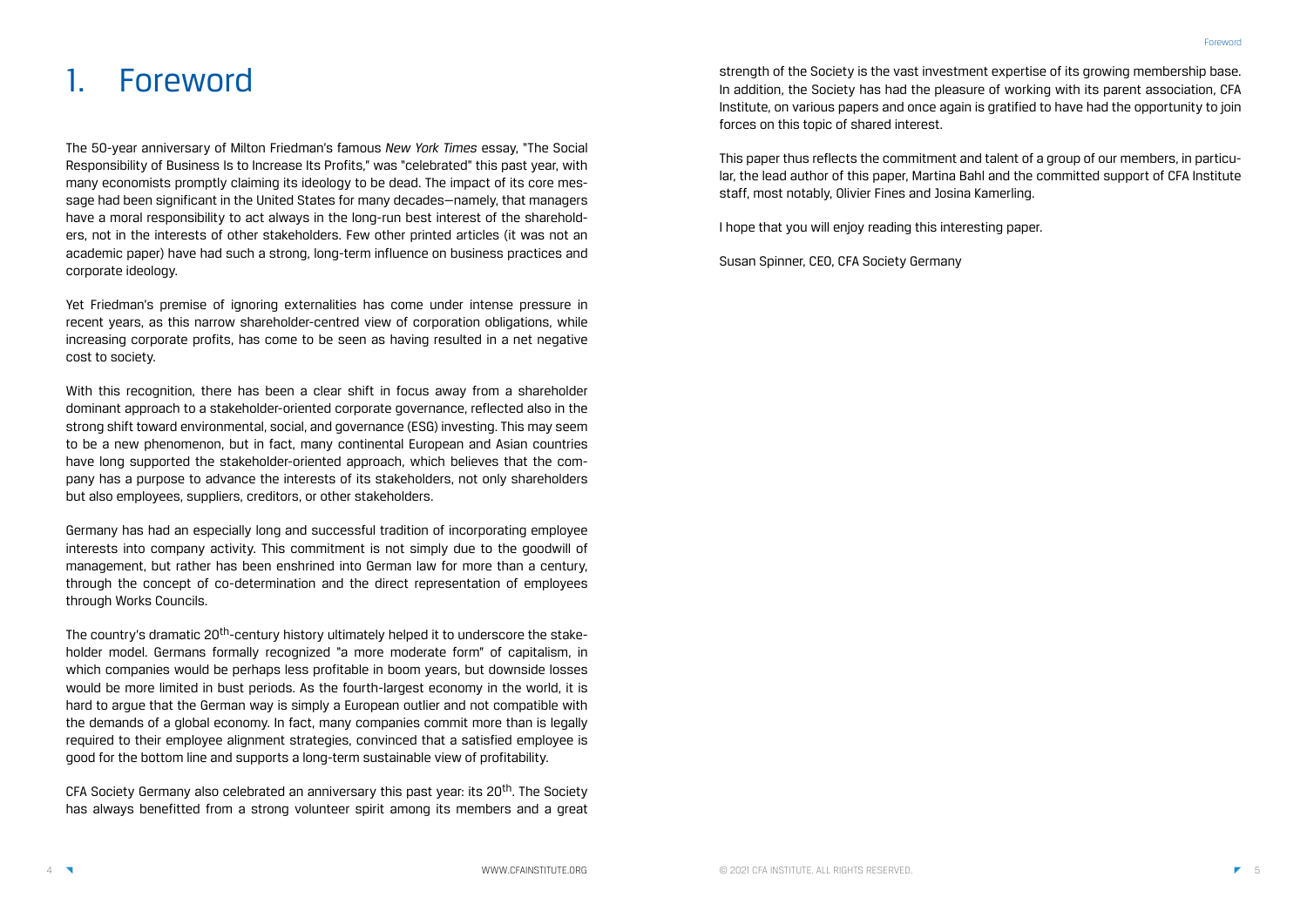Our research examines a series of practical case studies of companies in Germany, involved in various industries. The authors have interviewed key representatives of these companies who have agreed to share their experience. The objective was to obtain a practical understanding of the ways in which the governance of these companies can consider wider stakeholders' interest through the operations of the Works Councils.

Corporate governance is evolving. CFA Institute is working to clarify how and why. Integrating sustainability concepts into corporate governance challenges the traditional notion of shareholder value maximisation, which suggests that other considerations need to be examined. We are interested in analysing the way both points of view can converge.

# 2. Executive Summary

This issue brief looks at the history of stakeholder capitalism as it has been applied in Germany as early as the 19<sup>th</sup> century through law and business practice. We approach this subject through one of its particular dimensions, that of employee co-determination. In practice, Germany has managed gradually to engrain in its corporate governance structures the notion that management and employees had to work cooperatively towards the success of their companies.

- Do they have an impact on competitivity or staff turnover?
- Do they help smooth conflict resolution?
- What is their actual level of influence over decision making?
- In a world that is perhaps rediscovering the virtues of re-internalising and re-localising supply chains for reasons pertaining to strategic autonomy in times of crisis, could it be that stakeholder capitalism and employee co-determination will help establish stronger ties with the local community?

We review the origin of employee co-determination in the country and how it has shaped the economic development of the German industrial complex over the years. Specifically, we were interested in analysing how Works Councils are operating in practice. These internal bodies that exist within companies to represent employees have a role to play in the general decision-making framework. Their overarching objective is to foster an alignment of interests among shareholders, management, and employees towards the longerterm success of the company.

This task, however, is easier said than done. Beyond the good intentions, we need to understand what Works Councils achieve concretely. For example:

To establish a comparison, we also are evaluating the parallel development of trade unions in Germany, as this mechanism of labour representation may be suffering from excessive corporatism.

Overall, the question is whether it is possible to align the traditional interests of shareholders who assume the financial risk with that of a broader set of stakeholders over the realisation of long-term objectives and the sustainability of the company as a going concern.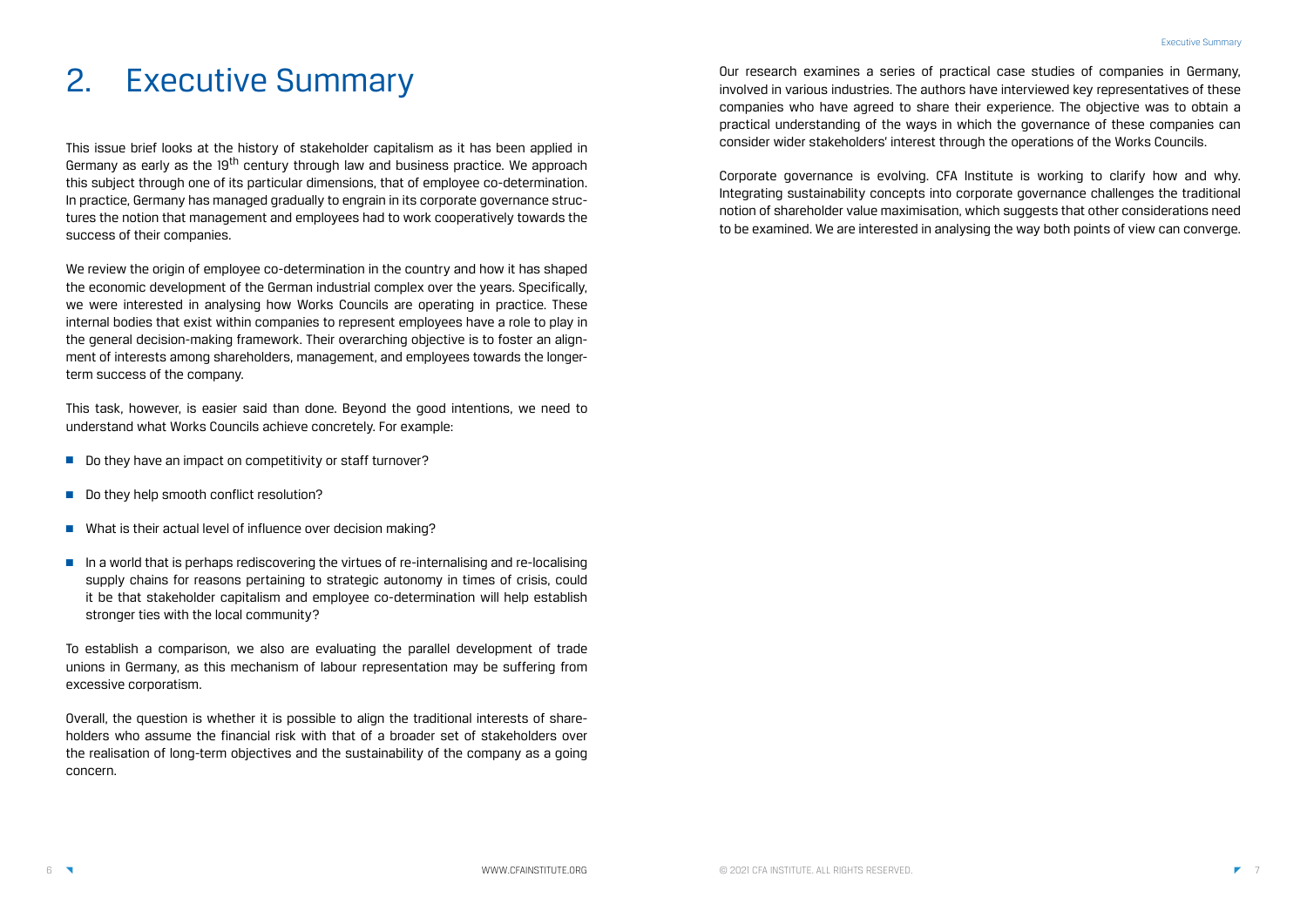model. This newer model is presented as a more complete set of rules and principles by which company boards and management also must consider the interests of the wider society and the environment in which the company operates.

This debate is linked in the European Union to the development and completion of the Capital Markets Union (CMU). In 2015, the CMU was first proposed by the Hill Commission. At this time, the revision of the shareholder's rights directive led to extensive discussions on the role of investors and their engagement with companies. The European Parliament was in favour of extending this engagement to other stakeholders: the objective was that it would encourage a longer-term vision for company management. In September 2020, CMU 2.0 (CMU revisited<sup>2</sup>) established clearly that the EU Commission perceives that the excessive focus of capital markets on short-term financial interests is not aligned with the objectives set by the EU on the fostering of sustainable long-term economic growth. The objective of the action plan is to encourage a realignment of capital markets towards servicing the long-term structural interests of the union. This reflects the EU's desire to solve the elusive Savings versus Investments versus the Economy equation through the CMU. Individuals should gain access to investment solutions for their retirement and long-term savings needs, which in parallel should permit the financing of the EU's small and midsize enterprises (SMEs) (through digital innovation) as well as the structural infrastructure plan of the EU, including the Green Deal.

The second study focused on this latter notion. Released in January 2021, $4$  the second study is the result of a series of workshops conducted with investment industry practitioners to measure the changes to corporate governance practices induced by the

An important way to achieve the objectives of the CMU is by reshaping corporate governance. Management boards can better balance short- and long-term objectives by including elements of sustainability into the equation.

Although the concept of corporate governance in its modern sense can be traced back to the 1970s in the United States, as the rules that govern the management of companies, it is fair to say that it has not been a chief concern for investment analysis until the early years of the 21<sup>st</sup> century.

CFA Institute released the first edition of its *Corporate Governance Manual* in 2005, in parallel to the organisation having added readings related to this new field of interest into the CFA® Program curriculum. The third edition of the manual was released in September 2018.<sup>1</sup> The manual defines corporate governance as follows:

> CFA Institute has produced two research pieces on this question, by observing how EU policy had gradually influenced thinking and practices on corporate governance. The first study was released in August 2016<sup>3</sup> and focused on the need for management boards to be strengthened through better information. It also approached the different ways in which institutional investors should get more actively involved in the oversight of company management. Finally, it exposed how corporate governance was the vector through which companies should demonstrate the quality of their corporate citizenship.

> 2 See European Commission, *Capital Markets Union 2020 Action Plan: A Capital Markets Union for People and Businesses,*

3 See CFA Institute, *Corporate Governance Policy in the European Union: Through an Investor's Lens,* August 2016, https://www.

# 3. Introduction: The Historical Interest of CFA Institute in the Evolution of Corporate Governance Practices

*CFA Institute's work in the field of corporate governance is rooted in the belief that the principal-agent relationship should be governed in a manner that aligns the interests of all the parties who have a stake in the management of companies and investors' financial assets.*

"Corporate governance is the system of internal controls and procedures by which individual companies are managed. It provides a framework that defines the rights, roles, and responsibilities of various groups—including management, the board, controlling shareowners, and minority or noncontrolling shareowners—within an organization. At its core, corporate governance is the arrangement of checks, balances, and incentives a company needs to minimize and manage the conflicting interests between insiders and external shareowners and stakeholders. Its purpose is to prevent one group from expropriating the cash flows and assets of one or more other groups and to provide a structure that ensures the long-term viability of the organization."

This definition is important because it also incorporates the linkages with the two newer parts of the ESG conundrum that have developed more recently, that is, the S (social) and the E (environment). In other words, the traditional model of managing companies, focused on the primacy of shareholder interest, may be transitioning to a stakeholder

<sup>&</sup>lt;sup>1</sup> See CFA Institute, *The Corporate Governance of Listed Companies: A Manual for Investors, 3rd edition, September 2018,* https://www.cfainstitute.org/advocacy/policy-positions/corporate-governance-of-listed-companies-3rd-edition.

https://ec.europa.eu/info/business-economy-euro/growth-and-investment/capital-markets-union/capital-marketsunion-2020-action-plan\_en.

cfainstitute.org/advocacy/policy-positions/corporate-governance-policy-in-the-european-union.

<sup>4</sup> See CFA Institute, *Corporate Governance and ESG Disclosure in the EU,* January 2021, https://www.cfainstitute.org/advocacy/ policy-positions/corporate-governance-and-ESG-disclosure-EU.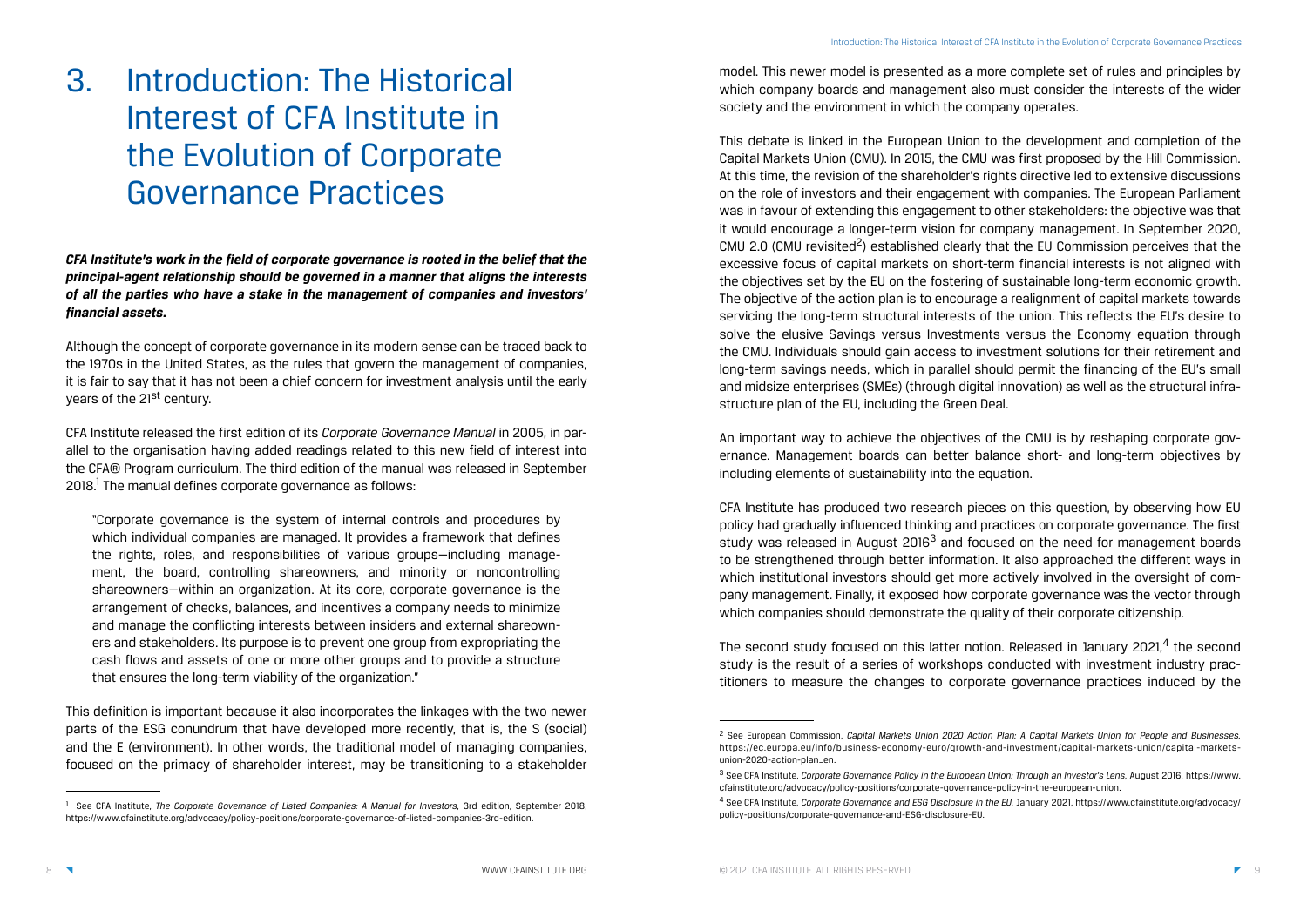The next chapter provides a brief overview of how various regions in the world understand and apply stakeholder governance. Chapter 5 offers a detailed analysis of the history of employee co-determination in Germany. Chapter 6 presents an important collection of case studies from senior managers at German companies on their experience and practice of employee co-determination, how it works, and their opinion on the viability of the approach. The cases studies are presented as interviews.

- The effect of employee co-determination on company operations and efficiency
- The effect on competitiveness
- The effect on employee retention
- The approach to conflict resolution
- The actual influence of employees over management decisions
- The necessity of a law or whether principles are sufficient
- The link with the community
- The compatibility of the stakeholder governance approach with profit-generation objectives

In discussing employee co-determination and stakeholder governance with the interviewees, we were particularly interested in exploring the following topics:

various EU regulatory initiatives in the field of sustainable finance and disclosures over the past few years. The report explores the rise of sustainable corporate governance as well as how the interests of shareholders and the wider stakeholders can be aligned over long-term objectives. A key aspect that will continue to animate discussions is that of international supply chains and the controls that can be exerted over them. The EU clearly seeks to establish sustainable processes across the industrial value chain, which is going to be a complex endeavour.

The conundrum we now are facing is whether stakeholder capitalism and shareholder capitalism can be compatible, when considering the long-term objectives of companies and corporations.

In a study published in February 2014 in the *Review of Finance*, Franklin Allen, Elena Carletti, and Robert Marquez<sup>5</sup> analysed the regional differences that existed surrounding the objective of corporate governance. They offer the following possible definition of stakeholder governance:

"[As regards the answers obtained in specific jurisdictions], firm continuity and employment preservation are important concerns. In many countries, therefore, the legal system or social convention have as a common objective the inclusion of parties beyond shareholders into firms' decision-making processes. In particular, workers are seen as important stakeholders in the firm, with continuity of employment being an important objective.

#### […]

Our main idea is that stakeholder firms internalize the effects of their behaviour on stakeholders other than shareholders. In particular, they are concerned with the non-pecuniary benefits that their stakeholders would lose should the firm not survive. As a consequence, stakeholder firms are more concerned with avoiding bankruptcy since this prevents their stakeholders from enjoying their benefits."

This conceptual definition of stakeholder governance has guided the work CFA Institute set out to accomplish in this report. Thanks to CFA Society Germany and the quality of the organisation's members interested in this topic, this report presents and explores how Germany as a jurisdiction and society has been applying the concept of sustainable corporate governance and stakeholder capitalism through its rules on, and practice of, employee co-determination.

<sup>5</sup> See Franklin Allen, Elena Carletti, and Robert Marquez, *Stakeholder Governance, Competition and Firm Value,* CESIFO Working Paper No. 4652, February 2014.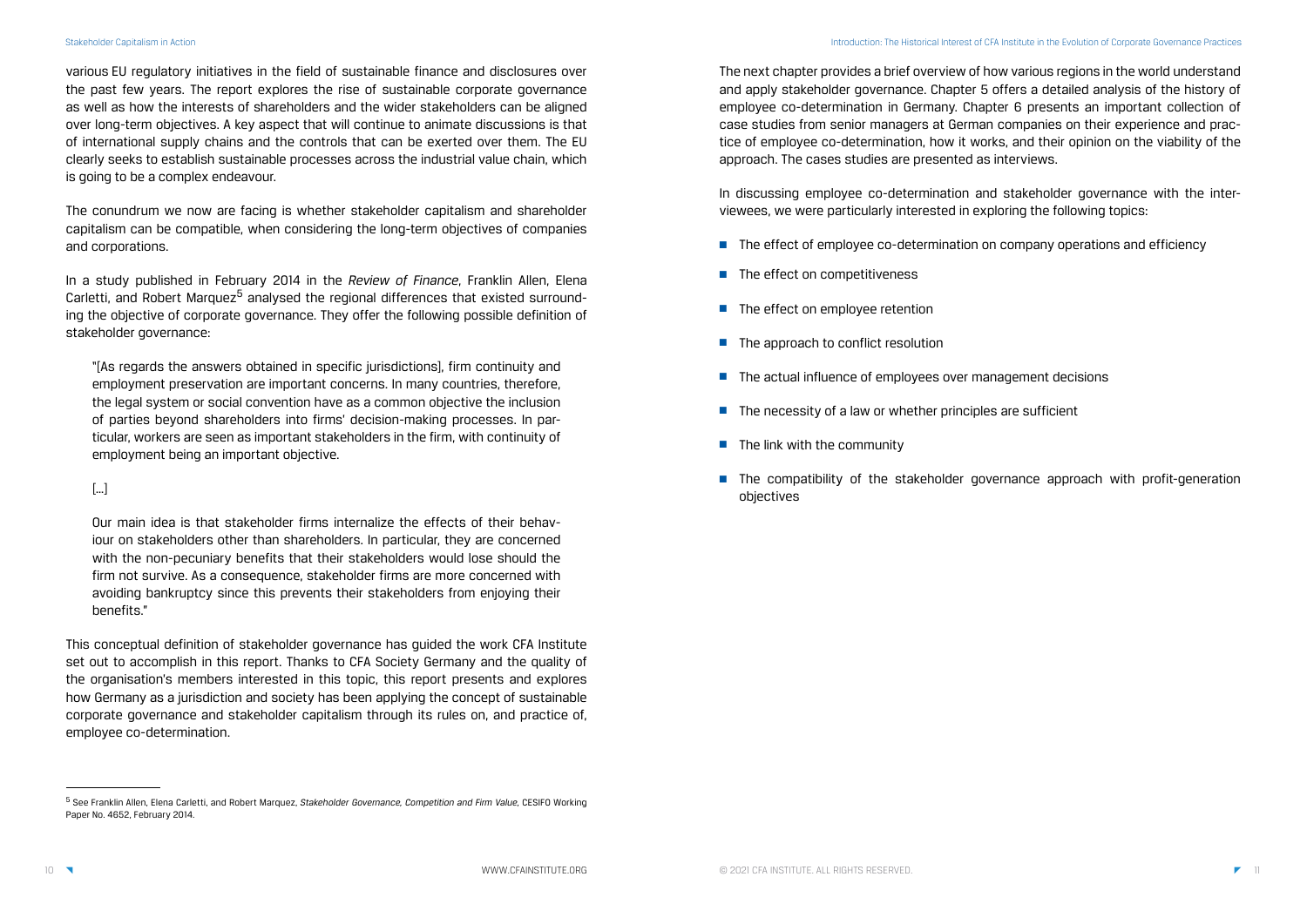The shareholder model is described as market focused, with the following characteristics:

- The ownership structure is dispersed and dominated by large institutional investors.
- The interest of shareholders is the priority and the driving force of companies' governance framework.
- The protection of minority shareholder rights is supported.
- The communication between the company and the market is based on corporate disclosure and transparency regulations.
- The conduct of the company is affected and induced by capital markets' influence.
- The shareholding control structure is what quides the dynamic of the principal-agent relationship between the shareholders and management.

In the United States, the most recent changes introduced by the Sarbanes-Oxley Act (SOX), signed into law in 2002, are aimed at resolving endemic conflicts of interest and a lack of independence on companies' board of directors. In the early 2000s, a series of corporate scandals and bankruptcies (e.g., Enron, Tyco, Global Crossing, Halliburton, AOL Time Warner, WorldCom) revealed that corporate governance inefficiencies can result in an imbalanced principal–agent relationship, to the advantage of management. SOX established the criminal liability of company executives and that of the auditing firm in charge of certifying the financial statements. SOX asserted the importance of internal controls, strengthened the role of the audit committee, and required that a majority of directors become independent, under specified rules.

An interesting difference is noted with the United Kingdom model. As the United Kingdom has ceased to be a direct influential policy force in the European Union, this difference is significant given the evolution that could take place in the EU on its own corporate governance approach. The UK's corporate governance model is described as principles based, as opposed to rules based. This is due in part to the fact that the United Kingdom and continental Europe in general apply two different legal systems: a Napoleonic-style of civil code in the EU and the common law (using case law) in the United Kingdom. These systems have led to different approaches in corporate governance as well, and this distinction could play a role in how the EU chooses to determine its own model.

The two key UK texts are as follows:

1. The UK Corporate Governance Code, issued by the Financial Reporting Council (FRC),

the regulator for auditors, accountants, and actuaries. It forms a part of the broad body of UK company law and establishes principles of good corporate governance for

# 4. An International Perspective on Stakeholder Governance and Recent Developments in the EU

*Corporate governance may be at an inflection point of its history. Regulatory and policy developments intend to widen the scope of governance's overarching objective to also include consideration for a larger set of stakeholders. The key question to resolve is how to align the interests of shareholders and that of other stakeholders.* 

The conceptual theories behind corporate governance mechanisms and how these theories have been applied in practice have evolved around the world in various fashions.

In addition to the 2014 research by Allen, Carletti, and Marquez, we also used a notable study released in 2020 by researchers at the Yeditepe University of Istanbul, Turkey, to expose those regional differences.<sup>6</sup> One interesting conclusion of the authors that resonated with our own study of the German Works Council is the notion that regional corporate governance practices were rooted in local economic, legal, cultural, and political frameworks. In other words, the environment and the community within which corporate governance practices are developed do influence the shape that these practices take. The thesis defended by the authors was that these regional differences based notably on culture would make it difficult for corporate governance practices to converge at an international level. Therefore, countries and regions perhaps will continue to develop their own style of governance based on local needs and aspirations.

Two principal corporate governance models are being considered; the shareholder model and the stakeholder model.

### 4.1 The shareholder model

Both research papers we analysed show that the shareholder model is used in Anglo-Saxon countries, including the United States, the United Kingdom, Australia, Canada, and New Zealand.

<sup>6</sup> See Hassan Ahmed Shirwa and Murat Onuk, "Corporate Governance Models and the Possibility of Future Convergence," *Journal of Corporate Governance Research,* 8 September 2021, http://www.macrothink.org/journal/index.php/jcgr/article/view/17057.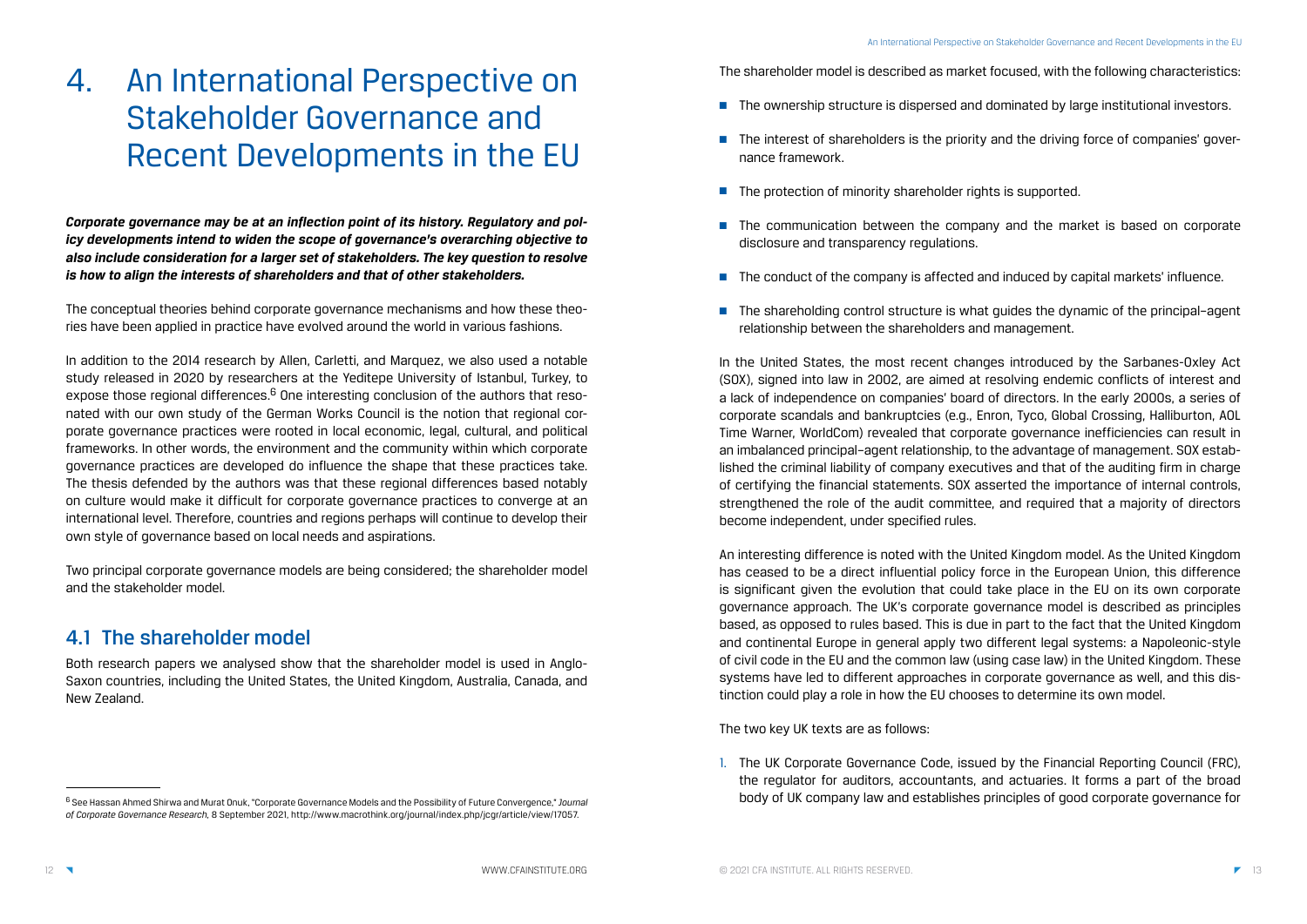for clients and beneficiaries leading to sustainable benefits for the economy, the environment and society."

In particular, principle 1 states that "[s]ignatories' purpose, investment beliefs, strategy, and culture enable stewardship that creates long-term value for clients and beneficiaries leading to sustainable benefits for the economy, the environment and society."

## 4.2 The stakeholder model

As discussed in the two research papers we have considered, the stakeholder model is applied in various forms in continental Europe and Japan.

- Ownership is concentrated with large entities, including banks and family structures.
- Voting powers are strong.
- The model is focused on conflict resolution and inherent collaboration.
- The model employs vertical or horizontal integration of a series of interrelated entities, in the form of conglomerates.
- Transparency and disclosures may be a lesser focus.
- Various stakeholders can get involved in appointing the board of directors.
- Value is dispersed across the satisfaction of the interests of various types of stakeholders.

The stakeholder model is described as cooperative and features the following characteristics:

Because Germany is the focus of this research paper, its model will be the subject of a detailed analysis in the forthcoming section. The German approach is based largely on a two-tier system of governance, in which the management board represents the executives and is overseen by a supervisory board on which both employees and shareholders are represented. The involvement of the Works Council is critical in ensuring that the employees' voice is properly recognised. In effect, the responsibility of management in such a system is to balance its decisions by considering the interests of shareholders, employees, and other stakeholders. As we will discover later in this research report, when reviewing the interviews conducted with senior executives at German companies, the link between stakeholder governance and the local community is important. As we have discussed, the style of corporate governance depends on the local culture of a particular jurisdiction or region. Therefore, it should not come as a surprise that proponents of the

- 
- 

companies listed on the London Stock Exchange, on a comply-or-explain basis. The Listing Rules obtain statutory authority as a part of the Financial Services and Markets Act 2000 (FSMA). It has been enhanced several times since the 1992 Cadbury Report. Broadly speaking, the Code examines the balance of power between the board of directors and the general assembly of shareholders.

2. The Stewardship Code, also issued by the FRC and a part of UK company law, applies to asset managers, asset owners, and service providers. It is a voluntary and nonprescriptive code that includes a series of apply-and-explain principles for the signatories, which are aimed at fostering engagement between shareholders and company management.

Notably, both the Corporate Governance Code and the Stewardship Code recently have evolved to consider ESG developments. The objective has been that including other stakeholders and employees in companies' governance structure encourages management and directors to focus on long-term value creation and societal benefits.

In part, these developments were a result of the recommendations made by Professor John Kay in 2012 as part of a body of work commissioned by the UK government on the mechanisms of control and accountability provided by UK equity markets.<sup>7</sup> The first recommendation concerned the proposal for the Stewardship Code to incorporate "a more expansive form of stewardship" to also include strategic issues.

Of the 2018 UK Corporate Governance Code, the FRC says:

"The FRC has released the 2018 UK Corporate Governance Code which puts the relationships between companies, shareholders and stakeholders at the heart of long-term sustainable growth in the UK economy. This Code places emphasis on businesses building trust by forging strong relationships with key stakeholders."

In particular, section 1 on Board Leadership and Company Purpose states that the board of directors "should ensure that workforce policies and practices are consistent with the company's value and support its long-term sustainable success. The workforce should be able to raise any matters of concern." Note, however, that the Companies Act 2006 does not require employees to vote in general meetings of shareholders, contrary to what currently takes place in a number of EU member states.

The introduction to the UK Stewardship Code 2020 states that "[s]tewardship is the responsible allocation, management and oversight of capital to create long-term value

<sup>&</sup>lt;sup>7</sup> See Professor John Kay, "The Kay Review of UK Equity Markets and Long-Term Decision Making," Final Report, The Kay Review, July 2012, https://assets.publishing.service.gov.uk/government/uploads/system/uploads/attachment\_data/file/253454/bis-12-917-kay-review-of-equity-markets-final-report.pdf.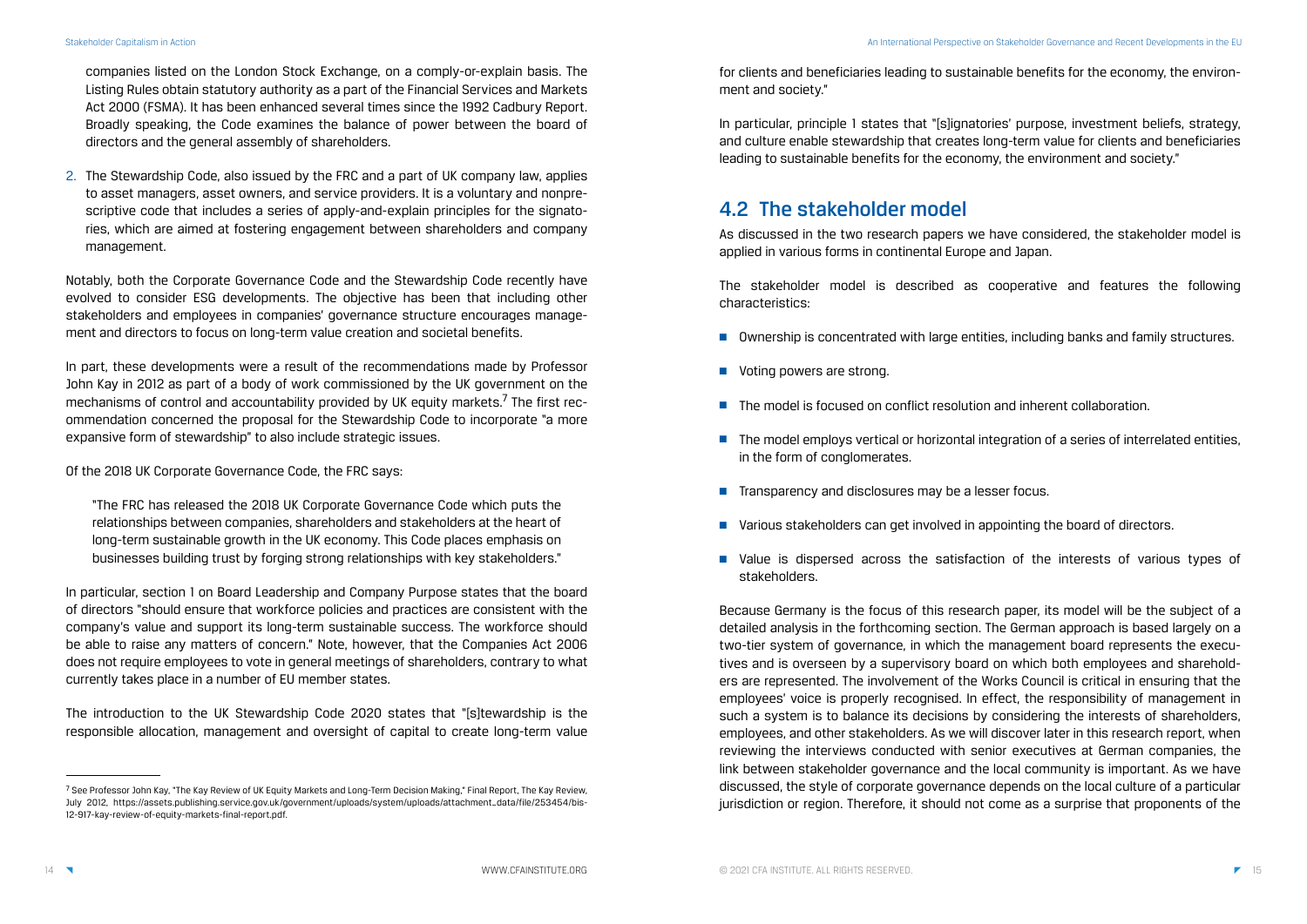- Inappropriate or insufficient role exercised by company directors to integrate sustainability into corporate strategy
- Lack of harmonisation of practices across EU member states
- Insufficient consideration of the wider supply chain in assessing social and environmental impacts

Therefore, an EU-led effort to harmonise practices and raise the standards expected for an EU corporate governance framework is supported.

In the report by CFA Institute on Corporate Governance and ESG Disclosure in the EU (see note 4), we discussed the difficulty for the EU to simply adopt a UK-style Corporate Governance Code or Stewardship Code. The EU and the jurisdictions that compose the Union are used to rules-based legislation rather than principles-based codes. Although the first CFA Institute report on corporate governance in the EU (2016) saw a divergence at the EU level on the shareholder versus stakeholder debate, the follow-up report (2021) shows the EU has moved strongly in favour of the stakeholder approach. This shift is in large part due to the sustainability agenda, with its far-reaching legislation for companies and investment firms. In the coming months, the EU will initiate work on the social aspects of its Taxonomy Regulation. This development will attempt to cement the stakeholder model and introduce challenges for companies and boards in terms of accountability.

Better Finance (the European Federation of Investors and Financial Services Users) has been a strong advocate for stronger employee participation in the stakeholder dialogue. CFA Institute partnered with Better Finance in a 2018 report on Sustainable Value for Money.<sup>11</sup> The approach took a joint financial user and institutional investor perspective to generating sustainability, while ensuring transparency and value creation. If the dialogue between companies and investors is to function as intended, it is crucial to uphold the fiduciary duty that is owed by an asset manager to their investors.

Already in March 2018, Action 10 of the Commission action plan on financing sustainable growth specified the need to foster sustainable corporate governance and, importantly, to attenuate short-termism in capital markets. $9$  In 2020, the Commission was launching its sustainable corporate governance initiative for 2021, which was included in the Action Plan on a Circular Economy.<sup>10</sup>

■ Excessive focus of management on short-term benefits to shareholders over the long-term interests of the company

German employee co-determination model see direct benefits of the stakeholder model for the stable development of local communities through strong ties with their immediate economic ecosystem.

In Japan, corporate governance has evolved around the prevalence of large conglomerate groups, which developed as part of Japan's industrialisation started in the 19<sup>th</sup> century. The large family-controlled and vertically integrated groups called *zaibatsu* were later replaced by *keiretsu* in the aftermath of World War II, but the logic of integration (horizontal or vertical) and cross-controlling relationships was maintained. Families were replaced by shareholders, while banks and other forms of financial institutions continued to exert powerful influence over governance. Therefore, the interests of a broader set of stakeholders (including customers and suppliers) is obtained through cross-shareholding between different groups. Shirwa and Onuk (2020)<sup>8</sup> qualify this governance form as "multidirectional regulation." In practice, the Japanese model involves a strong interlocking between the board of directors and the executives employed by the corporations.

### 4.3 Developments in the EU

Corporate governance is currently at the confluence of the EU's efforts to succeed in its post-pandemic economic recovery while the Union is also working to complete the CMU and operationalise the objectives of the European Green Deal (2019). In this context, integrating sustainability considerations as part of the European framework on corporate governance is perceived to be an important and necessary step forward by the European Commission.

The Commission has been consulting the industry on this question in view of a potential legislative proposal for a directive on sustainable corporate governance, which could be adopted in the course of 2021. The Commission identified the following problems in the current framework:

<sup>11</sup> See Better Finance and CFA Institute, "Sustainable Value for Money," 20 November 2019, https://betterfinance.eu/publication/ better-finance-cfa-institute-report-on-sustainable-value-for-money/.

<sup>8</sup> See Footnote 6.

<sup>9</sup> See European Commission, *Renewed Sustainable Finance Strategy and Implementation of the Action Plan on Financing Sustainable Growth,* 8 March 2018, https://ec.europa.eu/info/publications/sustainable-finance-renewed-strategy\_en.

<sup>10</sup> See European Commission, *Circular Economy Action Plan,* March 2020, https://ec.europa.eu/environment/strategy/circulareconomy-action-plan\_en#:~:text=Circular%20economy%20action%20plan.%20The%20European%20Commission%20 adopted,resources%20and%20will%20create%20sustainable%20growth%20and%20jobs.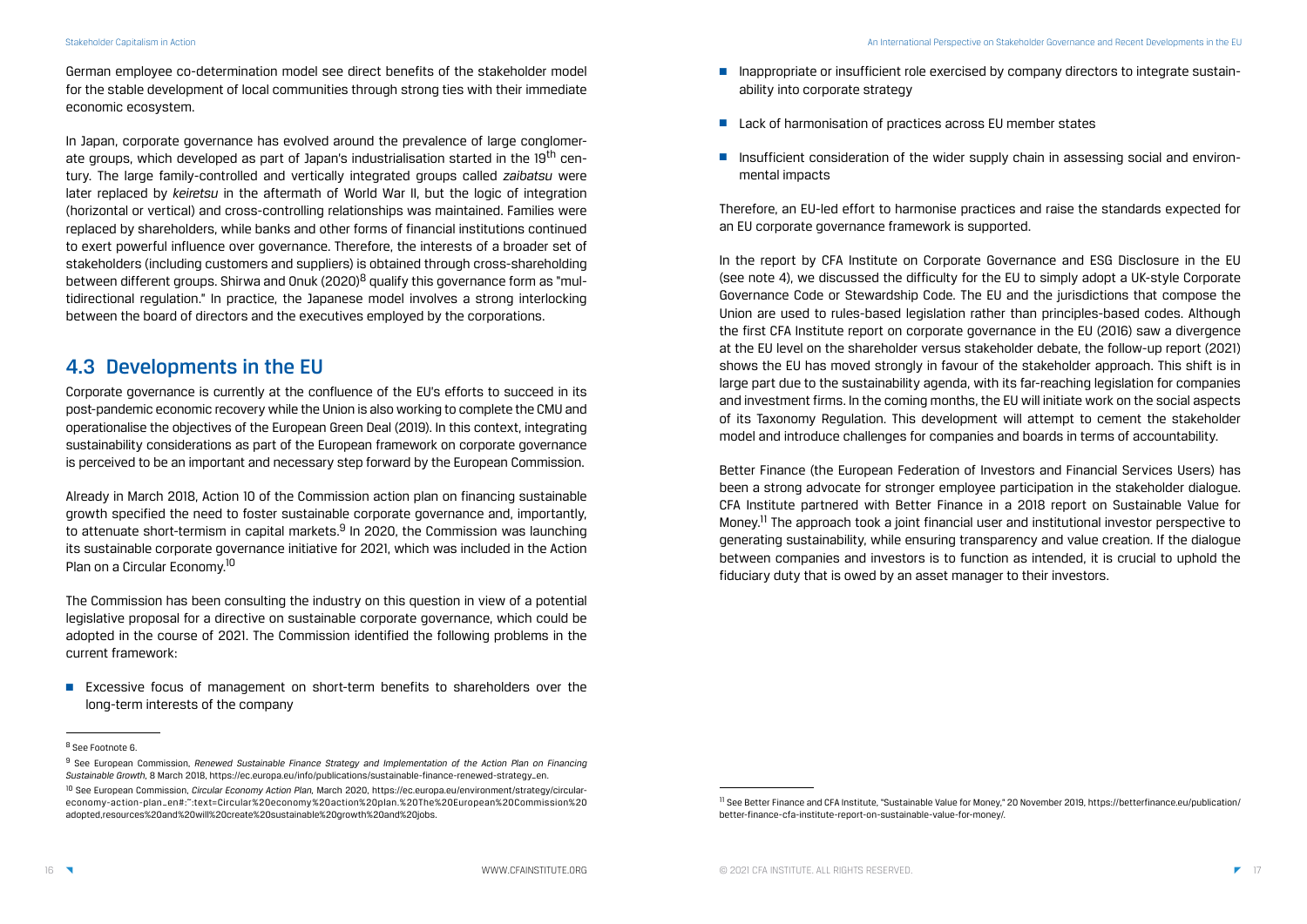To answer these questions, we conducted six interviews, including five companies and one private investor association. The result of these interviews constitutes the core of this research paper, under section 6.

## 5.2 Born from crises and discontent; developed through understanding

Although employee co-determination is decidedly modern, it has a long history. Enshrined in law, employee co-determination began in Germany in the mid-19<sup>th</sup> century. Throughout the course of industrialization, factory workers who felt disempowered and exploited started uprisings. People across Europe were dissatisfied with the political and economic power relations. Thus, uprisings and revolutions occurred first in Germany in 1848 and later moved to France. Although the revolution in Germany failed, it laid the foundation for the labour movement and the increasingly legal anchoring of employee rights.

*"Enshrined in law, employee co-determination began in Germany in the mid-19th century"*

# 5. The Situation in Germany: A History of Employee Co-Determination

*Germany has developed a rather unique model of corporate governance among advanced economies, one in which employee representation and co-determination is considered a strategic input into the long-term success and stability of companies. This model is rooted in the country's history since the 19th century and while it aims to align the interests of all stakeholders, it is also not without its flaws.*

## 5.1 An introduction to the concept of co-determination

In Germany, Works Councils and employee co-determination are a matter of course. If a company has more than 500 employees, employee representatives, by law, must be represented on supervisory boards. German employees enjoy a wide range of legally enshrined rights relative to their employers. Additionally, employers actively perceive their employees as partners. At the same time, the country's industrial sector is recognised for its innovative technology, reliability, and quality.

Several questions may be raised about this set-up, including the following:

- What role does employee participation, which has been actively practiced for decades, play in this success?
- How is it organized in practical terms?
- How is the stakeholder idea compatible with the goal of profit generation?

### Box 1. Works Councils, Co-Determination, and Trade Unions Defined

Works Councils: The Works Council is a democratically elected body representative of all employees in the company. The Works Council is a form of communication interface between the employees and the employer; it is a point of contact for concerns, fears, and wishes and an initiator of change. Legislation gives the Works Council extensive rights in matters that directly affect the employees of the respective company. Works Councils can be elected in companies as small as five employees. Their creation is voluntary on the part of workers and employees.

Co-Determination: In addition to Works Councils, large companies with 500 employees or more are required to elect employee representatives to their supervisory boards. On the supervisory board, employee representatives along with shareholder representatives, provide supervision and advise the executive board. Co-determination is a legal requirement in Germany.

Trade Unions: These unions represent entire branches of industry and employment. They pursue a political agenda detached from the individual company.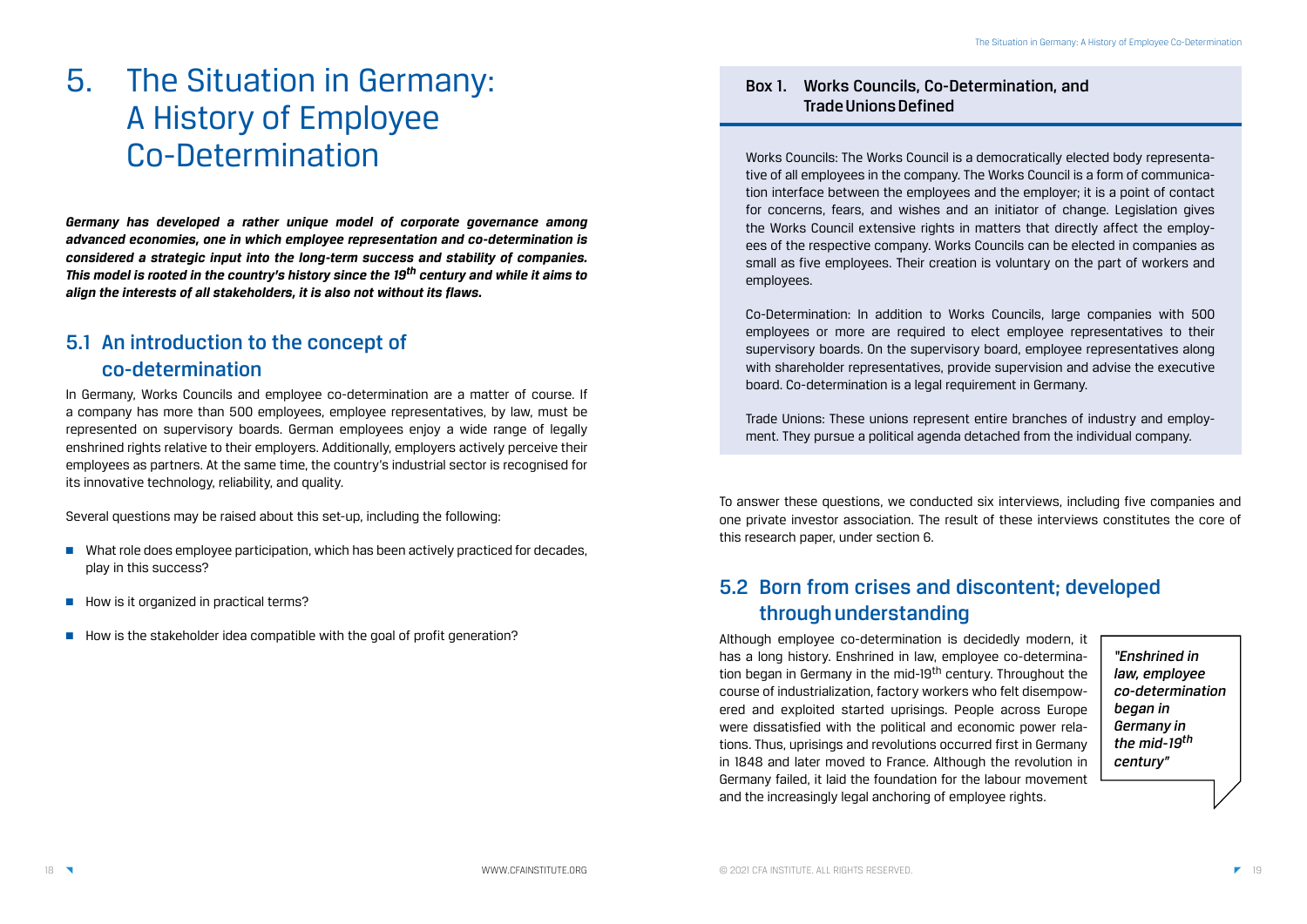German entrepreneurs have not always been models of worker participation. Today's system is the result of specific historical crises. As Lorenz Schwegler, one of the leading labour rights experts in Germany, explains:

"You have to go back to the 19<sup>th</sup> century. That was when the first workers' committees were set up. The background to this was a growing discontent among workers, who were looking to vent it out. This could be accomplished through strong unions and strikes. At that time, German entrepreneurs already wanted to make the process smoother. Basically, it was a matter of expediency."

Even as companies were forming their first workers' committees in 1848, workers' co-determination at the company and supra-company level was already the subject of discussion among politicians. For a long time, however, workers' committees remained voluntary, and heavy industry, in particular, was not committed to the idea. In contrast, some companies developed as true pioneers in worker co-determination, including Carl Zeiss Werke in Jena. As part of our study on the co-determination of employees, we interviewed the management at Carl Zeiss Werke, who still view this tradition favourably (see section 6).

In the midst of World War I, in 1916, the Auxiliary Service Law ("Hilfsdienstgesetz")<sup>12</sup> was passed in Germany. This law required all men between the ages of 17 and 60 who were not serving in the war to work in the armament industry or other war-related fields. They were assigned to a factory or activity, were forced to work, and were not allowed to transfer to another job without the employer's permission. Workers in the armament factories were particularly unhappy, which endangered production. As a concession, workers' committees were enshrined in law for the first time in the Auxiliary Service Act. Thus, in all companies with 50 or more employees, the workforce was now allowed to elect workers' committee members who acted as negotiating partners on their behalf.

Worker discontent in companies that did not allow voluntary workers' committees did not just disappear. Around 1900, a major strike movement broke off in the mining industry, leading to a strengthening of the unions. To restore peace, the 1905 Mining Law Amendment was enacted, which required the establishment of workers' committees in companies with more than 100 workers. Although the rights of the workers' committees at that time were limited, they laid an important foundation for future development in other industries.

> "The effect of statutory employee co-determination is easily explained," says Schwegler. "It is an institutionalised dialog between management boards and employees. Through the Works Councils, an intensive dialog can take place on all issues related to life at work. As a result of this past legislation, Germany is among the countries with the fewest strikes in the world. This low number of strikes is due to the consensus achieved and to the compromises that are made. Because co-determination is in place in Germany, a completely different culture has emerged in which problems are solved through mutual understanding."

After the lost war, entrepreneurs searched for a way out of the crisis, and the unions wanted to have their say. As tensions rose, entrepreneurs feared a slide toward socialism, as demanded by unions in the Spartacist uprisings. Thus, in 1918, the Stinnes-Legien Agreement came into being, in which German entrepreneurs recognized the unions as partners and made concessions. Workers' and soldiers' councils were formed, and in 1920, the first Works Council Act came into force. Once again, the legislation was a response to

discontent and strikes. Schwegler makes this comparison, "We can compare this to a locomotive being put in front of a train to slow it down. The workers were given some rights to put an end to their revolutionary activities. For the unions, this still didn't go far enough; they wanted to have a say in the overall economy."

Beginning in 1929, the world economic crisis dramatically affected Germany, which was suffering from overwhelming war reparation payments. Unemployment and poverty resulted, and many people placed blame on the unions. In 1933, the Weimar Republic collapsed, and along with it, the unions and Works Councils perished. The German workers' front of the National Socialists took their place.

After Germany's defeat in World War II in 1945, the coal, steel, and banking sectors were discredited by their wartime conduct. In the British-occupied zone, the British evaluated how these companies were to be managed going forward. The British Iron and Steel Corporation exerted its control, which was instrumental in the structures that formed. "The companies were no longer to be controlled by their discredited shareholders but rather by unused forces," explains Schwegler.

Thus, in 1951, the Coal, Iron, and Steel Industry Co-determination Act was created to establish parity in co-determination, which placed trade unions in an important position and made employee representation on the supervisory board mandatory.

After another strike movement, a new Works Constitution Act was passed in 1952. Unions resisted this legislation because it did not go far enough to support their efforts. Gradually, however, the old power structures were re-established in favour of the employers.

Following the 1968 youth liberation movement, a much broader Works Constitution Act was passed in 1972. "The fact that employee representation sat on the supervisory board was thanks to the existing structures of British Iron and Steel Corporation," explains Schwegler. Since 1976, with the passage of the Co-determination Act for large companies, equal representation has been a reality for supervisory boards in Germany.

> *"Employee codetermination is an institutionalized dialog between management boards and employees"*

<sup>12</sup> Auxiliary Service Law of 5 December 1916 ("Hilfsdienstgesetz")"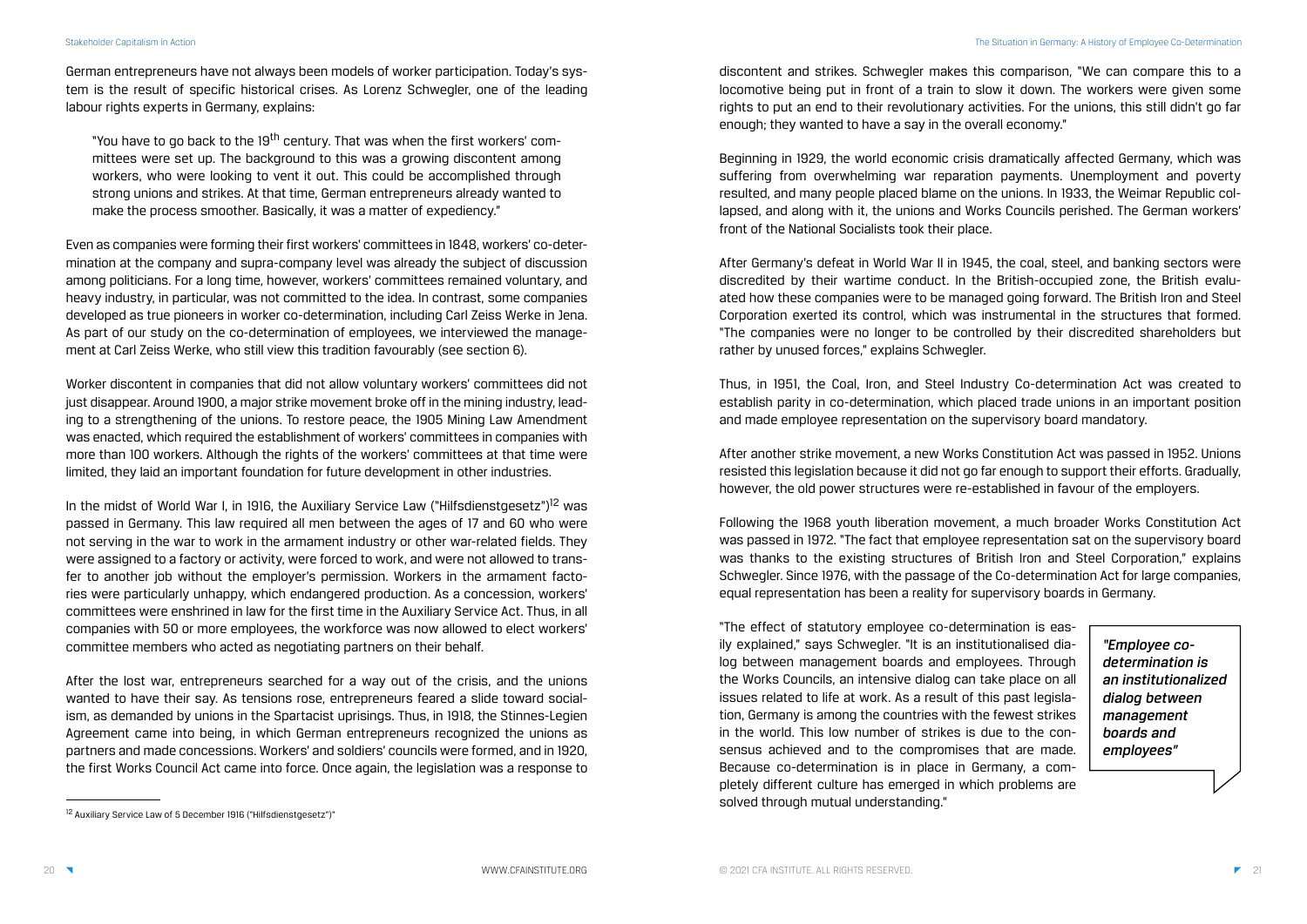Schwegler summarises, "Co-determination is a complex overall system consisting of a supervisory board, Works Council, and trade unions, which are characterized by the knowledge that co-determination also necessitates co-responsibility and moral co-liability."

Since 2004, the One-Third Participation Act has applied to companies with 500 or more employees. It has superseded the Labor Management Relations Act of 1952 entirely.

### 5.3 The role of Works Councils

Works Councils represent the voice of employees in German companies. They differ fundamentally from trade unions, which represent entire branches of industry or employment and pursue a political agenda detached from the individual company.

In contrast to trade unions, the Works Council is a democratically elected body representative of all employees in the company. No membership or political agenda is required to elect or stand for election to a Works Council. Accordingly, the Works Council represents only the interests, needs, and wishes of the employees in its own company. This approach is not about politics, but rather about the employees of the respective company who elect a spokesperson. The Works Council thus serves as the communication interface between the employees and the employer. It provides a point of contact for concerns, fears, and wishes and an initiator of change. Legislation gives the Works Council extensive rights in matters that directly affect the employees of the respective company.

Works Council engagement can be wide ranging. The Works Constitution Act<sup>13</sup> regulates precisely what Works Councils are allowed to do. Basically, Works Councils take care of matters relating to employment, work life, safety, and salaries of a company's employees, in addition to regulatory requirements. For example, a Works Council may ensure that all regulations and standards for the protection of employees are observed as well as that all employees are treated fairly and equally.

- They look over employees who are in need of protection, including people with disabilities, older employees, foreign employees, pregnant women, and parents.
- They can negotiate on behalf of all employees, for example, on bargaining agreements by the company for employees.
- They frequently suggest changes, improvements, or innovations to the employer.
- Depending on the size of the company, they form committees and boards for important topics and areas.

Works Councils can be set up for as few as five employees. Regardless of the size of the Works Councils, elected representatives are nonmanagerial employees who fulfil the work of the council in addition to their customary duties. In very large companies, a few employees may be released from their work responsibilities to address Works Council activities. The number of released Works Council members increases continuously with the size of the company.

The Works Council also can be responsible for the following:

related to pay and special benefits as well as extras, such as pension benefits offered

To enable the Works Council to perform its many tasks, the law stipulates that the employer must always inform the Works Council in good time and in detail about everything that affects the Works Council's work—that is, anything that directly or indirectly could change the situation of the employees.

The German Works Constitution Act gives the Works Council a certain amount of decisionmaking power. When it comes to hiring, transfers, or terminations, the Works Council must give its consent to all such personnel changes. If it does not consent, only a conciliation body can make these changes.

To ensure that the Works Council can act relatively independently and in the interests of the employees, Works Council members enjoy special protection against dismissal.

### 5.4 What employers gain from Works Councils

The existence of a Works Council creates costs and a certain amount of extra work for the employer. Although the Works Council does not interfere with strategic decisions, it does have a say in other significant work aspects.

According to the employee representatives and managers we interviewed, the biggest advantage of Works Councils was efficiency in important negotiations that affect all employees. In cases in which the employer otherwise would have to talk and negotiate with each individual, management instead can approach a representative elected and authorized by the employees and negotiate with him or her on behalf of the employees about salary increases, pay grades, layoffs, or social plans in the course of restructuring. This simplifies measures, especially in times of crisis. The Works Council also enjoys the trust of employees and can act as a positive mediator to promote understanding, especially when confronting difficult measures.

The existence of Works Councils in German companies naturally also harbours a certain potential for conflict. As practice also has shown, differences of opinion between

<sup>&</sup>lt;sup>13</sup> Works Constitution Act of 25 September 2001 (Federal Law Gazette I, p. 2518), as amended by the Act for the Promotion of Continuing Vocational Education and Trainining during Times of Structural Change and for the Further Development of the Promotion of Vocational Training of 20 May 2020 (Federal Law Gazette, p. 1044)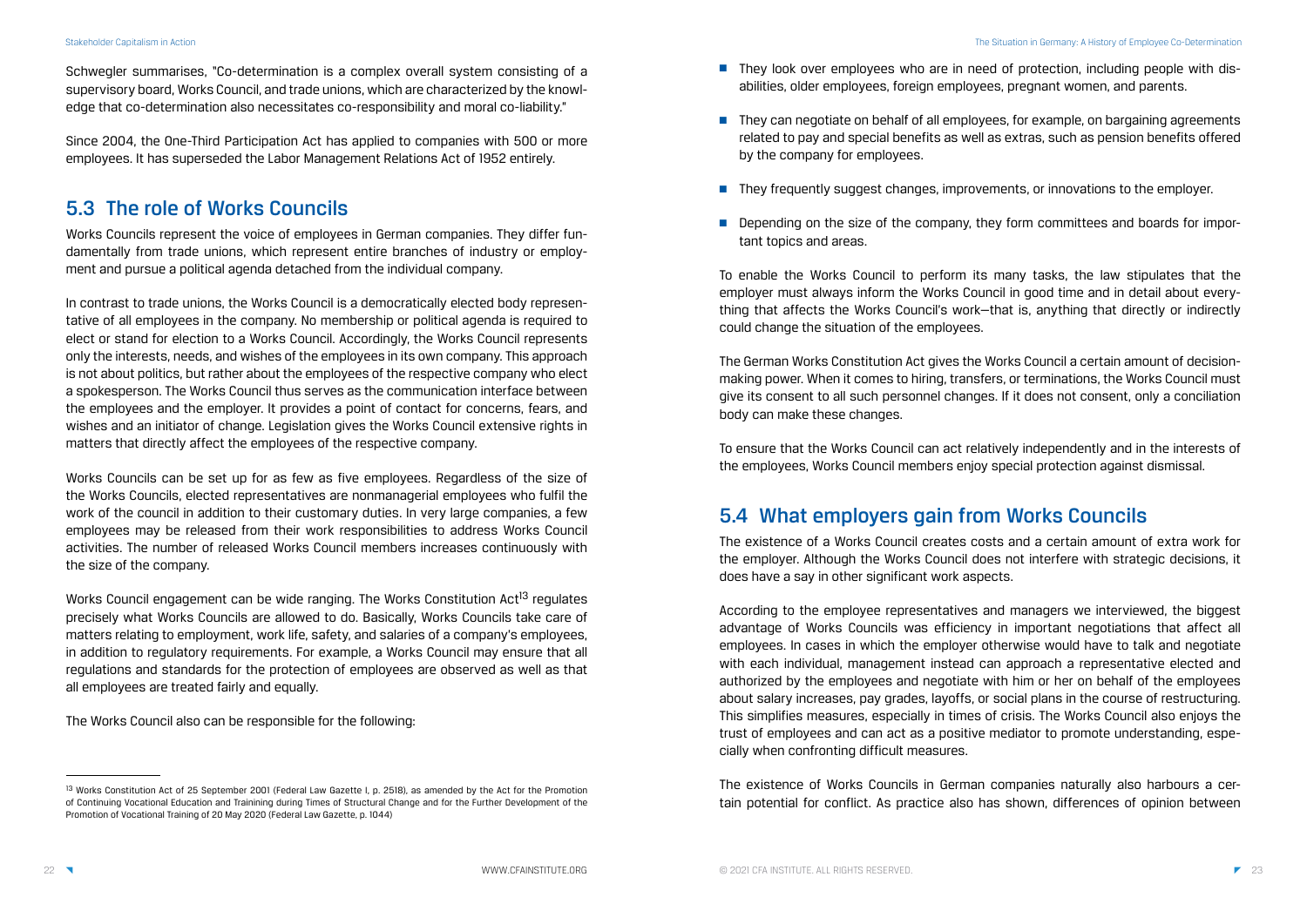intervene directly in company management. Their focus instead is on a role of adviser to executives.

### *Midsize companies: Employees fill one-third of the supervisory board seats*

In companies with more than 500 employees, employees have the statutory right under the One-Third Participation Act<sup>15</sup> to elect representatives of the workforce to the supervisory board. As the name of the law suggests, one-third of the supervisory board members must consist of employee representatives.

The One-Third Participation Act also recommends that women and men be represented among the employee supervisory board members in the same proportions as their respective representation in the company.

All nonmanagerial employees are eligible to vote in the election and may vote on their representatives on the supervisory board in a secret, general, and direct election. If the number of company employees exceeds 200, one member of the Works Council must be released from work duties to sit on the council.

### 5.6 Trade unions in Germany

Around seven million employees are currently organized in German trade unions. What is distinct about the German trade unions is that they are largely bundled under the umbrella of so-called unified trade unions. These unions emerged from the reorganization of the German trade union landscape in the course of German reunification. In the early 1990s, many small unions merged to form eight large unions, which in turn merged under the umbrella of the German Trade Union Confederation, the Civil Servants' Federation and Tariff Union, and the Christian Trade Union Confederation to concentrate their power in regard to politicians and employers.

Unions are active in collective bargaining policy and social issues. Compared with neighbouring countries, the power of the once-influential unions in Germany has declined in recent decades, as has membership. The number of members of the German Trade Union Confederation<sup>16</sup> has fallen from 11.5 million in 1990 to 5.8 million in 2021. In 2018, all unions combined had 7.2 million active members, or a representation of 16.5% of all employees in the country.

management and Works Council are not uncommon. In the worst-case scenarios, these conflicts end up in court or in front of a company's arbitration board. The involvement of employee representatives in many company processes causes additional friction in decision making. Business owners must proactively address the concerns, worries, and fears as well as demands of their employees. They have to justify plans and decisions and convince their employees of the path they have chosen. The interviewees nevertheless agreed that maintaining constant, active dialog between

employers and employees increases company stability.

### 5.5 Employee representatives on supervisory boards

As noted, a company's supervisory board not only provides supervision but also advises the executive board and has far-reaching duties and rights. Accordingly, the supervisory board is allowed to inspect a company's business documents comprehensively and is kept apprised of the activities of the management board on an ongoing basis.

### *Large companies: Employees fill half of the supervisory board seats*

In companies with more than 2,000 employees, the supervisory board is composed on a parity basis in accordance with the German Co-determination Act (MitbestG)<sup>14</sup>-that is, with 50% employer representatives and 50% employee representatives (see Table 1). The employee representatives include not only employees of the company but also representatives of trade unions.

#### TABLE 1. MINIMUM NUMBER OF EMPLOYEES AND UNION REPRESENTATIVES

| <b>Number of employees</b> | <b>Employer</b><br>representatives | <b>Employee</b><br>representatives | Labour union<br>representatives | <b>Total</b> |
|----------------------------|------------------------------------|------------------------------------|---------------------------------|--------------|
| >2,000 to ≤10,000          | 6                                  | 4                                  |                                 | 12           |
| $>10,000$ to $\leq 20,000$ | 8                                  | 6                                  | っ                               | 16           |
| >20,000                    |                                    |                                    | 3                               | 20           |

### *In addition, in the case of listed companies, at least 30% of the employee representatives must be women.*

In its now-45-year existence, the Co-determination Act has been integrated into the corporate culture of German companies. Notably, however, supervisory boards do not

*"Maintaining constant, active dialog between employers and employees increases company stability"*

<sup>&</sup>lt;sup>15</sup> The One-Third Participation Act (Drittelbeteiligungsgesetz) of 18 May 2004 (Federal Law Gazette I, p. 974), as amended by article 8 of the law on 24 April 2015 (Federal Law Gazette I, p. 642).

<sup>&</sup>lt;sup>14</sup> German Codetermination Act (Mitbestimmungsgesetz) of 4 May 1976 (Federal Law Gazette I, p. 1153), as amended by article 7 of the law on 24 April 2015 (Federal Law Gazette I, p. 642).

<sup>16</sup> German Trade Union Confederation, Henriette-Herz-Platz 2, Berlin, https://en.dgb.de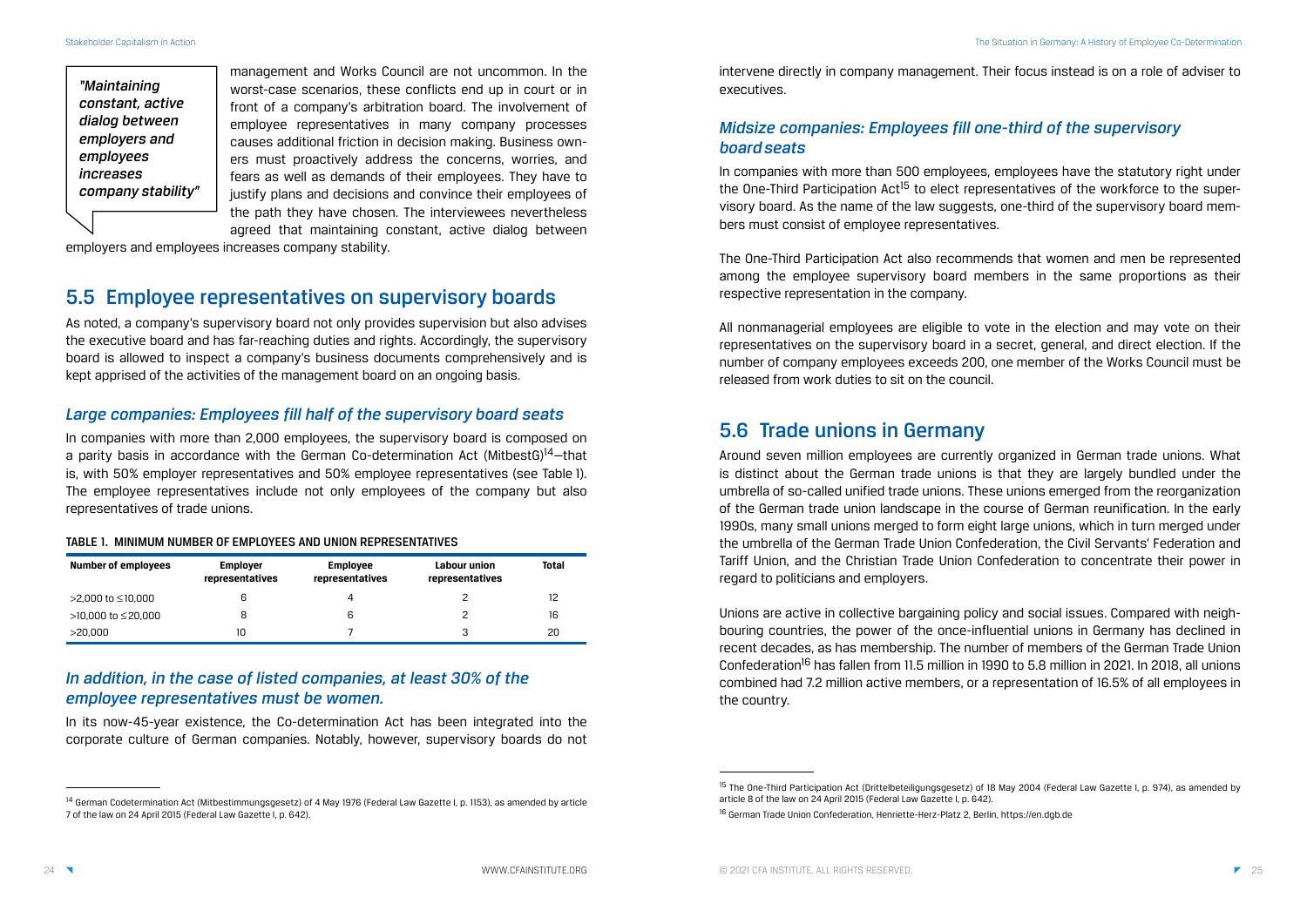Labour strikes are rare in Germany compared with other European countries, in particular, in France, Italy, and Spain. In 2019, 3.9 working days were lost per 1,000 employees (see comparative figures in Figure 1).

### Box 2. The Decline of Union Membership – A Story of East and West Germany

Labour union memberships in Germany have been declining over the past decades. The largest German labour union, the German Trade Union Confederation, had 5.85 million members in 2020, compared with 7.77 million in 2000 and 11.02 million at its peak in 1990 after the re-unification of East and West Germany.

A significant part of this decline comes from Germany's history as a divided country between the end of World War II and 1989. In the former German Democratic Republic, which was dominated by communism, the Soviet occupying power established the Free German Trade Union Confederation after World War II, in which most of the working population were members and retained their memberships even after retirement, as the union also managed social security and other parts of workers lives. As a result, in 1990, shortly before the Eastern German labour union was united with Western German labour unions, the Free German Trade Union Confederation had 9.6 million members, as compared to a working population of 8.89 million.

> Note: Insufficient or no data for Bulgaria, Croatia, Czechia, Greece, Italy, Luxembourg, Romania and Slovenia. Excluding strikes in the public administration in Portugal (all years) and some general and public strikes in 2010, 2012 and 2013 in Spain. Data Source: FTUI, own calculation.

The decline began after the re-unification of Germany, as overall union memberships reverted to the Western German level of then 27% of the working population. Over the past 30 years, membership numbers declined by 50%. This rapid decline cannot be attributed to one single factor. The economic and political world have changed, and so have the needs and expectations of workers and employees. Many workers, especially younger ones, do not see the value of union memberships anymore. They do not feel represented individually in a world in which unions negotiate for nonmanagerial workers and employees in a time in which many young and newly hired workers hold temporary or other nonstandard employment contracts and are outsourced to external companies not covered by labour unions.

On one hand, Works Councils and co-determination have continued to be strong in German companies, as they include all workers and employees of a company, also those with temporary contracts. Their success may have contributed to some part to the decline of the unions. Unions operate on a macro level. They are political players and negotiate for entire industries and occupations. Works Councils, on the other hand, represent workers and employees on a micro level. They are the nonpolitical spokesperson within the individual company, concerned with the specific and personal needs, fears, demands, and challenges of the real people in each company. In addition, no membership fees are involved in Works Councils and personal contact is much closer.

Unions and Works Councils do work closely together in many companies, sharing knowledge and competencies. In several industries and occupations, unions are still important stakeholders and political players. Although the role of unions has changed, the importance of employee stakeholder participation has increased over time.

#### FIGURE 1. AVERAGE DAYS NOT WORKED BECAUSE OF INDUSTRIAL ACTION IN EUROPE, 2000–2018 (PER 1,000 EMPLOYEES)

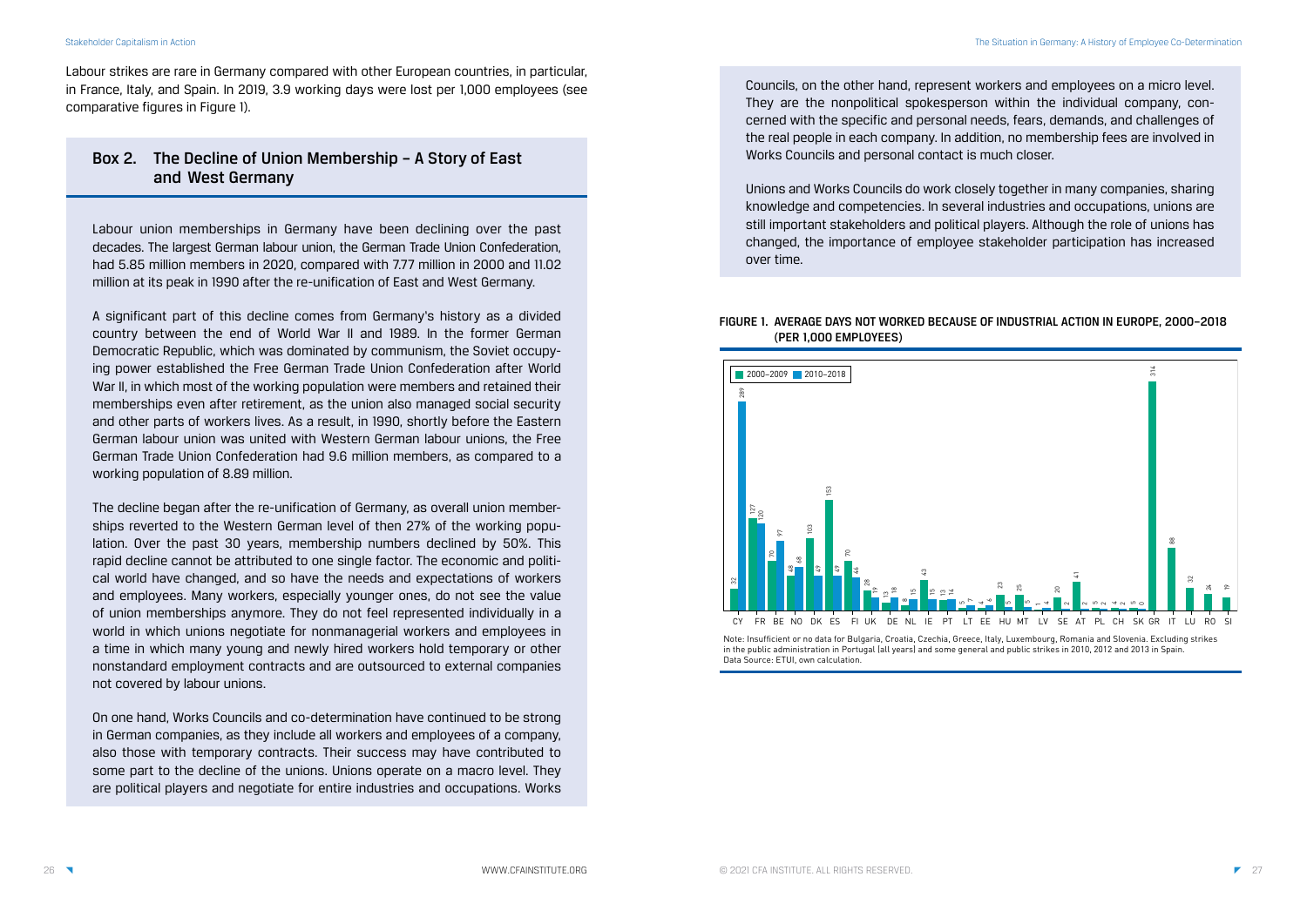# 6. Case studies: Specific German companies under the microscope

We have conducted interviews with representatives from seven companies based in Germany, in various industries, discussing various aspects related to stakeholder consideration in general company management.

#### Interviews:

- Ralf Brühöfner, CFO Berentzen-Gruppe AG Beverages industry
- Bettina Krings, Head of Works Council Deutsche Apotheker- und Ärztebank (apoBank) Banking industry
- Sebastian Frericks, CFA, Investor Relations Carl Zeiss Meditec AG Medical technology industry
- Jella Benner-Heinacher, CEO DSW – Deutsche Schutzvereinigung fur Wertpapierbesitz e.V. Non-profit association for private investors
- Henning Bernhof, Head of Vertrauenskreises (Confidence Circle) GLS Bank Banking industry
- Lenka Zikmundova and Jérome Hörmann, Investor Relations RWE AG Energy industry

### Berentzen-Gruppe AG

Berentzen-Gruppe AG is a German beverage group. The company operates in the following areas: spirits, soft drinks, and fresh juice systems. The Berentzen Group is represented in more than 60 countries and sells brands such as Berentzen, Puschkin, Mio Mio and Citrocasa.

| Head office:        | Haselünne, Lower       |  |
|---------------------|------------------------|--|
|                     | Saxony                 |  |
| Industry:           | <b>Beverages</b>       |  |
| Employees:          | 498                    |  |
| Total sales (2019): | EUR167 million         |  |
| Net income (2019):  | EUR4.93 million        |  |
| Primary listing:    | <b>XETRA Frankfurt</b> |  |
|                     | <b>Stock Exchange</b>  |  |
| Website:            | www.berentzen-         |  |
|                     | qruppe.de/en/          |  |
|                     |                        |  |

### *Interview with Ralf Brühöfner, Chief Financial Officer*

"We as the board of management have an ongoing dialog with the Works Council, both formally and informally. For example, we are invited to Works Council meetings and report there. This provides us with a good opportunity to capture moods."

**1** *Would you tell our international readers a bit about the Berentzen Group?*

In short: Everything revolves around drinks for us - albeit in very different facets, as you can see in our three business areas: spirits, nonalcoholic beverages, and fresh juice systems.

The Berentzen Group has a long history. The company was founded in 1758 and was largely family-owned until 2008. The company emerged from a small grain distillery, of which there were many in northwest Germany at the time. A very high level of innovation has always characterized us. "Berentzen Vom Alten Faß" was one of the first spirits to be registered as a trademark in 1899. And the big breakthrough came in 1976 with the introduction of the Berentzen "Apfelkorn" schnapps, the first mixed spirit, so to speak - with tremendous success and a long growth phase. In 1994 the Berentzen Group went public to finance further growth. But where there is light, there is also shadow. The Berentzen Group experienced the greatest crisis in the company's history in 2007/2008 due to disputes between the family lines, which subsequently sold their shares to a private equity company. It meant salvation. The final decision of the private equity investor was made in 2016. Since then, around 80% of the shares have been in free float; the rest is distributed among more prominent institutional investors. Today the group has approximately 500 employees, generates annual group sales of around 170 million euros and a group EBIT of almost 10 million euros. These sales were generated before the COVID19 pandemic. In addition to Germany and Austria, the Berentzen Group is also represented in Turkey with its own companies.

**2** *In Germany, employee representa-tives have been elected to supervisory boards since the 1950s. Tell us, how does employee co-determination work in practice at your company?*

The Third-Party Participation Act applies to us. Our supervisory board consists of six members, two of whom are employee representatives. That is one of the main pillars of co-determination. Incidentally, one of the two employee representatives at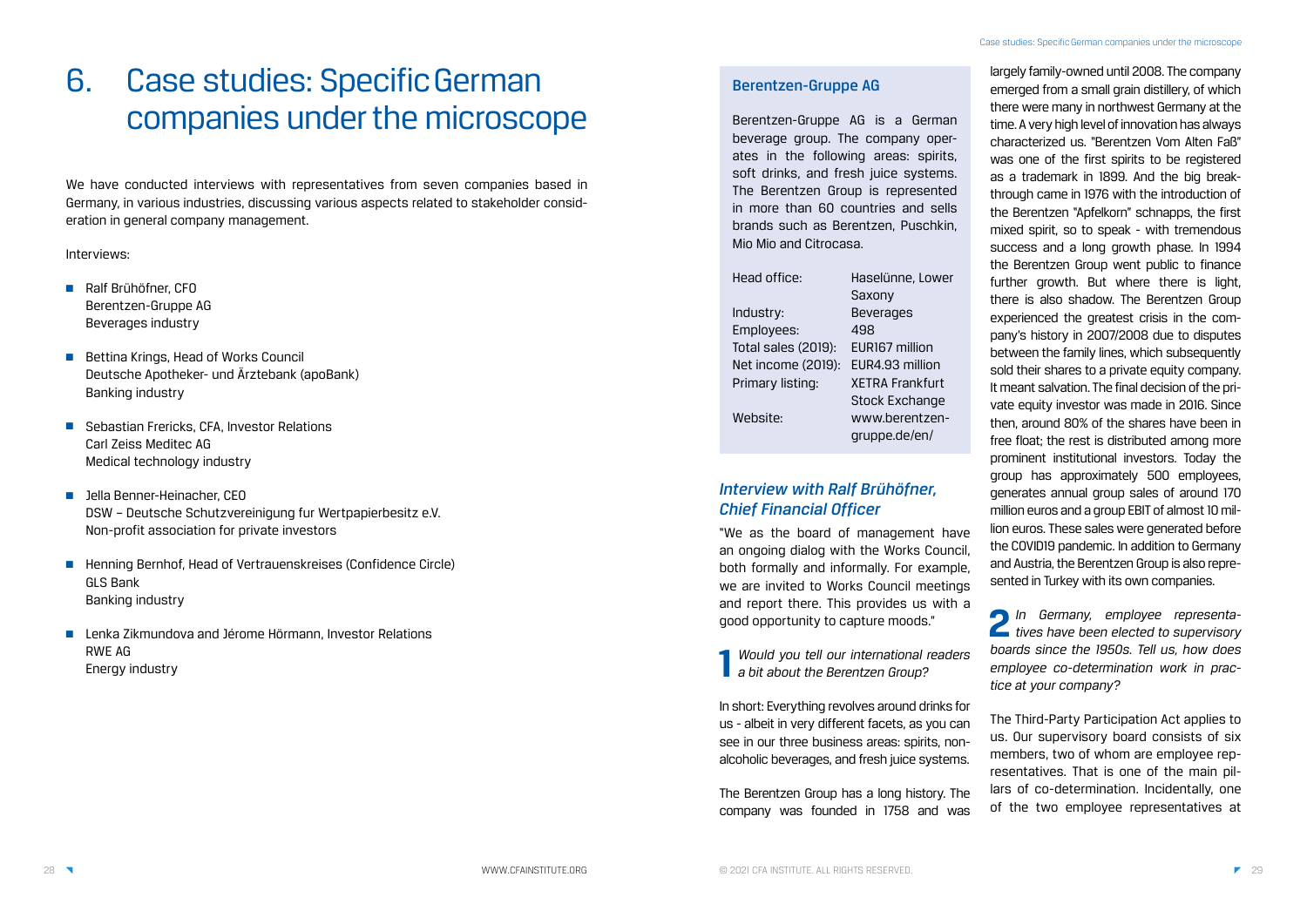the Berentzen Group is also a member of the Finance Committee and the Personnel Committee of the Supervisory Board.

The second pillar of co-determination comprises our Works Councils, which exist in our companies or locations. Those are organized across groups as a general and group Works Council and the economic committee. The third pillar is the trade unions, which act as members of the collective bargaining committee in the in-house wage negotiations.

As the board of directors and managing directors, we are in constant dialogue with our Works Councils. It happens both formally and informally, depending on the occasion and the company's situation, sometimes more and sometimes less. For example, we are invited to works meetings and report general business development, investments, and general personnel issues. For us as company management, this is of great importance to get an immediate picture of the mood among the workforces. Our employees work at three significant production locations. At each of these locations, there are different framework conditions and circumstances that affect the employees. As the board of directors, we catch many details during works meetings at which the employees bring issues to us. It includes small everyday needs up to matters requiring co-determination that lead, for example, to the conclusion of company agreements.

In addition, our HR manager is in constant contact with site managers and Works Councils. As a result, we as the employers enter into a dialogue with the employees long before specific measures requiring codetermination are decided and announced. By getting the Works Councils on board at an early stage, we can act and react entrepreneurially relatively quickly within the legal circumstances. The Works Councils are often valuable to us in anticipating how personnel measures will affect work organization and day-to-day operations. It enables us to design standards ready for implementation and to avoid conflicts as best as possible.

**3** *Does the involvement of employee representatives on the supervisory board and the work of the Works Council, which you call the circle of trust, actually change and influence management decisions?*

That depends very much on the decisionmaking dimension. For example, decisions on business strategy, its concrete implementation or organizational structural measures cannot be prevented by the Works Council or co-determination rights. Two-thirds of the voting rights majorities on the Supervisory Board are allocated to the employers' parliamentary group. As a result of this fact, discussions on important business matters that require the approval of the entire Supervisory Board are generally not blocked. However, the implementation of business decisions is sometimes slowed down and made more expensive by the involvement of employee representatives.

From the point of view of corporate management, one would sometimes wish that the system of co-determination was less complex and more regulation intensive. The complex participation processes tend to reduce the agility and responsiveness of management. The company is becoming more sedate overall. Social plan negotiations in the context of so-called mass layoffs, for example, often take a very long time.

But of course, the system also has clear advantages. The participation of employee representatives creates legal certainty through the conclusion of collective agreements. For example, when many employees are affected by a business decision. And that is, in principle, easier than having to negotiate with each employee.

**4** *Employee participation is anchored in law. Do you think the involvement of workers could also work on a purely voluntary basis?*

That is hard to say. Today's market could regulate this in parts by itself. As a company, you face intense competition today when it comes to finding the best talent. And participation opportunities for employees make companies attractive as employers. Young talents no longer want to work for companies in which there is a kind of despotic governance. Companies that tend to have a more collaborative work culture are likely to be more successful in the long term. Young people are increasingly demanding this; our society is changing very much in this regard. It could create pressure on companies through the labour market. Co-determination and cooperative togetherness should at least partially be implemented and promoted.

**5** *In your opinion, does the involvement of employee representatives help to increase transparency and accountability by management, and does employee involvement possibly lead to better quality management decisions?*

The creation and maintenance of transparency, also internally, is fundamentally a critical field of action for us. Completely independent of the legal obligation to participate. That is why we communicate a lot with the workforce (as company management) via our own internal social media platform. We debate directly without the intermediate step via the employee representatives. However, we discuss many topics with those representatives in advance, even if these are not directly subject to a declaration and information obligation or co-determination.

**6** *Do you feel that the current system is positively affecting your company and its employees, or do you see the potential for improvement?*

Without comparison, it is not easy to answer, because after all, we do not know it any other way in Germany. The Works Council is vital for many employees; they feel well represented by it. How the Works Councils of the individual locations and companies behave in practice often depends on the location's culture. Some are more cooperative and are more likely to seek dialogue; others are more aggressive. However, all Works Councils support the company's development courteously and constructively. Perhaps it is the case that the system of co-determination creates reasonable solutions through the constant search for a compromise between employer and employee interests.

One can say that companies are part of society and, thus, also its mirror to a certain extent. A democratically constituted society is generally characterized by shared responsibility. We vote, get involved in clubs, schools, and the community. It is also expected from the company as part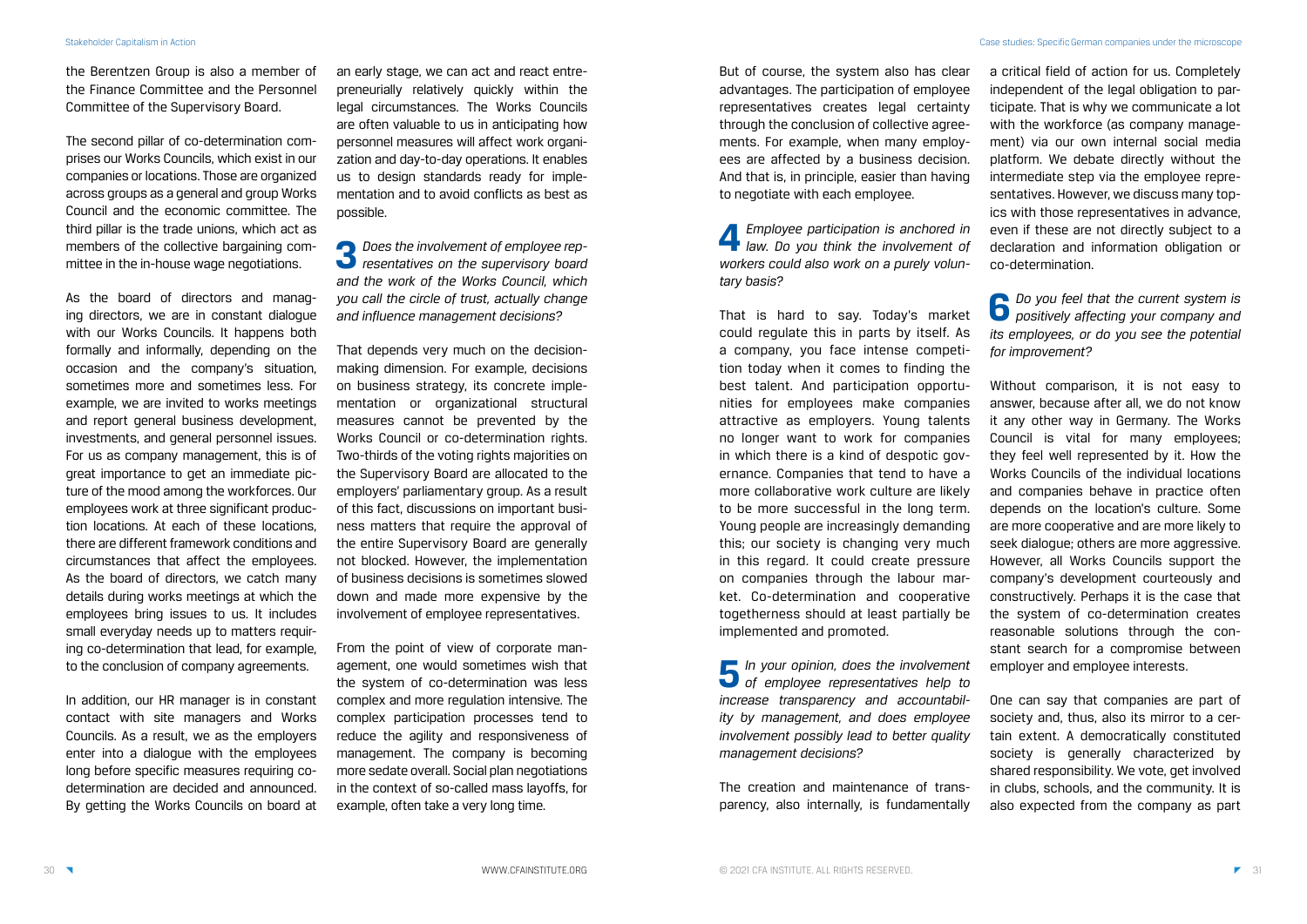of this democratic self-image that we have in Germany.

**7** *The costs of employee participation are borne by the company. Do you think these costs are offset through work quality or are the costs simply a burden on the return on investment?*

Satisfied employees have a positive effect. Nevertheless, there is a conflict between the costs of co-determination and the goals of the shareholders. After all, shareholders are primarily interested in their short- and/or long-term returns. That is the main reason why they bring their liquid assets to a company. Freed employees, on the one hand, but relatively slow and expensive co-determination processes, on the other hand, are certainly not conducive to this quantitative goal.

This conflict of goals has been remarkably open for several years, e.g. revealed during internal collective negotiations. In the past, the negotiating objectives of the trade unions were tied to the following: The required increases in pay should be linked to inflation rates and issues strictly relevant to employees (such as weekly working hours and retirement regulations). Today, more non-company redistribution debates are also coming to light in the negotiations. The employee representatives ask what amount will be distributed to the shareholders and what proportion of the added value they will receive. That is an ideological dimension, and it probably comes directly from the socio-political agenda of the trade unions. Which often do not fight for the interests of employees of a single company but instead pursue their motivation. It is an essential task of management that Works Councils understand this difference.

**8** *How do you deal in practice with the conflicts of interest that inevitably arise from time to time when the different goals and needs of shareholders and employee representatives collide?*

We rely on constructive, solution-oriented negotiations. So far, we have always reached typical results through compromises without ever having to argue in court. And this is even though stakeholder management has become significantly more strenuous overall in recent years. Companies are much more exposed to the public, even the middle class. Our task (as the Board of Management) is to keep an eye on the interests of various stakeholders, some of which are very divergent, and to incorporate them into our decisions.

**9** *Do you think German companies have a competitive disadvantage due to the legally required employee participation compared to companies from abroad that may focus on a traditional shareholder value maximisation approach?*

As already mentioned, one can assume that a large number of co-determination regulations will make companies a bit more sedate. The actual ability to react or the speed of implementation may be lower, both in crises and growth phases. However, I do not know of any empirical evidence that shows that German companies do not grow as dynamically as American companies, for example, simply because of this corset of co-determination obligations. Therefore, I can only make assumptions about it here.

**10***Employees are just one stakeholder group out of many. In addition to your shareholders and employees, there are also your customers, your suppliers, your neighbours, the wider society, and the environment. How does your company take care of the interests and needs of other stakeholders?*

As a company, we are part of society, so the various stakeholder groups with their specific needs and interests are fundamental. We maintain contacts and a diverse exchange on different levels. Just a few examples: We are in close dialogue with politicians through various associations, but locally also on a very personal level. We inform society very comprehensively and transparently through the media. But here, too, there are personal contacts, for example, through NGOs, who contact us on a wide variety of topics. We also answer every individual request that we receive, for instance, from consumers of our products or other people interested in the Berentzen Group. We are also in contact with our trading partners and end customers in various ways, with the former primarily through a very personal exchange via our sales staff, with the latter primarily through product communication, e.g. via social media. We are in close personal contact with our suppliers. We also oblige them to adhere to specific values and standards through our supplier code. We are part of a global online platform that offers members the opportunity to provide customers and partners with detailed information on social and ethical processes. It is intended to achieve more transparency and security across the entire supply chain. For our customers, for whom we are a supplier, compliance with

specific standards is becoming more critical. That is why we have also been certified according to strict social criteria.

Overall, our relationships with stakeholders are shaped by our understanding of sustainability, divided into three dimensions: economy, ecology, and social issues.

**11***Do you personally think the stakeholder approach has a future and is compatible with the goals of profit-oriented companies?*

I think whether the stakeholder idea and profit orientation are compatible with one another no longer arises. As our society changes, these aspects will become inextricably linked. This development is already becoming very clear, as can be seen, for example, in the enormous growth and market attractiveness of green funds. Or in the upcoming EU taxonomy. The financial profit of a company is vital - and of central importance for the shareholders. But meeting ESG goals is also becoming increasingly important for investors in the credit and capital markets as a whole. The positive correlation between sound and sustainable corporate management on the one hand and economic success on the other is evident and well known to all investors. Therefore, and because their customers demand it, more and more investors are striving for sustainable investments. I am convinced that the social development behind it will intensify even further. Today these topics are already essential. The youth of today places an even stronger focus on this in their consumption and investment decisions. It will be the group of our customers, employees, and investors of tomorrow.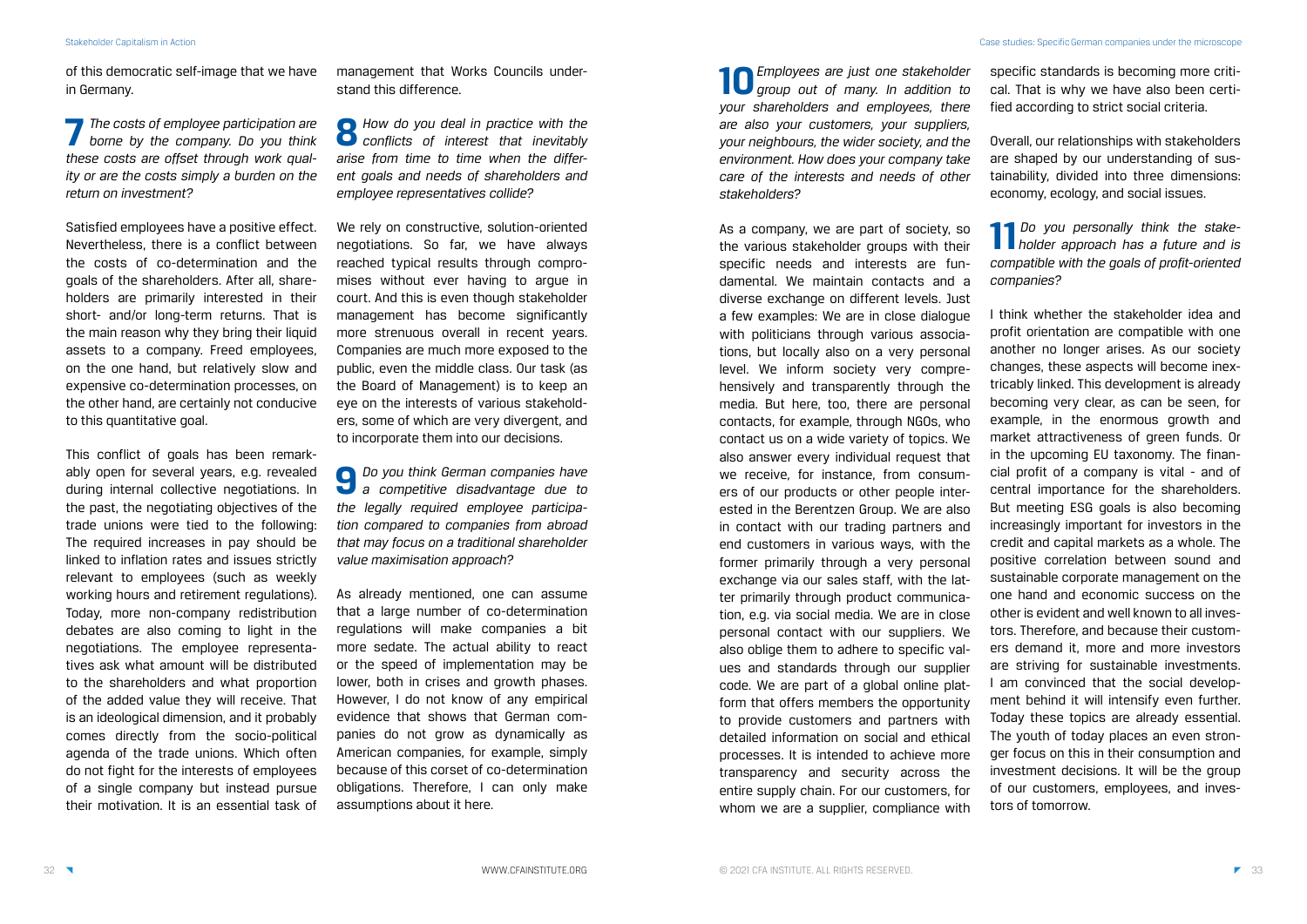### Deutsche Apotheker- und Ärztebank (apoBank)

apoBank is a financing specialist for the healthcare sector and the largest cooperative bank in Germany. The company's main business is loans for small and medium-sized companies, deposits in euros and foreign currencies, and current and savings accounts.

| Head office:        | Düsseldorf, North     |
|---------------------|-----------------------|
|                     | Rhine-Westphalia      |
| Industry:           | <b>Banking</b>        |
| Employees:          | 2,448                 |
| Total sales (2019): | <b>EUR866 million</b> |
| Net income (2019):  | EUR64.1 million       |
| Primary listing:    | Cooperative           |
|                     | member                |
|                     | organisation          |
| Website:            | www.apobank.de        |

### *Interview with Bettina Krings, Chairwoman of the Works Council (Headquarters)*

"Works Council engagement has a very positive effect. Especially in difficult matters, such as restructuring, it facilitates agreements and negotiations become easier."

**1** *In Germany, employee representa-tives have been elected to supervisory boards since the 1950s. Tell us, how does employee co-determination work in practice at your company?*

Our Works Council is organized on several levels. There is the Works Council of the company headquarters. Further, we have 21 Works Councils of the branches in the regions. The general Works Council stands above all of these. And since apoBank has subsidiaries that belong to a collaborative group, we also have the combined Works Council. The general Works Council also sends members to the bank's supervisory board.

A total of 170 employees work for us as Works Councils. Fifteen of these are exempted, so they do not have to work on the side of day-to-day business. Incidentally, the law would only stipulate the exemption of two Works Councils at headquarters. The others are released from their regular duties based on a voluntary agreement with the bank and can devote themselves entirely to Works Council work. The other Works Councils do this alongside their everyday work, which requires commitment and idealism.

Our work is very time-consuming and diverse, so this is a good strategy. The Works Council and general Works Council deal with many topics in the form of working groups. Those exist for the following sectors: personnel, compliance, new technologies, occupational health and safety, family work-life, remuneration and IT migration. Our restructuring committee also has a working group.

The bank has had an administrative committee since the 1970s. We also have social funds administered by members of the general works council. We contain voluntary social benefits and social support for employees.

The public Works Council is also involved in decisions with the general works committee and the economic committee.

How intensively the working groups work on topics is shown by the duration of the general Works Council meetings, which meet several times a year for 2-3 days. The work is very time-consuming and negotiation-intensive on many topics. Joint agreements must be made with the management every year.

> We also take care of sectors including part-time, home office, parking spaces, canteen and much more. It would be challenging for the individual to negotiate with the bank here. But the bank also benefits

The bank itself supports the general and local Works Council beyond what is legally required. After all, it is for the benefit of the bank. No longer Is there a negotiation with each employee, only with the Works Council.

**2** *Does the involvement of employee rep-resentatives on the supervisory board and the work of the Works Council, which you call the circle of trust, actually change and influence management decisions?*

The Works Council members on the supervisory board have a different task there, but of course, bring aspects of Works Council activities with them and reflect the mood of the employees in the company.

**3** *Employee participation is anchored in law. Do you think worker involvement could also work on a purely voluntary basis?*

It would not be entirely voluntary. Fortunately, at apoBank we have a very cooperative relationship between employers and employees. The cooperation runs smoothly, which is not to say that there are no tough negotiations. It is difficult to say whether all committees would exist like this without the laws. In conversations with Works Councils from other companies, we repeatedly hear that they must fight for their rights. Legal requirements are therefore essential.

**4** *In your opinion, does the involvement of employee representatives help to increase transparency and accountability by management, and does employee involvement possibly lead to better quality management decisions?*

The general Works Council receives a lot of information and reports from the economic committee and requests many data. The general Works Council also regularly invites board members and department heads to meetings. Those, by the way, are very happy to attend our meetings at which they report openly. It is a very fruitful togetherness. It is often an opportunity for our board members to take away topics and information that they would not otherwise find out. The Works Councils at headquarters also have the advantage of being very close to the executive boards. With 750 employees at the head office, people know and meet each other, such as in the canteen, and exchange ideas. Employees know each other, and the cooperation is very cooperative.

## **5** *Do you feel that the current system is positively affecting your company and its employees, or do you see the potential for improvement?*

Constructive Works Council work often has a positive effect. Especially in complex issues such as restructuring, it often makes it easier for both sides to find workable agreements. The Works Council supports the decisions made after the negotiations and builds trust and understanding among the employees. We also provide support in difficult conversations, such as staff appraisals, where our presence has a calming effect on both sides and the overall situation. It is positive for the whole working atmosphere.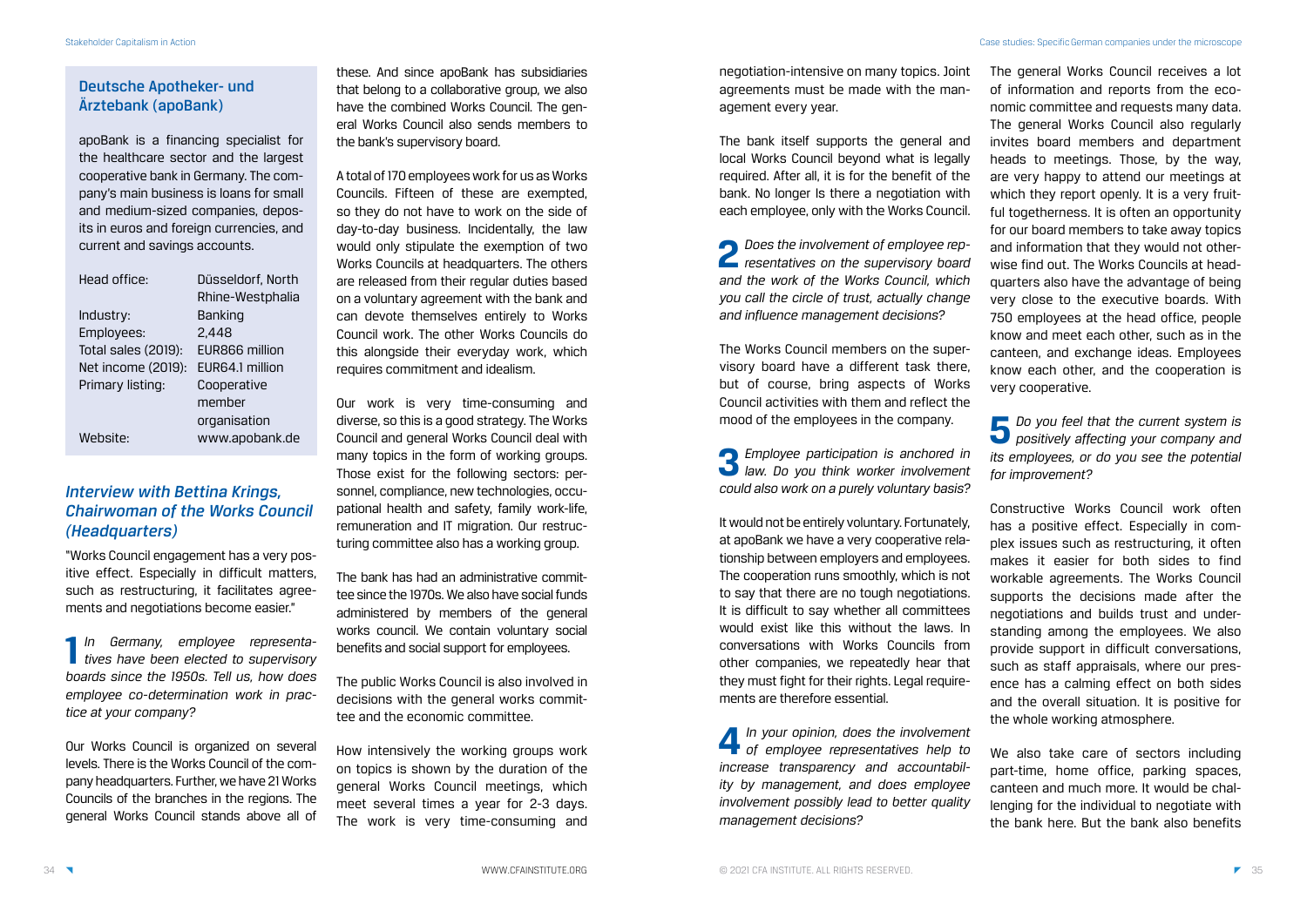significantly from what the Works Council achieves for its employees. It becomes more attractive as an employer and even advertise the achievements. Internal collaboration also benefits from our work. After the financial market crisis, we were the first bank in Germany to have a general works agreement. The general Works Council initiated this. That was a lot of work, and we are very proud of it.

**6** *The costs of employee participation are borne by the company. Do you think these costs are offset through work quality or are the costs simply a burden on the return on investment?*

The added value is there. The bank has a clear advantage in the battle for talent. We also ensure that there are solid guidelines, which in turn provides peace in the company. The Works Council is particularly valuable when it comes to sensitive issues such as restructuring. Here the bank benefits from enormous time savings and high efficiency. Changes are difficult for employees, for example, when parts of the company are to be sold or outsourced. The Works Council can help by negotiating a balance of interests, concluding adequate contracts, and accompanying the employees concerned. Overall, the Works Council ensures peace and thus serves as the central point of contact for worried employees.

Of course, this is only possible if you have committed and motivated Works Councils. It takes much time.

**7** *Do you think German companies have a competitive disadvantage due to the legally required employee participation compared to companies from abroad* 

*that may focus on a traditional shareholder value maximisation approach?*

If you do not know the system, you might think so. But Works Councils ensure consistency and satisfaction among employees. For the organization, they are a work simplification. You must experience it; things are going well in companies where Works Councils are taken seriously!

**8** *How do you deal efficiently with con-flicts of interest that inevitably arise from time to time when the different goals and needs of shareholders and employee representatives collide?*

Carl Zeiss was founded in the 19<sup>th</sup> century by two partners, a physicist and a mathematician. The first products were custom-made microscopes, of which Charles Darwin, for example, had one. Even back then, the company's founders' goal was to combine cutting-edge research with science and partnerships in the industry. Research and profit-making stood side by side.

We try to find compromises, which does not always work. Some issues are negotiated in a package. There is always a give and take, and then you meet somewhere. That is not to say that the Works Council cannot and must not say "no". We do not put up with everything, and neither does the management. Everyone has certain leverage, and in the end, there is a compromise.

**9** *Do you personally think the stakeholder approach has a future and is compatible with the goals of profit-oriented companies?*

It must be a mixture. In pursuit of profit, yes, but you must pay attention to your stakeholders. The ethical relationships with its employees have helped our bank out of many crises. The employees always stood behind the bank and were loyal to it. Had it not been like this, many situations could have turned out differently. In the end, stakeholder involvement brings the success. In the struggle for talent, peace of mind and working conditions are fundamental aspects. Only motivated employees can reach their full potential.

#### Carl Zeiss Meditec AG

Carl Zeiss Meditec AG is a multinational technology company in the medical sector and a subsidiary of Carl Zeiss AG. The company produces instruments for ophthalmology, medical laser devices, and technical solutions for neurosurgery, dentistry, gynaecology, and oncology. The company's products are among the most widely used machines by ophthalmologists and opticians.

| Head office:        | Jena, Thuringia        |
|---------------------|------------------------|
| Industry:           | Technology             |
| Employees:          | 3,290                  |
| Total sales (2019): | EUR1.3 billion         |
| Net income (2019):  | EUR123.4 million       |
| Primary listing:    | <b>XETRA Frankfurt</b> |
|                     | <b>Stock Exchange</b>  |
| Website:            | www.zeiss.com/         |
|                     | meditec-ag/            |
|                     | home.html              |

### *Interview with Sebastian Frericks, CFA, Investor Relations*

"Good employees are very important, especially in research, development, and specialized technologies. We need longterm stable framework conditions for our employees. It is not easy to get good people in our industry. Employee co-determination makes Zeiss an attractive employer."

**1** *Zeiss is a successful international company with a long history. Co-determination and stakeholder interests have been actively practiced at your company for a long time. Tell us, how has the stakeholder idea shaped your company history?*

The company's founders, Carl Zeiss and Ernst Abbe, were highly progressive for their time. They set up a foundation, so based on their values, the company will exist for a long time. Even then, both said the company's welfare depends on the workers' welfare and the existence of the University of Jena. Already in those days, they had a strong stakeholder orientation. Customers, workers, education, and research took centre stage. As early as 1873, they stated for their foundation that the company's profits were seen as a public good. In the 19<sup>th</sup> century, both set up the first commit-tees for workers' participation. Back then, in 1873, there was even a cap for executive salaries! It was ten times the wage of the average worker.

Employee participation has also helped Zeiss with the most significant challenge in the company's history. Due to the turmoil after World War II, the company was split up. The previous company remained in socialist Thuringia, and around 100 key Zeiss employees who the Americans abducted at the last second founded Zeiss again in southern Germany. The new, West German Zeiss grew quickly and soon overtook the old Zeiss.

In the 1990s, the desire arose to bring the two parts back together. The southern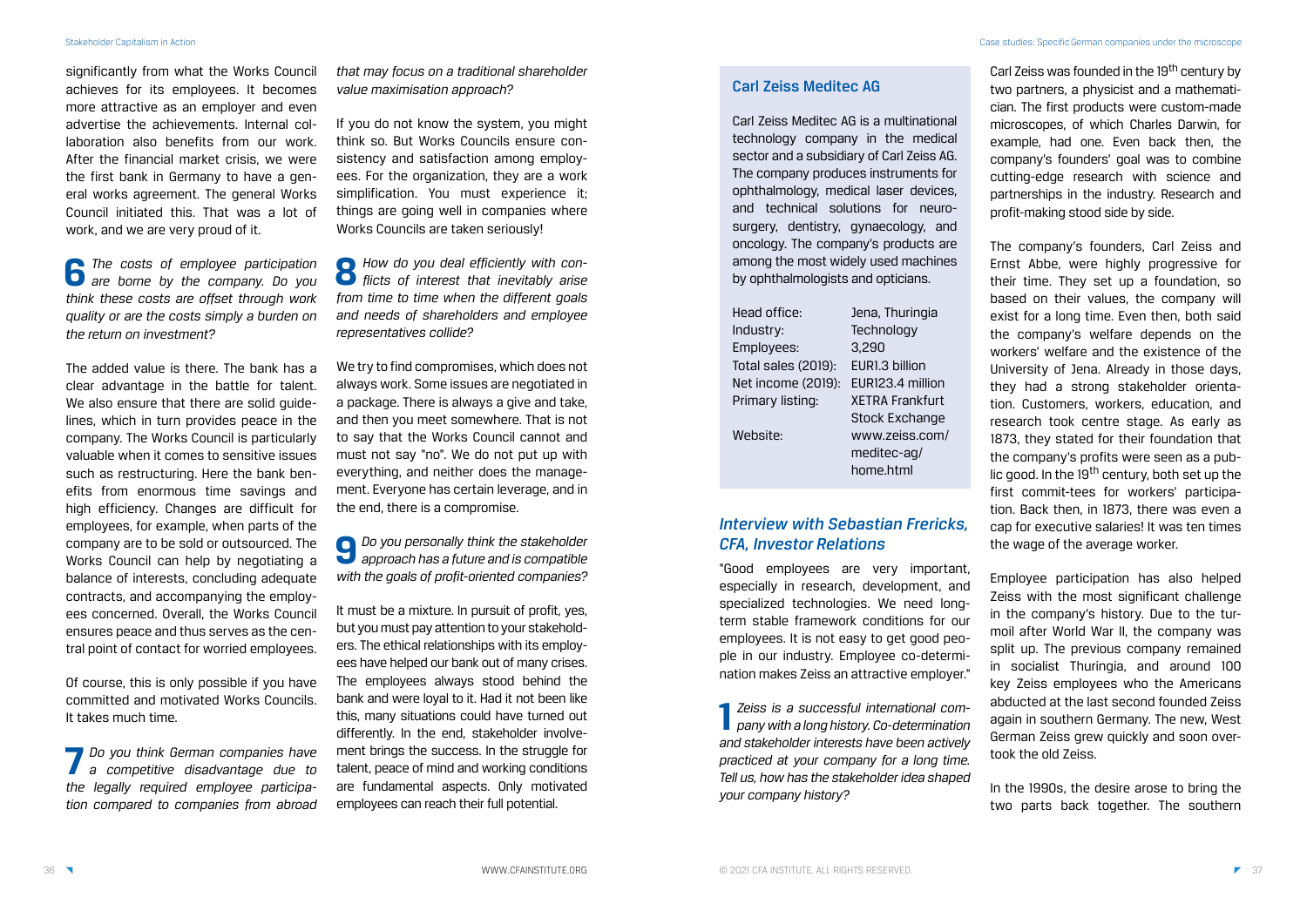German Zeiss took over the old Zeiss. The focus of the takeover was the valuable, existing human capital of Zeiss, and the company wanted to return to its ancient traditional location in Jena.

The task of merging the two companies was difficult, and many areas had to be closed. There were cultural conflicts and many fears. To cope with it, the culture of values and participation was crucial. Solutions were sought, and compromises were made. Parts of the company were spun off instead of closing, resulting in success! Some spinoffs are listed on the stock exchange today, including Zeiss Meditec AG.

Today, many people are again working at Zeiss at the Jena site, more than 400 in medical technol-ogy alone and more than 1000 across all areas. And the city of Jena has also benefited a lot from Zeiss. In eastern Germany, Jena is one of the cities with the lowest unemployment. It has a thriving university and a 35% share of academics. The Zeiss company contributed to the success, and the merger of the two parts of the company was essential. For this, in turn, employee participation was critical. Through them, jobs were preserved, and perspectives were created. The whole region has benefited from it.

**2** *Let us briefly examine the German peculiarity of legally anchored employee participation by representatives in the supervisory board and through active Works Councils. How important is the inclusion of employees as a stakeholder group for you?*

The medical technology subsidiary Meditec AG legally has 1/3 of employee representatives in the Supervisory Board. They sit at

the negotiation table when making strategic decisions, especially when it comes to employment. Works Councils and unions are also important regionally and are informed and involved. All of it is important, especially in difficult times. We managed the Covid crisis without layoffs because, after all, our human capital is necessary.

Zeiss has always invested in its locations beyond metropolitan areas. Jena and Oberkochen are Zeiss locations with tradition, and employee representatives have many says in this.

Employees in the industry are often concerned about outsourcing production abroad. Zeiss is con-nected to its locations and is also growing in Germany. In addition to growth abroad.

19<sup>th</sup> century. We have a long tradition of doing that, even without legal compulsion. Good employees are vital in re-search, development, and specialized technologies. We need long-term, stable framework conditions for our employees. It is not easy to get good people into our industry. Employee participation makes Zeiss an attractive employer.

**3** *Employees are just one stakeholder group out of many. There are also customers, suppliers, the communities in which your factories are located, trade unions, the environment and society. How do you take care of these other stakeholders? Do you have special committees for it? How does that work in practice for you?*

Zeiss has always been very close to its stakeholders. The most natural connection is with education and research, for example, in ophthalmology. Zeiss also does a lot of non-commercial research, together with universities and leading scientists. For example, the top OCT examination, which di-agnoses eye diseases, was developed together with MIT.

Our goal is to do more than is required by law. For example, at our place in the USA, we have social benefits that are well above the US level. Our employees there all have health insurance, and we give six months of parental leave. That is below the German level but well above the local standard.

In many cases, the focus is not on commercial interests. The projects often result in actual products and applications.

This, in turn, benefits the following stakeholders, our customers, i.e. doctors and patients. We feel obliged to patients and not by selecting our research and products only according to sales; other-wise, we would only concentrate on cataracts. We also manufacture and develop products for less common uses and diseases.

As far as supply chains are concerned, in addition to quality criteria - after all, it is about medical technology that must be safe; we also look at human rights and occupational safety. Our customers increasingly require it. Zeiss does more than we need to.

When it comes to local authorities and society, Zeiss has always been responsible. Looking at the tax reduction, which is popular and widely known in the medical industry - Zeiss is different. Nothing is diverted from us, and our tax rate has been around 30% for years. With this, we show our com-mitment to the locations that we are paying attention to. After all, the framework conditions are essential.

Zeiss is also very committed to taking care of its employees. We still have a promised pension – so the company ensures loyal, long-term employees.

**4** *Do you involve your stakeholders on a purely voluntary basis, or do you follow legal and regulatory requirements? In your experience, would stakeholder participation work on an entirely voluntary basis or as an incentive through regula-tions and laws?*

Zeiss has actively involved its employees since the company was founded in the It is difficult to say whether the voluntary service would also work for other companies. If there were no laws, some would probably not include any employee participation - the result is unclear. On the one hand, they could save costs and make decisions more quickly, but they would be less attractive as employers.

**5** *Zeiss operates internationally. You have locations in countries like India, China, and the USA. Do you treat the stakeholder issue there differently than in Germany?*

In the international area, we initially focus on local conditions as our basis - that will be built on. We pay above-average salaries at all foreign locations and ensure that all employees have health insurance and pension plans.

We know we need good employees everywhere, and also abroad; the best people are rare. Incidentally, we did not set up our foreign branches with the primary aim of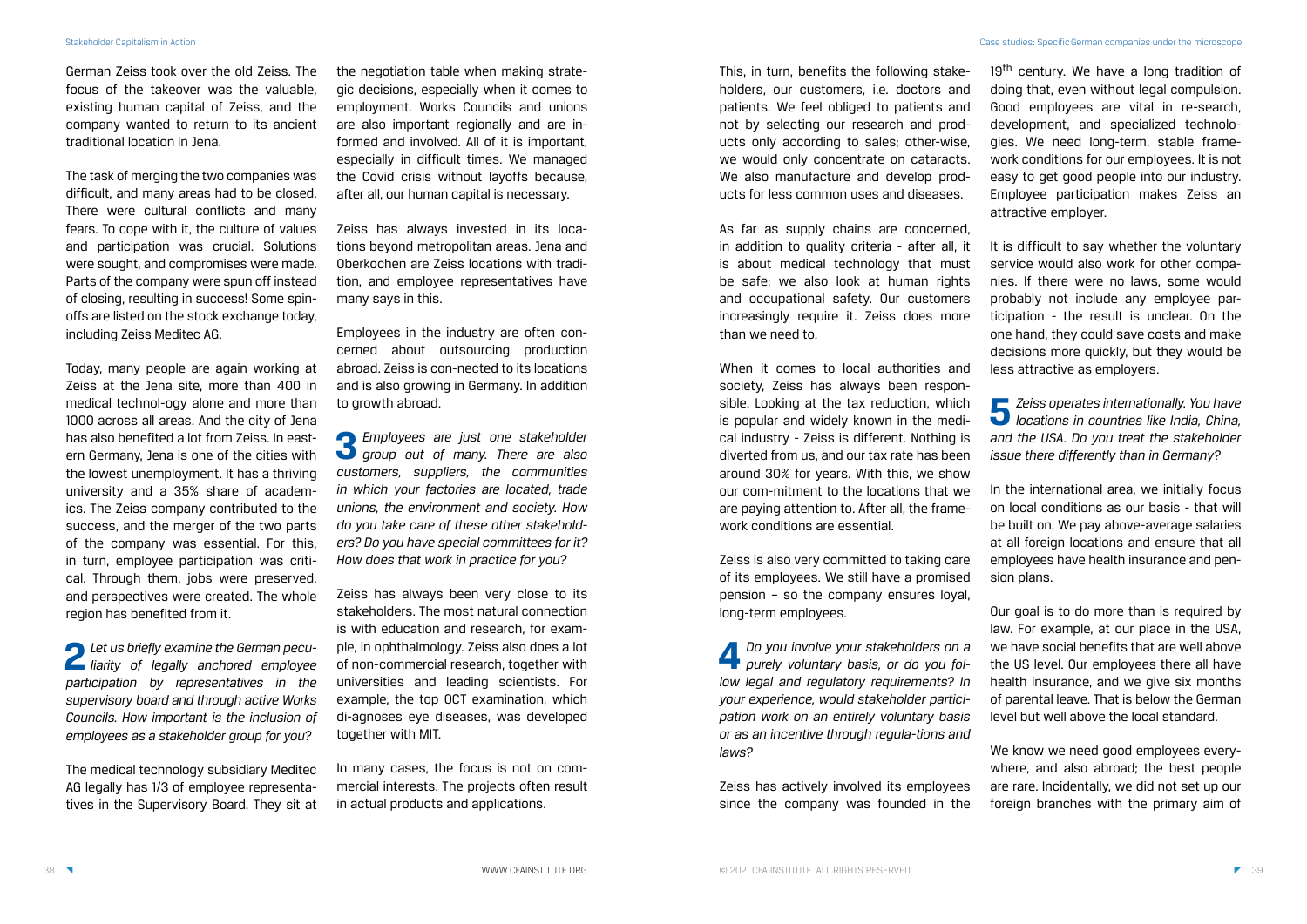Stakeholder Capitalism in Action Case studies: Specific German companies under the microscope

saving costs. It is more about producing locally and about the security of supply and production.

**6** *Considering stakeholder interests beyond its shareholders can result in costs that the company must bear, for example, the salaries for released employees. Do you think these costs are offset by measurable added value, for example, through more motivated employees who thus perform better or achieve higher quality in business decisions? Or do the costs only burden the return?*

Yes, the costs are offset by added value. For example, we spend a lot of money on research and development. These are often not immediately offset by financial success. However, experience shows us that we create value in the long term and thus increase returns in a long time. It must be explained and communicated to shareholders well and clearly. We often invest vast sums of money, which can initially dampen specific actual figures such as EBIT. We do not want to focus on shortterm vital figures but long-term success.

Experience shows that most investors still stay with us. We, therefore, want investors who are suit-able for our style to stand behind us for an extended period. These are not short-term oriented hedge funds. Our shareholders are important stakeholders who have a long-term relationship with the company. The average holding period of Zeiss Meditec AG shares is 2-3 years, which is incredibly long compared to other stocks; in the DAX, the average holding period is less than a year. Of course, it also has to do with who our owners are. Many have been investing for 10 or 15 years.

**7** *Do you think German companies have a competitive disadvantage due to the legally required employee participation compared to companies from abroad that may focus on a traditional shareholder value maximisation approach?*

At Zeiss, we do not think we are at a disadvantage. In Germany, many companies like us even do more than the law requires. After all, many studies show that a sustainable setup can create long-term success. Stakeholders are an essential part of it.

Employee participation sometimes slows down decisions, and managers certainly sometimes wish it could go faster. But by and large, the German system is suitable for Germany as an attractive, successful location. Success proves right!

**8** *How do you deal efficiently with con-flicts of interest that inevitably arise from time to time when the different goals and needs of shareholders and other stakeholders collide?*

Conflicts do happen. That is the reality. It helps to plan for the long term not to let some disputes arise in the first place. At Zeiss, human capital and sustainability are significant. If conflicts occur, they must be resolved, and we must come to mutual understanding and joint decisions. We can solve a lot through the fundamental trust that exists at Zeiss and the knowledge that the well-being of everyone involved is essential to Zeiss.

Foreign investors often think that nobody can be laid off in Germany, and zombie companies are emerging. However, that is not true at all. In Germany, too, companies

are often severely restructured. Zeiss had a complicated reorganization in the 1990s. We went to great lengths and gained a lot of credibility. Cooperation with employees is crucial, especially in crises.

**9** *Do you personally think the stake-holder approach has a future and is compatible with the goals of profit-oriented companies?*

#### Yes!

Even in capitalist societies such as the USA, the ESG topic is popular today. Companies even set themselves voluntary goals there; the need exists. Employees and the community need that too. The stakeholder issue is vital for the long-term success of a company. It is crucial for success in the capital market because sustainably managed companies are valuable in the long term. That is why investors are increasingly looking for sustainable companies because these companies will still be there in 30 years.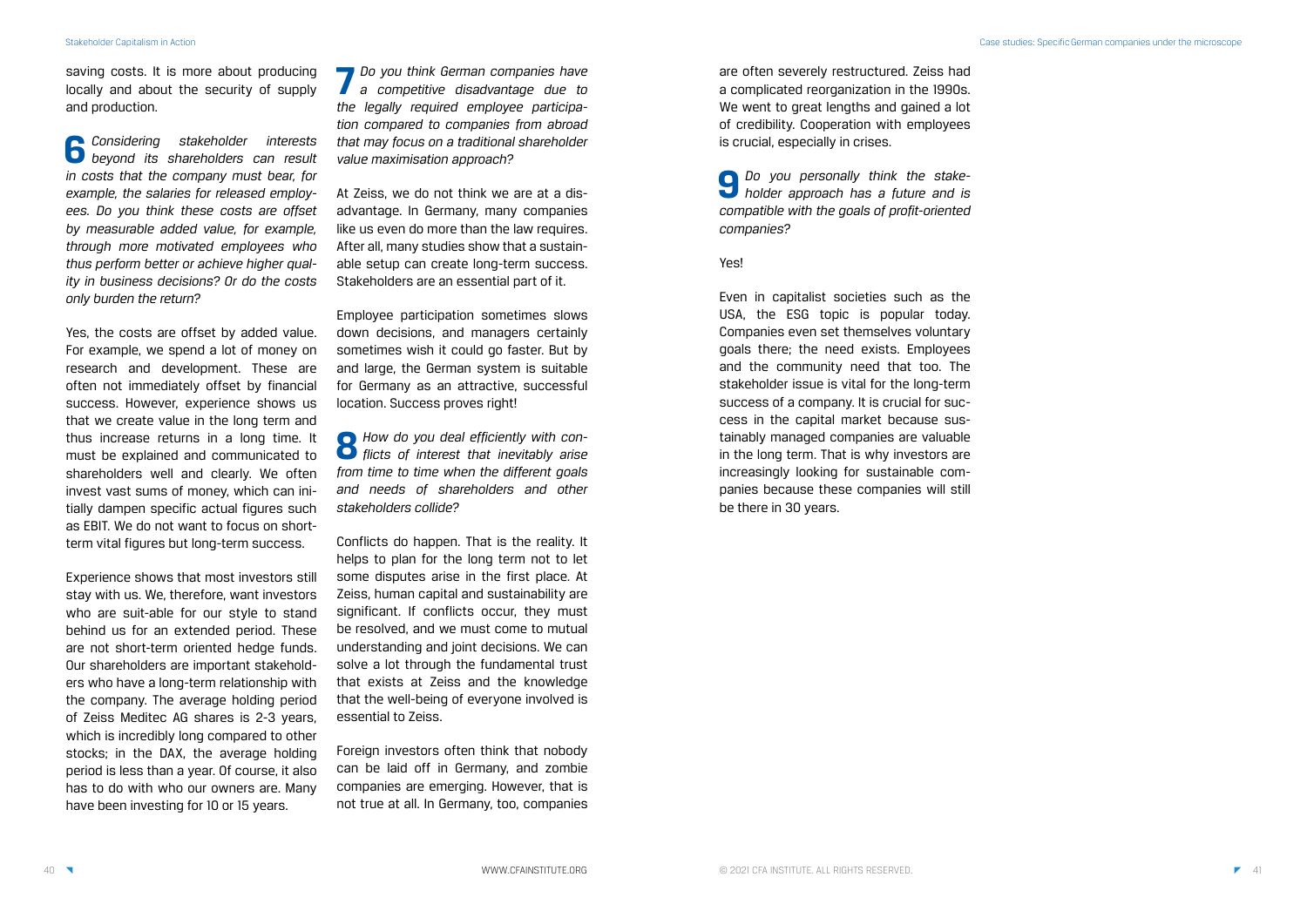### DSW – Deutsche Schutzvereinigung für Wertpapierbesitz e.V. (German Association for Private Investors)

Founded in 1947, the DSW is an idealistic association and the leading investor protection association in Germany, which cares for the interests of private investors. The representation of interests of the DSW concentrates on three main goals: 1.) Defending the interests of private investors. 2.) Information and training. 3.) Strengthening the shareholder culture in Germany.

| Head office:    | Düsseldorf, North |  |
|-----------------|-------------------|--|
|                 | Rhine-Westphalia  |  |
| Industry:       | Non-profit        |  |
|                 | association       |  |
| Members:        | 30,000            |  |
| Corporate form: | Non-profit regis- |  |
|                 | tered voluntary   |  |
|                 | association       |  |
| Website:        | https://www.      |  |
|                 | dsw-info.de/en/   |  |

### *Interview with Jella Benner-Heinacher, CEO*

"Stakeholder participation is the trend of the time. In Germany, it is a natural part of our culture."

**1** *Ms Benner-Heinacher, you represent small shareholders in your role as managing director of the German Protection Association for the Ownership of Securities and at the European level as Vice President of Better Finance, the umbrella organization* 

*for European shareholders' associations. In Germany alone, you represent 30,000 private investors. How do you feel about the idea that companies, in addition to the interests of their shareholders, address the interests and needs of other stakeholders, such as suppliers, customers, employees and society, and include them in company decisions?*

The topic of stakeholder participation is not new to us at DSW. Shareholders want a return, but in Germany, it has always been clear that satisfied customers, satisfied employees, and companies as good corporate citizens are necessary for a company's success. Shareholders can only make money if all stakeholder interests are considered. What is undoubtedly new is a stronger focus on the sustainability aspect.

The stakeholders and the issue of sustainability are critical. At the same time, however, the company must not lose sight of other interests.

> We are represented at many EuroStoxx50 general meetings and see significant differences. In the Netherlands, for example, management there is in active dialogue with shareholders. The Dutch are much more advanced in terms of sustainability than in Germany, as the current judgment in the Shell case shows. In France, on the other hand, it is much more challenging to have a say at general meetings and then be critical.

In Germany, there is a different system than elsewhere in Europe due to co-determination. International actors often find this a deterrent - after all, a consensus must be found. On the other hand, once the agreement is reached, essential changes in the company can then be carried out better and faster.

**2** *It is not always easy for small share-holders to face the management of large stock corporations. To a certain extent, small shareholders are a stakeholder group that is often overlooked. How do you think an increased focus on stakeholder interests beyond influential large shareholders could affect small shareholders?*

The interests of small shareholders are often identical to those of large shareholders. In most companies, there are usually no conflicts between large and small shareholders. But of course, large shareholders sometimes have more options, such as their Supervisory Board mandates and their number of shares, leading to more voting rights in the general meeting. In extreme cases, this can lead, for example, to a squeeze-out against the votes of the small shareholders.

Most companies treat private shareholders well. What has not happened often so far is that these shareholders make extensive use of all their rights and opportunities. That could change with more emphasis on sustainability. It cannot be ruled out that representatives of environmental associations will gain more voices at the Annual General Meeting than before.

**3** *What differences do you see in dealing with stakeholders in different European countries, and how does this affect shareholders in each case?*

**4** *In Germany, the employee stakeholder group is heavily involved in the decisions of large companies by law. As the*  *shareholder representative, how do you feel about this and do you think it puts German companies at a competitive disadvantage in an international comparison?*

Co-determination is a tried and tested concept in Germany. The process itself is complicated and lengthy, and compromises must be made. The management can then not be as strict as, for example, in the USA. Instead, the implementation of decisions is faster if the workforce has already given their consent. Co-determination has therefore proven its worth.

**5** *The costs of stakeholder participation must be borne by the company and thus ultimately by the shareholder. Do you think these costs are offset by a specific benefit, such as more motivated employees, more reliable supply chains or more loyal customers? Or does the stakeholder idea burden the return?*

In the end, all costs weigh on the return. Of course, every type of stakeholder participation also costs money. Environmental protection in Germany can be expensive, as investments in environmental protection regulations are often so high that production in Germany is no longer worthwhile. As a result, we observe a substantial migration of production abroad. That puts a strain on companies, regions, and the location but may also be politically desired. Today we no longer think about the costs of employee participation. That is a matter of course for us.

**6** *Can a stakeholder approach work on a purely voluntary basis, or does it require a legal requirement?*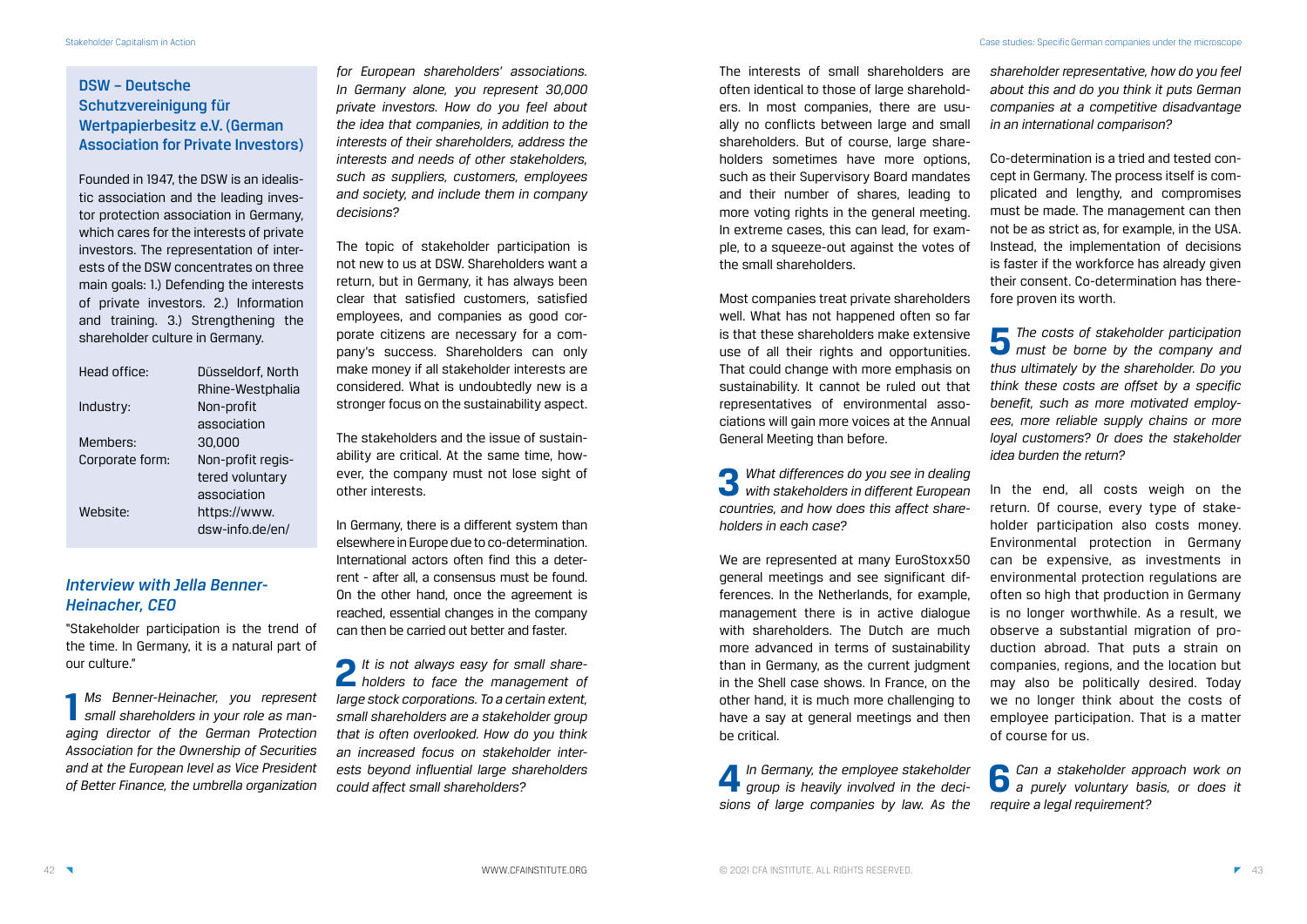In my opinion, voluntariness has regularly not worked in Germany so far. The German, which probably also applies to entrepreneurs, needs legal requirements to implement something. It is different in the Netherlands or the United Kingdom, where companies also voluntarily adhere to a code. The best practice is less rewarded in Germany.

**7** *One of your main concerns at DSW is investor protection. The entire ESG debate, including the stakeholder idea, transparency, traceability, and non-financial reporting, plays an important role. How do you think increased transparency, accountability and non-financial reporting could affect investor protection and thus the rights of small shareholders?*

We see this with mixed feelings. Companies are faced with a large wave of CSR reporting, which stresses and strains everyone. The transparency and information are suitable for investor protection. However, our concern is that there will be a flood of information and information overload - with hundreds of pages of additional reporting that no private investor will understand. It will take a while for practical reporting standards to emerge that are short and understandable.

**8** *Conflicts of interest are inevitable in the stakeholder mind. Shareholders want high dividends or rising share prices. Workers wish to secure jobs with high salaries. Neighbours want a clean environment without negative externalities, and customers want low prices, suppliers' high purchase prices for extended contracts, and*  *the municipality wants high taxes. How should companies deal with these conflicts? Should they better prioritize shareholders or consciously make compromises for the common good?*

It is the task of the Board of Directors and the Supervisory Board to find the right balance here. In Germany, there is a great deal of understanding for this balance, also by shareholders. In our experience, shareholders in Germany are generally very loyal and identify with their company. The expertise already exists; those other stakeholders must also be considered. The COVID-19 crisis has shown that shareholders cut back on dividends, for example, if necessary, for the company's long-term well-being. The credibility of the management is just as important as the proper external communication.

Our core competency is sustainability, and that was long before it became a buzzword. It has always been important to us where money is lent to. We do our research, have our sustainability filters, and pride ourselves on being a reference for sustainable investments. Sustainability is important to us because the earth's resources are finite. We want to do business differently with money, not just growth for growth's sake. Instead, invest where sustainability can be achieved. GLS Bank sees itself as a bank that is on the right track.

**9** *Do you personally think the stakeholder approach has a future and is compatible with the goals of profit-oriented companies?*

Stakeholder participation is the trend of the time. In Germany, it is a natural part of our culture. When US and UK investors brought the idea of shareholder value to Germany at the end of the 1990s, we, as shareholder representatives, were pleased that a little more attention was paid to the shareholders and their interests. But that has not changed much in terms of the overall picture. Yes, we think the stakeholder principle has a future; we just cannot let the shareholder fall by the wayside.

### GLS Bank – GLS Gemeinschaftsbank eG

GLS Bank is a sustainable bank, founded as a non-profit initiative in 1974 by Wilhelm Ernst Barkhoff and Gisela Reuther. The bank focuses on cultural, social, and ecological projects in Germany. The company offers a wide range of banking options such as checking accounts, savings accounts, bonds, mutual funds, and membership.

| Head office:        | Bochum, North      |
|---------------------|--------------------|
|                     | Rhine-Westphalia   |
| Industry:           | <b>Banking</b>     |
| Employees:          | 674                |
| Total sales (2019): | EUR168 million     |
| Net income (2019):  | EUR6.8 million     |
| Corporate form:     | Cooperative mem-   |
|                     | ber organisation.  |
| Website:            | https://www.gls.de |

**Interview with Henning Bernhof, spokesman for the circle of trust (Vertrauenskreises) and employee representative on the supervisory board**

"Especially in the case of changes that can be difficult for people, it makes sense to involve employees, explain the situation, and look for solutions together. With us, those affected are made participants and there is an open ear for them."

**1** *In Germany, employee representatives have been elected to supervisory boards since the 1950s. Tell us, how does employee co-determination work in practice at your company?*

The GLS Bank has existed since 1974. By the way, GLS stands for a community bank of lending and giving and was initially founded to finance schools. Today we are among the top 10 German cooperative banks with total assets of EUR 8.8 billion. The history of GLS Bank is one of growth. Last year alone, 34,000 new customers came to us.

The bank is growing fast. We are making profits, and we are getting a lot of new customers all the time. We currently have over 700 employees. Organizationally, we are a cooperative bank, and this is a good foundation for us. We do not have traditional shareholders who are purely out for shortterm dividends; we have members. These include many customers who provide us with equity. The members are interested in more than the dividend. In addition, each member has exactly one vote, regardless of how much equity they make available to the bank.

We had employee participation right from the start. We have been going our own way for a long time. We have a circle of trust with 11 colleagues that the workforce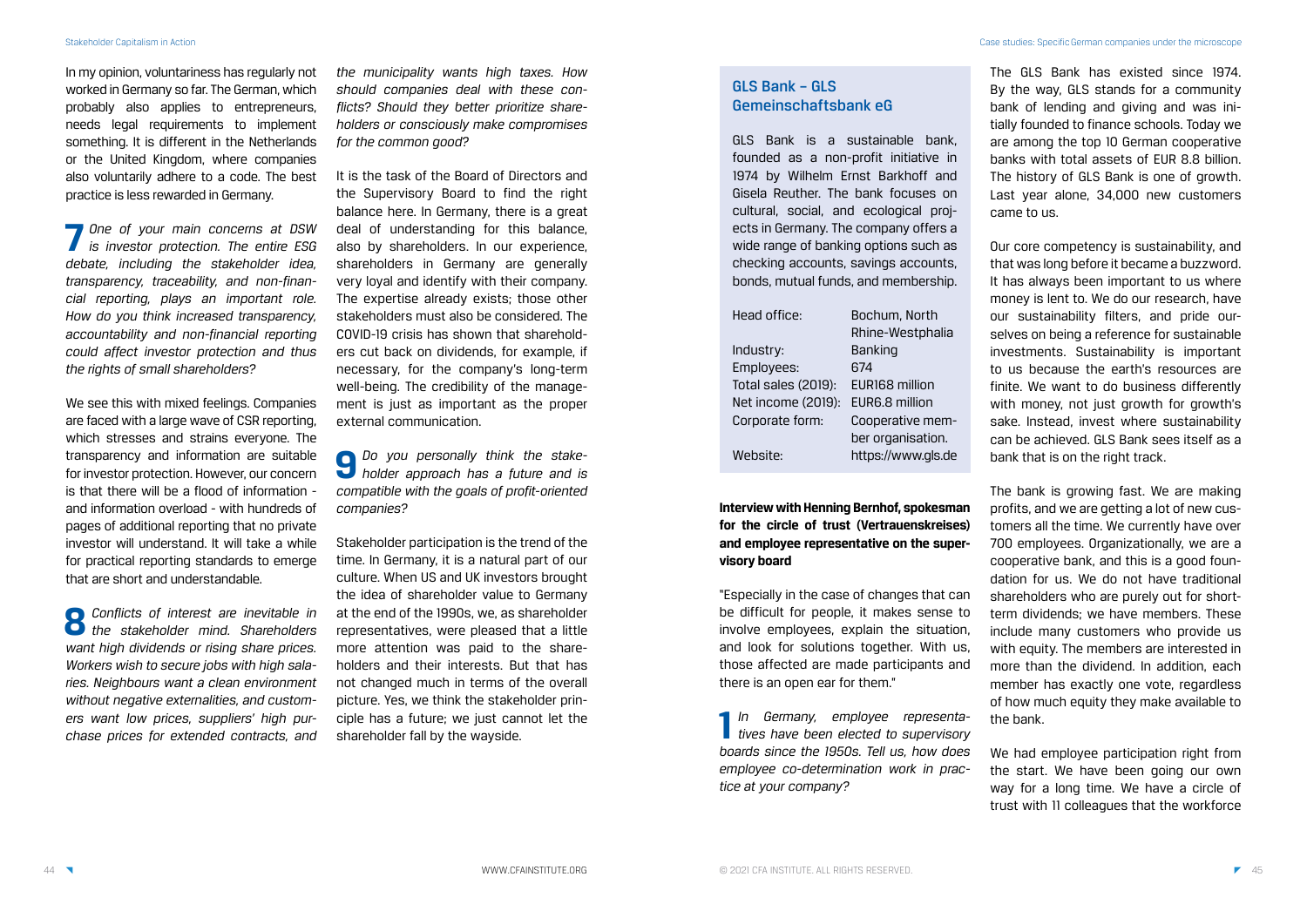elects. Currently, two from this group are released for employee representation. Three colleagues are elected and delegated in a separate election for employee representation on the supervisory board.

Co-determination is very important to us. In this respect, our mandate goes well beyond the legal requirements. We are involved in projects right from the start instead of just "being informed overall", as it is often the case with Works Councils. For us, it is part of creating together.

**2** *Does the involvement of employee rep-resentatives on the supervisory board and the work of the Works Council, which you call the circle of trust, actually change and influence management decisions?*

Yes, management decisions are influenced. The board of directors leads the way, that is their job, and they make business decisions. The board of directors works together with the trust circle, and the best result should be achieved in the end. Especially in the case of changes that can be difficult for people, it makes sense to involve the employees, explain the situation and look for solutions together. With us, those affected are turned into participants, and there is an open ear for them.

**3** *Employee participation is anchored in law. Do you think the involvement of workers could also work on a purely voluntary basis?*

The legal requirements are essential, and it took a look fight over a long period to come to this point. We at GLS Bank live a "best practice" concept. It is not the case in all companies. Again, and again, Works **6** *The costs of employee participation are borne by the company. Do you think these costs are offset through work quality or are the costs simply a burden on the return on investment?*

Councils in companies are presented as a hindrance, which they are probably seldom in practice. Whether a company, therefore, needs legal requirements always depends heavily on the attitude of the management towards the employees. If you take colleagues seriously as people, you do not need that, but that would be an ideal world.

At GLS Bank, we do not speak of employees but individuals, and with this attitude, we want to meet people at all levels.

**4** *In your opinion, does the involvement of employee representatives help to increase transparency and accountability by management, and does employee involvement possibly lead to better quality management decisions?*

Transparency is one of our core values, also towards customers. With us, every euro financed is transparent. We are, therefore, an exception in the industry.

Involving employees will undoubtedly increase transparency. We have an open exchange; we talk a lot with each other and make things as transparent as practically possible.

**5** *Do you feel that the current system is positively affecting your company and its employees, or do you see the potential for improvement?*

Standing still is never good. We are motivated to shape changes. Sometimes we reach our limits. GLS Bank is experiencing incredible growth dynamics. We are a massive organization with over 700 employees, and we welcome and integrate tens of thousands of customers every year. As a result, many things are constantly changing. Adapting internal processes is a significant challenge. We are very active in employee representation. But with the high stress of everyday life, that does not always meet with enthusiasm. Many decisions take time and preparation, and some ideas take years to implement. That requires energy, but it releases even more power!

We believe that people have something to say, that they can have an opinion. Employee representatives are a great opportunity and not a burden. The benefits far outweigh them. Think of the wide variety of tasks on the board of directors, which must take care of so many things simultaneously. The details, on the other hand, happen at the workplace of the individual employee. Therefore, the best ideas for changes to the respective process can only be found if one discusses a topic on and with all levels.

Incidentally, our shareholders even expect us to involve our employees. Companies that have no employee participation may think of the Works Council as a hindrance. Employee participation brings with it a particular moment of inertia. Of course, purely hierarchical decisions are faster, but quality also suffers as a result. It is therefore vital to us to value people and, therefore, also their ideas.

**8** *Do you think that German companies, due to the legally required employee*  *participation, have a competitive disadvantage compared to companies abroad that pursue a pure shareholder value maximization approach?*

I do not believe that German companies are at a competitive disadvantage. Location advantages and disadvantages depend on many factors.

Employee participation is about success for both sides. A company wants outstanding employees who incorporate valuable opinions and do a quality job. A good employer gives the employees meaning in the task, and this creates a beneficial interaction. It is often the case that people quit when they are dissatisfied, i.e. because they see no point in their work. Then the employer is replaced. At GLS Bank, this meaningful fact is precisely what makes us attractive as an employer.

**9** *How do you deal efficiently with conflicts of interest that inevitably arise from time to time when the different goals and needs of shareholders and employee representatives collide?*

Dispute over conflicts of interest does not play a significant role at GLS Bank. In addition, the whole thing is mixed up; many employees are also members simultaneously.

For our members, the return is not the top priority. In addition to winning, it is about the positive effect, which drives us together.

Conflicts of interest rarely arise because we communicate well and find a consensus with one another.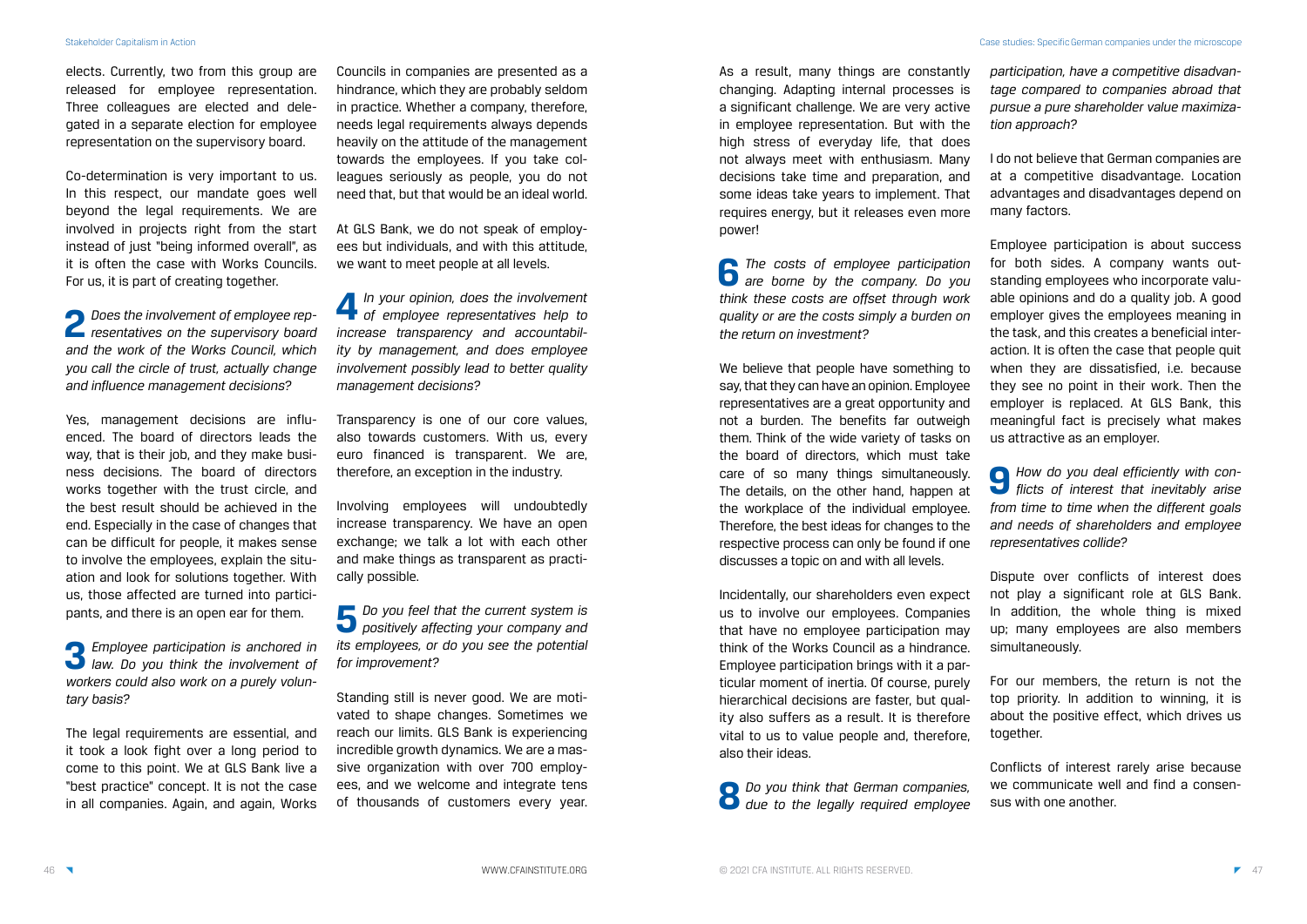**10***Employees are just one stakeholder group out of many. In addition to your shareholders and employees, there are also your customers, your suppliers, your neighbours, the wider society, and the environment. How does your company take care of the interests and needs of other stakeholders?*

We have a lively exchange with our customers via telephone, social networks, the customer magazine, and transparency about money. Feedback from our customers is taken very seriously. Our customers have high expectations of us. We want and should always be one step ahead.

Then there is our General Assembly, which is attended by over 2000 members every year. We have a lot of lively discussions there together.

There are also our external companies, such as gardeners or craftsmen. We look very carefully at how they treat their employees. Most of the tasks, including those outsides of traditional banking, are handled by our own colleagues, such as room maintenance. It would be next to impossible to find someone on the market that would meet our employer requirements.

**11***Do you personally think the stake holder approach has a future and is compatible with the goals of profit-oriented companies?*

Yes, the stakeholder idea works! It is a unique challenge. The process changes a lot and cannot be implemented very quickly. But it is the right way!

#### RWE AG

RWE AG is a multinational company based in Germany. The company produces and trades in electricity and, in addition to Europe, is further active in the Asia-Pacific region and the United States of America. RWE AG is one of the world's leading companies for renewable energies. In the 2020 Forbes Global 2000 lists, the RWE Group is ranked 297 among the world's largest listed companies.

| Head office:                        | Essen, Ruhr            |
|-------------------------------------|------------------------|
| Industry:                           | Energy                 |
| Employees (2020):                   | 19,498                 |
| Total sales (2020): EUR13.7 billion |                        |
| Net income (2020): EUR1.2 billion   |                        |
| Primary listing:                    | <b>XETRA Frankfurt</b> |
|                                     | <b>Stock Exchange</b>  |
| Website:                            | www.group.rwe          |

### *Interview with Lenka Zikmundova and Jérome Hörmann, Investor Relations*

"At RWE, stakeholder participation has proven its worth. It has helped us with the company's transformation, which has been very successful; it is good for our image and also for the share price." – Lenka Zikmundova

**1** *As RWE, you have made an exciting and highly successful development over the past few decades from a coal, gas, and nuclear company to one of the most progressive energy companies in the renewable energy sector. In this way, you had to bring together very different stakeholders* 

*with often completely conflicting interests. Shareholders and investors, your energy customers, employees, politicians, environmental associations, directly affected neighbours and a few more. Do you think dialogue and the approach to your various stakeholders have shaped you as a company and contributed to your success?*

RWE is one of the world's leading producers of renewable energies, represented on four continents, in over 20 countries and with around 20,000 employees. That was not always the case. RWE has gone through a significant transformation process in recent years. In 2018, a complete exchange transaction with the energy company E.ON was announced and finalized in mid-2020. Since then, RWE has concentrated on energy generation, with the renewable energies segment as a remarkable growth area. The "old" business with nuclear energy, coal, and gas, on the other hand, is a shrinking business area.

Today, RWE is a dynamic growth company and an essential part of the energy transition. As a result, we are also perceived in a new way by our stakeholders through politics and NGOs. RWE is one of the world's leading companies in the field of renewable energies. Today we produce over 10 gigawatts of electricity from wind and solar and increase to 13 gigawatts by 2022. At the same time, the gained power from burning brown coal will be reduced by around three gigawatts by the end of 2022. These are rapid and powerful changes that affect the entire company, including many employees. Ten thousand people will lose their jobs due to the German coal phaseout, even more, if you consider the indirect effects on municipalities, such as the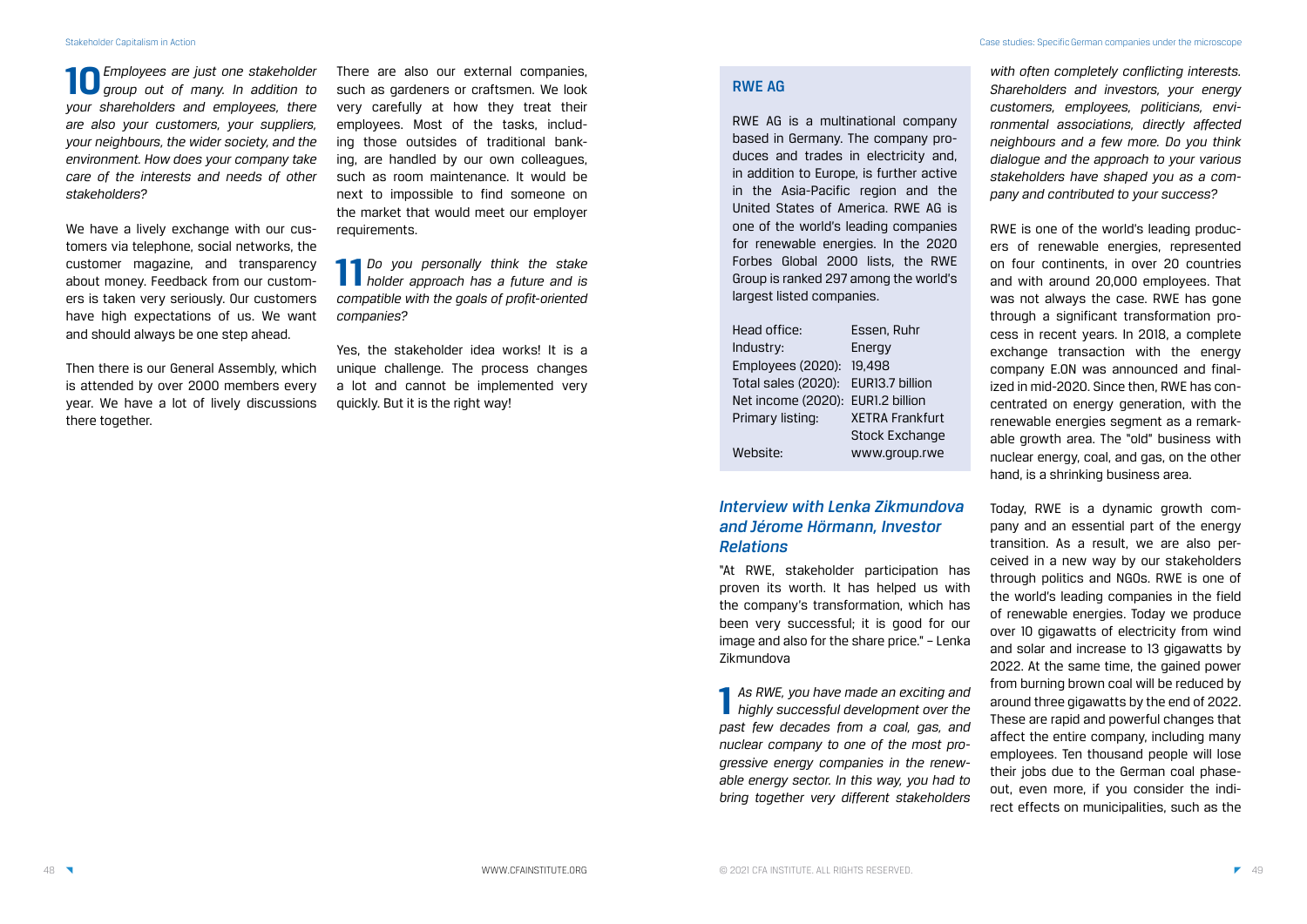baker in town where a coal-fired power station is closing. At the same time, 3,000 new employees are joining RWE worldwide who must be integrated. We can only successfully manage the transformation thanks to great efforts with our stakeholders, with whom a common consensus has been found. The capital market also honours our stakeholder policy. With a return from share price development and dividends of 30%, our stocks were among the best stocks in DAX 2020 for the fourth time in a row. The main reason for that is our transformation into a leading renewable energy company. As a result, we have become more sustainable, financially more robust and more crisis resistant.

**2** *How do you manage to take your vari-ous stakeholders into account? Do you have special committees for this? How does that work in practice for you?*

with the company and the Works Council, great efforts are made to find solutions together. The Works Council is on an equal footing with management, which in return gets advice from it.

The exit from coal and the energy transition are issues that affect many stakeholders. A coal commission was founded in Germany, including politicians, trade unions, NGOs, associations, science, and companies that wanted to find a common consensus on how the coal phase-out would proceed. RWE was only a spectator, but it closely observed the process, which took a long time. After that, politicians had to find an agreement together with the companies affected, such as RWE. Agreeing on a consensus that is accepted by all is very important. For example, it is about social aspects but also the security of the electricity supply.

Internally, our employees are severely affected by the coal phase-out, and our Works Council is essential here. Together

There has been an active dialogue with the group of NGOs and with municipalities for a long time. We have committees for social and economic issues that are important when implementing new projects.

In the Supervisory Board itself, which at RWE has equal representation, i.e. ten of the twenty Supervisory Board members represent the shareholders and ten the employees; various committees are all equally composed of representatives from the shareholders and employee representatives. The cooperation is booming, and decisions are usually unanimous because a consensus can be found together. This is important if you want to implement such significant changes successfully. The transformation would not have worked so smoothly against resistance from the Supervisory Board.

We have never questioned the costs of stakeholder participation. A lot of it is not directly measurable anyway, neither on the price nor the benefit side. The benefits certainly outweigh the adverse effects.

RWE also has a stakeholder dialogue for its stakeholders. There is an annual survey among employees, NGOs, municipalities, rating agencies, investors, initiatives, and other stakeholders. We ask what would be necessary from their point of view to make RWE better - resulting in certain impulses, such as bringing the RWE climate protection targets into line with the Paris climate agreement.

In parallel to the stakeholder dialogue, we hold bilateral discussions with our stakeholders. There is also the RWE Talk with politicians and business meetings with local authorities, including citizens.

**3** *Do you involve your stakeholders on a purely voluntary basis, or do you follow legal and regulatory requirements? In your experience, would stakeholder participation work on a completely voluntary basis?*

We have been living the stakeholder idea for 120 years. Of course, we comply with all applicable laws, but the exchange with our stakeholders is also part of the corporate culture at RWE. Involving stakeholders is vital for new projects. You must include everyone to be successful.

**4** *Let us talk about the German peculiar-ity of statutory employee participation by representatives on the supervisory board and active Works Councils. How important is the inclusion of employees as a stakeholder group for you?*

The employees are represented by ten out of twenty members in the Supervisory Board. The cooperation is reasonable and based on trust, and the Supervisory Board works together with management. Many decisions are made unanimously. The Works Council also enjoys great confidence in RWE.

**5** *In your opinion, does the involvement of employee representatives help to increase transparency and accountability by management, and does employee involvement sometimes also influence management decisions?*

Working together in the Supervisory Board and excellent cooperation improve decisions that are usually unanimous. That is beneficial for the corporate climate, its image and, ultimately, the share price.

**6** *The costs of employee participation are borne by the company. Do you think these costs are offset through work quality or are the costs simply a burden on the return on investment?*

**7** *Do you think German companies have a competitive disadvantage due to the legally required employee participation compared to companies from abroad that may focus on a traditional shareholder value maximisation approach?*

We cannot see any disadvantage for Germany as a location.

**8** *How do you deal in practice with the conflicts of interest that inevitably arise from time to time when the different goals and needs of shareholders and employee representatives collide?*

We do not see any direct contradiction between the interests of shareholders and employees. They all want the company to develop well.

A unique feature at RWE is the cooperation with municipalities. Many municipalities are affected stakeholders and shareholders in RWE and sit in the Supervisory Board as representatives of shareholders. They are represented in the strategy committee and emphasize different features. Because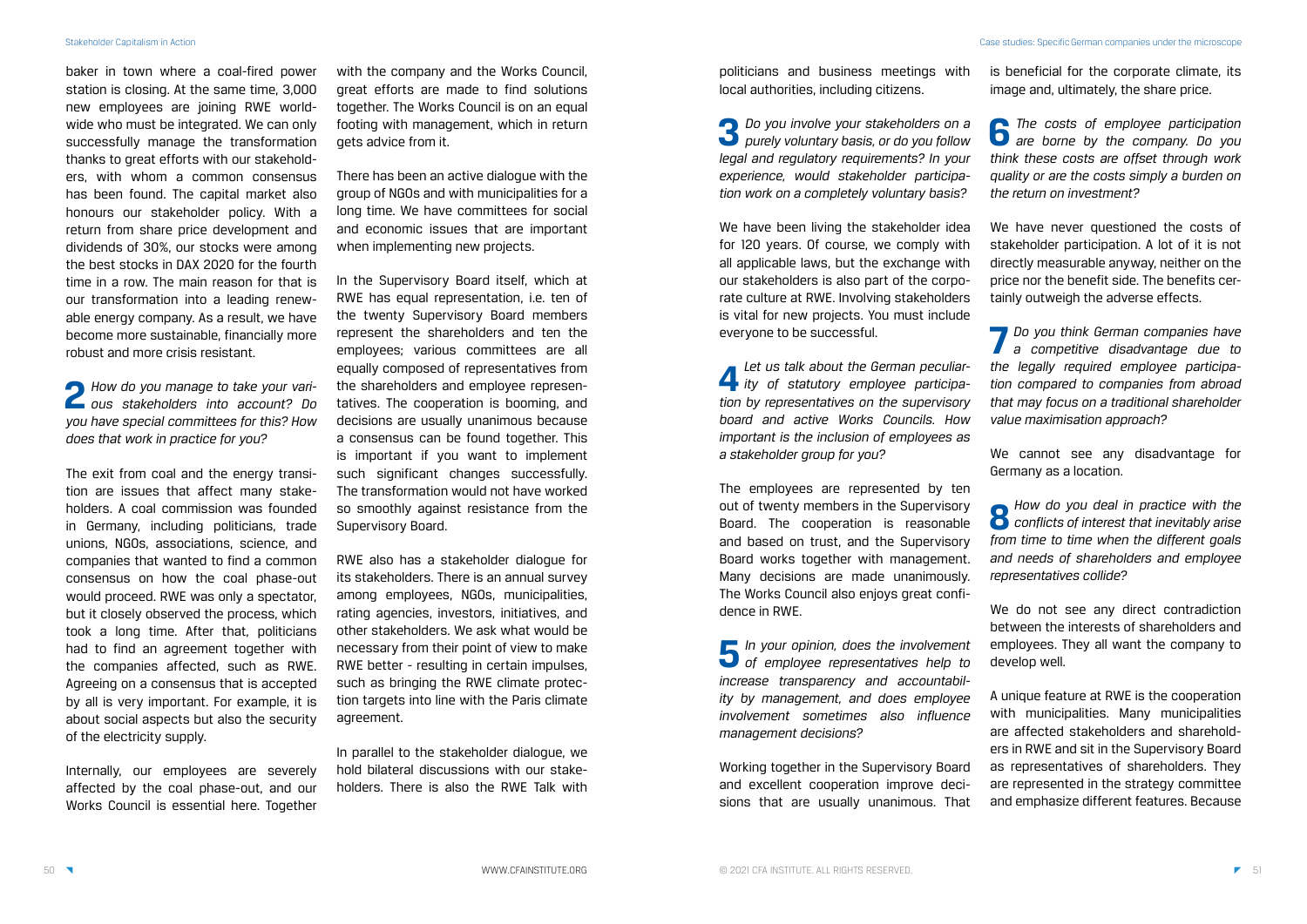they are directly involved in decisions, they support the implementation afterwards, which is advantageous.

The cooperation between the stakeholders even gives rise to ideas for new joint projects and opportunities—for example, various impulses for structural change in the Rheinische Revier. A cooperation wind farm is being built at a location where an open cast mine ceases to exist; municipalities are also participating.

**9** *Do you personally think the stakeholder approach has a future and is compatible with the goals of profit-oriented companies?*

At RWE, stakeholder participation has proven its worth. It helped us with the transformation, which was very successful, it is marvellous for our image and the share price. We see many positive influences on our development. In our experience, excellent communication is essential, and stakeholder participation must be lived to be successful – and should not only exist on paper!

# 7. Conclusion and Perspectives

### *Stakeholder governance is about valuing a broader set of stakeholder interests while improving companies' economic resilience in the process.*

Money alone does not create a successful company. It is people who, along with their ideas, their commitment, creativity and inventiveness, discoveries, and vision, create what ultimately constitutes sustainable success.

The core idea behind stakeholder participation is to integrate this human success factor into business decisions; to include the ideas, thoughts, and experiences of employees, suppliers, customers, and society; and to treat them honestly, fairly, and as equals.

Employees play one of the most important roles in this process. After all, they are closest to products, services, customers, production and business processes, and innovative new developments. Entrepreneurs and managers know from experience how important motivated and talented employees are for a well-functioning, innovative, and successful company in the long term. In contrast, creditors and shareholders demand financial success and high returns on investment from management.

In this study, a sample of German companies—whom we believe to be representative of the country's economic model—show how a profit-oriented company can succeed while involving not only its financial backers but also other important stakeholders. The senior executives we have interviewed tell us how employees can be involved as valuable stakeholders in the most diverse areas of the company's operations. Psychologists have known for a long time that money is important to people in a company, but it is not necessarily the most important factor. Employees are first and foremost people, and seeing them as such, valuing them, respecting them, and promoting them creates, according to the unanimous opinion of all the companies interviewed, a win–win situation from which everyone benefits. Employees can give so much more to the company they identify with than their physical presence and time. As creative people, they keep the company innovative and resilient, and with ideas and commitment, they can lead the business to greater dynamism, strength, and financial success.

In this regard, companies are dynamic entities that go through ups and downs. What our interviewees kept repeating as part of our conversations is how the resilience in many German companies in times of crisis was achieved through the lived employee co-determination. This is an important aspect and clearly speaks for the advantages of stakeholder participation. It supports a long-term solid foundation on which a company can master not only successful highs but also threatening crises and change processes. The executives and employee representatives we interviewed are particularly united on this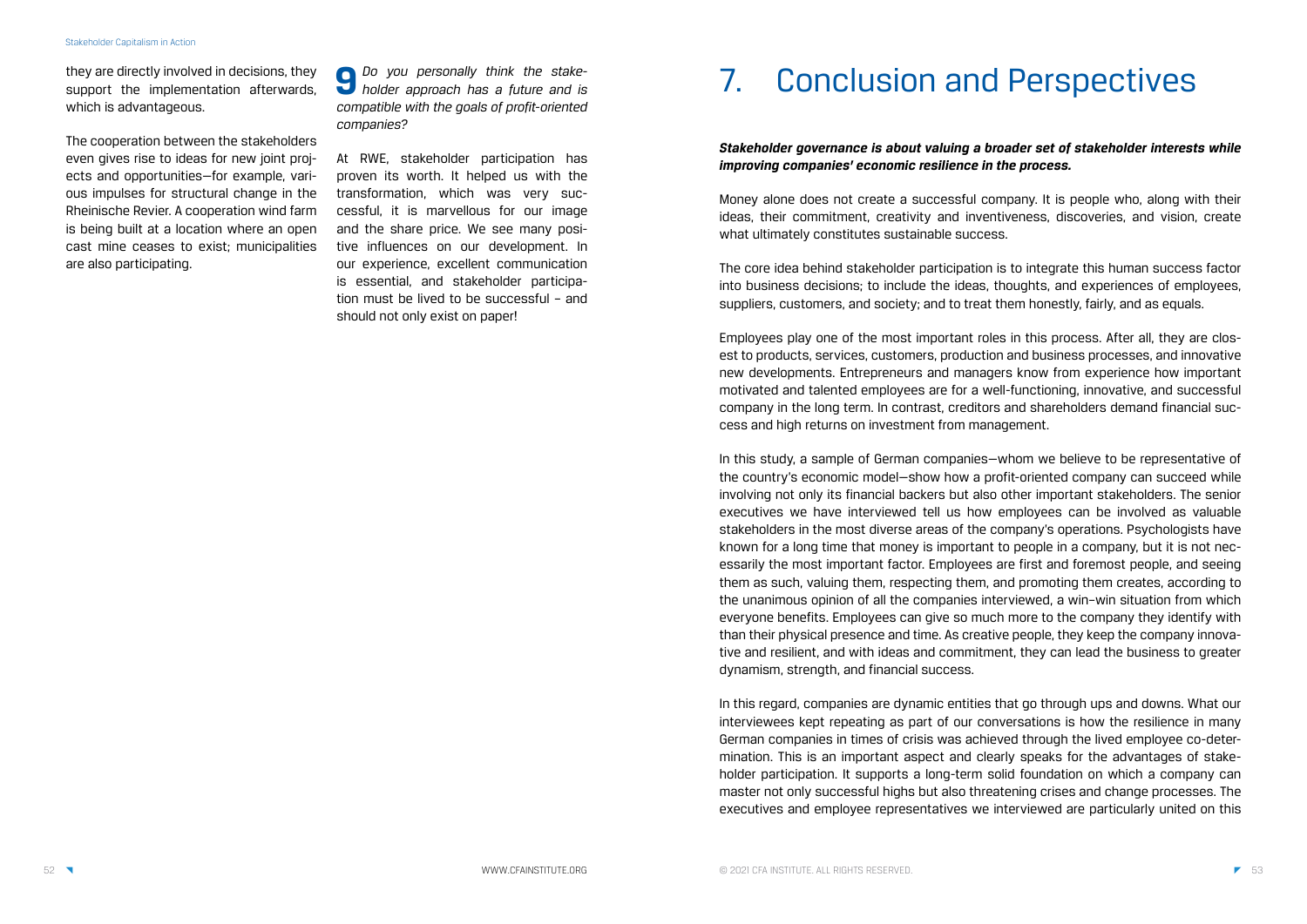point, even though their companies come from a wide variety of industries and they face unique challenges in their respective industries.

Resilience is a concept that is omnipresent in the interviews. Our analysis shows that resilience results from a climate of mutual trust and understanding created thanks, in part at least, to employee co-determination. Management and employees enter into a dialog through the process, which is prescribed by law in Germany and has become part of the self-image of German companies. They see each other not as opponents but rather as partners, whose common goal is the long-term existence of a successful company.

Our interview partners did not gloss over the process. As the old saying goes, "Where you break an egg, shells crack." Even in this well-established and long-standing German system of employee co-determination, investors and management, on one hand, and employees, on the other, have clearly different interests and needs. Management frequently mentioned the tediousness of many decision-making processes, and many a company manager has wished he or she could make decisions simply, quickly, and over the heads of their employees. They do recognise the benefits of involving employees, however. After all, decisions that are understood and supported by everyone ultimately are implemented more efficiently and successfully. The opinion of all our interviewees is that the advantages of co-determination outweigh the disadvantages. Lower organisational flexibility appears to be compensated by a higher level of stability.

For companies that are managed according to a classic shareholder value approach, the stakeholder idea initially may sound like a loss of control. The results of our interviews may show that these fears are excessive. Stakeholder capitalism does not need to run contrary to shareholder interest. Entrepreneurial profits are not diminished by engaging in dialog with one's stakeholders, first and foremost with employees. Strategic and business decisions remain firmly in the hands of management. What will change are processes, perspectives, communication, and mutual understanding. All of the companies that we were privileged to speak with are convinced that stakeholder engagement has made them stronger, more successful, and more resilient.

We would like our readers to draw inspiration from the interviews and form the courage to actively involve your own stakeholders. It will be worth it. In the emerging dialogue with those affected by your business, as funders, employees, customers, suppliers, neighbours, or people otherwise involved, a wealth of potential ideas, innovation, motivation, inspiration, and backing is waiting to be unleashed.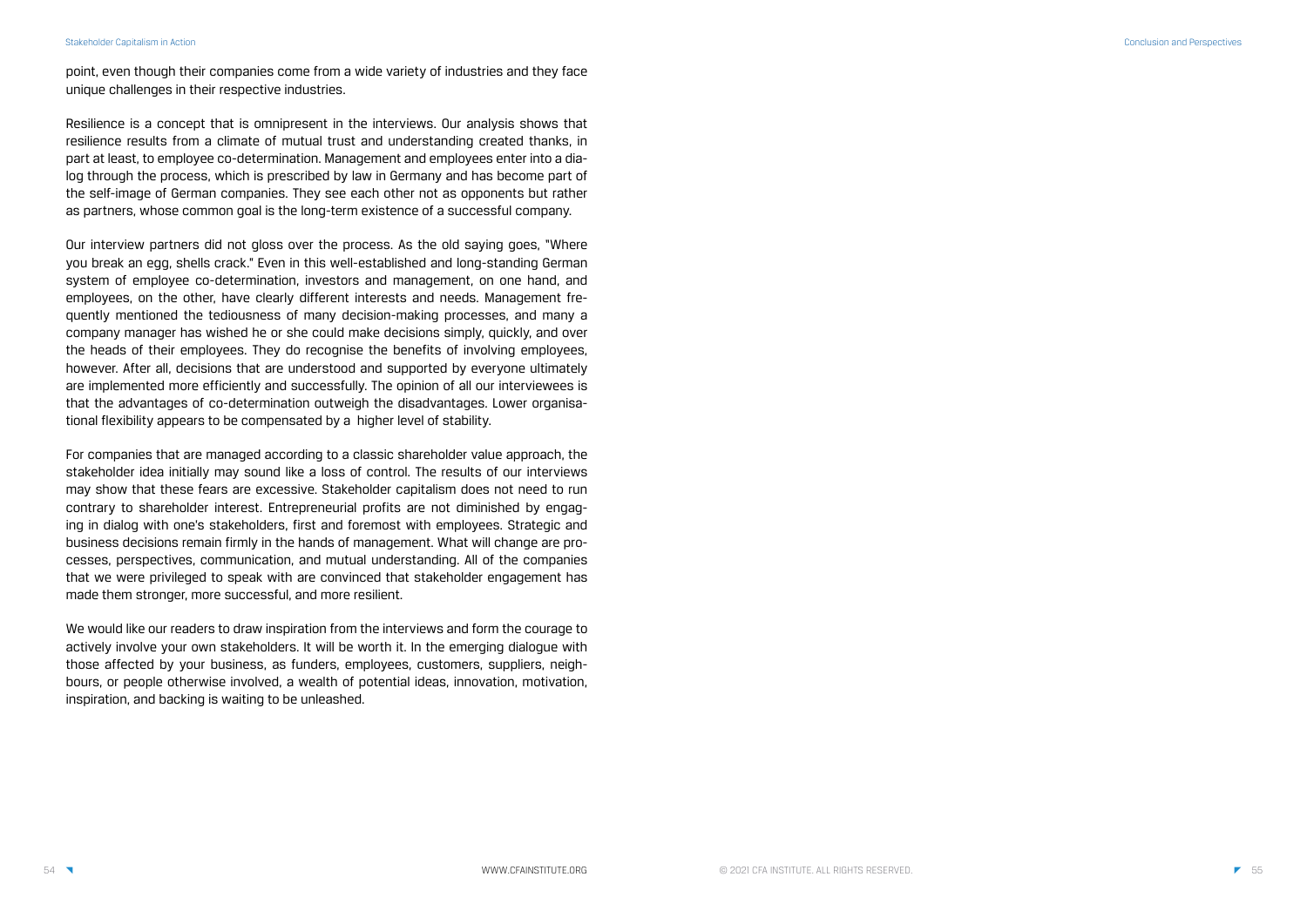erfolgreiche Höhen, sondern auch bedrohliche Krisen und Wandlungsprozesse meistern kann. Die von uns interviewten Führungskräfte und Arbeitnehmervertreter sind sich in diesem Punkt besonders einig, obwohl ihre Unternehmen aus den unterschiedlichsten Brauchen kommen men sie danzeren Heransbrochen und eigen der eigen in der eigen Industriezweigen gegenüberstehen.

Diese immer wieder zur Sprache kommende Widerstandsfähigkeit resultiert aus einem dank der Mitarbeitermitbestimmung geschaffenen Klima des gegenseitigen Vertrauens - und Verstehens. Management und Mitarbeiter kommen durch den in Deutschland geset zlich vorgegebenen und mittlerweile ins Selbstverständnis deutscher Unternehmen übergegangenen Prozess in einen Dialog. Sie sehen sich nicht als Gegner, sondern als Partner, deren gemeinsames Ziel das langfristige, erfolgreiche Bestehen des Unternehmens ist.

Unsere Interviewpartner haben den Prozess dabei auch nicht geschönt. Ein altes Sprichwort sagt: "Wo gehobelt wird, da fallen Späne." Auch in diesem gut etablierten und schon lange gelebten, deutschen System der Mitarbeitermitbestimmung bestehen zwischen Geldgeber und Management auf der einen Seite und Mitarbeitern auf der anderen Seite durchaus unterschiedliche Interessen und Bedürfnisse. Besonders häufig erwähnt wird von Seite des Managements die Langwierigkeit vieler Entscheidungsprozesse, und so mancher Unternehmensleiter wünscht sich manchmal, er oder sie könnte Entscheidungen einfach, schnell und über die Köpfe der Mitarbeiter hinweg treffen. Doch immer sehen sie dabei auch die Vorteile der Einbeziehung der Beschäftigten. Denn Entscheidungen, die von allen verstanden und mitgetragen werden, können schlussendlich auch effizienter und erfolgreicher umgesetzt werden. Die Meinung all unserer Interviewpartner ist dabei, dass die Vorteile der Mitbestimmung deutlich überwiegen. Die geringere Flexibilität wird aufgewogen durch eine deutlich höhere Stabilität, und diese wissen alle Stakeholder, auch die Geldgeber, in Deutschland sehr zu schätzen.

Für Unternehmen, die nach einem klassischen Shareholder Value Ansatz geleitet werden, der kurzfristige Profit für Aktionäre und Geldgeber als oberste Priorität sieht, mag der Stakeholder-Gedanke zunächst nach Kontrollverlust und Sozialismus klingen. Diese - Ängste, so zeigen uns viele, erfolgreiche Unternehmen in Deutschland, sind unbegrün det. Unternehmerische Gewinne werden durch den Dialog mit den eigenen Stakeholdern, - allen voran den Beschäftigten, nicht geschmälert. Auch die strategischen und unterne hmerischen Entscheidungen den den Händen des Managements. Was sich ändert sind Prozesse, Sichtweisen, die Kommunikation sowie das gegenseitige Verständnis. Alle Unternehmen, mit denen wir sprechen durften, sind überzeugt, dass sie die Einbeziehung der Stakeholder stärker, erfolgreicher und widerstandsfähiger gemacht hat.

Schöpfen Sie aus den Interviews Inspiration und auch den Mut, Ihre eigenen Stakeholder aktiv einzubeziehen. Warum? Weil es sich lohnt. In dem entstehenden Dialog mit den Menschen, die Sie mit Ihrem Unternehmen berühren, als Geldgeber, Mitarbeiter, Kunde, Zulieferer, Nachbar oder anders Beteiligter, steckt eine ganze Menge interessanten Potenzials aus Ideen, Innovation, Motivation, Inspiration und Rückhalt, das darauf wartet, frei gesetzt zu werden.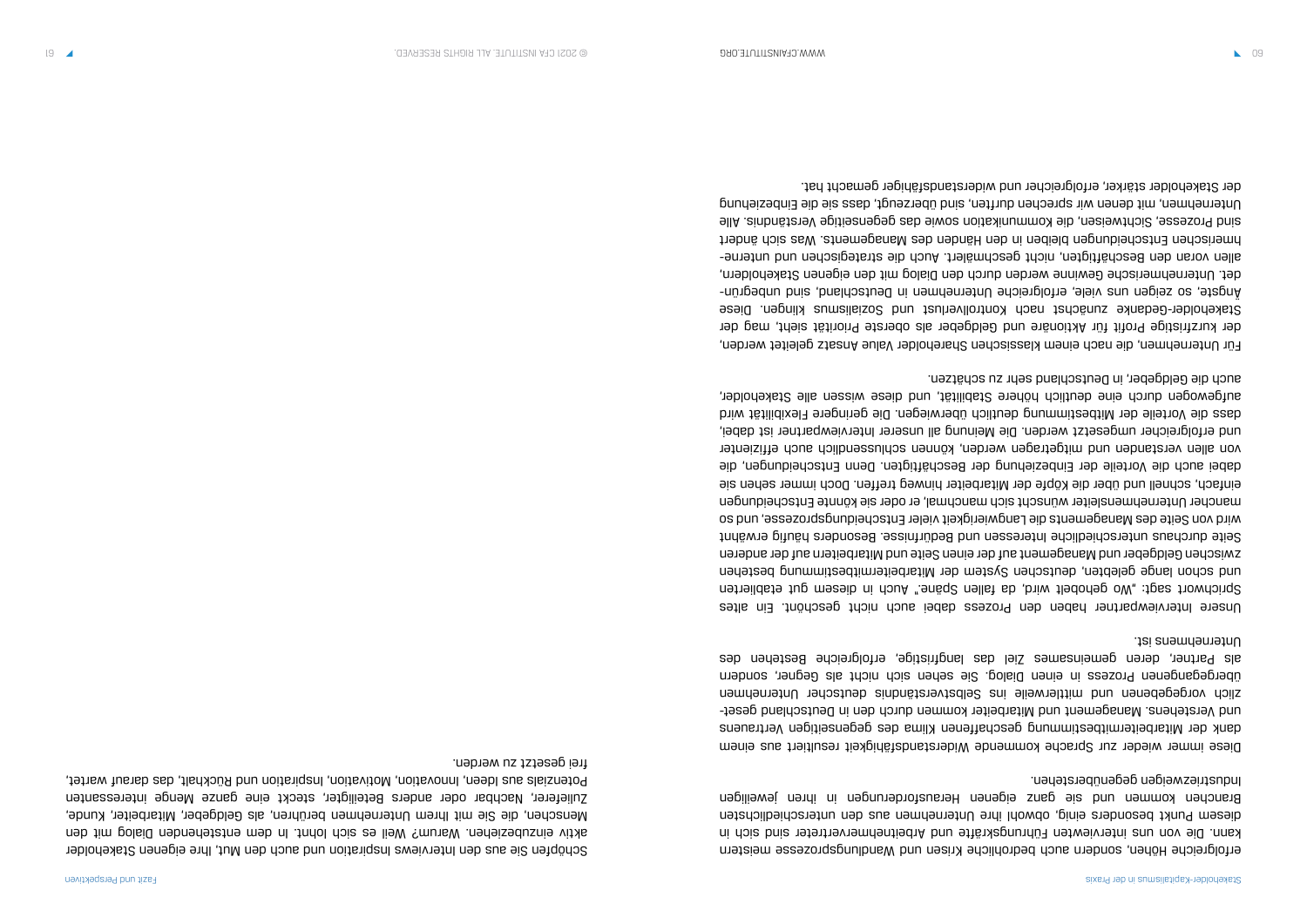ist ohnedies nicht direkt messbar, weder auf der Kosten- noch der Nutzenseite. Die Vorteile überwiegen sicherlich.

**7** *Denken Sie, deutsche Unternehmen - haben durch die gesetzlich vorge schriebene Arbeitnehmermitbestimmung einen Wettbewerbsnachteil gegenüber Unternehmen aus dem Ausland, die einen reinen Shareholder Value-Maximierungsansatz verfolgen?*

Einen Nachteil für den Standort Deutschland können wir dadurch nicht erkennen.

**8** *Wie gehen Sie denn ganz praktisch mit Interessenkonflikten um, die - von Zeit zu Zeit zwangsweise entste hen, wenn die unterschiedlichen Ziele und Bedürfnisse von Anteilseignern und anderen Stakeholdern aufeinandertreffen?*

Wir sehen keinen direkten Widerspruch zwischen den Interessen der Anteilseigner und der Arbeitnehmer. Sie wollen alle eine gute Entwicklung des Unternehmens.

Eine Besonderheit bei RWE ist die Zusammenarbeit mit den Kommunen. Viele Kommunen sind nicht nur betroffene Stakeholder, sondern auch Anteilseigner bei RWE und sitzen deshalb als Vertreter der Aktionäre im Aufsichtsrat. Sie sind im

Strategieausschuss des Aufsichtsrats vertreten und setzen durchaus Akzente. Dadurch, dass sie direkt in Entscheidungen mit eingebunden sind, tragen sie die Umsetzungen danach auch mit, das ist ein Vorteil.

Tatsächlich ergeben sich durch das Miteinander der Stakeholder sogar Ideen für neue gemeinsame Projekte und Möglichkeiten. Zum Beispiel diverse Impulse znux printurumandel im unich ischen Revier. An einem Standort, an dem ein Tagebau wegfällt, entsteht jetzt ein Kooperationswindpark, an dem sich auch Kommunen beteiligen.

**9** *Denken Sie persönlich, der Stakeholder-Ansatz hat Zukunft und ist vereinbar mit den Zielen gewinnorientierter Unternehmen?*

Bei RWE hat sich die Stakeholder-Beteiligung bewährt. Sie hat uns bei der - Transformation geholfen, die sehr erfol greich verlaufen ist, sie ist gut für unser Image und auch für den Aktienkurs. Wir sehen viele positive Einflüsse auf unsere Entwicklung. Wichtig ist aus unserer Erfahrung eine gute Kommunikation, und die Stakeholder Beteiligung muss wirklich gelebt werden, um erfolgreich zu sein. Sie darf nicht nur auf dem Papier stehen!

# Fazit und Perspektiven 7.

### **- Den Stakeholder-Ansatz wertschätzen und damit das eigene Unternehmen erfolg reicher und widerstandsfähiger machen**

Geld allein schafft noch kein erfolgreiches Unternehmen. Es sind die Menschen, die mit ihren Ideen, ihrem Einsatz, Kreativität und Erfindungsgeist, Visionen und Entdeckungen gemeinsam das bewirken, was schlussendlich nachhaltigen Erfolg ausmacht.

- Genau dieser Erfolgsfaktor Mensch in unternehmerische Entscheidungen einzubin den, die Ideen, Gedanken und Erfahrungen der Mitarbeiter, Lieferanten, Kunden bis hin zur Gesellschaft mit einzubeizehen, ihnen dabei ehrlich, gerecht und auf Augenhöhe zu begegnen, das ist der Grundgedanke der Stakeholder-Beteiligung.

Den Mitarbeiterinnen und Mitarbeitern kommt dabei eine der wichtigsten Rollen zu. Schließlich sind sie es, die am nächsten an Produkten, Dienstleistungen, Kunden, Produktions- und Geschäftsprozessen und innovativen Neuerungen sind. Wie wichtig für - ein gut funktionierendes, innovatives und langfristig erfolgreiches Unternehmen motivi erte und talentierte Mitarbeiter sind, wissen Unternehmer und Manager aus Erfahrung. Auf der anderen Seite stehen die Geldgeber, Aktionäre und Anteilseigner, die vom Management finanziellen Erfolg und hohe Erträge verlangen.

Wie es gelingen kann, als gewinnorientiertes Unternehmen nicht nur die Geldgeber, sondern auch andere, wichtige Stakeholder einzubeziehen, zeigen uns in dieser Studie einige deutsche Unternehmen, die stellvertretend stehen für zehntausende weitere Betriebe. Sie erzählen uns, wie Mitarbeiter als wertvolle Stakeholder in verschiedenste Bereiche des Betriebsgeschehens eingebunden werden können. Dass Geld für Menschen im Unternehmen zwar wichtig ist, aber nicht die größte Rolle spielt, wissen Psychologen schon lange. Mitarbeiter sind in erster Linie Menschen, und sie als solche zu sehen, zu - schätzen, zu respektieren und zu fördern schafft, so die einstimmige Meinung aller inter viewter Unternehmen, eine Win-Win-Situation, von der alle profitieren. Mitarbeiter können dem Unternehmen, mit dem sie sich identifizieren, so viel mehr geben als ihre physische Anwesenheit und ihre Zeit. Als kreative, schöpferische Menschen tragen sie dazu bei, das Unternehmen inn ander an innen bei den gepan inn an eigen und eine bei pund auch und punk und punk und pun Engagement den Betrieb zu mehr Dynamik, Stärke und finanziellem Erfolg führen.

Unternehmen sind dabei selbst dynamische Gebilde, die Höhen und Tiefen durchlaufen. Was in den Interviews immer wieder erwähnt wird, ist die Resilienz in Krisenzeiten dank der gelebten Mitarbeitermitbestimmung in vielen deutschen Unternehmen. Gerade das ist ein wichtiger Aspekt und spricht deutlich für die Vorteile einer Stakeholder-Beteiligung. Sie unterstützt ein langfristig solides Fundament, auf dem ein Unternehmen nicht nur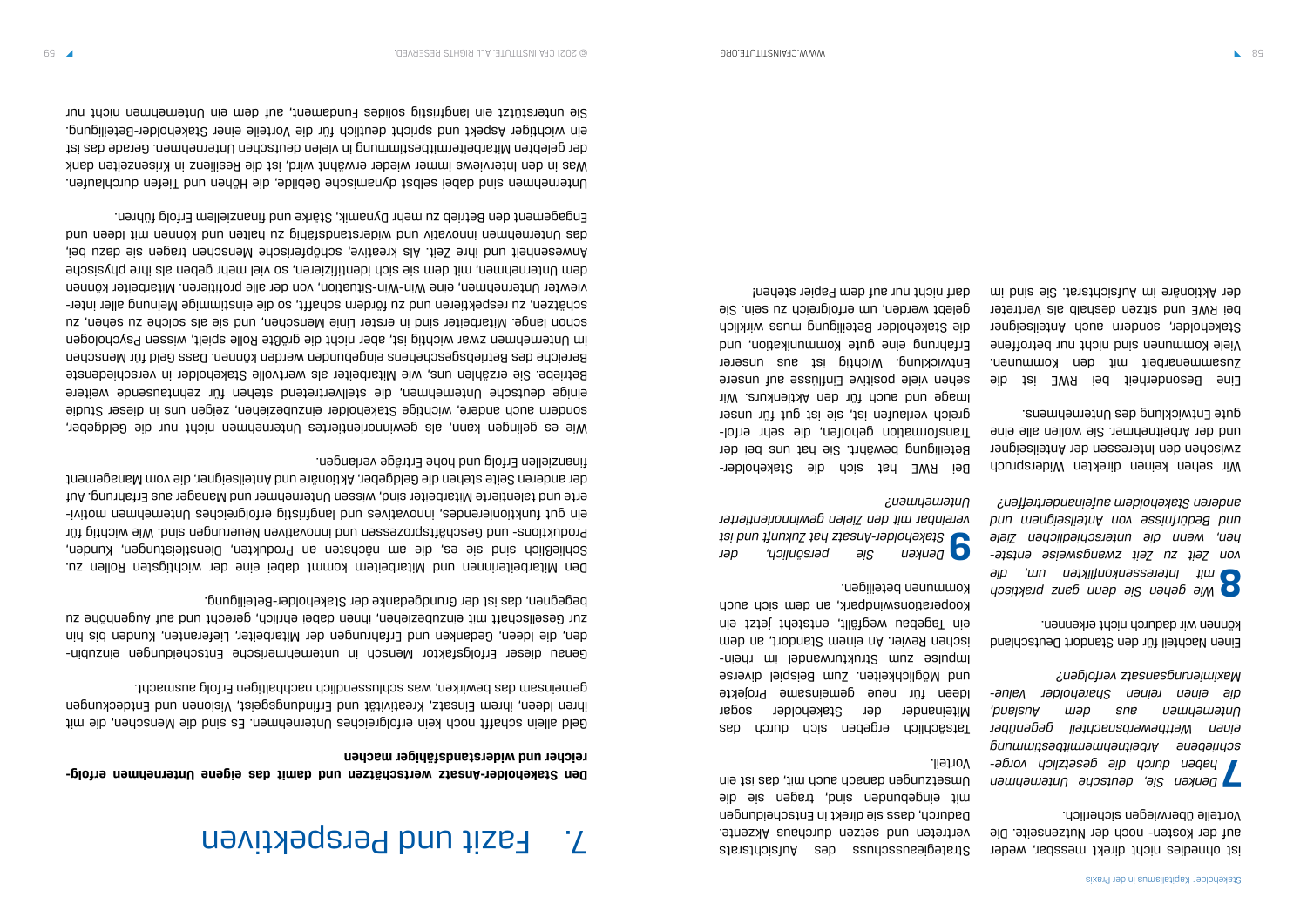13 Gigawatt bis 2022 steigern. Gleichzeitig reduzieren wir die Energieerzeugung aus Braunkohle um rund drei Gigawatt bis Ende 2022. Das sind schnelle und starke Veränderungen, von denen das ganze Unternehmen betroffen ist, darunter auch viele Mitarbeiter. 10.000 Menschen werden durch den deutschen Kohleausstieg ihre Arbeit verlieren, noch mehr, wenn man die indirekten Auswirkungen auf Kommunen betrachtet, wie den Bäcker im Ort, in dem ein Kohlekraftwerk schließt. Gleichzeitig kommen 3.000 neue Mitarbeiter weltweit zu RWE, die integriert werden müssen. Nur dank großer Anstrengungen gemeinsam mit unseren Stakeholdern, mit denen ein gemeinsamer Konsens gefunden wurde, können wir diese Transformation erfolgreich bewältigen. Auch der Kapitalmarkt honoriert unsere Stakeholder-Politik. Mit einer Rendite aus Kursentwicklung und Dividende in Höhe von 30% gehörten unsere Titel zum vierten Mal in Folge zu den besten Werten im DAX im Jahr 2020. Hauptgrund dafür ist unsere Transformation zu einem führenden Unternehmen im Bereich der erneuerbaren Energien. Dadurch sind wir nicht nur nachhaltiger und finanzstärker

Intern sind vom Kohleausstieg bei uns die Mitarbeiter stark betroffen. Hier ist unser Betriebsrat wichtig. Gemeinsam mit dem Unternehmen und dem Betriebsrat werden große Anstrengungen unternomuapuy nz uabunson wesungwab wh 'uaw Der Betriebsrat ist auf Augenhöhe mit dem Management, das sich dann auch Rat von diesem holt. geworden, sondern auch krisenresistenter.

**2** *Wie schaffen Sie es denn überhaupt, Ihre verschiedenen Stakeholder zu berücksichtigen? Haben Sie dafür spezielle - Gremien? Wie funktioniert das Ganze prak tisch bei Ihnen?*

Der Kohleausstieg und die Energiewende sind Themen, die viele Stakeholder betreffen. In Deutschland wurde dazu eine Kohlekommission gegründet, in der Politik, Gewerkschaften, NGOs, Verbände, Wissenschaft und unternehmen einen gemeinsamen Konsens finden wollten,

wie der Kohleausstieg ablaufen wird. RWE war dabei zwar nur Zuschauer, hat den Prozess, der lange gedauert hat, aber genau beobachtet. Danach musste die Politik gemeinsam mit den betroffenen Unternehmen wie RWE eine Einigung finden. Die Einigung auf einen Konsens, der von allen akzeptiert wird, ist dabei sehr wichtig. Es geht beispielsweise um soziale Aspekte, aber auch um die Sicherheit der Stromversorgung.

Mit der Gruppe der NGOs und mit Kommunen wird schon lange ein aktiver Dialog geführt. Wir haben Gremien für soziale und wirtschaftliche Belange, die bei der Umsetzung neuer Projekte wichtig sind.

Das Miteinander im Aufsichtartsrau die gute Zusammenarbeit verbessern Entscheidungen, die meist einstimmig ausfallen. Das tut dem Unternehmensklima gut, dem Image nun letzten Endes auch dem Aktienkurs.

Im Aufsichtsrat selbst, der bei RWE paritätisch besetzt ist, also von den 20 Aufsichtsratsmitgliedern vertreten 10 Mitglieder die Anteilseigner und 10 die Arbeitnehmer, gibt es verschiedene Gremien, die alle gleichmäßig mit Vertretern aus Anteilseignern und Arbeitnehmervertretern - besetzt sind. Die Zusammenarbeit ist erfol - greich und Beschlüsse in der Regel einstim mig, weil gemeinsam ein Konsens gefunden wird. Das ist wichtig, wenn man so große Veränderungen erfolgreich umsetzen will. Mit Widerständen im Aufsichtatsräte die Transformation nicht so reibungslos funktioniert.

Die RWE AG führt für ihre Stakeholder zudem - den Stakeholder-Dialog. Das ist eine jährli che Umfrage unter Mitarbeitern, NGOs, Kommunen, Ratingagenturen, Investoren, Initiativen und anderen Stakeholdern, in der wir fragen, was aus deren Sicht wichtig wäre, um RWE besser zu machen. Daraus haben wir schon so manch wichtigen Impuls bekommen, wie wir beispielsweise die RWE-Klimaschutzziele mit dem Pariser Klimaabkommen in Einklang bringen können.

Parallel zum Stakeholder-Dialog führen wir bilaterale Gespräche mit unseren Stakeholdern.

Außerdem gibt es noch den RWE-Talk mit - der Politik und Wirtschaftstreffen gemein sam mit Kommunen für Bürger.

**3** *Beziehen Sie Ihre Stakeholder denn auf rein freiwilliger Basis mit ein, oder - folgen Sie dabei gesetzlichen und regula torischen Vorschriften? Würde denn eine Stakeholder-Beteiligung Ihrer Erfahrung - nach auf komplett freiwilliger Basis funk tionieren können, oder ist ein Anreiz durch Regulierungen und Gesetze hilfreich?*

Der Stakeholder-Gedanke wird bei uns seit 120 Jahren gelebt. Natürlich halten wir uns an alle geltenden Gesetze, der Austausch mit unseren Stakeholdern ist bei RWE aber auch immer ein Teil der Unternehmenskultur gewesen. Für neue Projekte ist die Einbeziehung von Stakeholdern wichtig. Man muss alle mit einbeziehen, um erfolgreich zu sein.

**4** *Lassen Sie uns auf die deutsche Besonderheit der gesetzlich verankerten Arbeitnehmermitbestimmung durch Vertreter im Aufsichtsrat und durch* 

*aktive Betriebsräte eingehen. Welchen Stellenwert hat bei Ihnen die Einbeziehung der Mitarbeiter als Stakeholder-Gruppe?*

Die Arbeitnehmer sind mit 10 Mitgliedern von 20 im Aufsichtsrat vertreten. Die Zusammenarbeit ist gut nug vertrauensvoll, und der Aufsichtsrat arbeitet mit dem Management zusammen. Viele Entscheidungen werden einstimmig detroffen. Der Betriebsrat genießt ebenfalls großes Vertrauen bei RWE.

**5** *Trägt denn Ihrer Meinung nach - die Einbeziehung von Arbeitnehmer vertretern dazu bei, die Transparenz und Rechenschaft durch das Management zu erhöhen, und beeinflusst die Arbeitnehmerbeteiligung mitunter auch Managemententscheidungen?*

**6** *Stakeholder-Interessen jenseits der - eigenen Anteilseigner zu berücksich tigen, kann Kosten verursachen, die das Unternehmen tragen muss, etwa in Form von Gehältern für freigestellte Mitarbeiter. Denken Sie, diesen Kosten steht auf der anderen Seite ein messbarer Mehrwert - gegenüber, beispielsweise durch motivi ertere Mitarbeiter, die dadurch eine bessere Leistung erbringen, oder eine höhere Qualität bei unternehmerischen Entscheidungen?*

Die Kosten für die Stakeholder-Beteiligung wurden bei uns noch nie hinterfragt. Vieles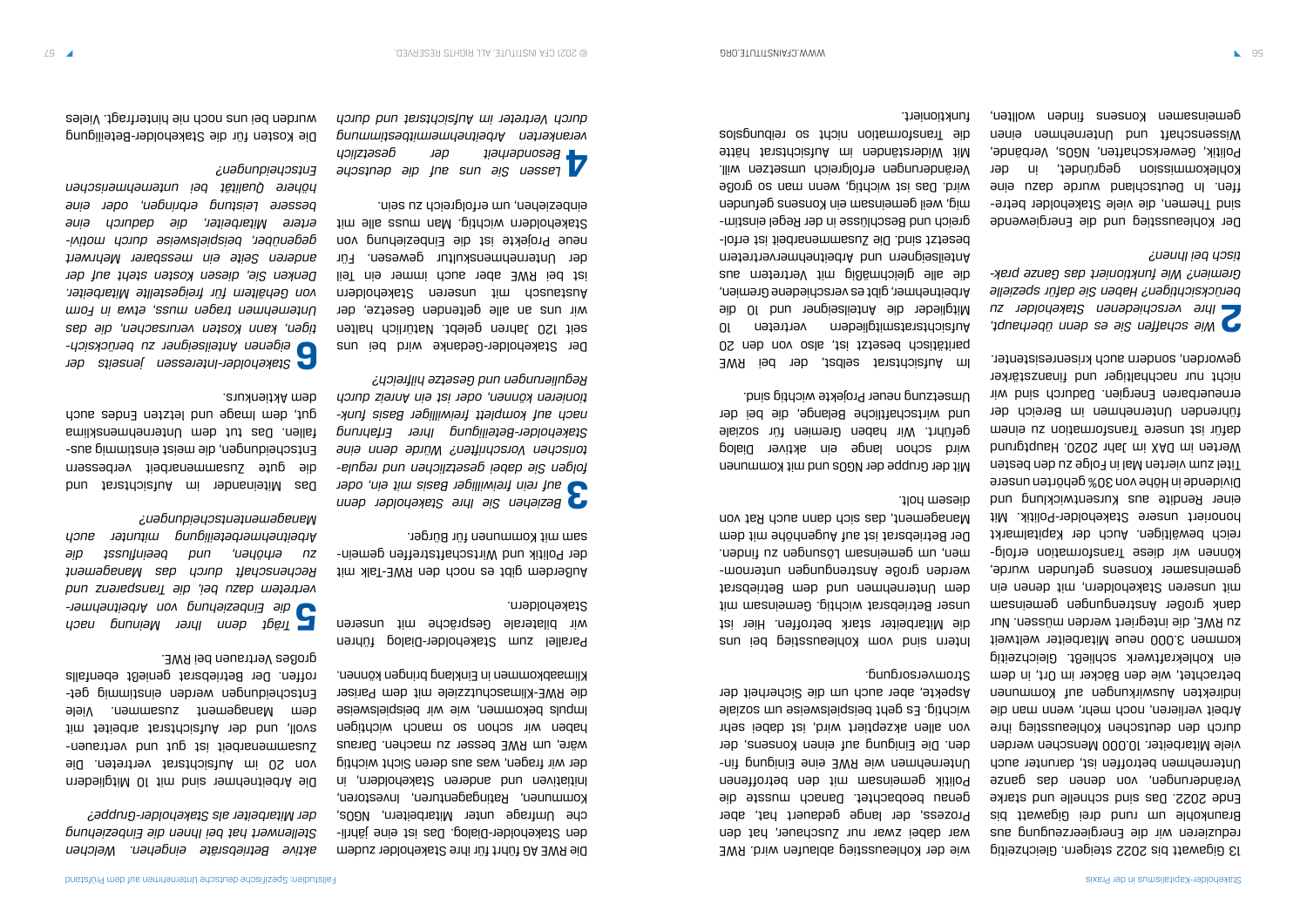mit ihren Mitarbeitenden umgehen. Die meisten Aufgaben – auch außerhalb der klassischen Bankthemen – lagern wir daher an unserer eigenen Arbeitskollegen Kollegenschaft aus, zum Beispiel die Raumpflege, weil es am Markt schwierig war, jemanden zu finden, der unsere Ansprüche als Arbeitgeber erfüllt.

#### Studie zum thema Stakeholder-Beteiligung

**10** *Denken Sie persönlich, der Stakeholder-Ansatz hat Zukunft und - ist vereinbar mit den Zielen gewinnorienti erter Unternehmen und Banken?*

Ja, der Stakeholder-Gedanke funktioniert! Es ist eine besondere Herausforderung. Der Prozess verändert viel und ist nicht so schnell umsetzbar. Aber es ist der richtige Weg!

### *AG Interview mit RWE*

Mit Lenka Zikmundova und Jérome Hördemann, Investor Relations bei RWE

**1** *Als RWE haben Sie in den vergangenen - Jahrzehnten eine spannende und aus gesprochen erfolgreiche Entwicklung* 

#### RWE AG

Die RWE AG ist ein multinationales Unternehmen mit Sitz in Deutschland. Das Unternehmen produziert und handelt mit elektrischem Strom und - ist außerhalb Europas auch im asi atisch-pazifischen Raum sowie den Vereinigten Staaten von Amerika tätig. RWE AG ist eines der weltweit führenden Unternehmen für erneuerbare Energien. In den 2020 Forbes Global 2000 Listen wird die RWE Gruppe - unter den weltweit größten börsen notierten Unternehmen auf Rang 297 geführt.

### Die RME VG ist einer der weltweit führenden Erzeuger erneuerbarer Energien, vertreten auf vier Kontinenten, in über 20 Ländern und mit rund 20.000 Mitarbeitern. Das war nicht immer so. RWE hat in den vergangenen Jahren einen großen Transformationsprozess durchlaufen. Im Jahr 2018 wurde ein map jim jiënosephoeuel sebnessejun - Energieunternehmen E.ON bekannt gege ben und Mitte 2020 finalisiert. Seitdem konzentriert sich RWE auf die Erzeugung von Energie mit dem Segment erneuerbare Energien als großer Wachstumsbereich. Das "alte" Geschäft mit Kernenergie, Kohle und Gas hingegen ist ein schrumpfender Geschäftsbereich.

| LMG                |                                      |
|--------------------|--------------------------------------|
| www.group.         | :9ji2d9W                             |
| Frankfurt          |                                      |
| ARTEX              | :pniteilnäming                       |
| ENK                |                                      |
|                    | Nettoergebnis (2020): 1,2 Milliarden |
|                    | Bereinigtes                          |
| ENB                |                                      |
| nebisilliM T, EI   | Umsatz (2020):                       |
| 86 <sup>t</sup> 61 | Mitarbeiter (2020):                  |
| Energie            | Branche:                             |
| Westfalen          |                                      |
| Nordrhein-         |                                      |
| Easeu'             | Hauptsitz:                           |

*vom Kohle-, Gas- und Atomkonzern hin zu einem der fortschrittlichsten Unternehmen - im Bereich der erneuerbaren Energien vol lzogen. Auf diesem Weg mussten Sie sehr - unterschiedliche Stakeholder mit oft völ lig konträren Interessen unter einen Hut bringen. Anteilseigner und Investoren, Ihre Energiekunden, Mitarbeiter, die Politik, Umweltverbände, direkt betroffene Nachbarn und noch so einige mehr. Denken Sie, der Dialog und das Eingehen auf Ihre verschiedenen Stakeholder hat Sie als Unternehmen geprägt und zu Ihrem Erfolg beigetragen?*

### RWE ist heute ein dynamisches Macharamsunterunternehmen ein essenzieller Teil der Energiewende. Dadurch werden wir auch von unseren Stakeholdern nen wahrgenommen, zum Beighel durch - die Politik und NGOs. RWE ist eines der welt weit führenden Unternehmen im Bereich erneuerbare Energien. Heute produzieren wir über 10 Gigawatt Strom aus Wind und Sonne und werden diese Produktion auf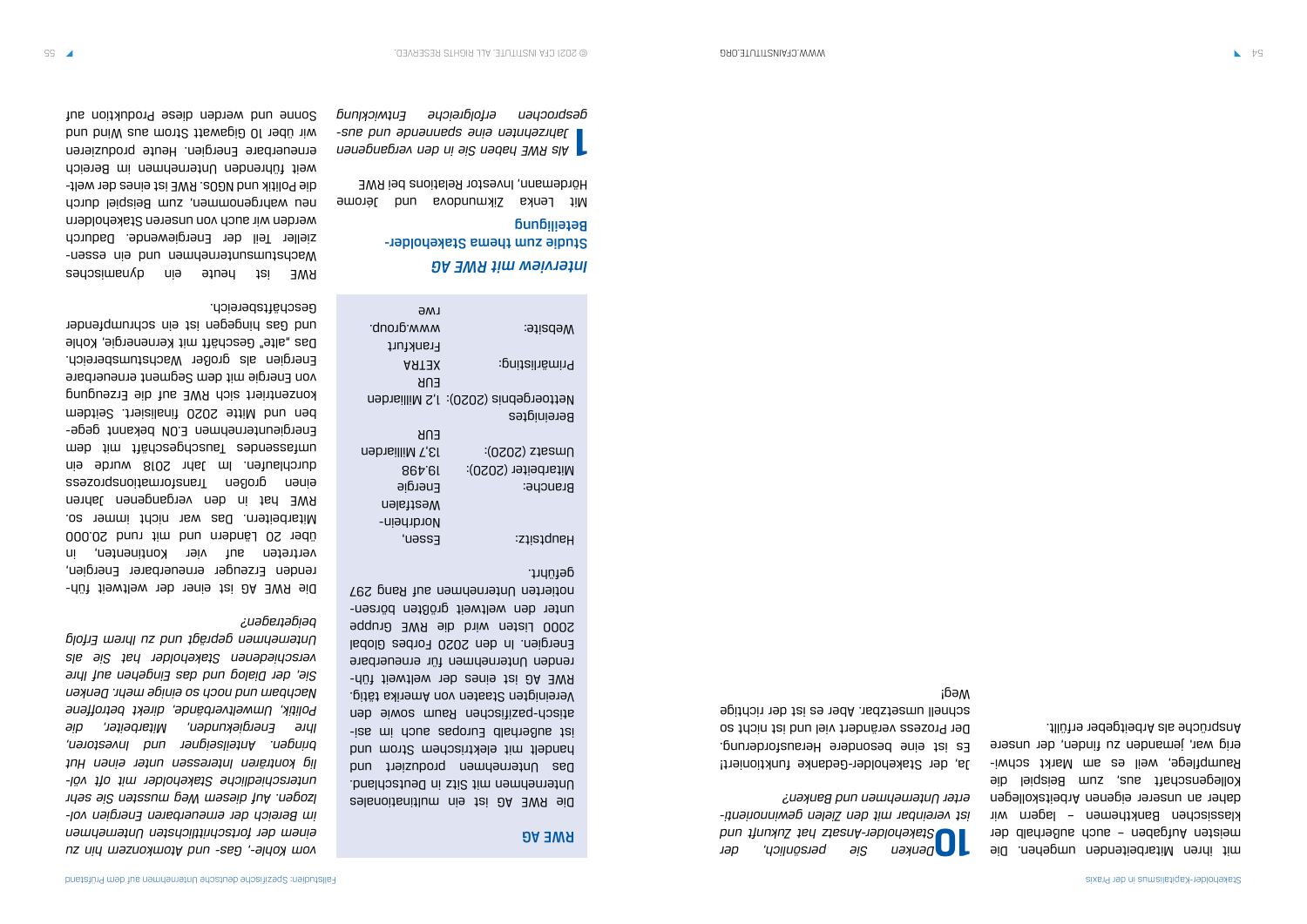Wir bei der GLS Bank sprechen übrigens nov mebres antileten, sonder von de Mitarbeitenden, und mit dieser Haltung möchten wir den Menschen begegnen, und zwar auf allen Ebenen.

**4** *Trägt denn Ihrer Meinung nach die Einbeziehung von Arbeitnehmervertretern dazu bei, die Transparenz und Rechenschaft durch das Management zu erhöhen, und führt die Arbeitnehmerbeteiligung womöglich zu qualitativ besseren Entscheidungen des Managements?*

Transparenz ist einer unserer Kernwerte, auch gegenüber der Kundschaft. Jeder finanzierte Euro ist bei uns transparent. Wir sind damit in der Branche eine Ausnahme.

Stillstand ist nie gut. Mir sind motiviert, Veränderungen zu gestalten. Manchmal stoßen wir dabei an Grenzen. Die GLS Bank erlebt eine unglaubliche Wachstumsdynamik. Wir sind nit über 700 Mitarbeitenden eine sehr große Organisation, dürfen jedes Jahr zehntausende neue Kundinnen den gegrüßen den begrüben. Die begrüben rieren. Dadurch verändern sich laufend viele Dinge. Interne Prozesse anzupassen, ist

Durch die Einbeziehung der Belegschaft wird sicherlich die Transparenz erhöht. Bei uns findet ein offener Austausch statt, wir reden viel miteinander und machen Dinge so transparent, wie es praktisch möglich ist.

**5** *Sind Sie der Meinung, dass sich - das derzeitige System posi tiv auf Ihr Unternehmen und seine Arbeitnehmer auswirkt, oder sehen Sie Verbesserungspotenzial?*

Wir glauben daran, dass Menschen etwas BunuiaM auia ais ssep 'uaqey uabes nz haben sollen. Arbeitnehmervertretungen sind eine tolle Chance und keine Belastung. Die Vorteile überwiegen bei weitem. Denken Sie an die große Aufgabenvielfalt im Vorstand, der sich um so viel gleichzeitig kümmern muss. Die Details hingegen passieren am Arbeitsplatz der Mitarbeitenden. Die besten Ideen für Veränderungen des dlanab nam tebnit ablusldA nenlesnie nur, wenn man ein Thema auf und mit allen Ebenen bespricht.

dabei eine große Herausforderung. Wir sind sehr aktiv in der Belegschaftsvertretung, aber bei der hohen Belastung durch den Alltag stößt das auch nicht immer auf Begeisterung. Viele Entscheidungen brauchen dabei Zeit und Vorlaufund manche Ideen können erst nach Jahren umgesetzt werden. Das erfordert Energie, es setzt aber noch mehr Energie frei!

**6** *- Die Kosten der Arbeitnehmermit bestimmung trägt das Unternehmen, etwa in Form von Gehältern für dafür freigestellte Mitarbeiter und Aufwandsentschädigungen. Denken Sie, diesen Kosten steht auf der anderen Seite ein messbarer Mehrwert gegenüber, etwa durch motiviertere Mitarbeiter, die dadurch eine bessere Leistung erbringen, oder eine höhere Qualität bei Entscheidungen, an denen die Arbeitnehmer beteiligt sind? Oder belasten die Kosten einfach die Rendite?*

Dann ist da nuaere generalversamundung, die jedes Jahr von über 2000 Mitgliedern besucht wird und wo gemeinsam sehr rege diskutiert wird. Übrigens erwarten unsere Anteilseigner eignerinnen sogar, dass wir unsere und - Belegschaft beteiligen. Unternehmen, die keine Arbeitnehmermitbestimmung haben, denken womöglich an den Betriebsrat als Verhinderer. Tatsächlich bringt die

- Arbeitnehmermitbestimmung ein gewis ses Trägheitsmoment mit sich. Natürlich gehen rein hierarchische Entscheidungen schneller, aber darunter leidet dann auch die Qualität. Uns ist es deshalb wichtig, die Menschen wertzuschätzen und damit auch ihre Ideen.

**7** *Denken Sie, deutsche Unternehmen - haben durch die gesetzlich vorge schriebene Arbeitnehmermitbestimmung einen Wettbewerbsnachteil gegenüber Unternehmen aus dem Ausland, deren Maximierungsansatz allein der Shareholder Value ist?*

An einen Wettbewerbsnachteil deutscher Unternehmen glaube ich nicht. Standortvor hangen Faktoren von vielen Faktoren ab.

Bei der Arbeitnehmermitbestimmung geht es um Erfolg für beide Seiten, darum, dass sich ein Unternehmen sehr gute Mitarbeiterinnen und Mitarbeiter wünscht, die wertvolle Meinungen einbringen und gute Arbeit leisten. Ein guter Arbeitgeber überträgt dem Personal sinnstiftende Aufgaben und daraus eusteht eine wertvolle Wechselwirkung. Vielfach ist es doch so, dass Menschen dann kündigen, wenn sie mangen sich weil sie keinen Sinn in ihrer Arbeit sehen. Dann wird der Arbeitgeber ersetzt. Bei der GLS Bank ist das Sinnstiftende aber genau das, was uns attraktiv macht als Arbeitgeberin.

**8** *- Wie gehen Sie denn ganz prak tisch mit Interessenkonflikten um, - die von Zeit zu Zeit zwangsweise ent stehen, wenn die unterschiedlichen Ziele und Bedürfnisse von Anteilseignern und Arbeitnehmervertretern aufeinandertreffen?*

Streit über Interessenkonflikte spielt bei der GLS Bank keine große Rolle. Außerdem vermischt sich das Ganze, da viele - Mitarbeiterinnen und Mitarbeiter gleichzei tig Mitglieder sind.

Bei unseren Mitgliedern steht die Rendite nicht an vorderster Stelle. Es geht neben Gewinnen um die positive Wirkung, und das treibt uns gemeinsam an.

Interessenkonflikte entstehen schon deshalb selten, weil wir gut kommunizieren und im Miteinander einen Konsens finden.

**9** *Jetzt sind Arbeitnehmer nur eine Stakeholder-Gruppe von vielen. Da gibt es neben Ihren Anteilseignern und Arbeitnehmern noch Ihre Kunden, Ihre Lieferanten, die Nachbarn, die Gesellschaft bis hin zur Umwelt. Wie kümmert sich Ihr Unternehmen darum, die Interessen und Bedürfnisse anderer Stakeholder zu berücksichtigen?*

Mit unserer Kundschaft haben wir einen regen Austausch, über Telefon, soziale Netzwerke und das Kundenmagazin, und es gibt Transparenz über das, was mit dem Geld passiert. Rückmeldungen unserer Kundschaft werden sehr ernst genommen. Unsere Kundinnen und Kunden haben dabei einen hohen Anspruch an uns. Wir wollen und sollen immer einen Schritt voraus sein.

Dann gibt es noch externe Firmen, wie etwa Gärtnerei- oder Handwerksbetriebe. Hier schauen wir sehr genau, wie diese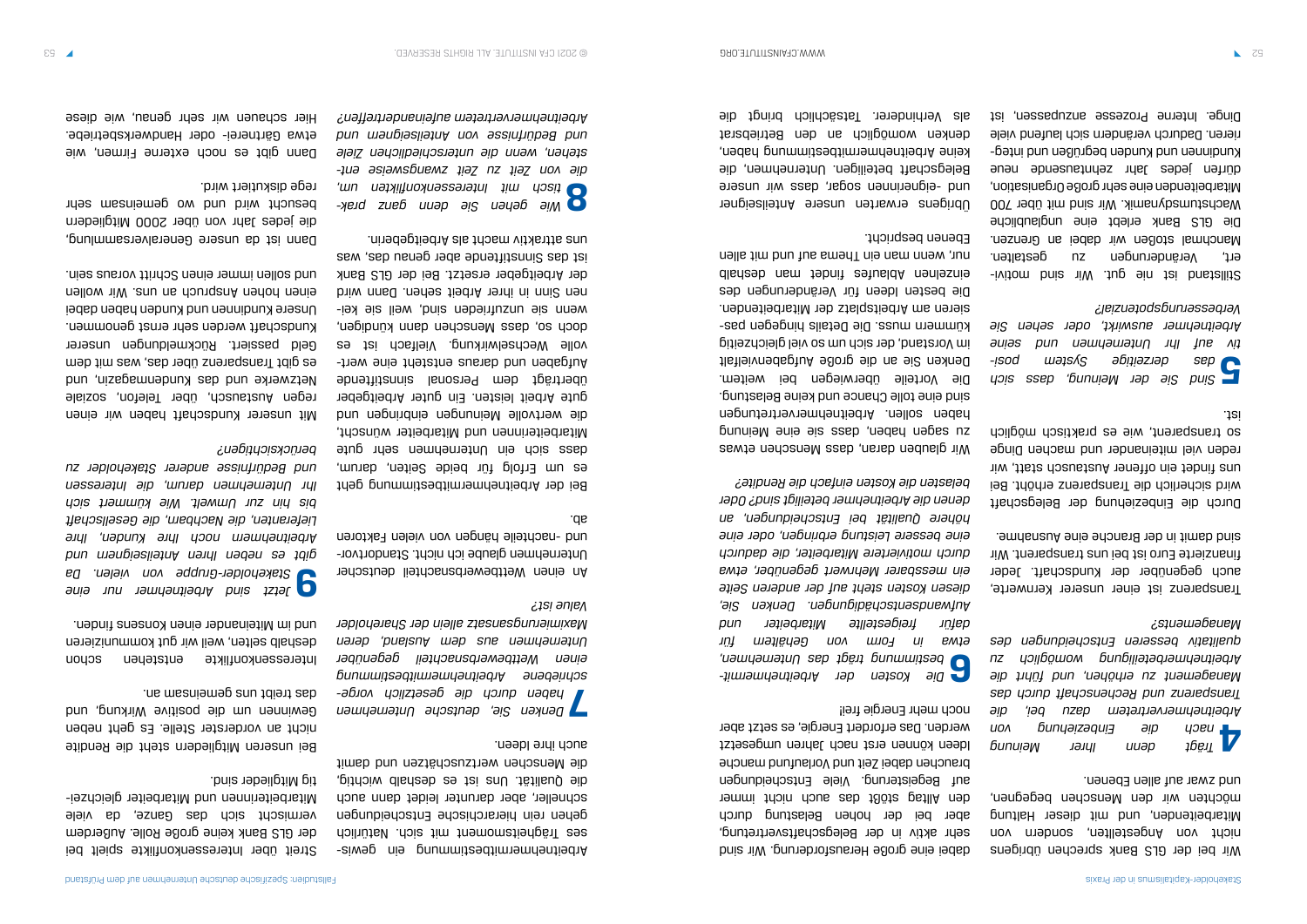### *Interview mit DER GLS Bank* Studie zum thema Stakeholder-Beteiligung

Mit Henning Bernhof, Sprecher des Vertrauenskreises & Mitarbeitervertreter im Aufsichtatet

GLS Bank - GLS Gemeinschaftsbank eG

**1** *In Deutschland werden seit den 1950er Jahren Arbeitnehmervertreter in Aufsichtsräte gewählt. 1951 wurde die Arbeitnehmervertretung im AR zunächst im Montanbestimmungsgesetz* 

Die GLS Bank ist eine nachhaltige Bank, gegründet als eine gemeinnützige Initiative im Jahr 1974 durch Wilhelm Ernst Barkhoff und Gisela Reuther. Die Bank setzt ihren Schwerpunkt - auf kulturelle, soziale und ökolo gische Projekte in Deutschland. Das Unternehmen pietet eine preite Palette von Bankleistungen wie Girokonten, Sparkonten, Sparbriefe und Investmentfonds sowie die

Möglichkeit einer Mitgliedschaft.

Hauptsitz: Pochum, Hauptsitz:

Die GLS Bank besteht seit 1974. GLS steht übrigens für Gemeinschaftsbank für Leihen und Schenken und wurde ursprünglich zur - Finanzierung einer Waldorfschule gegrün det. Heute sind wir unter den Top 10 der deutschen Genossenschaftsbanken mit einer Bilanzsumme von 8,8 Milliarden Euro. Die Erfolgsgeschichte der GLS Bank ist auf ihr stetiges Wachstum zurückzuführen. Allein im vergangenen Jahr sind 34.000 neue kunden zu uns gekommen.

Nordrhein-Westfahlen Branche: Bank Mitarbeiter: 674 92,2 Millionen Umsatz (2020):

Gewinn (2020): 6,4 Millionen EUR Unternehmensform: Genossenschaftsbank webseite: [https://www.gls.](https://www.gls.de/)

EUR

[de](https://www.gls.de/)

*verpflichtend verankert, und ab 1976 mit dem Mitbestimmungsgesetz für große Unternehmen anderer Branchen. Seit 2004 gibt es das Drittelbeteiligungsgesetz für Unternehmen ab 500 Arbeitnehmern. Außerdem ist das System der Betriebsräte ab einer Unternehmensgröße von nur fünf Mitarbeitern im Betriebsverfassungsgesetz geregelt, um die Interessen der Arbeitnehmer zu vertreten. Herr Bernhof, Sie sind selbst Arbeitnehmervertreter bei einer ganz besonderen deutschen Bank, der GLS Bank. Seit bald 50 Jahren ist Ihr Institut als sozialökologische Genossenschaftsbank dem Nachhaltigkeitsgedanken verpflichtet, und - das sehr erfolgreich. Sagen Sie, wie funk tioniert die Arbeitnehmermitbestimmung in der Praxis bei Ihnen im Unternehmen?*

Die Arbeitnehmermitbestimmung hatten wir von Anfang an. Wir gehen dabei schon lange einen eigenen Weg. Bei uns gibt es einen Vertrauenskreis mit 11 Kolleginnen und Kollegen, den die Belegschaft wählt. Aktuell sind zwei Mitglieder aus dem Vertrauenskreis für die Mitarbeitervertretung freigestellt. Für die Mitarbeitervertretung im Aufsichtsrat werden in einer separaten Wahl drei Kolleginnen und Kollegen gewählt und entsandt.

Unsere Kernkompetenz ist Nachhaltigkeit und das war schon so, bevor dieser Begriff zum Modewort wurde. Bei uns war es schon immer wichtig, wem Geld geliehen wird, wir betreiben unser eigenes Research, haben eigene Nachhaltigkeitsfilter und sind stolz darauf, eine Referenz für nachhaltige Geldanlage zu sein. Nachhaltigkeit ist für uns so wichtig, weil die Ressourcen endlich sind. Wir wollen mit Geld anders wirtschaften, nicht in Wachstum um des Wachstums willen, sondern dort

investieren, wo Nachhaltigkeit bewirkt werden kann. Die GLS Bank sieht sich als eine Bank, die auf dem richtigen Weg vorangeht.

Dabei wächst die Bank stark. Wir - erwirtschaften Gewinne und wir bekom men laufend viele Neukunden. Derzeit haben wir über 700 Mitarbeiterinnen und Mitarbeiter. Organisatorisch sind wir eine Genossenschaftsbank, ein gutes Fundament für die GLS Bank. Wir haben also keine klassischen Aktionäre, die rein auf kurzfristige Dividenden aus sind, sondern Mitglieder. Darunter befinden sich auch viele Kundinnen und Kunden, den en Eigenkapital zur Verfügung stellen. Den Mitgliedern geht es dabei um mehr als die Dividende. Außerdem hat jedes Mitglied unabhängig vom eingezahlten Eigenkapital genau eine Stimme.

Mitbestimmung ist uns sehr wichtig. Insofern geht unser Mandat deutlich über die gesetzlichen Vorgaben hinaus. Wir - sind von Anfang an in Projekte einbezo gen, anstatt nur informiert zu werden, wie es bei Betriebsräten häufig üblich ist. Bei uns gehört es dazu, miteinander zu gestalten.

**2** *- Verändern und beeinflus sen die Einbeziehung von Arbeitnehmervertretern im Aufsichtsrat und die Arbeit des Betriebsrates, der bei Ihnen Vertrauenskreis genannt wird, tatsächlich Entscheidungen des Managements?*

Ja, die Entscheidungen des Managements werden tatsächlich beeinflusst. Der Vorstand gibt die Richtung vor, das ist - seine Aufgabe und er trifft geschäftli che Entscheidungen. Doch der Vorstand arbeitet mit dem Vertrauenskreis zusammen und am Ende soll das beste Ergebnis stehen. Gerade bei Veränderungen, die für Menschen schwierig sein können, ist es zinnvoll, die Belegschaft mit einzubeziehen, die Situation zu erklären und gemeinsam nach rösungen zu zuegungen zu Bei uns werden Betroffene zu Beteiligten gemacht und es gibt ein offenes Ohr für sie.

**3** *Arbeitnehmermitbestimmung ist bei uns gesetzlich verankert. Denken Sie, die Einbeziehung von Arbeitnehmern könnte auch auf rein freiwilliger Basis funktionieren?*

Die gesetzlichen Vorgaben sind wichtig und wurden über lange Zeit hart erkämpft. Wir als GLS Bank leben eine Best Practice. Das ist nicht in allen Unternehmen so. Immer wieder werden Betriebsräte in Unternehmen als Verhinderer hingestellt, was sie in der Praxis wohl selten sind. - Ob ein Unternehmen deshalb gesetzli che Vorgaben braucht, hängt immer stark von der Haltung der Geschäftsleitung gegenüber der Belegschaft ab. Nimmt man Kolleginnen und Kollegen als Menschen ernst, braucht man das nicht, aber das wäre eine idealtypische Welt.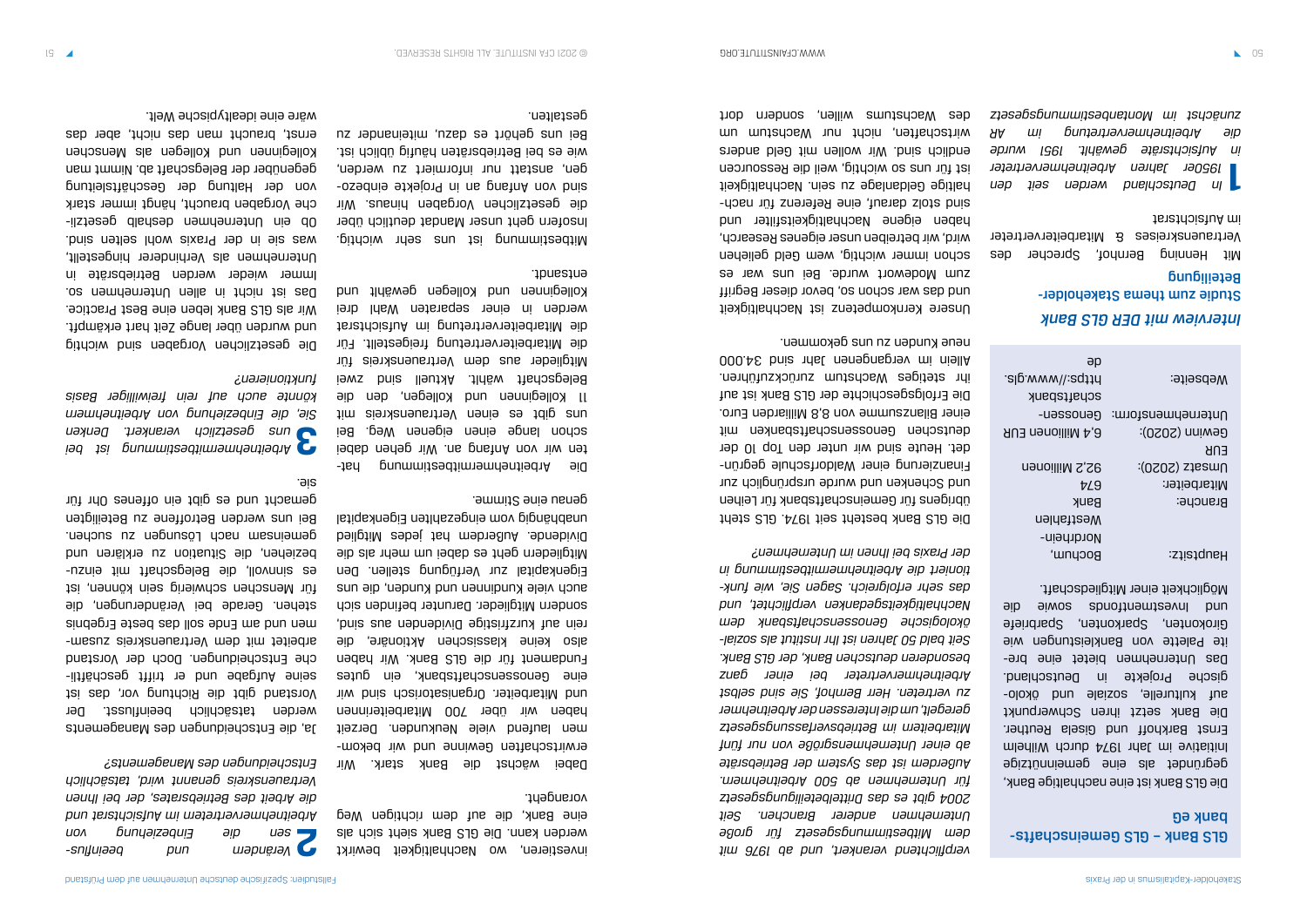Umweltschutz in Deutschland kann teuer werden, da Investitionen in Umweltschutz oft so hoch sind, dass sich die Produktion am Standort Deutschland nicht mehr lohnt. In der Folge beobachten wir eine starke Abwanderung der Produktion ins Ausland. Das belastet Unternehmen, Regionen - und den Standort, mag aber auch poli tisch so gewollt sein. Über die Kosten der Arbeitnehmermitbestimmung denken wir heute nicht mehr nach, das ist für uns eine Selbstverständlichkeit.

**6** *Kann denn ein Stakeholder-Ansatz auf rein freiwilliger Basis funktionieren, oder braucht es dafür eine gesetzliche Vorgabe?*

Freiwilligkeit hat in Deutschland bisher aus - meiner Sicht regelmäßig nicht funktioni ert. Der Deutsche – und das gilt wohl auch für alle deutschen Unternehmer – braucht gesetzliche Vorgaben, um etwas umzusetzen. In den Niederlanden oder dem Vereinigten Königreich ist das anders, dort halten sich Unternehmen auch freiwillig an einen Kodex. In Deutschland wird Best Practice weniger stark honoriert.

**7** *Eines Ihrer Hauptanliegen bei der DSW ist der Anlegerschutz. Im Zuge der gesamten ESG-Debatte, zu der auch der Stakeholder-Gedanke zählt, spielen Transparenz, Nachverfolgbarkeit und Non-Financial Reporting eine wichtige Rolle. Wie - könnten sich aus Ihrer Sicht eine vermeh rte Transparenz, Rechenschaftspflichten und Non-Financial Reporting auf den Anlegerschutz und damit die Rechte von Kleinaktionären auswirken?*

Das sehen wir mit gemischten Gefühlen. Auf Unternehmen kommt eine große CSR-Reportingwelle zu, unter der erst

einmal alle stöhnen werden. Transparenz und Informationen sind jedoch gut für den Anlegerschutz. Unsere Sorge ist es, dass es zu einer Informationsflut – einem Information Overload – kommen wird, mit hunderten Seiten zusätzlichem Reporting, das aber kein Privatanleger versteht. Es wird dauern, bis sich hier nutzbringende Reporting-Standards herausgebildet haben, die kurz und verständlich sind.

**8** *Interessenkonflikte sind beim Stakeholder-Gedanken grundsätzlich vorprogrammiert. Aktionäre wollen hohe Dividenden oder steigende Aktienkurse. Arbeitnehmer wollen sichere Arbeitsplätze - bei hohen Gehältern. Die Nachbarn wol len eine saubere Umwelt ohne negative Externalitäten, die Kunden billige Preise, die - Lieferanten hohe Abnahmepreise bei lan gen Verträgen und die Kommune will hohe - Steuern. Wie sollen Unternehmen mit die sen Konflikten umgehen, sollen sie besser die Anteilseigner priorisieren oder bewusst Abstriche machen für das Allgemeinwohl?*

Es ist die Aufgabe von Vorstand und Aufsichtsrat, hier die richtige Balance zu finden. In Deutschland gibt es für diese Balance ein großes Verständnis auch vonseiten der Aktionäre. Der Aktionär in Deutschland ist nach unserer Erfahrung grundsätzlich sehr treu und identifiziert sich mit seinem Unternehmen. Dass auch andere Stakeholder berücksichtigt werden müssen, damit hat er schon Erfahrung. Die COVID-19 Krise hat gezeigt, dass er dann auch Abstriche zum Beispiel bei der Dividende macht, wenn es zum langfristiging gen Wohl des Unternehmens erforderlich ist. Dabei ist die Glaubwürdigkeit des - Managements ebenso wichtig wie die rich tige Kommunikation nach außen.

**9** *Denken Sie persönlich, der Stakeholder-Ansatz hat Zukunft und ist vereinbar mit den Zielen gewinnorientierter Unternehmen?*

Stakeholder-Beteiligung ist der Trend der - Zeit. In Deutschland ist sie selbstver ständlicher Teil unserer Kultur. Als Ende der 1990er Jahre US- und VK-Investoren

den Shareholder-Value Gedanken nach Dentachland brachten, hat uns das als Aktionärsvertreter gefreut, dass dann etwas mehr auf die Aktionäre und ihre Interessen geschaut wurde. Am - Gesamtbild hat das aber nicht viel geän dert. Ja, wir denken das Stakeholder-Prinzip hat Zukunft, nur darf der Aktionär dabei nicht auf der Strecke bleiben.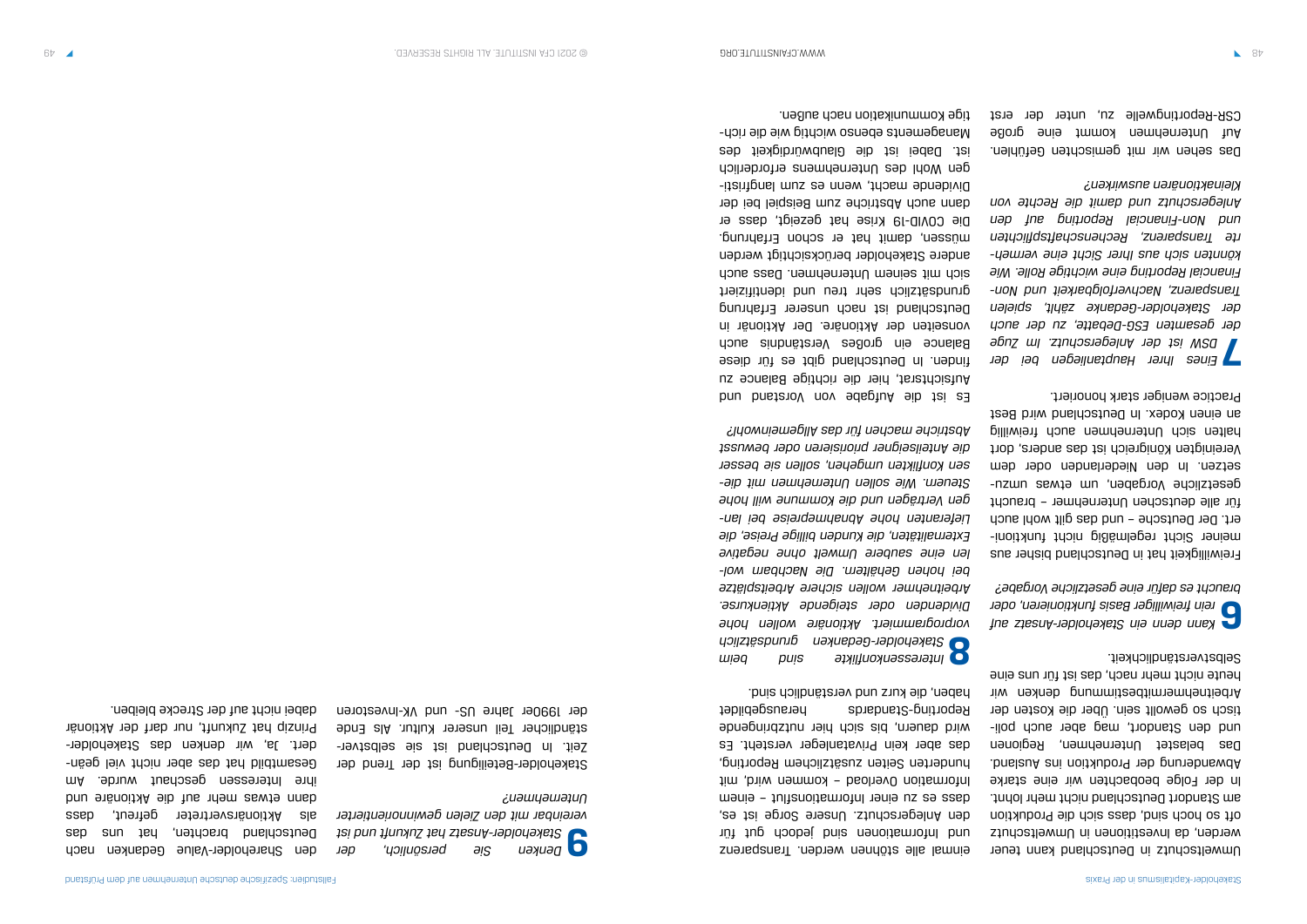*Interview mit DER DSW* Studie zum thema Stakeholder-Beteiligung

Mit Jella Benner-Heinacher,

DSM - Dentsche Schutzvereinigung für Wertpapierbesitz e. V. (German Association for Private Investors)

**1** *- Frau Benner-Heinacher, Sie vertre ten Kleinaktionäre in Ihrer Rolle als Hauptgeschäftsführerin der Deutschen Schutzvereinigung für Wertpapierbesitz, aber auch auf europäischer Ebene* 

*als Vice President von Better Finance,* 

Gegründet im Jahr 1947, ist die DSM ein ideeller Verein und die führende Anlegerschutzvereinigung in Deutschland, die sich um die - Interessen privater Investoren küm mert. Die Interessenvertretung der DSW konzentriert sich auf drei Hauptziele: 1.) Die Verteidigung der Interessen privater Investoren. 2.) Information und Weiterbildung. 3.) Die Stärkung der Aktionärskultur in Deutschland.

| :9ji2d9W                        | https://www. |
|---------------------------------|--------------|
| Nerein                          |              |
| Unternehmensform: eingetragener |              |
| Mitglieder:                     | 000.06       |
|                                 | paupinigung  |
| Branche:                        | -anänoityA   |
|                                 | Westfahlen   |
|                                 | Nordrhein-   |
| Haubtsitz:                      | Düzseldorf,  |

Die Stakeholder und das Thema Nachhaltigkeit sind sehr wichtig. Gleichzeitig darf das Unternehmen aber auch andere Interessen nicht aus den Augen verlieren. [dsw-info.de/en/](https://www.dsw-info.de/en/)

*dem Dachverband der europäischen Aktionärsvereinigungen. Allein in Deutschland vertreten Sie 30.000 private Anleger. Wie stehen Sie zur Idee, dass Unternehmen neben den Interessen ihrer Anteilseigner auch auf die Interessen und Bedürfnisse anderer Stakeholder wie Lieferanten, Kunden, Arbeitnehmer und die Gesellschaft eingehen und diese in Unternehmens-Entscheidungen mit einbeziehen?*

Das Thema Stakeholder-Beteiligung ist für uns bei der DSW nicht neu. Natürlich wollen Aktionäre eine Rendite, aber in Deutschland war auch schon immer klar, dass zufriedene Kunden, zufriedene Mitarbeiter und Unternehmen als gute Corporate Citizens notwendig sind für den Erfolg einer Gesellschaft. Aktionäre können nur dann Geld verdienen, wenn alle Stakeholder-Interessen berücksichtigt werden. Neu ist sicher eine stärkere Fokussierung auf den Nachhaltigkeitsaspekt.

Die Mehrheit der Gesellschaften behandelt die Privataktionäre gut. Bisher ist - es allerdings eher selten vorgekom men, dass diese Aktionäre von all ihren Rechten und Möglichkeiten tatsächlich umfassend Gebrauch machen. Das könnte sich durch mehr Gewicht auf das Thema Nachhaltigkeit ändern. So ist nicht auszuschlieben ausgen der künftig Vertreter von Umweltverbänden in der Hauptversammlung mehr Gehör verschaffen.

Wir sind auf vielen FriroStoxx50-Hauptversammlungen vertreten und sehen tatsächlich große Unterschiede.

Die Niederlande etwa: Hier steht das Management im aktiven Dialog mit Aktionären. Die Niederländer sind im Nachhaltigkeitsgedanken schon viel weiter als in Deutschland, wie das aktuelle Urteil in Sachen Shell zeigt. In Frankreich hingegen ist es auf Hauptversammlungen zunächst - einmal viel schwieriger, zu Wort zu kom men men gaun ancy kujizcy ar an auch the

In Deutschland gibt es durch die Mitbestimmung ein anderes System als sonst in Euroba üblich. Internationale Akteure finden das oft abschreckend, eunjab suasuoy uja ssnw yojigajiyos den werden. Auf der anderen Seite, wenn der Konsens erzielt wird, können danach wichtige Veränderungen im Unternehmen besser und schneller durchgeführt werden.

**2** *Nun haben es Kleinaktionäre gegenüber dem Management großer* 

*Aktiengesellschaften nicht immer einfach. In gewisser Weise sind Kleinaktionäre eine Stakeholder-Gruppe, die gerne übersehen wird. Wie könnte sich aus Ihrer Sicht ein vermehrtes Augenmerk auf Stakeholder-Interessen jenseits mächtiger Großaktionäre auf Kleinaktionäre auswirken?*

- Die Interessen der Kleinaktionäre sind häu fig identisch mit denen der Großaktionäre. In den meisten Unternehmen gibt es in der Regel keine Konflikte zwischen Großund Kleinaktionären. Aber natürlich haben Großaktionäre teils mehr Möglichkeiten, etwa durch Mandate im Aufsichtartsratu über die Anzahl der Aktien auch mehr Stimmrechte in der Hauptversammlung. Das kann im Extremfall dazu führen, dass beispielsweise ein Squeeze-Out gegen die Stimmen der Kleinaktionäre durchgezogen wird.

**3** *Welche Unterschiede im Umgang mit - Stakeholdern sehen Sie in verschie denen Ländern Europas und wie wirkt sich das jeweils auf die Aktionäre aus?*

**4** *In Deutschland ist die Stakeholder-Gruppe der Arbeitnehmer per Gesetz stark eingebunden in die Entscheidungen großer Unternehmen. Wie stehen Sie als - Vertreterin der Anteilseigner dazu, und den ken Sie, deutsche Unternehmen haben im internationalen Vergleich dadurch einen Wettbewerbsnachteil?*

Die Mitbestimmung ist ein bewährtes Konzept in Deutschland. Der Prozess selbst ist kompliziert und lang bun es puns sen Kompromisse gefunden werden. Das Management kann dann nicht so knallhart sein, wie es zum Beispiel in den USA der Fall ist. Dafür geht danach die Umsetzung von Entscheidungen schneller, wenn die Belegschaft schon zugestimmt hat. Die Mitbestimmung hat sich also bewährt.

**5** *Die Kosten einer Stakeholder-Beteiligung muss das Unternehmen tragen und damit am Ende der Aktionär. Denken Sie, diesen Kosten steht auch ein konkreter Nutzen gegenüber etwa durch motiviertere Mitarbeiter, verlässlichere Lieferketten oder treuere Kunden? Oder belastet der Stakeholder Gedanke bloß die Rendite?*

Am Ende belasten alle Kosten die Rendite. Natürlich kostet jede Art von Stakeholder-Beteiligung auch Geld. Vor allem der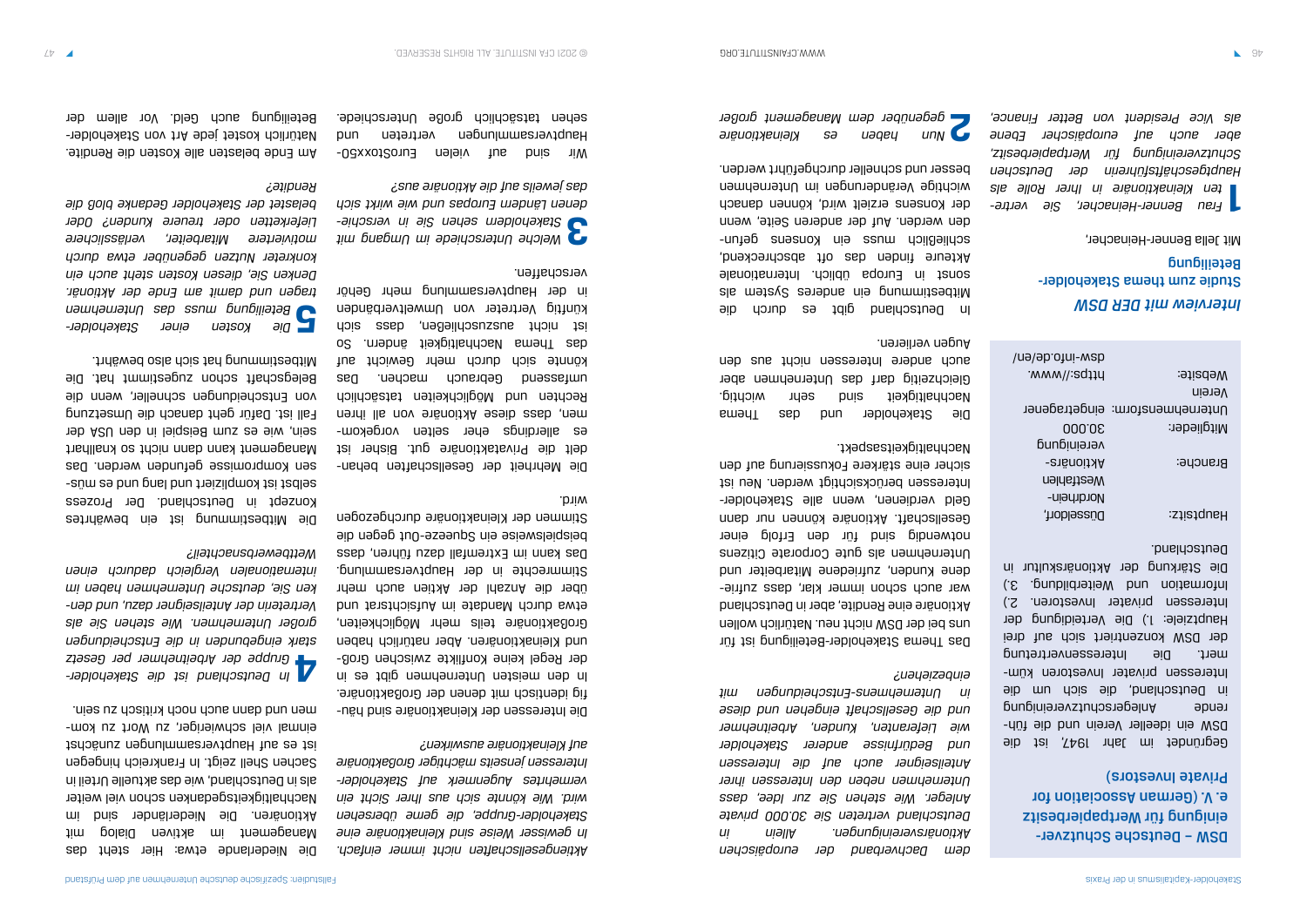ist schwer zu sagen. Gäbe es keine Gesetze, würden manche wohl auf die - Arbeitnehmermitbestimmung verzich ten. Das Ergebnis ist unklar. Einerseits könnten sie wohl Kosten sparen und Entscheidungen schneller treffen, aber als Arbeitgeber wären sie weniger attraktiv.

Im internationalen Bereich orientieren wir uns zunächst an den lokalen Gegebenheiten als Basis. Darauf wird aufgebaut. So zahlen wir an allen ausländischen Standorten über dem Durchschnitt liegende Gehälter und sorgen dafür, dass alle Mitarbeiter eine Krankenversicherung und Altersvorsorge haben.

**5** *Zeiss ist international tätig. Sie haben Standorte in Ländern wie Indien, China und den USA. Behandeln Sie das Stakeholder-Thema dort anders als in Deutschland?*

Unser Ziel ist es, mehr zu tun als gesetzlich vorgeschrieben ist. So haben wir an unserem Standort in den USA deutlich über dem US-Niveau liegende Sozialleistungen. Unsere Mitarbeiter dort haben alle eine Krankenversicherung, und wir geben sechs Monate Elternzeit. Das ist zwar unter dem deutschen Niveau, aber deutlich über dem lokalen Standard.

Wir wissen, wir brauchen überall gute Mitarbeiter und auch im Ausland sind - die besten Leute rar. Unsere auslän dischen Niederlassungen haben wir nicht - gegründet, um vorrangig Kosten einzus paren. Es geht vielmehr darum, lokal zu pun -sbunbuosuan un pun 'uauaiznpoud Produktionssicherheit.

**6** *Stakeholder-Interessen jenseits der eigenen Anteilseigner zu berücksichtigen,* 

*kann Kosten verursachen, die das Unternehmen tragen muss, etwa in Form von Gehältern für freigestellte Mitarbeiter. Denken Sie, diesen Kosten steht auf der anderen Seite ein messbarer Mehrwert gegenüber, beispielsweise durch motiviertere Mitarbeiter, die dadurch eine bessere Leistung erbringen, - oder eine höhere Qualität bei unternehm erischen Entscheidungen? Oder belasten die Kosten bloß die Rendite?*

Wir bei Zeiss denken nicht, dass wir dadurch einen Nachteil haben. In Deutschland gibt es viele Unternehmen wie uns, die sogar mehr machen als gesetzlich verlangt wird. Schließlich zeigen viele Studien, dass eine nachhaltige Aufstellung einen langfristigen Erfolg schaffen kann. Die Stakeholder sind dafür ein wichtiger Teil.

Die Arbeitnehmermitbestimmung verlangsamt Entscheidungen manchmal, und Manager wünschen sich sicherlich auch, es könnte schneller gehen. Doch im Großen und Ganzen ist das deutsche System gut - für Deutschland als attraktiver, erfolg reicher Standort. Der Erfolg gibt uns Recht!

Konflikte kommen vor, das ist die Realität. Es hilft, langfristig zu planen, um manche Konflikte gar nicht erst entstehen zu lassen. Bei Zeiss sind das Humankapital und Nachhaltigkeit sehr wichtig. Entstehen Konflikte, müssen diese gelöst werden, uəbinəsuəbəb wəulə nz uəssnu um pun

> Ja, den Kosten steht ein Mehrwert gegenüber. Bei uns sun es peispielsweise sehr hohe Ausgaben für Forschung und Entwicklung. Denen steht oft nicht sofort ein finanzieller Erfolg gegenüber. Die - Erfahrung zeigt uns aber, dass wir langfris tig damit Wert schaffen und die Rendite dadurch langfristig erhöht wird. Das muss Aktionären allerdings gut und klar erklärt - und kommuniziert werden. Denn wir inves tieren oft riesige Summen, was zunächst - bestimmte Kennzahlen wie das EBIT dämp fen kann. Doch auf kurzfristige Kennzahlen wollen wir uns nicht fokussieren, sondern auf den langfristigen Erfolg.

> Die Erfahrung zeigt, dass die meisten Investoren trotzdem bei uns bleiben. Wir möchten deshalb auch Investoren, die für unseren Stil richtig sind und die langfristig hinter uns stehen. Das sind keine kurzfristig orientierten Hedgefonds. Unsere Aktionäre sind wichtige Stakeholder, die sich mit dem Unternehmen langfristig verbunden fühlen. Die durchschnittliche Haltedauer - der Zeiss Meditec AG Aktien beträgt übri gens 2-3 Jahre, das ist ausgesprochen lange im Vergleich zu anderen Werten. Im DAX liegt die Haltedauer im Mittelwert bei weniger als einem Jahr. Das hat natürlich auch damit zu tun, wer unsere Eigentümer sind. Darunter sind viele, die seit 10 oder 15 Jahren investieren.

**7** *Denken Sie, deutsche Unternehmen - haben durch die gesetzlich vorge schriebene Arbeitnehmermitbestimmung einen Wettbewerbsnachteil gegenüber Unternehmen aus dem Ausland,*  Shareholder Value- *die einen reinen verfolgen?* Maximierungsansatz

**8** *Wie gehen Sie denn ganz praktisch mit Interessenkonflikten um, die - von Zeit zu Zeit zwangsweise entste hen, wenn die unterschiedlichen Ziele und Bedürfnisse von Anteilseignern und anderen Stakeholdern aufeinandertreffen?*

Verständnis und gemeinsamen Beschlüssen kommen. Vieles können wir durch das Grundvertrauen lösen, das es bei Zeiss gibt, und das Wissen, dass Zeiss das Wohl aller Beteiligten wichtig ist.

Ausländische Investoren denken oft, in Deutschland könne niemand entlassen werden und hier entstünden Zombie-Unternehmen. Das stimmt allerdings ganz und gar nicht. Auch in Deutschland werden - Unternehmen oft sehr heftig restruktu riert. Zeiss hatte eine sehr schwierige Umstrukturierung in den 1990er Jahren. Zeiss hat sich hier sehr bemüht und viel Glaubwürdigkeit erarbeitet. Gerade in Krisensituationen ist die Zusammenarbeit mit Arbeitnehmern enorm wichtig.

**9** *Denken Sie persönlich, der Stakeholder-Ansatz hat Zukunft und ist vereinbar mit den Zielen gewinnorientierter Unternehmen?*

Ja! Selbst in kapitalistischen Gesellschaften wie etwa den USA ist das ESG-Thema heute populär. Unternehmen setzen sich dort sogar freiwillige Ziele. Der Bedarf ist also vorhanden. Mitarbeiter und die Gesellschaft brauchen das auch. Für den langfristigen Erfolg eines Unternehmens ist das Stakeholder-Thema wichtig. Selbst für den Erfolg am Kapitalmarkt ist es wichtig, denn nachhaltig geführte Unternehmen sind langfristig wertvoll. Deshalb suchen Investoren zunehmend nach Unternehmen, die nachhaltig geführt werden. Denn diese Unternehmen werden auch in 30 Jahren noch da sein.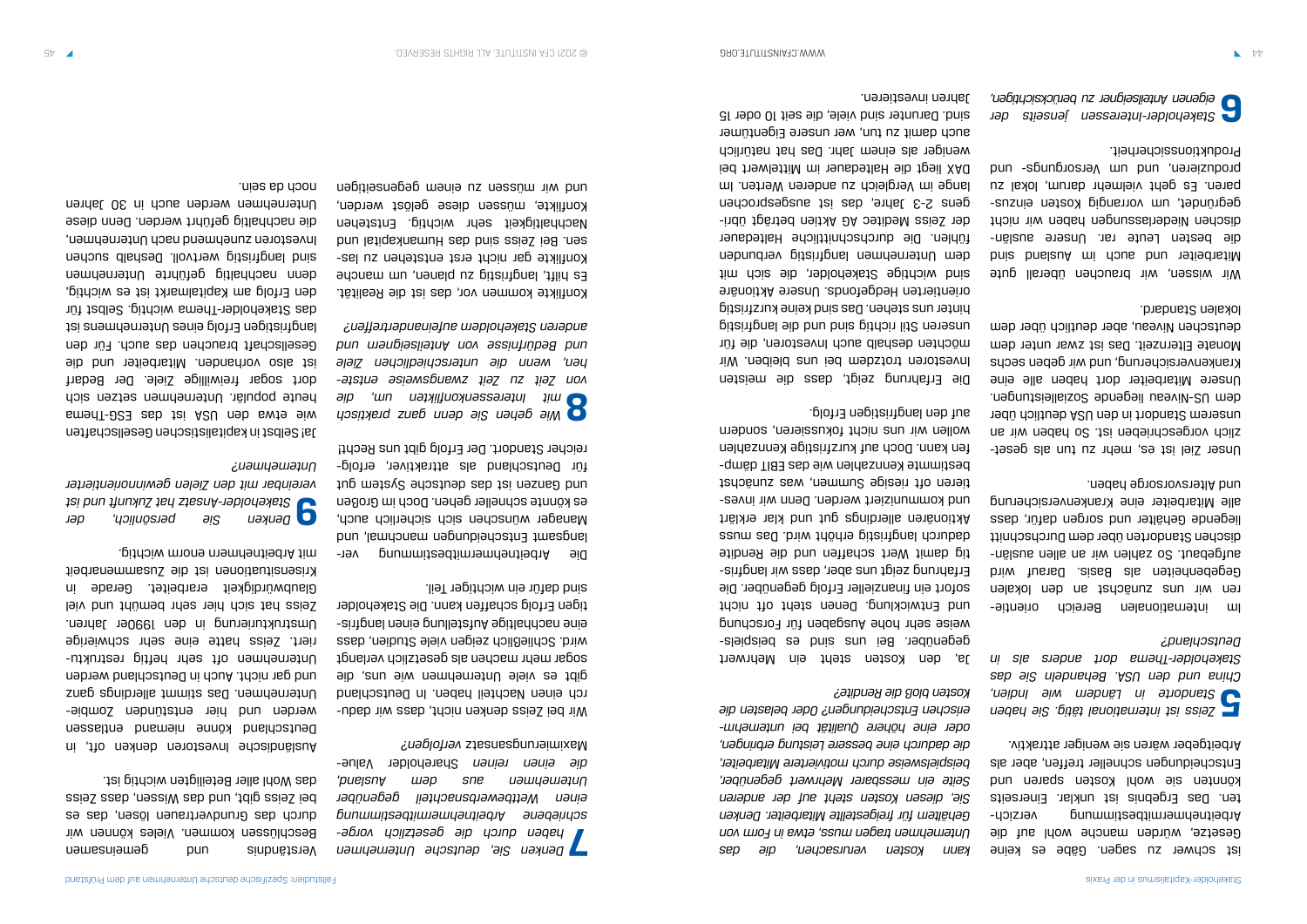gründeten Zeiss in Süddeutschland noch einmal neu. Diese neue, westdeutsche Zeiss wurde schnell groß und überholte die alte Zeiss-Firma bald.

In den 1990er Jahren kam dann der Wunsch - auf, die beiden Teile wieder zusammen zuführen. Die alte Zeiss Firma wurde von der sügernabungen Zeise üpernommen. Im under Zentrum der Ubernahme stand das wertvolle, vorhandene Humankapital von Zeiss und das Unternehmen wollte auch wieder zurück an seinen alten Traditionsstandort in Jena.

Die Aufgabe der Zusammenlegung der beiden Unternehmen war schwierig. Viele Bereiche mussten geschlossen werden. Es gab kulturelle Konflikte und viele Angste. Um das zu bewältigen waren die Wertekultur und die Mitbestimmung entscheidend. Es wurden Lösungen gesucht und Kompromisse geschlossen. Einige Unternehmensbereiche wurden susgegründet anstatt sie zu schließen, und das sehr erfolgreich! Einige Ausgründungen sind heute an der Börse, so auch die Zeiss Meditec AG.

Oft haben Beschäftigte in der Industrie Sorge vor Auslagerungen der Produktion ins Ausland. Zeise ist seinen Standorten verbunden und wächst auch in Dentschland. Zusätzlich wachstum im Ausland.

Heute arbeiten wieder viele Menschen am Standort Jena bei Zeiss, allein in der Medizintechnik über 400 und über alle Bereiche hinweg mehr als 1.000. Und auch die Stadt Jena hat viel von Zeiss profitiert. Im Dafeu Deutschlaube zu den den zu den Städten mit der geringsten Arbeitslosigkeit. Sie hat eine plühende Universität und eine 35%ige Akademikerquote. Die - Firma Zeiss hat zu diesem Erfolg beige tragen nun deprodumenten und der Zusahlungsen der beiden Unternehmensteile war dafür wichtig. Dafür wiederum war die Arbeitnehmermitbestimmung sehr wichtig.

Durch sie konnten Arbeitsplätze erhalten und Perspektiven geschaffen werden. Davon hat die ganze Region profitiert.

**2** *Lassen Sie uns kurz auf die deutsche Besonderheit der gesetzlich verankerten Arbeitnehmermitbestimmung durch Vertreter im Aufsichtsrat und durch aktive Betriebsräte eingehen. Welchen Stellenwert hat bei Ihnen die Einbeziehung der Mitarbeiter als Stakeholder-Gruppe?*

In vielen Fällen stehen dabei keine kommerziellen Interessen im Mittelpunkt. Tatsächlich entstehen aus den Projekten aber oft tatsächliche Produkte und Anwendungen.

Davon wiederum brofitieren die nächsten Stakeholder, unsere Kunden, also die Ärzte und Patienten. Den Patienten fühlen wir uns verpflichtet, indem wir unsere Forschungen und Produkte nicht nur nach Umsatz auswählen, den dauen und dürften wir uns nur noch auf Grauen Star konzentrieren. Wir produzieren und entwickeln auch Produkte für weniger häufige Anwendungen und Krankheiten.

Die Medizintechnik-Tochter Meditec AG hat gesetzlich 1/3 Arbeitnehmervertreter im Aufsichtsrat. Diese strate in die strategischen Entscheidungen mit am Tisch, vor allem, was die Beschäftigung angeht. Regional sind zudem Betriebsräte und Gewerkschaften wichtig und werden informiert und einbezogen. Gerade in schwierigen Zeiten ist das alle selle and tig. So konnten wir die COVID-Krise ohne Entlassungen in der Gruppe bewältigen. Schließlich ist unser Humankapital sehr wichtig.

Zeiss investiert seit jeher in seine Standorte jenseits von Ballungszentren. Die Städte Jena und Oberkochen sind Zeiss-Standorte mit Tradition. Dabei haben Arbeitnehmervertreter viel Mitsprache.

Ob die Freiwilligkeit auch bei anderen Unternehmen funktionieren würde,

**3** *Arbeitnehmer sind nur eine Stakeholder-Gruppe von vielen. Da gibt es etwa noch Kunden, Lieferanten, die Kommunen, in denen Ihre Fabriken stehen, Gewerkschaften, Umwelt und die* 

*Gesellschaft. Wie kümmern Sie sich um diese weiteren Stakeholder? Haben Sie dafür spezielle Gremien? Wie funktioniert das praktisch bei Ihnen?*

Zeiss ist seinen Stakeholdern schon immer sehr verbunden. Die natürlichste Verbindung besteht mit dem Bildungsund Forschungsbereich, zum Beispiel in der Augenheilkunde. Zeiss betreibt hier auch viel nicht kommerziell orientierte Forschung gemeinsam mit Universitäten und führenden Wissenschaftlerung und diesem Weg wurde etwa die heute in der Diagnostik von Augenerkrankungen führende OCT-Untersuchung zusammen mit dem MIT entwickelt.

Was die Lieferketten betrifft, blicken wir neben Qualitätskriterien – schließlich geht es um medizinische Technik, die sicher sein muss – and wan auf Menschenrechte und Arbeitsschutz. Das wird auch von unseren Kunden immer häufiger verlangt. Zeiss macht deshalb auch selbst mehr, als wir müssten.

Was die Kommunen und die Gesellschaft angeht, trägt Zeiss seit jeher Verantwortung. Man kennt weithin die Steuerreduzierung, die in der medizinischen Branche gerne betrieben wird. Zeiss ist da anders. Bei uns wird nichts umgeleitet. Unser Steuersatz beträgt seit Jahren regelmäßig etwa 30%. Damit zeigen wir unser Engagement für unsere Standorte, auf die wir achten wollen. Schließlich sind die Rahmenbedingungen wichtig.

Auch um seine Arbeitnehmer kümmert sich Zeiss sehr engagiert. So haben wir immer noch eine zugesagte Betriebsrente. So - sorgt das Unternehmen für treue, langjäh rige Mitarbeiter.

**4** *Beziehen Sie Ihre Stakeholder denn auf rein freiwilliger Basis mit ein oder - folgen Sie dabei gesetzlichen und regula torischen Vorschriften? Würde denn eine Stakeholder-Beteiligung Ihrer Erfahrung - nach auf komplett freiwilliger Basis funk tionieren können, oder ist ein Anreiz durch Regulierungen und Gesetze hilfreich?*

Zeiss bezieht seine Arbeitnehmer schon seit der Firmengründung im 19. Jahrhundert aktiv mit ein. Wir haben dazu eine lange Tradition, auch ohne gesetzlichen Zwang.

Gute Mitarbeiter sind vor allem in der Forschung, Entwicklung und in spezialisierten Technologien sehr wichtig. Wir brauchen langfristige stabile Rahmenbedingungen für unsere Mitarbeiter. Es ist in unserer Branche nicht einfach, gute Leute zu bekommen. Die Arbeitnehmermitbestimmung macht Zeiss als Arbeitgeber attraktiv.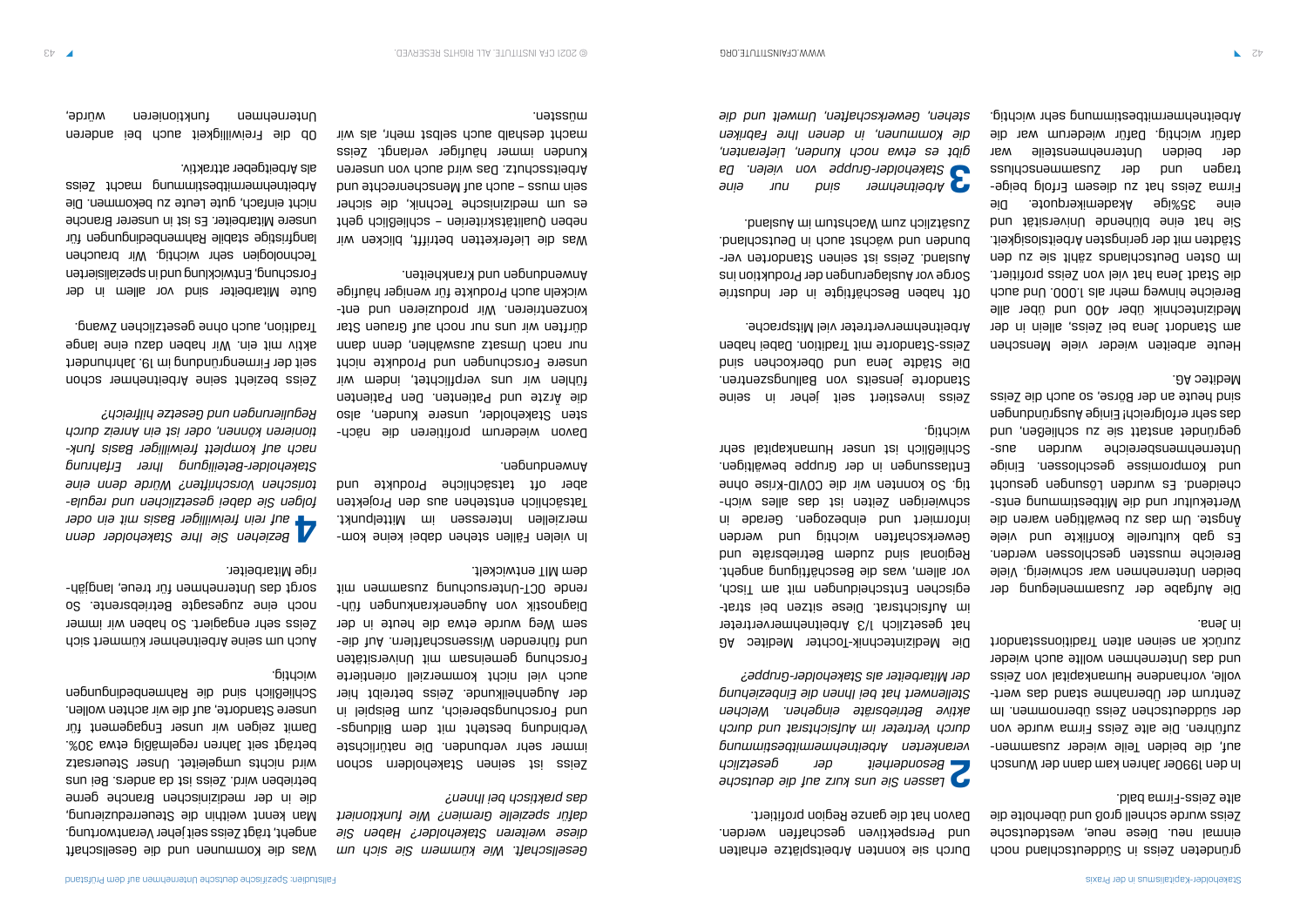*die einen reinen Shareholder Value-Maximierungsansatz verfolgen?*

Wer das System nicht kennt, könnte das denken. Aber Betriebsräte sorgen für Beständigkeit und für Zufriedenheit unter den Mitarbeitern. Für die Organisation sind sie eine Arbeitsvereinfachung. Man muss es erlebt haben, aber in Unternehmen, in denen Betriebsräte ernst genommen werden, läuft es gut!

Wir versuchen, Kompromisse zu finden, was nicht immer gelingt. Manche - Themenstellungen werden im Paket ver handelt. Es ist immer ein Geben und Nehmen und irgendwo trifft man sich dann. Das soll nicht heißen, dass der Betriebsrat

**8** *Wie gehen Sie denn ganz praktisch mit Interessenkonflikten um, die - von Zeit zu Zeit zwangsweise entste hen, wenn die unterschiedlichen Ziele und Bedürfnisse von Anteilseignern und Arbeitnehmervertretern aufeinandertreffen?*

Studie zum thema Stakeholder-Beteiligung

> nicht auch nein sagen kann und muss. Wir lassen uns ungig alles defallen, das Management übrigens auch nicht. So hat jeder gewisse Druckmittel und am Ende steht der Kompromiss.

**9** *Denken Sie persönlich, der Stakeholder-Ansatz hat Zukunft und ist vereinbar mit den Zielen gewinnorientierter Unternehmen?*

Die Carl Zeiss Meditec AG ist ein multinationales Technologieunternehmen im Medizibach und ein Tochterunternehmen der Carl Zeiss AG. Das Unternehmen produziert Instrumente für Augenheilkunde, medizinische Lasergeräte sowie technische Lösungen für Neurochirurgie, Zahnheilkunde<sup>,</sup> Gynäkologie nud - Onkologie. Die Produkte des Unterne happer zu den von den von zu den zu den zu den zu den zu august und Optikern am häufigsten genutzten Geräten.

auch Charles Darwin eines hatte. Das Ziel der Firmengründer war schon damals, Spitzenforschung mit Wissenschaft und Partnerschaften in der Industrie zu verbinden. Forschung und Gewinnerzielung stan-Die Unternehmensgründer Carl Zeiss und Ernst Abbe waren für damalige Verhältnisse ausgesprochen fortschrittlich. Sie gründeten eine eigene Stiftung,

Es muss eine Mischung sein. Gewinnstreben ja, aber man muss auf seine Stakeholder achten. Die guten Beziehungen zu ihren Mitarbeitern haben unserer Bank schon aus vielen Krisen geholfen. Die Mitarbeiter standen immer hinter der Bank und waren ihr treu. Wäre das nicht gewesen, hätte - so manche Krise anders ausgehen kön nen. Am Ende bringt die Einbeziehung von Stakeholdern den Erfolg und im Kampf um Talente sind der Betriebsfrieden und die Arbeitsbedingungen ein sehr wichtiger - Aspekt, nur motivierte Beschäftigte kön nen ihr ganzes Potential ausschöpfen.

### *Interview mit CARL zeiss meditec AG*

Mit Sebastian Frericks, Investor Relations

damit das Unternehmen danerhaft und langfristig nach ihren Werten bestehen konnte. Schon damals sagten sie, das Wohl des Unternehmens hänge vom Wohl der Arbeiter und der Existenz der Universität Jena ab. Sie hatten schon damals eine starke Stakeholder-Orientierung. Kunden, Arbeiter, Bildung und Forschung standen im Mittelpunkt. Schon 1873 ließen sie für ihre Stiftung festhalten, dass der Gewinn des Jub zeholltnehre der Schentliches Gut sei. So richteten sie schon im 19. Jahrhundert erste Gremien zur Arbeitermitbestimmung ein. Es gab damals, im Jahr 1873, sogar schon einen Deckel für Vorstandsgehälter! Dieser lag bei dem 10-fachen Lohn des durchschnittlichen Arbeiters.

**1** *- Zeiss ist ein international ausgespro chen erfolgreiches Unternehmen mit einer langen Geschichte. Mitbestimmung und Stakeholder-Interessen werden bei Ihnen schon lange aktiv gelebt. Sagen Sie, wie hat der Stakeholder Gedanke Ihre Firmengeschichte geprägt?*

### Carl Zeiss Meditec AG

| լաւկ                        |                 |
|-----------------------------|-----------------|
| .əmod\pe-291ibəm            |                 |
| / W O J S S I J Z ' M M M   | :9ji2d9W        |
| Stock Exchange              |                 |
| Frankfurt<br><b>ARTRA</b>   | :prijailišming  |
| <b>RU3 nenoilliM 4, SSI</b> | :elOS ni nniwe∂ |
| <b>RUE mabriolism E.UR</b>  | Umsatz in 2019: |
| 3.290                       | : 191i9d asiM   |
| <b>Technologie</b>          | Branche:        |
| nena, Thüringen             | Hauptsitz:      |

Die Carl Zeiss AG wurde im 19. Jahrhundert von zwei Partnern gegründet, von einem

Physiker und einem Mathematiker. Die - ersten Produkte waren maßgeschnei derte Mikroskope, von denen zum Beispiel den nebeneinander.

### Die Arbeitnehmermitbestimmung hat dem Unternehmen Zeiss auch durch die größte Herausforderung der Firmengeschichte geholfen. Durch die Wirren nach dem 2. Weltkrieg wurde das Unternehmen aufgespalten. Das bisherige Unternehmen verblieb im sozialistischen Thüringen und etwa 100 von den Amerikanern in letzter Sekunde verschleppte Zeiss- Schlüsselmitarbeiter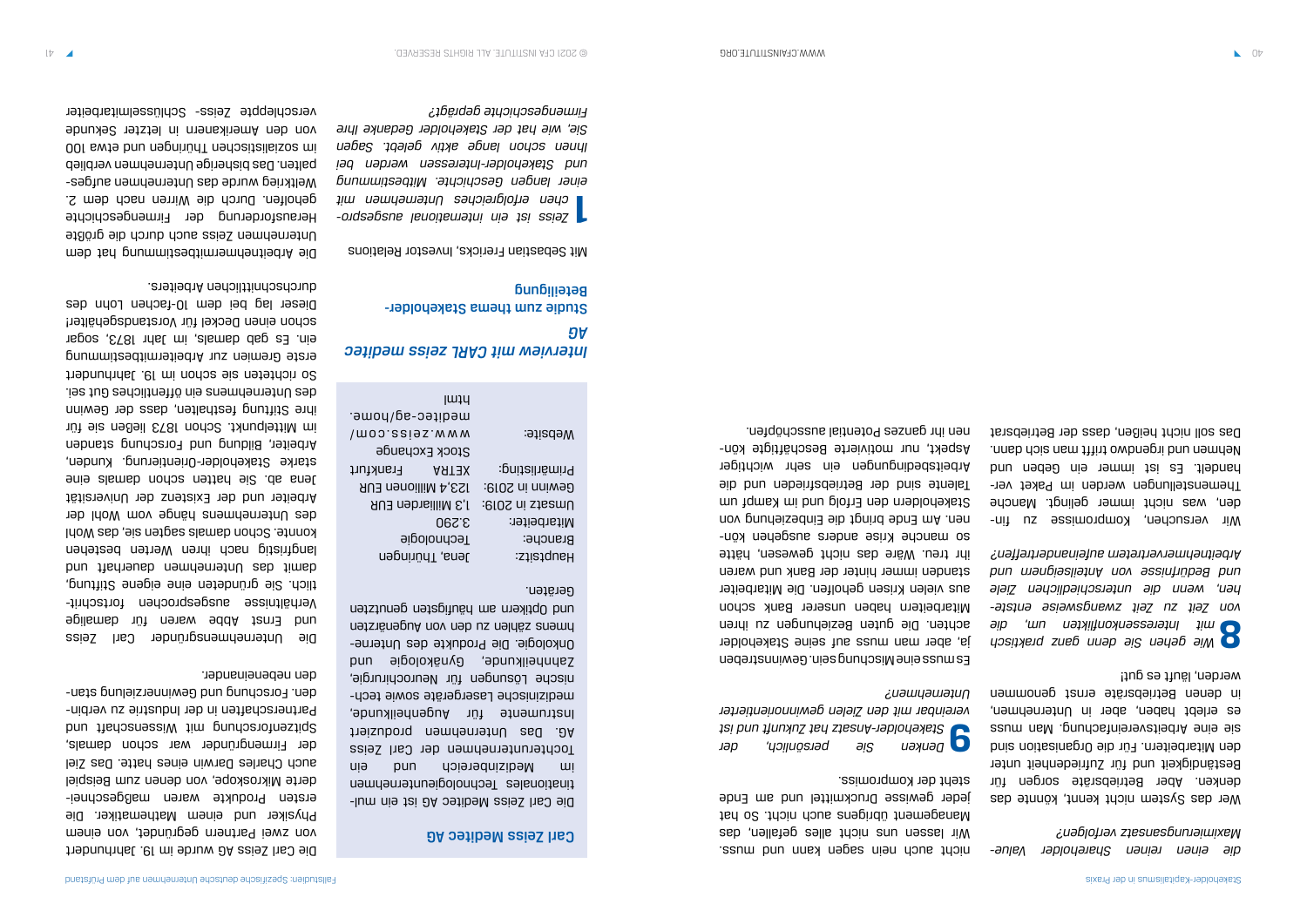Seit den 1970er Jahren gibt es bei der Bank einen Verwaltungsausschuss Sozialfonds, in den Mitgliedern des Gesamtbetriebsrates sitzen und der sich um freiwillige Sozialleistungen und soziale Unterstützung von Mitarbeitern kümmert.

Über den Gesamtbetriebsausschuss und den Wirtschaftsausschuss wird der Gesamtbetriebsrat auch noch einbezogen.

Wie intensiv die Arbeitskreise an Themen arbeiten, zeigt die Dauer der Gesamtbetriebsratssitzungen, die sich mehrmals im Jahr für 2-3 Tage treffen. Die Arbeit ist bei vielen Themen sehr zeit- und - snu uuer sapal pun visuatuis punhandan sen gemeinsame Vereinbarungen mit dem Management getroffen werden.

Die Bank selbst unterstützt den Gesamt- - und örtlichen Betriebsrat über das geset zlich vorgeschriebene Maß hinaus. Schließlich ist es zum Vorteil der Bank. Sie mehr mehr mit jedem einzelnen Mitarbeiter verhandeln, sondern nur mit dem Betriebsrat.

Rein freiwillig würde es wohl nicht funktionieren. Bei der apoBank haben wir - glücklicherweise ein sehr partnerschaftli ches Verhältnis zwischen Arbeitgeber und Arbeitnehmern, und die Zusammenarbeit läuft harmonisch, was nicht heißen soll, dass nicht hart verhandelt wird. Ob auch alle Gremien so wären, wie sie sind, ohne Gesetze, ist schwer zu sagen. Im Gespräch mit Betriebsräten aus anderen Unternehmen hört man allerdings immer wieder, dass diese nicht selten um ihr Recht kämpfen müssen. Gesetzliche Vorgaben sind deshalb wichtig. **2** *Verändern und beeinflussen die - Einbeziehung von Arbeitnehmerver tretern im Aufsichtsrat und die Arbeit des Betriebsrates tatsächlich Entscheidungen des Managements?*

Die Mitglieder des Betriebsrates im Aufsichtsrat haben dort eine andere Aufgabenstellung, bringen aber natürlich Aspekte der Betriebsratstätigkeit mit ein und spiegeln dort die Stimmung der Mitarbeiter im Betrieb.

**3** *Arbeitnehmermitbestimmung ist bei uns gesetzlich verankert. Denken Sie,* 

*die Einbeziehung von Arbeitnehmern könnte auch auf rein freiwilliger Basis klappen?*

Wir kümmern uns übrigens auch um Benefits wie Teilzeit, Homeoffice, Parkplätze, Kantine und vieles mehr. Der Einzelne könnte hier nur sehr schwer Verhandlungen mit der Bank führen. Doch durch das, was der Betriebsrat hier für die Mitarbeiter erreicht, profitiert auch die Bank - deutlich. Sie wird als Arbeitgeberin attrakti ver und macht mit den Errungenschaften sogar Werbung. Auch die Zusammenarbeit intern profitiert von unserer Arbeit. So waren wir nach der Finanzmarktkrise die erste Bank in Deutschland, die eine - Gesamtbetriebsvereinbarung Compli ance hatte. Initiiert hatte das der Gesamtbetriebsrat. Das war sehr viel Arbeit und wir sind sehr stolz darauf.

**4** *Trägt denn Ihrer Meinung nach - die Einbeziehung von Arbeitnehmer tretern dazu bei, die Transparenz ver - und Rechenschaft durch das Manage - ment zu erhöhen, und führt die Arbeit nehmerbeteiligung womöglich zu tativ besseren Entscheidungen des quali Managements?*

Der Gesamtbetriebsrat bekommt etwa durch den Wirtschaftsausschuss viel an Auskünften und Berichten und fordert auch viele Daten an. Der Gesamtbetriebsrat lädt auch immer wieder Vorstände und Bereichsleiter zu Sitzungen ein, die übrigens sehr gerne an unseren Sitzungen teilnehmen nun gernen sie geune und pun offen berichten. Es ist ein sehr fruchtbares Miteinander. Gerade für unsere Vorstände ist es oft eine Möglichkeit, Themen und Informationen mitzunehmen, die sie sonst nicht erfahren. Die Betriebsräte in der Zentrale haben außerdem den Vorteil, ganz nah an den Vorständen zu sein. Bei nur 750 Mitarbeitern in der Zentrale kennt und

trifft man sich auch so, etwa in der Kantine und kann sich austauschen. Man kennt sich und die Zuzamuenzeit ist sehr ausgehen partnerschaftlich.

**5** *Empfinden Sie, dass sich das derzeitige System positiv auf Ihr Unternehmen und seine Arbeitnehmer auswirkt, oder sehen Sie Verbesserungspotenzial?*

Konstruktive Betriebsratsarbeit wirkt sich oft positiv aus. Vor allem bei schwierigen Themen wie Umstrukturierungen erleichtert es pantid den med Einidnusgen, die tür beide Seiten tragbar sind. Der Betriebsrat trägt getroffene Entscheidungen nach Verhandlungen mit und schafft es, Vertrauen und Verständnis bei den Mitarbeitern aufzubauen. Wir unterstützen auch bei schwierigen Gesprächen etwa über Personalfragen, wo unsere Anwesenheit beruhigend auf die Situation auf beide Seiten wirkt. Für das ganze Betriebsklima ist es positiv.

**6** *- Die Kosten der Arbeitnehmermit bestimmung trägt das Unternehmen, etwa in Form von Gehältern für dafür frei gestellte Mitarbeiter und Aufwandsentschädigungen. Denken Sie, diesen Kosten steht auf der anderen Seite ein messbarer Mehrwert gegenüber, etwa durch motiviertere Mitarbeiter, die dadurch eine bessere Leistung erbringen, oder eine höhere Qualität bei Entscheidungen, an denen die Arbeitnehmer beteiligt sind?*

Der Mehrwert ist klar vorhanden. Die Bank hat im Kampf um Talente einen klaren Vorteil. Außerdem sorgen wir dafür, dass es klare Richtlinien gibt, was wiederum für Betriebsfrieden sorgt. Ganz besonders wertvoll wird der Betriebsrat aber bei heiklen Themenstellungen wie Umstrukturierungen. Hier profitiert die Bank von einer enormen Zeitersparnis und einer hohen Effizienz. Veränderungen sind schwierig für Mitarbeiter, etwa wenn Unternehmensteile verkauft oder - ausgelagert werden sollen. Der Betrieb srat kann mithelfen, indem ein Interessenausgleich verhandelt wird, gute Verträge geschlossen und die betroffenen Mitarbeiter begleitet werden. Insgesamt sorgt der Betriebsrat für Betriebsfrieden und Ruhe und dient als zentraler Ansprechpartner für besorgte Mitarbeiter.

Selbstverständlich geht das nur, wenn man engagierte und motivierte Betriebsräte hat. Der Zeitaufwand ist groß.

**7** *Denken Sie, deutsche Unternehmen - haben durch die gesetzlich vorge schriebene Arbeitnehmermitbestimmung einen Wettbewerbsnachteil gegenüber Unternehmen aus dem Ausland,*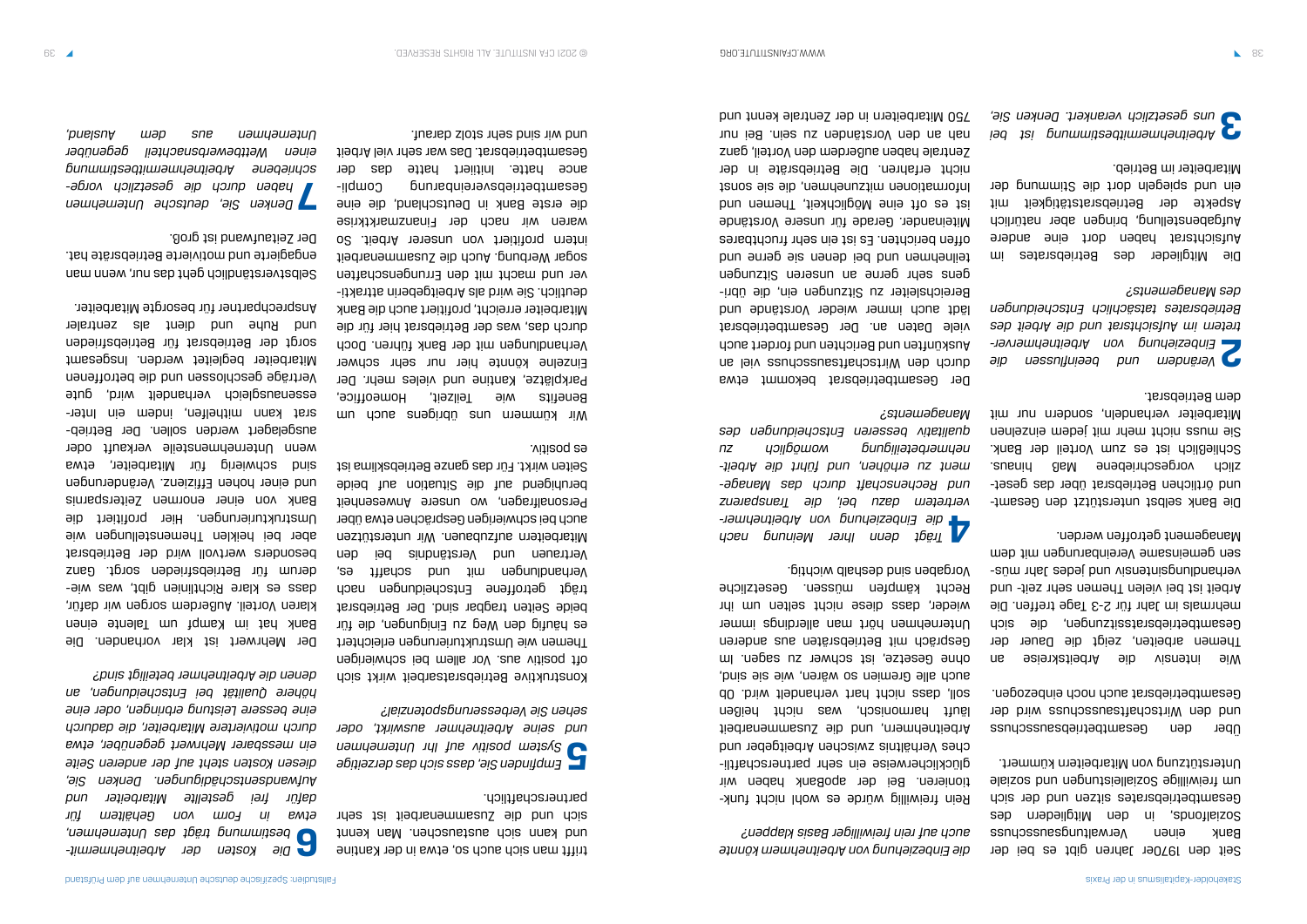für uns als Unternehmen von enormer Bedeutung. Wir pflegen Kontakte und - einen vielfältigen Austausch auf verschie denen Ebenen. Nur ein paar Beispiele: - Mit der Politik stehen wir über verschie dene Verbände, aber lokal auch ganz persönlich in einem engen Dialog. Die Gesellschaft als Ganze informieren wir sehr umfassend und transparent über die - Medien, aber auch hier gibt es persönli che Kontakte beispielsweise über NGOs, die uns zn verscpiedensten Themen kontaktieren. Aber wir beantworten auch jede individuelle Anfrage, die uns zum Beispiel von Verbrauchern unserer Produkte oder - sonstigen an der Berentzen-Gruppe inter essierten Personen erreicht. Mit unseren Handelspartnern und den Eudwahnen sunder wir ebenfalls vielfältig in Kontakt – mit den Partnern vornehmlich durch einen ganz persönlichen Austausch über unsere Vertriebsmitarbeiter, mit den Kunden vor allem über Produktkommunikation, z.

Inz uabunyaizag alasun puis twesabsul unseren Stakeholdern geprägt durch unser

B. über Social Media. Auch mit unseren Lieferanten stehen wir natürlich in einem - engen persönlichen Kontakt. Wir verpfli chten diese darüber hinaus durch unseren eigenen Lieferantenkodex zur Einhaltung bestimmter Werte und Normen. Und wir sind Teil einer weltweiten Online-Plattform, die ihren Mitgliedern die Möglichkeit bietet, kunden und Partnern Informationen zu sozialen und ethischen Prozessen detailliert darzulegen. Damit soll über die gesamte Lieferkette hinweg mehr Transparenz und Sicherheit erreicht werden. Auch für unsere Abnehmer, für die wir ja Lieferant sind, wird die Einhaltung bestimmter Standards immer wichtiger. Daher haben auch wir uns nach strengen Sozialkriterien zertifizieren lassen.

### *Interview mit DER APO Bank* Studie zum thema Stakeholder-Beteiligung

Verständnis von Nachhaltigkeit, die sich ja immer in die drei Dimensionen Ökonomie, Ökologie und Soziales gliedert.

**11** *Denken Sie persönlich, der Stakeholder-Ansatz hat Zukunft und - ist vereinbar mit den Zielen gewinnorienti erter Unternehmen?*

Ich glaube, die Frage, ob der Stakeholder-Gedanke und die Gewinnorientierung miteinander vereinbar sind, stellt sich gar nicht mehr. Durch die Veränderung unserer Gesellschaft werden diese - Aspekte untrennbar miteinander verbun den sein. Diese Entwicklung zeichnet sich bereits sehr deutlich ab, wie man beispielsweise im enormen Wachstum und in der Marktattraktivität von Green Funds sehen kann oder in der jetzt kommenden EU-Taxonomie. Der finanzielle Gewinn eines Unternehmens ist überlebenswichtig – und auch für die Aktionäre von zentraler Bedeutung. Aber die Erfüllung von ESG-Zielen wird auch für Investoren an den Kredit- und Kapitalmärkten - insgesamt immer wichtiger, denn die posi tive Korrelation von guter und nachhaltiger Unternehmensführung und eine der deuternehmen Erfolg ist evident und allen Investoren gut bekannt. Deshalb, und weil es ihre Kunden fordern, streben immer mehr Investoren nachhaltige Investments an. Ich did mehrzeugt, dass sich die gesellschaftliche - Entwicklung dahinter noch weiter ver stärken wird. Heute sind die Themen bereits essenziell, aber diejenigen, die heute im - Jugendalter sind, werden in ihren individuel len Konsum- nun anlageutenscheiden einen noch stärkeren Fokus darauf richten und das ist die Gruppe unserer Kunden, Arbeitnehmer und Investoren von morgen.

Das ist gut, weil unsere Arbeit sehr zeitintensiv und vielfältig ist. Der Betriebsrat und Gesamtbetriebsrat kümmern sich bei uns in Form von Arbeitskreisen um viele Themen. So gibt es Arbeitskreise für Personal, Compliance, neue Technologien, Arbeits- und Gesundheitsschutz, Familie, Beruf, Leben, Vergütung, einen IT-Migrationsarbeitskreis und das Sanierungskomitee.

> - Mit Bettina Krings, Vorsitzende des Betrieb srates der Firmenzentrale

**1** *In Deutschland werden seit den 1950er Jahren Arbeitnehmervertreter in Aufsichtsräte gewählt. 1951 wurde die Arbeitnehmervertretung im AR zunächst - im Montanbestimmungsgesetz ver pflichtend verankert, und ab 1976 mit dem Mitbestimmungsgesetz für große Unternehmen anderer Branchen. Seit 2004 gibt es das Drittelbeteiligungsgesetz für Unternehmen ab 500 Arbeitnehmern. Außerdem ist das System der Betriebsräte ab einer Unternehmensgröße von nur fünf Mitarbeitern im Betriebsverfassungsgesetz* 

### **Deutsche Apotheker- und (apoBank) Ärztebank**

- Die apoBank ist der Finanzierungsspezi alist für das Geaubausen und aus der den der die größte Genossenschaftsbank in Deutschland. Das Hauptgeschäft des Unternehmens sind Kredite für den Klein- und Mittelstand, Einlagen in Euro und Fremdwährungen sowie Giro- und Sparkonten.

| :9ji2d9W       | 9b. Anadoga.www                   |
|----------------|-----------------------------------|
| :prijsilišming | <b>Senosseuschattsbank</b>        |
|                | Gewinn (2019): 64,1 Millionen EUR |
|                | Umsatz (2019): 866 Millionen EUR  |
| : 191i9d asiM  | 2.448                             |
| Branche:       | <b>Bank</b>                       |
|                | Nordrhein-Westfahlen              |
| Haubtsitz:     | Düzseldorf,                       |

*- geregelt, um die Interessen der Arbeit nehmer zu vertreten. Sie sind selbst reichen Betriebsratsvorsitzende bei einer erfolg - deutschen Bank. Sagen Sie, wie funktioni ert die Arbeitnehmermitbestimmung in der Praxis bei Ihnen im Unternehmen?*

- Unser Betriebsrat ist mehrstufig organ isiert. Es gibt den Betriebsrat der Firmenzentrale mit ihren 750 Mitarbeitern und es gibt die 21 Betriebsräte der Filialen in den Regionen. Über all diesen steht - der Gesamtbetriebsrat. Und da die apo Bank noch Tochterunternehmen hat, die zu einem gemeinsamen Konzern gehören, haben wir zusätzlich einen Konzernbetriebsrat. Der Gesamtbetriebsrat entsendet dabei auch Mitglieder in den Aufsichtsrat der Bank.

Insgesamt arbeiten ca. 170 Mitarbeiter bei uns als Betriebsräte. Freigestellt sind - insgesamt 15, sie müssen also nicht neben her im Tagesgeschäft arbeiten. Übrigens würde das Gesetz nur die Freistellung von zwei Betriebsräten in der Zentrale vorschreiben. Die anderen sind aufgrund einer freiwilligen Vereinbarung mit der Bank von bruu nopundting nodeptuA nolemnon nordi dürfen sich ganz der Betriebsratsarbeit widmen. Die anderen Betriebsräte machen das neben ihrer normalen Arbeit, was viel Engagement und Idealismus erfordert.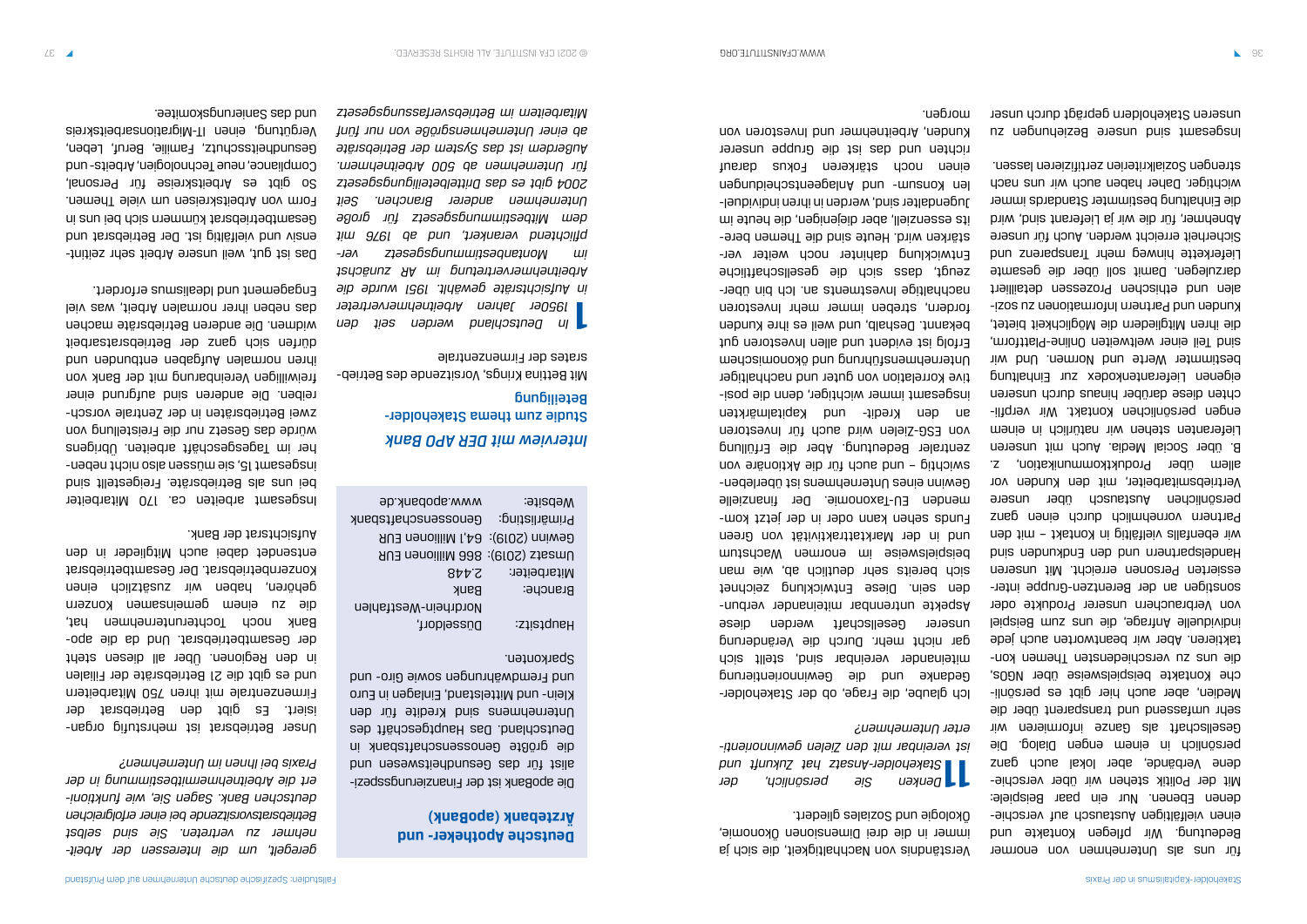Die Herstellung und Pflege von Transparenz derade auch nach inder - ist für uns grundsätzlich ein sehr wich tiges Aktionsteld, und zwar ganz unaphängig von der gesetzlichen Pflicht zur Mitbestimmung. Daher kommunizieren wir viel in die Belegschaft hinein, als Unternehmensführung über unsere eigene interne Social Media Plattform auch direkt ohne den Zwischenschritt über die - Arbeitnehmervertreter, mit denen wir glei chwohl viele Themen ebenfalls und häufig eben auch vorab erörtern – auch wenn diese nicht unmittelbar mitbestimmungs-

oder informationspflichtig sind.

Ohne Vergleich ist das nicht ganz einfach zn peautworten, denn schließlich kennen wir es in Deutschland nicht anders. Für viele Mitarbeiter ist der Betriebsrat wichtig, sie fühlen sich durch ihn gut vertreten. Wie sich die Betriebsräte der einzelnen Ztandorte nud Gesellzchaften in der Praxis verhalten, hängt häufig von - der Standortkultur ab. Die einen sind koop erativer und suchen eher den Dialog, die anderen sind konfrontativer. Insgesamt begleiten aber alle Betriebsräte die Entwicklung des Nufernehmens wohlwollend und konstruktiv und vielleicht ist es ja tatsächlich so, dass das System der Mitbestimmung durch die ständige Suche nach dem Kompuss zwischen dem Arbeitgeber- und Arbeitnehmerinteressen gute Lösungen schafft.

**6** *Empfinden Sie, dass sich das derzeitige System positiv auf Ihr Unternehmen und seine Arbeitnehmer auswirkt, oder sehen Sie Verbesserungspotenzial?*

sind und damit Gewissermaken auch auch - deren Spiegel. Eine demokratisch ver fasste Gesellschaft zeichnet sich generell durch eine gelebte Mitverantwortung aus. Wir wählen, engagieren uns in Vereinen, der Schule, der Gemeinschaft. Vom Unternehmen wird das epenfalls als Teil dieses demokratischen Selbstverständnisses erwartet, das wir in Deutschland haben. Grundsätzlich kann man sagen, dass Unternehmen ja ein Teil der Gesellschaft

**7** *- Die Kosten der Arbeitnehmermit bestimmung trägt das Unternehmen, etwa in Form von Gehältern für dafür - frei gestellte Mitarbeiter und Aufwand sentschädigungen. Denken Sie, diesen Kosten steht auf der anderen Seite ein messbarer Mehrwert gegenüber, etwa - durch motiviertere Mitarbeiter, die dadu rch eine bessere Leistung erbringen, oder eine höhere Qualität bei Entscheidungen, an denen die Arbeitnehmer beteiligt sind? Oder belasten die Kosten einfach nur die Rendite?*

- Wie schon ausgeführt kann man ver -tiM ns Intesleiv aib zeeb and mitbestimmungsregelungen unternehmen durchaus etwas inagiler lassen werden. Die faktische Reaktionsfähigkeit bzw. Umsetzungsgeschwindigkeit mag eher geringer sein, sowohl in Krisen aber auch in Wachstumsphasen. Ich kenne allerdings keine Empirie, die aufzeigt, dass deutsche Unternehmen allein durch das Korsett der Mitbestimmungspflichten nicht so dynamisch wie beispielsweise amerikanische Unternehmen wachsen. Daher kann ich mich hier nur mutmaßend dazu äupern.

Zufriedene Mitarbeiter wirken sich auf jeden Fall positiv aus, aber das ist ja eher ein Allgemeinplatz. Einen Konflikt zwischen den Kosten der Mitbestimmung bei den Zielen der Aktionäre gibt es dennoch. - Aktionäre interessieren sich schließlich vor wiegend für ihre kurz- und/oder langfristige Rendite, das ist ja der wesentliche Grund, aus dem sie ihre liquiden Vermögensteile in ein bestimmtes Unternehmen einbringen. Freigestellte Mitarbeiter zum einen, aber vielmehr langsame und teure Mitbestimmungsprozesse zum anderen sind diesem dnautitativen ziel sicherlich nicht förderlich.

Dieser Zielkonflikt tritt besonders offen seit einigen Jahren z. B. bei Haustarifverhandlungen zutage. Früher

waren die Verhandlungsziele gerade auch der Gewerkschaften unter anderem von der Idee geprägt, die geforderten Vergütungssteigerungen an Inflationsraten und streng arbeitnehmerrelevante Themen wie Wochenarbeitszeiten und Ruhestandsregelungen zu knüpfen. Heute treten anch eher unternehmensterne Umverteilungsdebatten in den Verhandlungen zutage, d. h. die Arbeitnehmervertreter fragen, welche Summe deun ans and an die an die an die an Aktionäre verteilt wird und welchen Anteil an der Wertschöpfung sie demgegenüber erhalten. Das ist dann eine ideologische Dimension und diese kommt vermutlich direkt aus der gesellschaftspolitischen Agenda der Gewerkschaften, die damit häufig nicht für die Interessen der Mitarbeiter eines einzelnen Unternehmens kämpfen, sondern eine ganz eigene Motivation verfolgen. Dass Betriebsräte diesen Unterschied verstehen, ist eine wichtige Aufgabe des Managements.

**8** *Wie gehen Sie denn ganz praktisch mit solchen Interessenkonflikten um, - die von Zeit zu Zeit zwangsweise entste hen, wenn die unterschiedlichen Ziele und Bedürfnisse von Anteilseignern und Arbeitnehmervertretern aufeinandertreffen?*

- Wir setzen auf konstruktive, lösungsorien tierte Verhandlungen. Wir konnten bisher immer durch Kompromisse zu gemeinsamen Ergebnissen kommen, ohne jemals vor Gericht streiten zu müssen. Und das, obwohl das Stakeholder Management in den letzten Jahren insgesamt deutlich anstrengender geworden ist. Unternehmen stehen viel mehr in der Öffentlichkeit, selbst im Mittelstand und unsere Aufgabe als Vorstand ist es, die zum Teil stark

- divergierenden Interessen der unter schiedlichen Stakeholder im Blick zu behalten und in unsere Entscheidungen einfließen zu lassen.

**9** *Denken Sie, deutsche Unternehmen - haben durch die gesetzlich vorge schriebene Arbeitnehmermitbestimmung einen Wettbewerbsnachteil gegenüber Unternehmen aus dem Ausland,*  die einen reinen zuerlolder *v*alue*verfolgen?* Maximierungsansatz

**10** *Jetzt sind Arbeitnehmer nur eine Stakeholder-Gruppe von vielen. Da gibt es neben Ihren Anteilseignern und Arbeitnehmern noch Ihre Kunden, Ihre Lieferanten, die Nachbarn, die Gesellschaft bis hin zur Umwelt. Wie kümmert sich Ihr Unternehmen darum, die Interessen und Bedürfnisse anderer Stakeholder zu berücksichtigen?*

Als Unternehmen sind wir Teil der Gesellschaft, insotern sind die verschiedenen Stakeholder-Gruppen mit ihren spezifischen Bedürfnissen und Interessen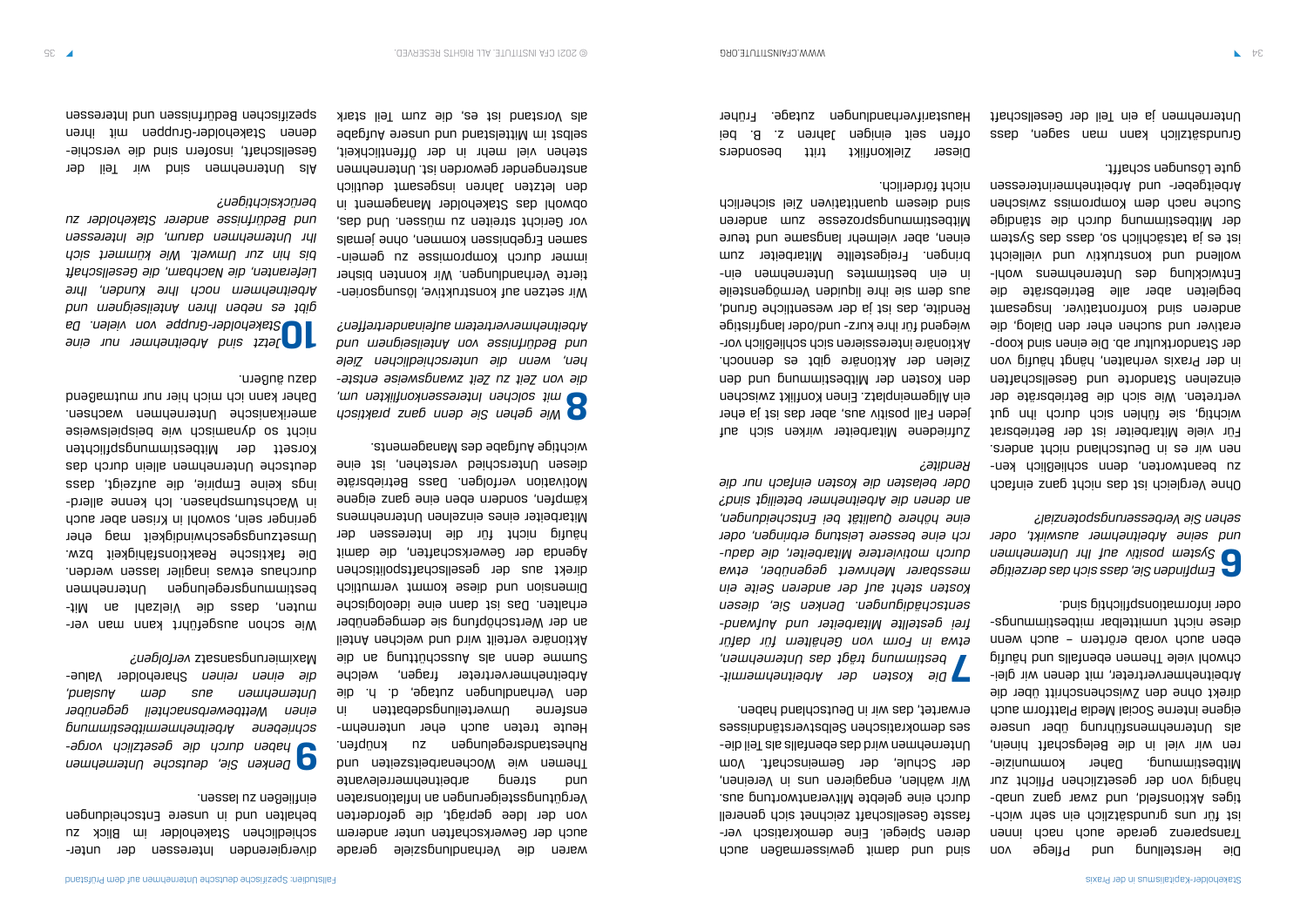Wir als Norstand und unsere - Geschäftsführer stehen in einem stän digen Dialog mit unseren Betriebsräten, sowohl formell als auch informell, je nach Anlass und Unternehmenslage mal mehr

eine wesentliche Säule der Mitbestimmung. Jeweils einer der beiden Arbeitnehmervertreter ist bei der Berentzen-Gruppe übrigens auch Mitglied im Finanzausschuss und im Finanz Personalausschuss des Aufsichtsrats.

**2***In Deutschland werden seit den 1950er Jahren Arbeitnehmervertreter in Aufsichtsräte gewählt. 1951 wurde die Arbeitnehmervertretung im AR zunächst - im Montanbestimmungsgesetz ver pflichtend verankert, und ab 1976 mit dem Mitbestimmungsgesetz für große Unternehmen anderer Branchen. Seit 2004 gibt es das Drittelbeteiligungsgesetz für Unternehmen ab 500 Arbeitnehmern. Außerdem ist das System der Betriebsräte ab einer Unternehmensgröße von nur fünf Mitarbeitern im Betriebsverfassungsgesetz geregelt, um die Interessen der Arbeitnehmer zu vertreten. Sagen Sie, wie funktioniert die Arbeitnehmermitbestimmung in der Praxis bei Ihnen im Unternehmen?* Für uns gilt das Drittelbeteiligungsgesetz. Unser Aufsichtsrat besteht aus sechs Mitgliedern, wovon zwei von der Arbeitnehmerseite entsendet sind. Das ist die - und mal weniger. Wir werden beispiels weise zu Betriebsversammlungen eingeladen und berichten dort über die allgemeine Geschäftsentwicklung, Investitionen und selbstverständlich über allgemeine Personalthemen. Für uon sep 1si bun1ial suam daualung sie sun großer Bedeutung, um ein unmittelbares Stimmungsbild aus der Belegschaft zu erhalten. Unsere Mitarbeiter arbeiten an drei großen Produktionsstandorten. An jedem dieser Standorte gibt es unterschiedliche Rahmenpeqingung deden degepenheiten<sup>t</sup> die auf die Mitarbeiter wirken. Viele Details bekommen wir als Vorstand nur auf den Betriebsversammlungen mit, bei denen die Mitarbeiter Themen an uns herantragen, von kleinen Nöten des Piptags bis hin zu eigen zu mitbestimmungspiltungen Angelegenheiten, die beispielsweise zum Abschluss von Betriebsvereinbarungen führen.

Die zweite Säule der Mitbestimmung bilden unsere Betriebsräte, die es in unseren einzelnen Gesellschaften bzw. Standorten gibt und die sich gruppenübergreifend als Gesamt- und Konzernbetriebsrat bis hin zum Wirtschaftsausschuss organisieren. Die dritte Säule sind die Gewerkschaften, die z. B. bei den Haustarifverhandlungen Mitglieder der Tarifkommission sind.

Das kommt sehr auf die Entscheidungsdimens au: Beispielsweise können Entscheidungen zur Geschäftsstrategie, zu - deren konkreten Umsetzung oder zu organ isationsstrukturellen Maßnahmen grundsätzlich nicht durch den Betriebsrat bzw. dessen Mitbestimmungsrechte verhindert werden. Durch die Stimmrechtsmehrheiten im Aufsichtsrat, die zu zwei Dritteln auf die Arbeitgeberfraktion allokiert sind, sind auch Geschäftsangelegenheiten, die der Zustimmung des Gesamtaufsichtsrates obliegen, in der Regel nicht blockiert. Allerdings verlangsamt und verteuert sich die Umsetzung unternehmerischer Entscheidungen durch die Beteiligung der Arbeitnehmervertreter zuweilen schon sehr deutlich.

Aber natürlich hat das System auch klare Vorteile. So schafft die Beteiligung von Arbeitnehmervertretern Rechtssicherheit durch den androngen von von

Darüber hinaus befindet sich unsere Personalleiterin quasi im permanenten Austausch mit Standortverantwortlichen und Betriebsräten. Somit treten wir als Arbeitgeberseite lange, bevor konkrete mitbestimmungspflichtige Maßnahmen beschlossen und bekanntgemacht werden, in den Dialog mit der Arbeitnehmerseite. Indem wir also sehr frühzeitig die Betriebsräte mit ins thematische Boot holen, können wir im Rahmen der gesetzlichen Umstände vergleichsweise schnell unternehmerisch agieren und reagieren. Dabei sind uns die Betriebsräte häufig eine sehr wertvolle Hilfe in der Antizipation potenzieller Auswirkungen personeller Maßnahmen auf die Arbeitsorganisation und den Betriebsalltag. Das ermöglicht - bunz asum as unglichst umsetzungen men sreif und weniger konfliktbehaftet zu gestalten.

**3** *Verändern und beeinflussen die Einbeziehung von Arbeitnehmervertretern im Aufsichtsrat und die Arbeit des Betriebsrates, der bei Ihnen Vertrauenskreis genannt wird, tatsächlich Entscheidungen des Managements?*

Aus Sicht der Unternehmensführung würde ssep 'uayosuna jewyouem yois uem das System der Mitbestimmung weniger komplex und regelungsintensiv wäre. Die snugungen Beteiligungsprozese reduzieren tendenziell die Agilität und Reaktionsfähigkeit für das Management und das Unternehmen wird insgesamt behäbiger. Sozialplanverhandlungen im Rahmen von sodeuen wasseuenlassungen dauern beispielsweise oft sehr lange.

Kollektivvereinbarungen, falls von einer unternehmerischen Entscheidung viele Mitarbeiter betroffen sind. Und das ist natürlich prinzipiell einfacher, als mit jedem einzelnen Mitarbeiter verhandeln zu müssen.

**4** *Arbeitnehmermitbestimmung ist bei uns gesetzlich verankert. Denken Sie, die Einbeziehung von Arbeitnehmern könnte* 

*auch auf rein freiwilliger Basis klappen?*

Das ist schwer zu sagen. Der heutige Markt könnte das möglicherweise in Teilen von selbst regeln. Als Unternehmen stehen Sie heute in einem intensiven Wettbewerb, wenn es darum geht, die besten Talente zu finden. Partizipationsmöglichkeiten für Beschäftigte machen Unternehmen als Arbeitgeber attraktiv. Junge Talente möchten nicht mehr für Unternehmen tätig sein, in denen dnasi dezbotisch hinunterregiert wird. Unternehmen, in denen eher kooperativ miteinander umgegangen wird, haben vermutlich langfristig mehr Erfolg. Junge Menschen fordern das zunehmer end ein, unsere Gesellschaft wandelt sich in dieser Hinsicht sehr stark. So würde möglicherweise über den Arbeitsmarkt gewissermaßen ein Druck auf die Dunternehmen erzeugt, Mitbestimmung und ein kooperatives Miteinander wenigstens teilweise umzusetzen und zu fördern.

**5** *Trägt denn Ihrer Meinung nach die Einbeziehung von Arbeitnehmervertretern dazu bei, die Transparenz und Rechenschaft durch das Management zu erhöhen, und führt die Arbeitnehmerbeteiligung womöglich zu qualitativ besseren Entscheidungen des Managements?*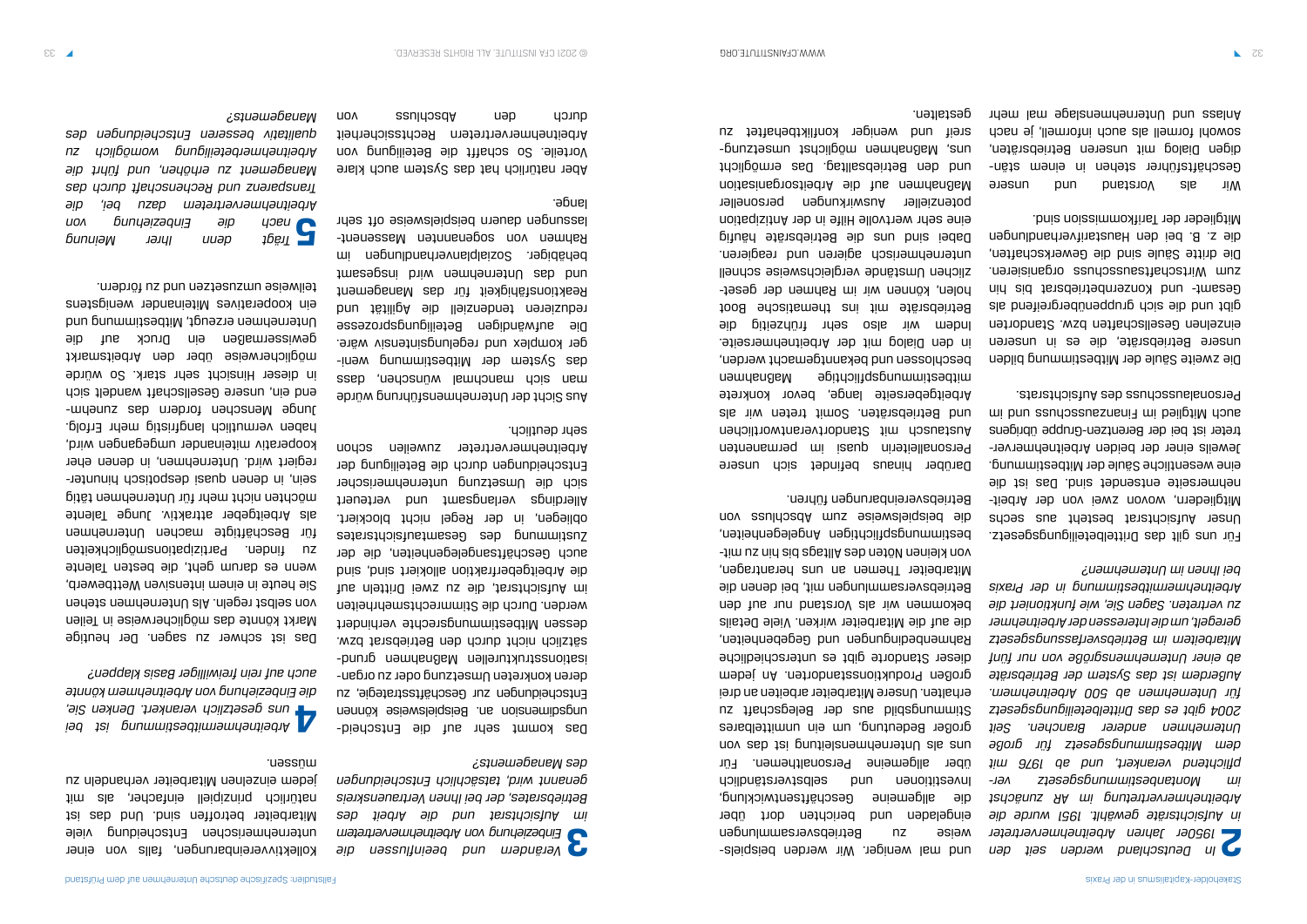# Fallstudien: Spezifische 6. deutsche Unternehmen auf dem Prüfstand

Wir haben Interviews mit Vertretern von sechs ni Deutschland ansässigen Unternehmen aus verschiedenen Branchen geführt, in denen verschiedene Aspekte der Berücksichtigung von Stakeholdern in der allgemeinen Unternehmensführung erörtert wurden. Interviews:

Studie zum thema Stakeholder-Beteiligung

- **Ralf Brühöfner, CFO** Berentzen-Gruppe AG Getränkeindustrie
- **Bettina Krings, Head of Works Council** Deutsche Apotheker- und Ärztebank (apoBank) Bankensektor
- **Sebastian Frericks, CFA, Investor Relations** Carl Zeiss Meditec AG Medizintechnische Branche
- **Jella Benner-Heinacher, CEO** DSW – Deutsche Schutzvereinigung fur Wertpapierbesitz e.V. Non-profit Verein für Privatanleger
- **Henning Bernhof, Head of Vertrauenskreises (Confidence Circle)** GLS Bank Bankensektor
- **E** Lenka Zikmundova and Jéroma Hörmann, Investor Relations RWE AG Energiebranche

Geschäftsbereichen Spirituosen, alkoholfreie Getränke sowie Frischsaftsysteme sieht.

### *Interview mit DER berentzen-AG GRUPPE*

Mit Ralf Brühöfner, CFO

**1** *Erzählen Sie unseren internationalen Lesern ein wenig über die Berentzen-Gruppe?*

Im Prinzip dreht sich bei uns alles um - Getränke – wenn auch in sehr unterschiedli chen Facetten, wie man an unseren drei

#### Berentzen-Gruppe AG

Die Berentzen-Gruppe AG ist ein deutscher Getränkehersteller. Das Unternehmen ist in den folgenden Bereichen tätig: Spirituosen, alkoholfreie Getränke und Frischsaftsysteme. Die Berentzen-Gruppe ist mit ihrem Sortiment in mehr als 60 Ländern vertreten und vertreibt Marken wie Berentzen, Puschkin, Mio Mio und Citrocasa.

| gr. p. ed.               |                              |
|--------------------------|------------------------------|
| www.berentzen-           | :9ji2d9W                     |
| Frankfurt                |                              |
| <b>SETRA Börse</b>       | :pnijsilišming               |
| A,9 Millionen EUR        | :(610S) nniwe∂               |
| <b>RU3 millionen EUR</b> | :(610S) steemU               |
| 864                      | : 191i9d asiM                |
| 9i11subnil911ims2un90    |                              |
| pun -sɓun.ıyen           | Branche:                     |
| Niedersachsen            |                              |
|                          | Unternehmenssitz: Haselünne, |
|                          |                              |

Die Berentzen-Gruppe hat eine lange Geschichte. Gegründet wurde das Unternehmen 1758 und war dann bis 2008 weitgehend in Familienhand. Entstanden ist das Unternehmen ans einer kleinen Kornbrennerei, von denen es in Nordwestdeutschland damals viele gab. Seit jeher zeichnen wir uns durch eine sehr hohe Innovationskraft aus. "Berentzen Vom Alten Faß" war 1899 eine der ersten Spirituosen überhaupt, die als Marke eingetragen wurde. Und der große Durchbruch gelang 1976 mit der Einführung des Berentzen Apfelkorns, quasi die erste Mixspirituose überhaupt – mit riesigen Erfolgen und einer langen Wachstumsphase. 1994 erfolgte der Börsengang der Berentzen-Gruppe, um weiteres Wachstum zu finanzieren. Aber wo Licht ist, ist auch Schatten. Die größte Krise in der Unternehmensgeschichte erlebte die Berentzen-Gruppe 2007/2008 durch Streitigkeiten zwischen den Familienstämmen, die ihr Anteile in der Folge dann an eine Private Equity Gesellschaft veräußerten, was letztlich die Rettung bedeutete. Der Exit des Private Equity Investors erfolgte 2016 – seitdem befinden sich rund 80% der Aktien im Streubesitz, der Rest verteilt sich auf einige größere institutionelle Investoren. Heute - hat die Gruppe rund 500 Mitarbeiter, erz ielt jährliche Konzernumsätze um die 170 Millionen Euro sowie ein Konzern-EBIT von knapp 10 Millionen Euro vor der Corona-19 Pandemie. Mit eigenen Gesellschaften ist die Berentzen-Gruppe neben Deutschland und Österreich in der Türkei vertreten.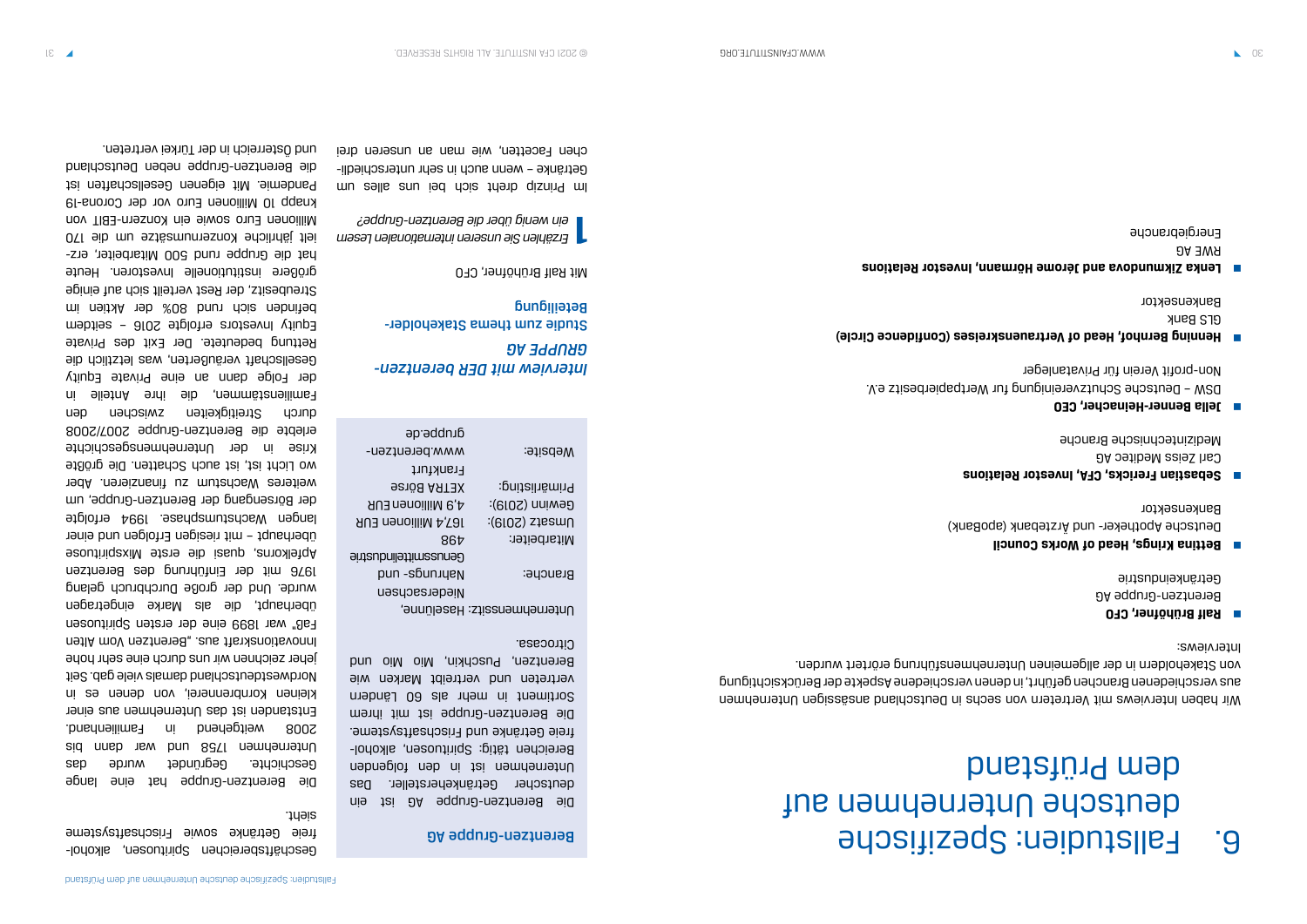### Kasten 2. Der Rückgang der Gewerkschaftsmitgliedschaft eine Geschichte von Ost- und Westdeutschland

Die Zahl der Gewerkschaftsmitglieder in Deutschland ist in den letzten Jahrzehnten zurückgegangen. Die größte deutsche Gewerkschaft, der Deutsche Gewerkschaftsbund, hatte im Jahr 2020 5,85 Millionen Mitglieder, verglichen mit 7,77 Millionen im Jahr 2000 und 11,02 Millionen auf dem Höhepunkt im Jahr 1990 nach der Wiedervereinigung von Ost- und Westdeutschland.

Ein wesentlicher Teil dieses Rückgangs ist auf die Geschichte Deutschlands als - geteiltes Land zwischen dem Ende des Zweiten Weltkriegs und 1989 zurück zuführen. In der ehemaligen Deutschen Demokratischen Republik, die vom Kommunismus beherrscht wurde, gründete die sowjetische Besatzungsmacht nach dem Zweiten Weltkrieg den Freien Deutschen Gewerkschaftsbund, in dem die meisten Erwerbstätigen Mitglied waren und ihre Mitgliedschaft auch nach dem Eintritt in den Ruhestand beibehielten, da die Gewerkschaft auch die Sozialversicherung und andere Bereiche des Lebens der Arbeitnehmer verwaltete. So zählte der Freie Deutsche Gewerkschaftsbund 1990, kurz vor der Vereinigung der ostdeutschen mit den westdeutschen Gewerkschaften, 9,6 Millionen Mitglieder, während die Zahl der Erwerbstätigen bei 8,89 Millionen lag.

Der Rückgang begann nach der Wiedervereinigung Deutschlands, als die Gesamtmitgliedschaft in den Gewerkschaften wieder auf das westdeutsche Niveau von damals 27% der Erwerbsbevölkerung zurückging. In den letzten 30 Jahren sind die Mitgliederzahlen um 50% zurückgegangen. Dieser rapide Rückgang kann nicht auf einen einzigen Faktor zurückgeführt werden. Die wirtschaftliche und politische Welt hat sich verändert, ebenso wie die Bedürfnisse - und Erwartungen der Beschäftigten und Mitarbeiter. Viele Arbeitnehmer, ins besondere jüngere, sehen den Wert einer Gewerkschaftsmitgliedschaft nicht mehr. Sie fühlen sich in einer Welt, in der die Gewerkschaften für Mitarbeiter ohn Leitungsbefugnis und Arbeitnehmer verhandeln, nicht individuell vertreten, und das in einer Zeit, in der viele junge und neu eingestellte Arbeitnehmer befristete oder andere nicht standardisierte Arbeitsverträge haben und an externe Unternehmen ausgelagert werden, die nicht von den Gewerkschaften organisiert werden.

Betriebsräte und Mitbestimmung sind dagegen in deutschen Unternehmen nach - wie vor stark, da sie alle Beschäftigten und Mitarbeiter eines Unternehmens ein beziehen, auch diejenigen mit befristeten Verträgen. Ihr Erfolg mag in gewissem Maße zum Niedergang der Gewerkschaften beigetragen haben. Gewerkschaften agieren auf einer Makroebene. Sie sind politische Akteure und verhandeln für ganze Branchen und Berufe. Betriebsräte hingegen vertreten die Beschäftigten - und Mitarbeiter auf einer Mikroebene. Sie sind der unpolitische Sprecher inner halb des einzelnen Unternehmens der sich mit den spezifischen mid bersönlichen realen Bedürfnissen, Ängsten, Forderungen und Herausforderungen der Menschen in jedem Unternehmen beschäftigt. Außerdem sind die Betriebsräte beitragsfrei, und der persönliche Kontakt ist viel enger.

- In vielen Unternehmen arbeiten Gewerkschaften und Betriebsräte eng zusam men und teilen Wissen und Kompetenzen. In einigen Branchen und Berufen sind die Gewerkschaften nach wie vor wichtige Interessenvertreter und politische Akteure. Obwohl sich die Rolle der Gewerkschaften verändert hat, ist die Bedeutung der Arbeitnehmerbeteiligung im Laufe der Zeit gestiegen.

### DURCHSCHNITTLICHE ANZAHL DER TAGE, AN DENEN IN EUROPA WEGEN EINES ABBILDUNG 1. ARBEITSKAMPFES NICHT GEARBEITET WURDE, 2000-2018 (PRO 1.000 BESCHÄFTIGTE)



s Note: Insufficient or no data for Bulgaria, Croatia, Czechia, Greece, Italy, Luxembourg, Romania and Slovenia. Excluding strike in the public administration in Portugal (all years) and some general and public strikes in 2010, 2012 and 2013 in Spain. Data Source: ETUI, own calculation.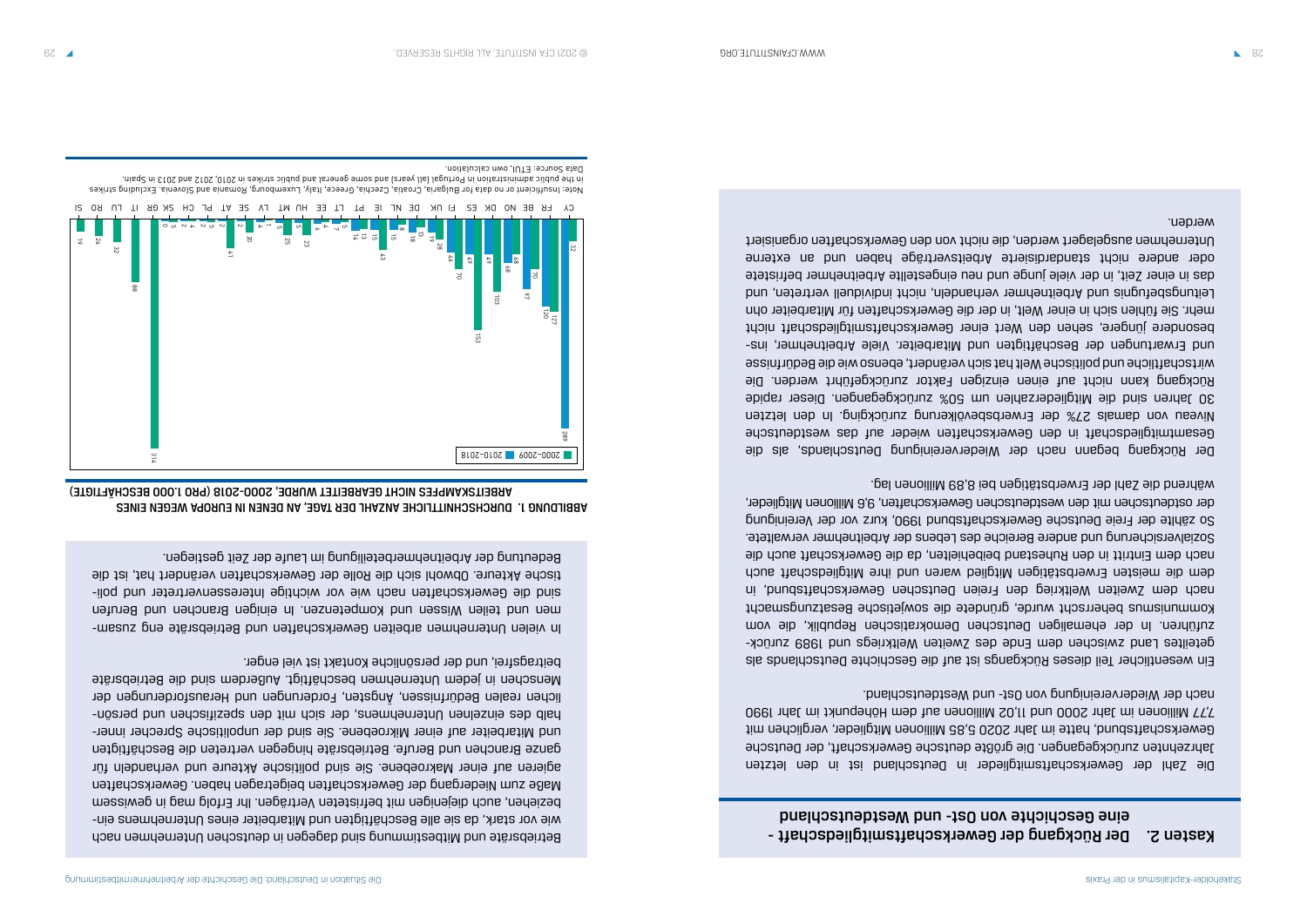| TABELLE 1. MINDESTANZAHL VON ARBEITNEHMER |  |
|-------------------------------------------|--|

- und Rechte. So kann der Aufsichtsrat die Geschäftsunterlagen des Unternehmens umfas send einsehen und wird laufend über die Tätigkeit des Vorstands informiert.

### *Große Unternehmen: Die Arbeitnehmer besetzen die Hälfte der Sitze im Aufsichtsrat*

In Unternehmen mit mehr als 2.000 Arbeitnehmern ist der Aufsichtsrat nach dem Mitbestimmungsgesetz (MitbestG)14 paritätisch besetzt, d. h. mit 50% Arbeitgeberund 50% Arbeitnehmervertretern (siehe Tabelle 1). Zu den Arbeitnehmervertretern gehören nicht nur die Beschäftigten des Unternehmens, sondern auch Vertreter der Gewerkschaften.

#### N NND GEMEKKSCHAFTSVERTRETERN

| <b>JMESSPERIL</b> | Gewerkschaften<br>Vertreter der | <b>19mnehmer</b><br>Vertreter der | <b>Arbeitgebers</b><br>Vertreter des | <b>Anzahl der Mitarbeiter</b> |
|-------------------|---------------------------------|-----------------------------------|--------------------------------------|-------------------------------|
| Ζl                | Z                               | tz                                | 9                                    | $000.01 \ge$ aid $000.5 \le$  |
| 9l                | Z                               | 9                                 | 8                                    | $000.05 \ge$ aid $000.01$     |
| 50                | ε                               |                                   | Οl                                   | 000.02<                       |
|                   |                                 |                                   |                                      |                               |

Bei börsennotierten Unternehmen müssen außerdem mindestens 30% der Arbeitnehmervertreter Frauen sein.

In den nunmehr 45 Jahren seines Bestehens ist das Mitbestimmungsgesetz ein fester Bestandteil der Unternehmenskultur der deutschen Unternehmen geworden. Besonders hervorzuheben ist jedoch, dass die Aufsichtsräte nicht direkt in die Unternehmensführung eingreifen. Stattdessen konzentrieren sie sich auf die Rolle des Beraters von Führungskräften.

### *Mittelständische Unternehmen: Die Arbeitnehmer besetzen ein Drittel der Sitze im Aufsichtsrat*

In Unternehmen mit mehr als 500 Beschäftigten haben die Arbeitnehmer nach dem Drittelbeteiligungsgesetz<sup>Id</sup> das gesetzliche Recht, Vertreter der Belegschaft in den Aufsichtsrat zu wählen. Wie der Name des Gesetzes schon sagt, muss ein Drittel der Mitglieder des Aufsichtsrats aus Arbeitnehmervertretern bestehen.

14 Deutsches Mitbestimmungsgesetz vom 4. Mai 1976 (BGBl I, S. 1153), geändert durch Artikel 7 des Gesetzes vom 24. April 2015

<sup>15</sup> Mit dem Drittelbeteiligungsgesetz vom 18. Mai 2004 (BGBI. I, S. 974) wurde eine neue Regelung geschaffen, geändert durch

Auch das Drittelbeteiligungsgesetz empfiehlt, dass Frauen und Männer in den Aufsichtsräten der Arbeitnehmer in dem Verhältnis vertreten sein sollen, in dem sie im Unternehmen vertreten sind.

Alle Mitarbeiter ohne Führungsfunktion sind wahlberechtigt und können in geheimer, allgemeiner und direkter Wahl ihre Vertreter im Aufsichtsrat wählen. Übersteigt die Zahl der Beschäftigten des Unternehmens 200, muss ein Mitglied des Betriebsrats für die Mitgliedschaft im Aufsichtsrat von der Arbeit freigestellt werden.

### Gewerkschaften in Deutschland 5.6

Derzeit sind rund sieben Millionen Arbeitnehmer in deutschen Gewerkschaften organisiert. Das Besondere an den deutschen Gewerkschaften ist, dass sie weitgehend unter dem Dach der so genannten Einheitsgewerkschaften gebündelt sind. Diese Gewerkschaften sind aus der Neuordnung der deutschen Gewerkschaftslandschaft im Zuge der deutschen Wiedervereinigung hervorgegangen. Anfang der 1990er Jahre schlossen sich viele kleine Gewerkschaften zu acht großen Gewerkschaften zusammen, die sich ihrerseits unter dem Dach des Deutschen Gewerkschaftsbundes, des Beamtenbundes und Tarifunion sowie des Christlichen Gewerkschaftsbundes zusammengeschlossen usgen, um ihre Macht gegenüber Politikern und Arbeitgebern zu bündeln.

Die Gewerkschaften sehen ihre Aufgabe in der Tarifpolitik und in sozialen Fragen. Im Vergleich zu den Nachbarländern ist die Macht der einst einflussreichen Gewerkschaften in Deutschland in den letzten Jahrzehnten ebenso zurückgegangen wie die Zahl der Mitglieder. Die Zahl der Mitglieder des Deutschen Gewerkschaftsbundes<sup>16</sup> ist von 11,5 Millionen im Jahr 1990 auf 5,8 Millionen im Jahr 2021 gesunken. Im Jahr 2018 hatten alle Gewerkschaften zusammen 7,2 Millionen aktive Mitglieder, was einer Vertretung von 16,5% aller Arbeitnehmer im Land entspricht.

Im Vergleich zu anderen europäischen Ländern, insbesondere zu Frankreich, Italien und Spanien, sind Streiks in Deutschland selten. Im Jahr 2019 fielen 3,9 Arbeitstage pro 1.000 Beschäftigte aus (siehe Vergleichszahlen in Abbildung 1).

16 Deutscher Gewerkschaftsbund, Henriette-Herz-Platz 2, Berlin, https://en.dgb.de

<sup>(</sup>BGBl. I, S. 642).

Artikel 8 des Gesetzes vom 24. April 2015 (BGBl. I, S. 642).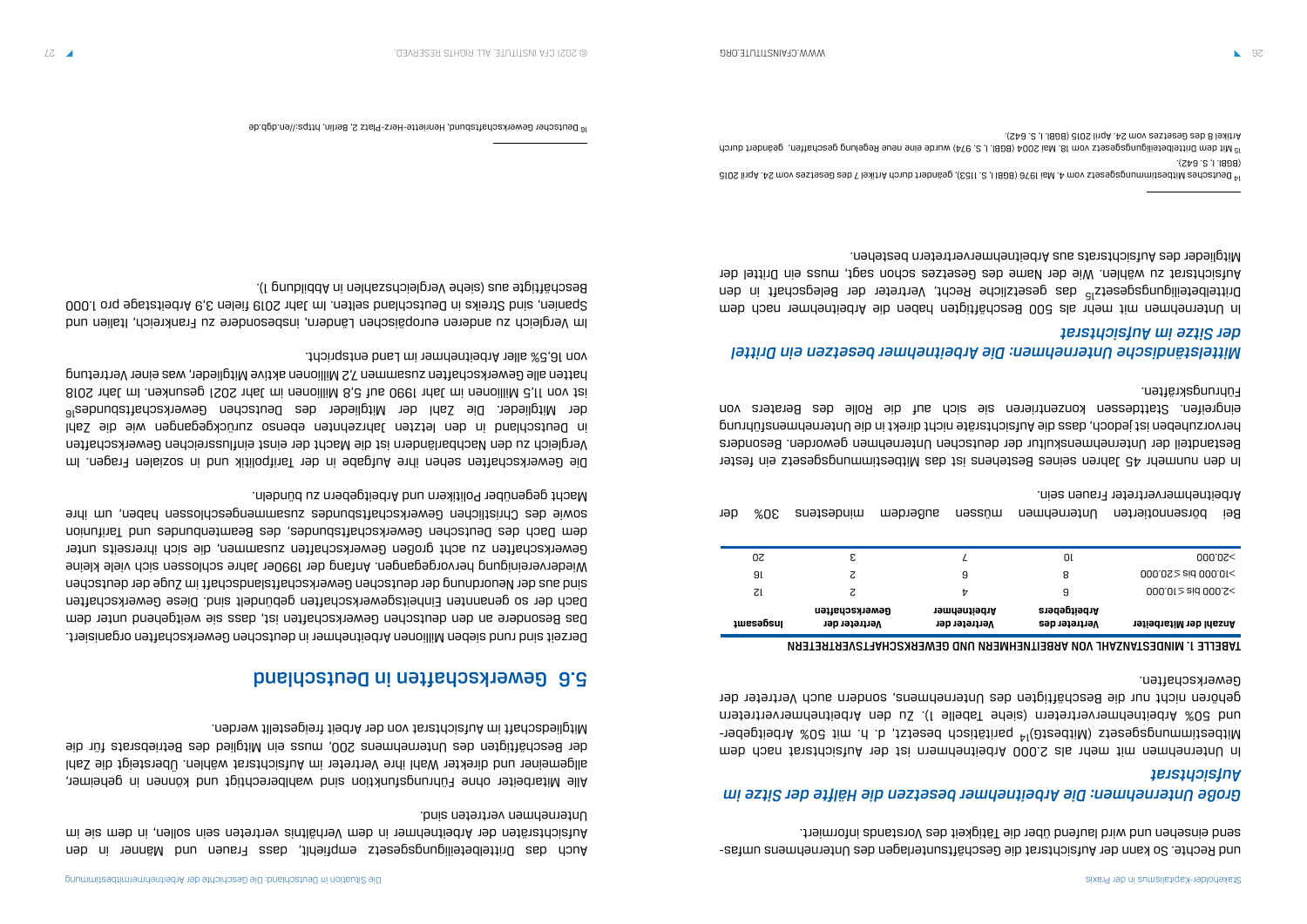ohne Führungsfunktion, die die Aufgaben des Betriebsrats zusätzlich zu ihren üblichen Aufgaben wahrnehmen. In sehr großen Unternehmen können einige Mitarbeiter von ihrer Arbeit freigestellt werden, um sich mit der Betriebsratsarbeit zu befassen. Die Zahl der - freigestellten Betriebsratsmitglieder nimmt mit der Größe des Unternehmens kontinui erlich zu.

Das Engagement des Betriebsrats kann sehr umfangreich sein. Das Betriebsverfassungsgesetz<sup>13 r</sup>egelt genau, was Betriebsräte tun dürfen. Grundsätzlich kümmern sich Betriebsräte um Angelegenheiten, die mit der Beschäftigung, dem Arbeitsleben, der Sicherheit und den Gehältern der Mitarbeiter eines Unternehmens zusammenhängen, sowie um die gesetzlichen Anforderungen. So kann beispielsweise ein Betriebsrat dafür sorgen, dass alle Vorschriften und Normen zum Schutz der Arbeitnehmer eingehalten werden und dass alle Arbeitnehmer fair und gleich behandelt werden.

Betriebsräte können auch für Folgendes zuständig sein:

Sie kümmern sich um schutzbedürftige Arbeitnehmer, darunter Menschen mit ■ Behinderungen, ältere Arbeitnehmer, ausländische Arbeitnehmer, schwangere Frauen

Um sicherzustellen, dass der Betriebsrat relativ unabhängig und im Interesse der Arbeitnehmer handeln kann, genießen Betriebsratsmitglieder einen besonderen Kündigungsschutz. Sie können im Namen aller Beschäftigten verhandeln, z. B. über Tarifverträge, die sich auf ■ das Entgelt und Sonderleistungen beziehen, sowie über Zusatzleistungen, wie z. B. die

- und Eltern.
- betriebliche Altersversorgung.
- Sie schlagen dem Arbeitgeber häufig Änderungen, Verbesserungen oder Innovationen vor.
- Themen und Bereiche.

Je nach Größe des Unternehmens bilden sie Ausschüsse und Gremien für wichtige ■

Damit der Betriebsrat seine vielfältigen Aufgaben wahrnehmen kann, sieht das Gesetz vor, - dass der Arbeitgeber den Betriebsrat stets rechtzeitig und ausführlich über alles informi ert, was die Arbeit des Betriebsrats betrifft, d. h. alles, was die Situation der Arbeitnehmer direkt oder indirekt verändern könnte.

Das deutsche Betriebsverfassungsgesetz gibt dem Betriebsrat ein gewisses Maß an Entscheidungsbefugnis. Wenn es um Einstellungen, Versetzungen oder Kündigungen geht, muss der Betriebsrat seine Zustimmung zu allen derartigen personellen Veränderungen geben. Stimmt er nicht zu, kann nur eine Schlichtungsstelle diese Änderungen vornehmen.

- Förderung der beruflichen Weiterbildung in Zeiten des Strukturwandels und zur Weiterentwicklung der Förderung der berufli

### Welchen Nutzen Arbeitgeber von Betriebsräten 5.4 haben

Ein Betriebsrat verursacht Kosten und einen gewissen Mehraufwand für den Arbeitgeber. Der Betriebsrat mischt sich zwar nicht in strategische Entscheidungen ein, hat aber ein Mitspracherecht bei anderen wichtigen Arbeitsaspekten.

Nach Aussage der von uns befragten Arbeitnehmervertreter und Führungskräfte besteht der größte Vorteil von Betriebsräten in der Effizienz bei wichtigen Verhandlungen, die alle Arbeitnehmer betreffen. In Fällen, in denen der Arbeitgeber sonst mit jedem Einzelnen sbrechen und verhandeln müsste, kann die Unternehmensleitung stattdessen einen von den Arbeitnehmern gewählten und bevollmächtigten Vertreter ansprechen und mit ihm im Namen der Arbeitnehmer über Gehaltserhöhungen, Lohnstufen, Entlassungen oder Sozialpläne im Zuge von Umstrukturierungen verhandeln. Dies vereinfacht die Maßnahmen insbesondere in Krisenzeiten. Der Betriebsrat genießt auch das Vertrauen der Arbeitnehmer und kann als positiver Vermittler fungieren, um das Verständnis zu fördern, insbesondere wenn es um schwierige Maßnahmen geht.

Die Existenz von Betriebsräten in deutschen Unternehmen birgt natürlich auch ein gewisses Konfliktpotenzial. Wie die Praxis ebenfalls zeigt, sind Meinungsverschiedenheiten zwischen Unternehmensleitung und Betriebsrat keine Seltenheit. Im schlimmsten Fall enden diese Konflikte vor Gericht oder vor der Schlichtungsstelle eines Unternehmens. Die Einbeziehung von Arbeitnehmervertretern in viele Unternehmensprozeze führt zu zusätzlichen Reibungen bei der Entscheidungsfindung. Unternehmer müssen proaktiv auf die Bedenken, Sorgen und Ängste sowie die Forderungen ihrer Mitarbeiter eingehen. Sie müssen Pläne und Entscheidungen rechtfertigen und ihre Mitarbeiter von dem eingeschlagenen Weg überzeugen. Dennoch waren

sich die Befragten einig, dass ein ständiger, aktiver Dialog zwischen Arbeitgebern und Arbeitnehmern die Stabilität des Unternehmens erhöht.

### Arbeitnehmervertreter in Aufsichtsräten 5.5

Wie bereits erwähnt, übt der Aufsichtsrat eines Unternehmens nicht nur eine Kontrollfunktion aus, sondern berät auch den Vorstand und hat weitreichende Pflichten

*"Ein ständiger, aktiver Dialog zwischen Arbeitgebern und Arbeitnehmern erhöht die Stabilität des Unternehmens"*

<sup>13</sup> Betriebsverfassungsgesetz vom 25. September 2001 (Bundesgesetzblatt I, S. 2518), geändert durch das Gesetz zur chen Bildung vom 20. Mai 2020 (BGBl. S. 1044).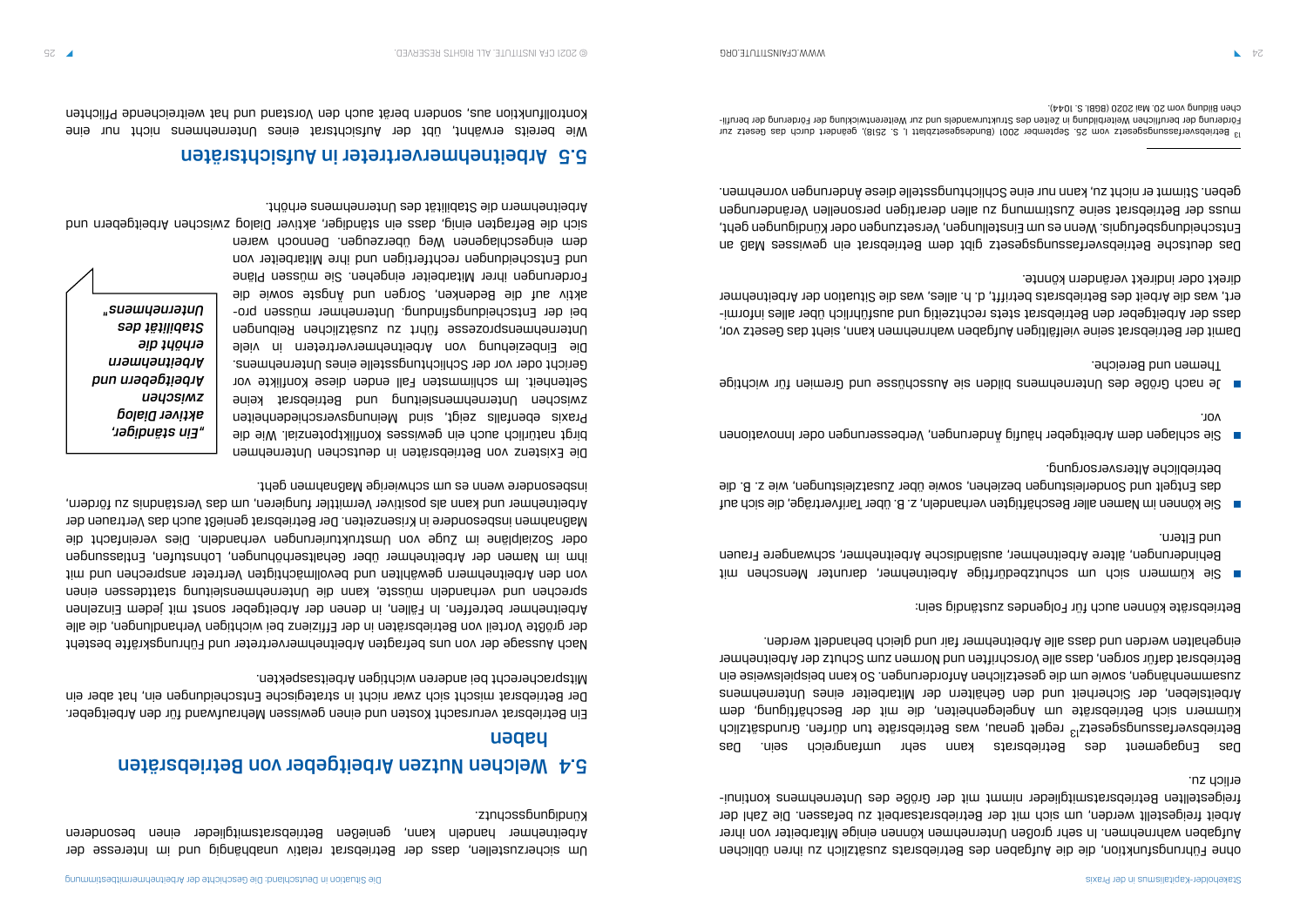Nach dem verlorenen Krieg suchten die Unternehmer nach einem Ausweg aus der Krise, und die Gewerkschaften wollten ein Wörtchen mitreden. Als die Spannungen zunahmen, befürchteten die Unternehmer ein Abgleiten in den Sozialismus, wie es die Gewerkschaften in den Spartakusaufständen gefordert hatten. So kam 1918 das Stinnes-Legien-Abkommen zustaude, in dem die deutschen Unternehmer die Gewerkschaften als Partner anerkannten und Zugestäupnisse machten. Es wurden Arbeiter- und Soldatenräte gebildet, und 1920 trat das erste Betriebsrätegesetz in Kraft. Auch hier war die Gesetzgebung eine Reaktion auf Unzufriedenheit und Streiks. Schwegler zieht diesen Vergleich: "Wir können - das mit einer Lokomotive vergleichen, die vor einen Zug gesetzt wird, um ihn zu verlangsa men. Die Arbeiter erhielten einige Rechte, um ihre revolutionären Aktivitäten zu beenden. Den Gewerkschaften ging das noch nicht weit genug; sie wollten ein Mitspracherecht in der Gesamtwirtschaft haben."

Ab 1929 hatte die Weltwirtschaftskrise dramatische Auswirkungen auf Deutschland, das unter den erdrückenden Reparationszahlungen infolge des Krieges litt. Arbeitslosigkeit und Armut waren die Folge, und viele Menschen gaben den Gewerkschaften die Schuld daran. Im Jahr 1933 brach die Weimarer Republik zusammen, und mit ihr gingen auch die Gewerkschaften und Betriebsräte unter. An ihre Stelle trat die Deutsche Arbeitsfront der Nationalsozialisten.

Im Yuresser an die 68er-Bewegung wurde 1972 ein wezentlich umfazsenderes Betriebsverfassungsgesetz verabschiedet. "Dass eine Arbeitnehmervertretung im Aufsichtsrat saß, war den bestehenden Strukturen der British Iron and Steel Corporation zu verdanken", erklärt Schwegler. Seit 1976, mit der Verabschiedung des Mitbestimmungsgesetzes für große Unternehmen, ist die paritätische Vertretung für Aufsichtsräte in Deutschland Realität.

Nach der Niederlage Deutschlands im Zweiten Weltkrieg 1945 waren der Kohle-, Stahl- und Bankensektor durch ihr Verhalten im Krieg in Verruf geraten. In der britisch besetzten Zone prüften die Briten, wie diese Unternehmen in Zukunft geführt werden sollten. Die British Iron and Steel Corporation hatte einen maßgeblichen Einfluss auf die entstehenden neuen Strukturen. "Die Unternehmen sollten nicht mehr von ihren diskreditierten Aktionären, sondern von neuen, unverbrauchten Kräften kontrolliert werden", erklärt Schwegler.

Betriebsräte sind die Stimme der Arbeitnehmer in deutschen Unternehmen. Sie unterscheiden sich grundlegend von Gewerkschaften, die ganze Industrie- oder Erwerbszweige vertreten und eine vom einzelnen Unternehmen losgelöste politische Agenda verfolgen.

So wurde 1951 mit dem Montan-Mitbestimmungsgesetz eine paritätische Mitbestimmung geschaffen, die den Gewerkschaften eine wichtige Stellung einräumte und die Vertretung der Arbeitnehmer im Aufsichtsrat zur Pflicht machte.

Nach einer weiteren Streikbewegung wurde 1952 ein neues Betriebsverfassungsgesetz verabschiedet. Die Gewerkschaften wehrten sich gegen dieses Gesetz, weil es ihnen nicht weit genug entgegenkam. Nach und nach wurden jedoch die alten Machtstrukturen zugunsten der Arbeitgeber wiederhergestellt.

"Die Wirkung der gesetzlichen Arbeitnehmermitbestimmung ist leicht zu erklären", sagt Schwegler. "Es handelt sich um einen institutionalisierten Dialog zwischen Unternehmensleitung und Arbeitnehmern. Über die Betriebsräte kann ein intensiver Dialog zu allen Fragen des Arbeitslebens geführt werden. Als Ergebnis dieser Gesetzgebung gehört Deutschland zu den Ländern mit den wenigsten Streiks in der Welt. Diese geringe Zahl von Streiks ist auf den erzielten Konsens und die erzielten

Kompromisse zurückzuführen. Durch die Mitbestimmung in Deutschland hat sich eine ganz eigene Kultur entwickelt, in der Probleme im gegenseitigen Einvernehmen gelöst werden."

Schwegler fasst zusammen: "Die Mitbestimmung ist ein komplexes Gesamtsystem aus Aufsichtsrat, Betriebsrat und Gewerkschaften, das sich durch das Wissen auszeichnet, dass Mitbestimmung auch Mitverantwortung und moralische Mithaftung voraussetzt."

Seit 2004 gilt das Drittelbeteiligungsgesetz für Unternehmen mit 500 oder mehr Beschäftigten. Es hat das Betriebsverfassungsgesetz aus dem Jahr 1952 vollständig abgelöst.

### Die Rolle der Betriebsräte 5.3

Im Gegensatz zu den Gewerkschaften ist der Betriebsrat ein demokratisch gewähltes Gremium, das alle Beschäftigten des Unternehmens vertritt. Für die Wahl oder die Kandidatur zu einem Betriebsrat ist keine Mitgliedschaft oder politische Agenda erforderlich. Dementsprechend vertritt der Betriebsrat nur die Interessen, Bedürfnisse und Wünsche der Arbeitnehmer im eigenen Unternehmen. Bei diesem Modell geht es nicht um Politik, sondern um die Beschäftigten des jeweiligen Unternehmens, die einen Sprecher wählen. Der Betriebsrat dient somit als Kommunikationsschnittstelle zwischen den Arbeitnehmern und dem Arbeitgeber. Er ist Ansprechpartner für Sorgen, Ängste und Wünsche und Impulsgeber für Veränderungen. Der Gesetzgeber räumt dem Betriebsrat weitreichende Rechte in Angelegenheiten ein, die die Beschäftigten des jeweiligen Unternehmens unmittelbar betreffen.

Betriebsräte können bereits für fünf Arbeitnehmer eingerichtet werden. Unabhängig von der Größe der Betriebsräte handelt es sich bei den gewählten Vertretern um Mitarbeiter

*Die betriebliche* " *Mitbestimmung ist ein institutionalisierter Dialog zwischen Unternehmensleitung und Arbeitnehmern"*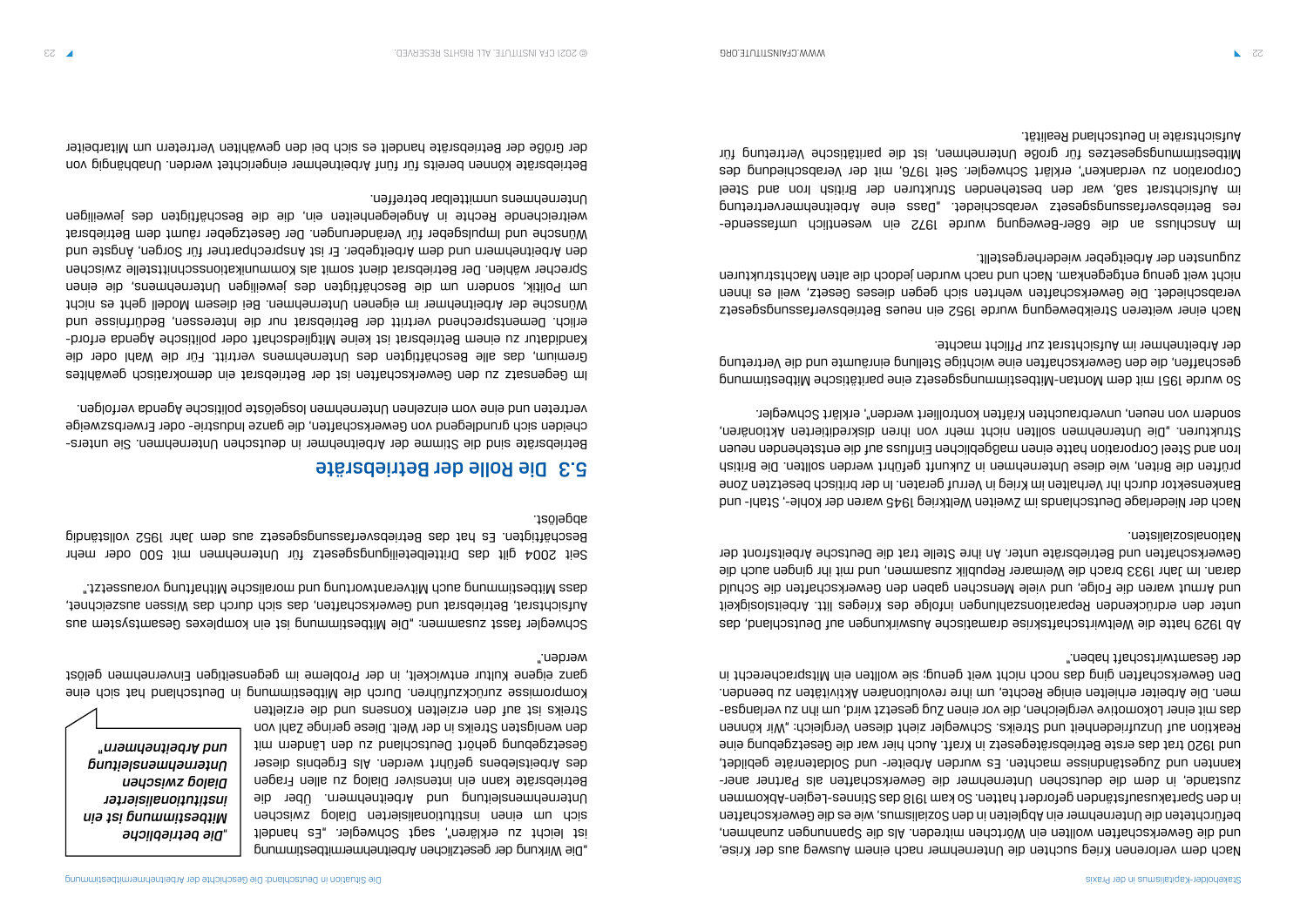Zur Beantwortung dieser Fragen haben wir sechs Interviews geführt, darunter fünf Unternehmen und ein privater Anlegerverband. Die Ergebnisse dieser Interviews bilden den Kern dieser Forschungsarbeit, die in Abschnitt 6 vorgestellt wird.

## Entstanden aus Krisen und Unzufriedenheit; 5.2 entwickelt durch Einsicht

Revolutionen. Obwohl die Revolution in Deutschland scheiterte, legte sie den Grundstein für die Arbeiterbewegung und die zunehmende gesetzliche Verankerung von Arbeitnehmerrechten.

Die deutschen Unternehmer waren nicht immer Musterbeispiele für die Mitbestimmung. Das heutige System ist das Ergebnis von spezifischen historischen Krisen. Wie Lorenz Schwegler, einer der führenden Arbeitsrechtsexperten in Deutschland, erklärt:

"Man muss bis ins 19. Jahrhundert zurückgehen. Damals wurden die ersten Arbeiterausschüsse gegründet. Hintergrund war eine wachsende Unzufriedenheit unter den Arbeitnehmern, die ihrem Unmut Luft machen wollten. Dies konnte durch starke Gewerkschaften und Streiks erreicht werden. Schon damals wollten die deutschen Unternehmer den Prozess reibungsloser gestalten. Im Grunde war es eine Frage der Zweckmäßigkeit."

### Kasten 1. Betriebsräte, Mitbestimmung und Gewerkschaften im Überblick

Schon als sich 1848 in den Betrieben die ersten Arbeiterausschüsse bildeten, war die Mitbestimmung der Arbeitnehmer auf betrieblicher und überbetrieblicher Ebene in der Politik in der Diskussion. Lange Zeit blieben die Arbeiterausschüsse jedoch freiwillig, und vor allem die Schwerindustrie war nicht bereit, sich für diese Idee einzusetzen. Im - Gegensatz dazu entwickelten sich einige Unternehmen zu wahren Pionieren der betrie blichen Mitbestimmung, darunter die Carl Zeiss Werke in Jena. Im Rahmen unserer Studie zur Mitbestimmung der Arbeitnehmer haben wir die Unternehmensleitung der Carl Zeiss

Werke befragt, die diese Tradition nach wie vor positiv bewertet (siehe Abschnitt 6).

Die Unzufriedenheit der Arbeitnehmer in Unternehmen, die keine freiwilligen Arbeiterausschüsse zuließen, verschwand nicht einfach. Um 1900 brach im Bergbau eine große Streikbewegung aus, die zu einer Stärkung der Gewerkschaften führte. Um den Frieden wiederherzustellen, wurde 1905 die Novelle des Bergbaugesetzes erlassen, die die Einrichtung von Arbeiterausschüssen in Betrieben mit mehr als 100 Beschäftigten vorschrieb. Obwohl die Rechte der Arbeiterausschüsse zu dieser Zeit begrenzt waren,

Obwohl die Mitbestimmung der Arbeitnehmer auje ais ted "tei mabom nadoorgespeus lange Geschichte. Die gesetzlich verankerte Arbeitnehmermitbestimmung begann in Deutschland Mitte des 19. Jahrhunderts. Im Zuge der Industrialisierung kam es immer wieder zu Aufständen von Fabrikarbeitern, die sich entmachtet und ausgebeutet fühlten. Die Menschen in ganz Europa waren unzufrieden mit den politischen und wirtschaftlichen Machtverhältnissen. So kam es 1848 zunächst in Deutschland uns später in Frankreich zu Aufständen und *"Die gesetzliche Verankerung der Arbeitnehmermitbestimmung begann in Deutschland Mitte des 19ten Jahrhunderts"*

legten sie eine wichtige Grundlage für die künftige Entwicklung in anderen Branchen.

Mitten im Ersten Weltkrieg, im Jahr 1916, wurde in Deutschland das Hilfsdienstgesetz12 verabschiedet. Dieses Gesetz verpflichtete alle Männer zwischen 17 und 60 Jahren, die nicht im Krieg dienten, zur Arbeit in der Rüstungsindustrie oder in anderen kriegswichtigen Bereichen. Sie wurden einem Betrieb oder einer Tätigkeit zugewiesen, unterlagen der Arbeitspflicht und durften ohne Erlaubnis des Arbeitgebers nicht zu einem anderen Arbeitsplatz wechseln. Besonders unzufrieden waren die Arbeiter in den Rüstungsbetrieben, was die Produktion gefährdete. Als Zugeständnis wurden die Arbeiterausschüsse erstmals im Hilfsdienstgesetz gesetzlich verankert. In allen Betrieben mit 50 oder mehr Beschäftigten konnte die Belegschaft nun Betriebsräte wählen, die in ihrem Namen als Verhandlungspartner auftraten.

Betriebsräte: Der Betriebsrat ist ein demokratisch gewähltes Gremium, das alle Arbeitnehmer des Unternehmens vertritt. Der Betriebsrat ist eine Art Kommunikationsschnittstelle zwischen den Arbeitnehmern und dem Arbeitgeber; Er ist Ansprechpartner für Sorgen, Ängste und Wünsche und Impulsgeber für Veränderungen. Der Gesetzgeber räumt dem Betriebsrat weitreichende Rechte in Angelegenheiten ein, die die Beschäftigten des jeweiligen Unternehmens unmittelbar betreffen. Betriebsräte können bereits in Unternehmen mit nur fünf Beschäftigten gewählt werden. Ihre Gründung ist für die Arbeiter und Angestellten freiwillig.

Mitbestimmung: Zusätzlich zu den Betriebsräten sind große Unternehmen mit 500 oder mehr Beschäftigten verpflichtet, Arbeitnehmervertreter in ihre Aufsichtsräte zu wählen. Im Aufsichtsrat überwachen und beraten Arbeitnehmerund Anteilseignervertreter den Vorstand. Die Mitbestimmung ist in Deutschland gesetzlich vorgeschrieben.

Gewerkschaften: Die Gewerkschaften vertreten ganze Wirtschafts- und Erwerbszweige. Sie verfolgen eine vom einzelnen Unternehmen losgelöste politische Agenda.

<sup>12</sup> Gesetz über den vaterländischen Hilfsdienst vom 5. Dezember 1916 ("Hilfsdienstgesetz").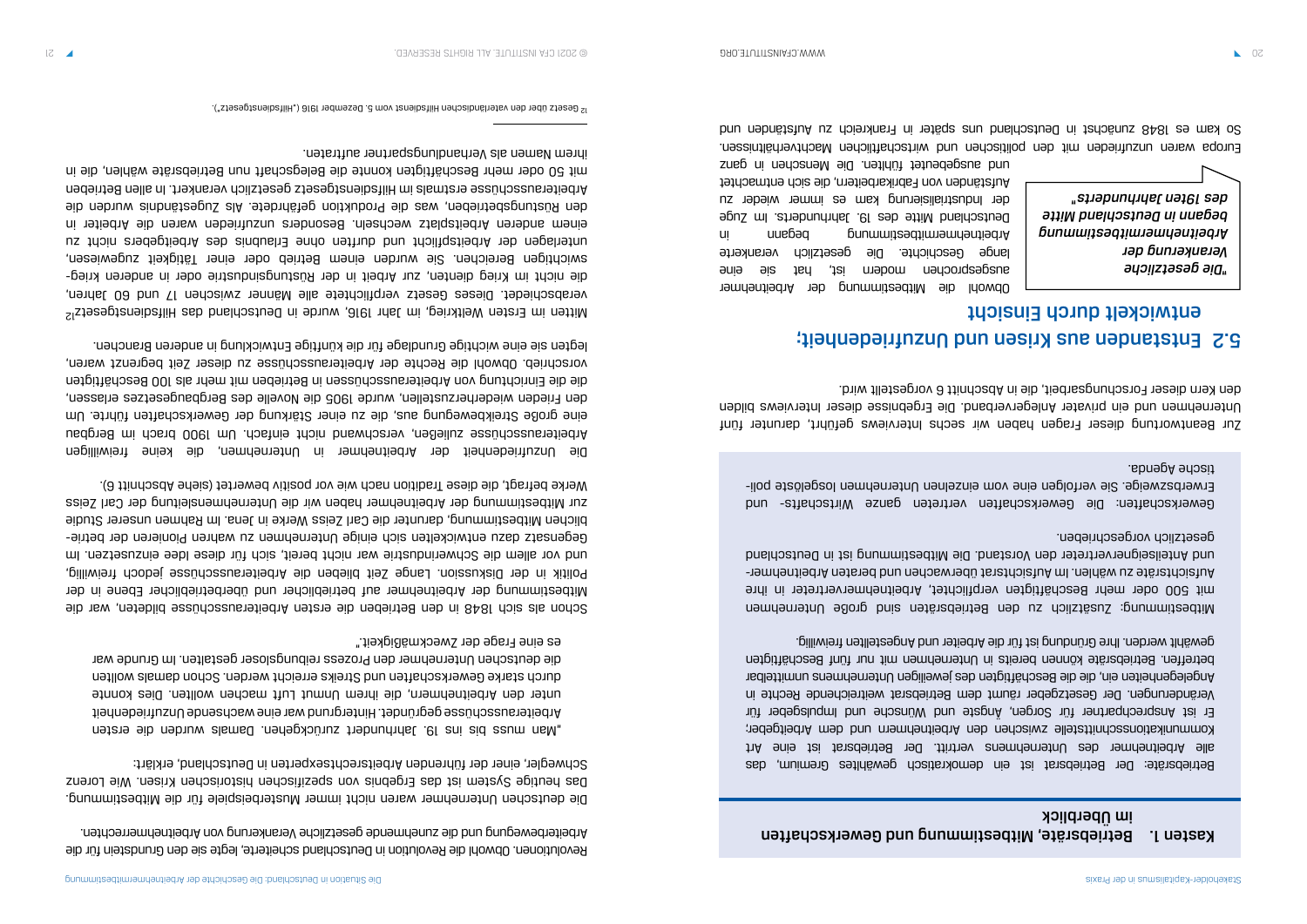Corporate Governance Code oder einen Stewardship Code einzuführen. Die EU sowie die Rechtssysteme, aus denen sie sich zusammensetzt, sind eher an eine regelgebundene als eine prinzipiengebundene Gesetzgebung gewöhnt. Obwohl der erste CFA Bericht zur Corporate Governance in der EU (2016) eine Divergenz auf EU-Niveau in der Debatte Aktionäre versus Stakeholder festgestellt hat, zeigt der spätere Bericht (2021), dass sich die EU stark in Richtung des Stakeholder-Ansatzes bewegt hat. Diese Veränderung liegt größtenteils an der Nachhaltigkeitsagenda mit ihrer weitreichenden Gesetzgebung für Unternehmen und Wertpapierunternehmen. In den folgenden Monaten wird die EU die Arbeit an den sozialen Aspekten ihrer Taxonomie-Regulierung aufnehmen. Diese Entwicklung versucht, das Stakeholder-Modell zu etablieren und für Unternehmen und Vorstände Anreize zur Rechenschaftspflicht zu schaffen.

Better Finance (European Federation of Investors and Financial Services Users, der Europäische Verband von Investoren und Nutzern von Finanzdienstleistungen) hat sich - nachdrücklich für eine stärkere Arbeitnehmerbeteiligung im Stakeholder-Dialog einge setzt. Das CFA Institute hat 2018 in Zusammenarbeit mit Better Finance einen Bericht zum Thema "Sustainable Value for Money" veröffentlicht.<sup>11</sup> Dieser Ansatz verfolgte die gemeinsame Perspektive von Finanzdienstleistungsnutzern und institutionellen Investoren zur Schaffung von Nachhaltigkeit und gleichzeitig Transparenz und Wertschöpfung zu gewährleisten. Wenn der Dialog zwischen Unternehmen und Investoren wie beabsichtigt funktionieren soll, ist es entscheidend, die treuhänderische Pflicht aufrecht zu halten, die ein Vermögensverwalter seinen Investoren schuldet.

# Die Situation in Deutschland: 5. Die Geschichte der Arbeitnehmermitbestimmung

*- Deutschland hat ein unter den hoch entwickelten Volkswirtschaften ziemlich einzi gartiges Modell der Corporate Governance entwickelt, bei dem die Vertretung und Mitbestimmung der Arbeitnehmer als strategischer Beitrag zum langfristigen Erfolg und zur Stabilität von Unternehmen angesehen wird. Dieses Modell ist in der Geschichte des Landes seit dem 19ten Jahrhundert verwurzelt und zielt darauf ab, die Interessen aller Beteiligten in Einklang zu bringen, ist aber auch nicht ohne Mängel.*

### Eine Einführung in das Konzept der Mitbestimmung 5.1

In Deutschland sind Betriebsräte und Arbeitnehmermitbestimmung eine Selbstverständlichkeit. Wenn ein Unternehmen mehr als 500 Beschäftigte hat, müssen die Arbeitnehmervertreter per Gesetz in den Aufsichtsräten vertreten sein. Deutsche Arbeitnehmer genießen gegenüber ihren Arbeitgebern eine Vielzahl von gesetzlich verankerten Rechten. Außerdem nehmen die Arbeitgeber ihre Mitarbeiter aktiv als Partner wahr. Gleichzeitig ist der Industriesektor des Landes für seine innovative Technologie, Zuverlässigkeit und Qualität bekannt.

Zu dieser Konstellation lassen sich mehrere Fragen stellen, darunter die folgenden:

- Welche Rolle spielt die seit Jahrzehnten aktiv praktizierte Arbeitnehmerbeteiligung bei diesem Erfolg?
- Wie ist sie in der Praxis organisiert? ■
- Wie ist der Stakeholder-Gedanke mit dem Ziel der Gewinnerzielung vereinbar? ■

<sup>11</sup> Siehe Better Finance und CFA Institute, "sustainable Value for Money ", 20. November 2019, [https://betterfinance.eu/](https://betterfinance.eu/publication/better-finance-cfa-institute-report-on-sustainable-value-for-money/) . [publication/better-finance-cfa-institute-report-on-sustainable-value-for-money/](https://betterfinance.eu/publication/better-finance-cfa-institute-report-on-sustainable-value-for-money/)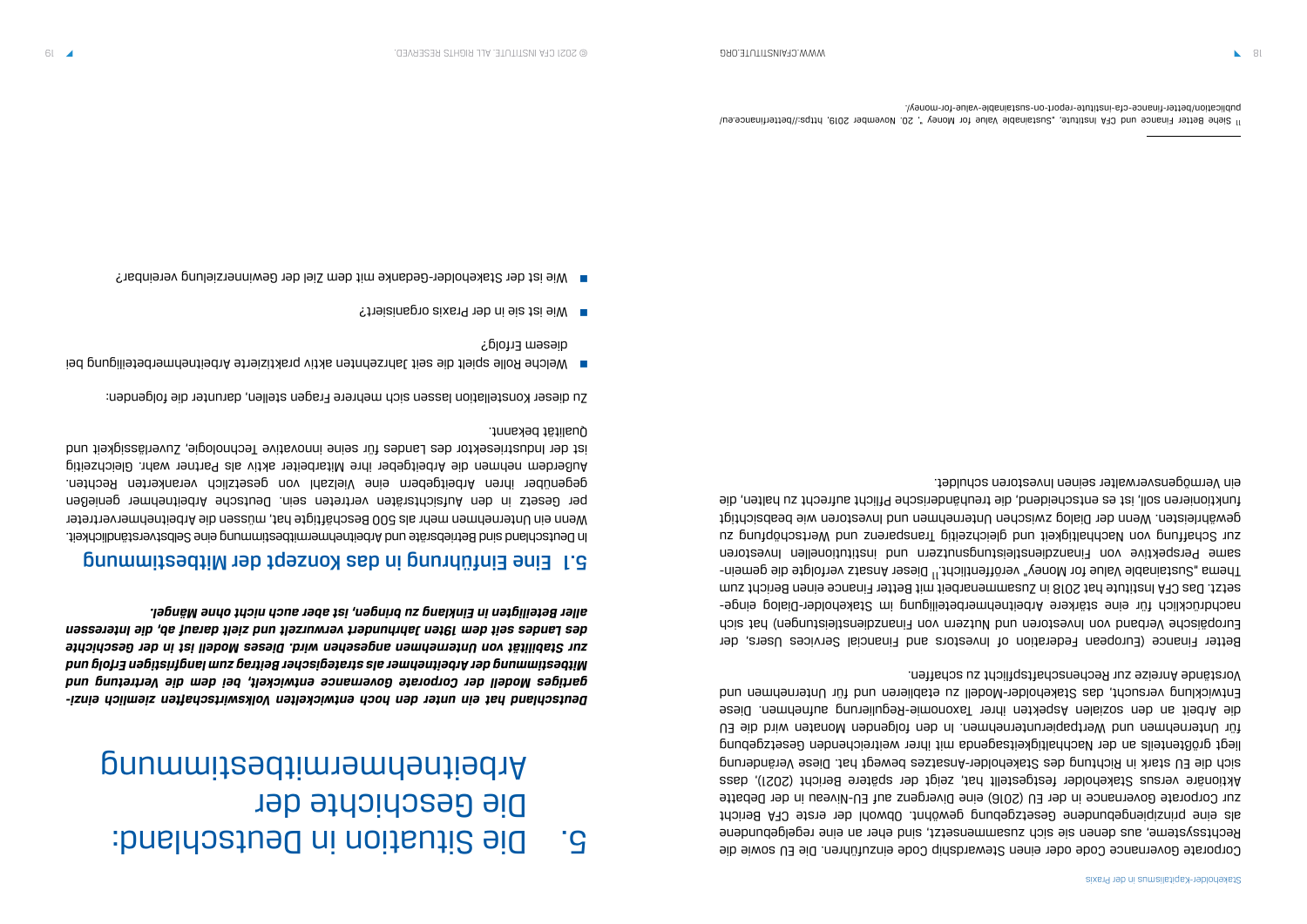Verschiedene Interessensgruppen können an der Ernennung von Vorstandsmitgliedern ■

- Transparenz und Offenlegung können eine untergeordnete Rolle spielen. ■
- beteiligt werden.
- Stakeholdern.

Der Wert verteilt sich auf die Befriedigung der Interessen verschiedener Arten von ■

Da Deutschland bei dieser Forschungsarbeit im Mittelpunkt steht, wird sein Modell im folgenden Abschnitt einer detaillierten Analyse unterzogen. Der deutsche Ansatz beruht weitestgehend auf einem zweistufigen Führungssystem, in dem der Vorstand die Führungsebene repräsentiert und von einem Aufsichtsrat überwacht wird, in dem sowohl - Arbeitnehmer als auch Aktionäre vertreten sind. Die Beteiligung des Betriebsrats ist wes - entlich für die Sicherstellung, dass die Stimme der Arbeitnehmer angemessen berücksi chtigt wird.

Tatsächlich liegt die Verantwortung des Managements in einem solchen System darin, ihre Entscheidungen abzuwägen, indem es die Interessen der Aktionäre, der Beschäftigten und anderen Interessensgruppen berücksichtigt. Wie wir später in diesem Forschungsbericht bei der Auswertung der Interviews mit Führungskräften deutscher Unternehmen feststellen werden, ist die Verbindung zwischen Stakeholder Governance und der lokalen Gemeinschaft von besonderer Bedeutung. Der Stil der Corporate Governance hängt stark von der lokalen Kultur einer besonderen Rechtsprechung oder einer besonderen Region ab. Daher ist es ist es nicht überraschend, dass die Befürworter des deutschen Modells zur Arbeitnehmermitbestimmung im Stakeholder-Modell direkte Vorteile für eine stabile Entwicklung der lokalen Gemeinschaften sehen, die durch eine starke Bindung mit ihrem direkten ökonomischen Ökosystem entstehen.

Bereits im März 2018 wurde in Maßnahme 10 des Aktionsplans der Kommission zur - Finanzierung eines nachhaltigen Wachstums der Bedarf hervorgehoben, eine nach haltige Corporate Governance zu fördern und die Kurzfristigkeit der Kapitalmärkte abzuschwächen.<sup>9</sup> Im Jahr 2020 startete die Kommission ihre Initiative zur nachhaltigen Corporate Governance für 2021, die in den Aktionsplan einer Kreislaufwirtschaft integriert wurde.<sup>10</sup>

- Übermäßiger Fokus des Managements auf kurzfristige Aktionsärsvorteile gegenüber langfristigen Interessen des Unternehmens
- Unangemessene oder unzureichende Einbindung von Nachhaltigkeit in die Unternehmensstrategie durch die Führungskräfte
- Fehlende Harmonisierung der Corporate Governance Praktiken in den EU-Mitgliedstaaten ■
- Unzureichende Berücksichtigung der gesamten Lieferkette bei der Bewertung von sozialen nug ökologischen Vrahmangen under

In Japan hat sich die Corporate Governance im Zusammenhang mit der Verbreitung großer Konzerngruppen entwickelt, die im Zuge der Industrialisierung Japans im 19. Jahrhundert begann. Die großen familienkontrollierten und vertikal integrierten Konzerne mit der Bezeichnung zaibatsu wurden nach dem Zweiten Weltkrieg durch keiretsu ersetzt, aber die Logik der (horizontalen oder vertikalen) Integration sowie der gegenseitigen Kontrollbeziehungen wurde beibehalten. Familienstrukturen wurden durch Aktionäre - ersetzt, während Banken und andere Formen von Finanzinstitutionen weiterhin mächti gen Einfluss auf die Unternehmensführung ausübten. Daher werden die Interessen einer breiteren Gruppe von Stakeholdern (einschließlich Kunden und Lieferanten) durch eine wechselseitige Beteiligung verschiedener Gruppen erreicht. Shirwa und Onuk (2020) $_{\rm g}$ bezeichnen diese Form der Unternehmensführung als "multidirektionale Regulierung." In der Praxis sieht das japanische Modell eine starke Verflechtung zwischen dem Vorstand und den Führungskräften der Unternehmen vor.

## Entwicklungen in der EU 4.3

- Corporate Governance trifft derzeit auf die Bemühungen der EU, sich in der postpande mischen Erholung zu behaupten, während die Union zudem auch die Kapitalmarktunion fertigstellen und die Ziele des European Green Deal (2019) umsetzen möchte. In diesem Kontext sieht die Europäische Kommission einen wichtigen bun bundigen Schritt in der Einführung von Nachhaltigkeitsaspekten als Teil des europäischen Rahmens zur Corporate Governance.

Die Kommission hat die Industrie bezüglich eines möglichen Gesetzesvorschlags für eine Direktive zur nachhaltigen Corporate Governance konsultiert, die im Laufe des Jahres 2021 umgesetzt werden könnte. Die Kommission hat folgende Probleme in dem aktuellen Rechtsrahmen festgestellt:

Daher werden die von der EU geführten Bemühungen unterstützt, die Praktiken zu vereinheitlichen und die Standards anzuheben, die für ein EU-Regelwerk zur Unternehmensführung erwartet werden.

Im Bericht des CFA Institutes zur Corporate Governance und Offenlegung der ESG in der EU (s. Fußnote 4) wurde die Schwierigkeit der EU erörtert, einen britischen

<sup>&</sup>lt;sup>9</sup> Siehe Europäische Rommissional Sustainang Prinsens Sustain of the Action of the Action Plan Plan Financing *Plan Indice* .na-*v*getarte-bewener-eonsnit-eldsnisteus/anoitacilduq/otni/ue.aqorue.oel/i.eqttrl, 810S stäM .8. dtwon0 eldsnisteu2 <sup>10</sup> Siehe Europäische Komaission, *Circular Economy Action Plan*, März 2020, https://ec.europa.eu/euromant/strategy/cir-

cular-economy-action-plan\_en#:~:text=Circular%20economy%20action%20plan.%20The%20European%20Commission%20 . adopted,resources%20and%20will%20create%20sustainable%20growth%20and%20jobs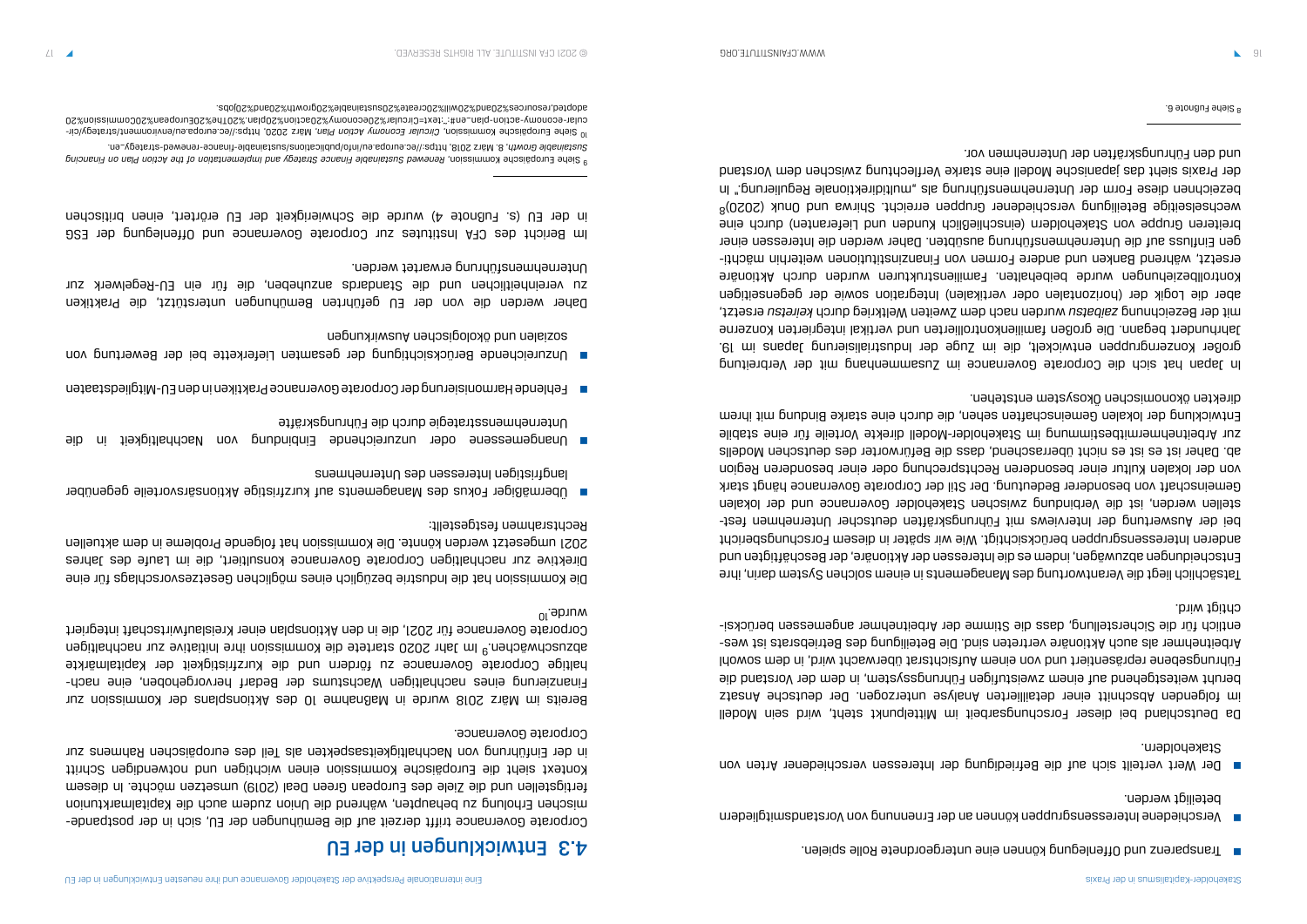Corporate Governance Ansatz in der EU entwickeln könnte. Die Corporate Governance-Strukturen des Vereinigten Königreiches basieren auf Prinzipien im Gegensatz zu Regeln. - Dies liegt teilweise daran, dass das Vereinigte Königreich und Kontinentaleuropa gener ell zwei unterschiedliche Rechtssysteme anwenden: ein Bürgerliches Gesetzbuch im Napoleonischen Stil in der EU und das Common Law (mit zugrundeliegendem Case Law) im Vereinigten Königreich. Diese Systeme führten mithin auch zu unterschiedlichen Corporate Governance Ansätzen. Ihre Unterscheidung könnte eine Rolle dahingehend spielen, wie die EU ihr eigenes Modell bestimmt.

Der "Stewardship Code" (Verwaltungskodex), der ebenfalls vom FRC herausgegeben 2. wurde und Teil des britischen Gesellschaftsrechts ist, gilt für institutionelle Investoren, Vermögensverwalter und Finanzdienstleister. Es handelt sich um einen freiwilligen und nicht verbindlichen Kodex, der eine Reihe von "Apply-and-explain"-Prinzipien enthält, die darauf ausgelegt sind, eine Bindung zwischen dem Aktionären und dem

Die zwei Kernelemente des Vereinigten Königreiches lauten wie folgt:

Der britische Corporate Governance Code, herausgegeben vom Financial Reporting 1. Council (FRC), der Aufsichtsbehörde für Wirtschaftsprüfer, Buchhalter und Aktuare. Er ist Teil des weitläufigen britischen Gesellschaftsrecht und bestimmt die Prinzipien der guten Unternehmensführung nach dem "Comply-or-Explain"-Grundsatzes für Unternehmen, die an der Londoner Börse gelistet sind. Das Kotierungsreglement hat rechtliche Befugnisse als Teil des Financial Services and Markets Act 2000 (FSMA). Es wurde seit dem Cadbury Bericht von 1992 mehrfach verbessert. Im Wesentlichen untersucht der Kodex das Machtgleichgewicht zwischen den Vorständen und der

- Hauptversammlung der Aktionäre.
- Management herzustellen.

Grundsatz 1 des Codes besagt darüber pinsner "Sept" istes bur darüberzeugunger "das "das " Strategien und Kultur eine Stewardship ermöglichen, die langfristige Werte für die Kunden und Begünstigten schafft, welches zu nachhaltigen Vorteilen für die Wirtschaft, die Umwelt und die Gesellschaft führt."

- Sowohl der Corporate Governance Code als auch der Stewardship Code haben sich weit erentwickelt, um die ESG-Entwicklungen zu berücksichtigen. Ziel war es, das Management durch Einbindung der Arbeitnehmer und anderen Interessensgruppen in der Governance- - Struktur zu ermutigen, sich auf eine langfristige Wertschöpfung und gesellschaftli che Mehrwerte zu konzentrieren. Diese Entwicklungen waren teilweise das Ergebnis der Empfehlungen, die Professor John Kay 2012 im Rahmen einer von der britischen Regierung in Auftrag gegebenen Studie über Kontroll- und Rechenschaftsmechanismen der britischen Kapitalmärkte herausgegeben hat.7 Die erste Empfehlung schlug vor, dass der Stewardship Code eine "weitreichendere Form von Stewardship" beinhalten soll, um auch strategische Fragen aufzunehmen.

- Die Eigentumsverhältnisse konzentrieren sich auf große Unternehmen, darunter Banken und Familienstrukturen.
- Die Stimmrechte sind stark ausgeprägt. ■
- Das Modell konzentriert sich auf Konfliktlösung und inhärente Zusammenarbeit. ■
- Das Modell beruht auf der vertikalen oder horizontalen Integration einer Reihe von zusammenhängenden Unternehmen in Form von Mischkonzernen.

Über den britischen Corporate Governance Code 2018 sagt der FRC:

"Der FRC hat 2018 den UK Corporate Governance Code veröffentlicht, der die Beziehungen zuischen Unternehmen, Aktionären und Interessensgruppen zum Herzstück eines langfristigen, nachhaltigen Wachstums im Vereinigten Königreich erklärt hat. Dieser Kodex legt den Schwerpunkt auf eine starke enge Beziehung der Unternehmen zu den wichtigsten Stakeholdern, um so Vertrauen zu gewinnen."

Insbesondere Abschnitt 1 über Vorstandsführung und Unternehmenszweck besagt, dass der Vorstand "sicherstellen sollte, dass die Personalpolitik und -praktiken mit den Wertvorstellungen des Unternehmens geiner und seinen laugfriehmen und erzeigen, nachhaltigen Erfolg unterstützen. Die Beschäftigten sollten in der Lage sein, jegliche Art von Bedenken einzubringen." Es ist jedoch zu beachten, dass der Companies Act 2006 keine Stimmabgabe der Mitarbeiter bei Hauptversammlungen vorschreibt, im Gegensatz zu den Bestimmungen, die derzeit in einer Reihe von EU-Mitgliedstaaten gelten.

- Die Einleitung des UK Stewardship Codes 2020 beschreibt, dass "Stewardship die verant wortliche Allokation, das Management und die Beaufsichtigung über das Kapital darstellt, um langfristige Werte für die Kunden und Begünstigten zu schaffen, was letzten Endes zu nachhaltigen Vorteilen für die Wirtschaft, die Umwelt und die Gesellschaft führt".

### Das Stakeholder-Modell 4.2

Wie in den zwei untersuchten Forschungsarbeiten erläutert, wird das Stakeholder-Modell in unterschiedlichen Formen in Kontinentaleuropa und Japan angewandt.

Das Stakeholder-Modell wird als kooperativ beschrieben und beinhaltet folgende Charakteristika:

<sup>7</sup> Siehe Professor John Kay, "The Kay Review of UK Equity Markets and Long-Term Decision Making", Abschlussbericht, The kay Review, Juli 2012, [https://assets.publishing.service.gov.uk/government/uploads/system/uploads/attachment\\_data/](https://assets.publishing.service.gov.uk/government/uploads/system/uploads/attachment_data/file/253454/bis-12-917-kay-review-of-equity-markets-final-report.pdf) . [file/253454/bis-12-917-kay-review-of-equity-markets-final-report.pdf](https://assets.publishing.service.gov.uk/government/uploads/system/uploads/attachment_data/file/253454/bis-12-917-kay-review-of-equity-markets-final-report.pdf)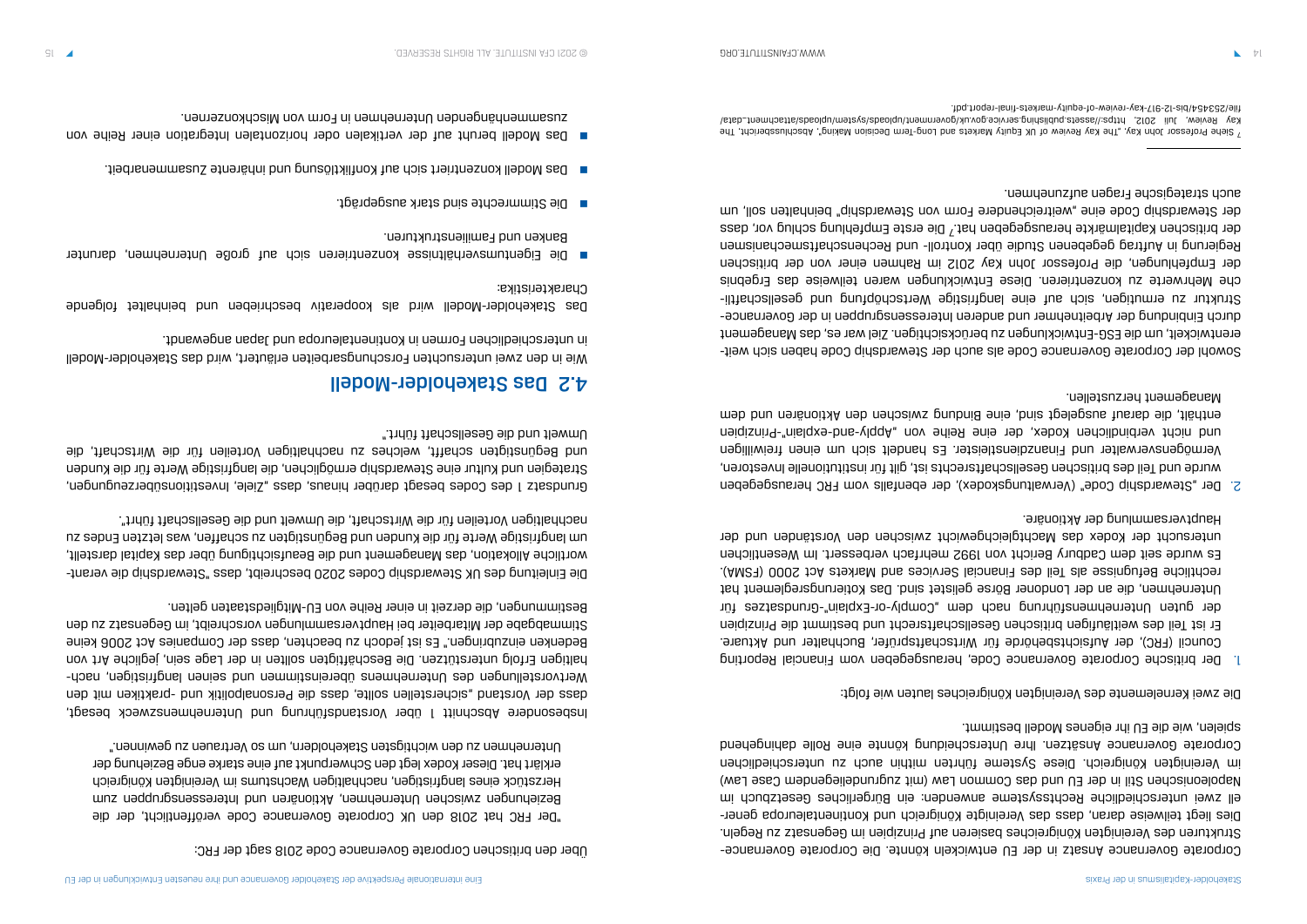# Eine internationale Perspektive 4. der Stakeholder Governance und ihre neuesten Entwicklungen in der EU

*Corporate Governance befindet sich heute möglicherweise an einem Wendepunkt ihrer Geschichte. Rechtliche und politische Entwicklungen zielen darauf ab, den Umfang der Corporate Governance auszuweiten und damit eine größere Gruppe von Stakeholdern zu integrieren. Die Kernfrage ist hierbei, wie man die Interessen der Aktionäre mit denen anderer Stakeholder im Einklang bringen kann.*

Die konzeptionellen Theorien hinter den Corporate Governance Mechanismen und wie man diese in der Praxis umsetzt, sind weltweit in unterschiedlichen Ausgestaltungen aufgetreten.

- Neben dem Bericht von Allen, Carletti und Marquez aus dem Jahr 2014 haben wir eine weit ere bemerkenswerte Studie herangezogen, die 2020 von Forschern der Yeditepe University of Istanbul (Türkei) veröffentlicht wurde und sich mit den regionalen Unterschieden der Corporate Governance beschäftligt.<sup>6</sup> Eine interessante Schlussfolgerung der Autoren ist, dass Praktiken der regionalen Corporate Governance in lokalen ökonomischen, rechtlichen, kulturellen und politischen Rahmen verwurzelt sind. Mit anderen Worten hat die Umgebung und die Gemeinschaft, in der Corporate Governance Grundsätze entwickelt werden, einen Einfluss auf ihre Ausprägung. Diese von den Autoren aufgestellte These besagt, dass die regionalen Unterschiede, die maßgeblich kultureller Natur sind, zu Schwierigkeiten beim internationalen Abgleich dieser Corporate Governance Grundsätze führen würden. Daher werden Länder und Regionen vielleicht weiterhin ihren eigenen Führungsstil entwickeln, der sich auf lokale Bedürfnisse und Erwartungen gründet. Diese Schlussfolgerung deckt sich im Wesentlichen mit unserer eigenen Studie zu den deutschen Betriebsräten.

In unserer Studie werden zwei zentrale Corporate Governance Modelle berücksichtigt: das Shareholder- und das Stakeholder-Modell.

### Das Shareholder-Modell 4.1

Die beiden von uns analysierten Forschungsarbeiten zeigen, dass das Shareholder-Modell in angelsächsischen Ländern wie den Vereinigten Staaten, dem Vereinigten Königreich, Australien, Kanada und Neuseeland angewandt wird.

Das Shareholder-Modell wird als marktorientiert beschrieben und hat folgende Charakteristika:

- Die Eigentümerstruktur wird unter großen institutionellen Investoren verteilt und von diesen dominiert.
- Das Interesse der Aktionäre ist die Priorität und treibende Kraft der Corporate Governance.
- Der Schutz der Rechte von kleineren Aktionären wird unterstützt. ■
- Die Kommunikation zwischen dem Unternehmen und dem Markt erfolgt auf der Grundlage der Vorschriften über die Offenlegung und Transparenz von Unternehmen.
- Das Verhalten des Unternehmens wird durch den Einfluss der Kapitalmärkte beein flusst und bestimmt.
- Die Kontrolle durch die Aktionäre bestimmt die Dynamik des Principal-Agent- Verhältnisses zwischen den Aktionären und dem Management.

- In den Vereinigten Staaten zielen die meisten der kürzlich durch den 2002 in Kraft get retene Sarbanes-Oxley Act (SOX) eingeführten Veränderungen darauf ab, endemische Interessenskonflikte und den Unabhängigkeitsverlust der Vorstandsmitglieder zu lösen. In den frühen 2000er Jahre legten eine Serie von Unternehmensskandalen und Konkursen (z.B. Enron, Tyco, Global Crossing, Halliburton, AOL Time Warner, WorldCom) offen, dass Unzulänglichkeiten in der Unternehmensführung ein unausgewogenes Principal-Agent-Verhältnis zu Gunsten des Managements zur Folge haben können.

SOX bestimmte die strafrechtliche Verantwortlichkeit von Unternehmensleitung und Wirtschaftsprüfungsgesellschaften, die für die Bestätigung der Jahresabschlüsse verantwortlich sind. Er setzte die hohe Bedeutung interner Kontrollen durch und stärkte die Rolle des Prüfungsausschusses. Außerdem verlangte er, dass eine Mehrheit der Geschäftsführer unter bestimmten Vorgaben unabhängig wird.

Einen interessanten Unterschied stellt man beim Modell des Vereinigten Königreiches fest. Da das Vereinigte Königreich keinen direkten Einfluss mehr auf die Politik der Europäischen Union ausübt, ist dieser Unterschied von Bedeutung, wenn man bedenkt, wie sich der

 $^6$  Siehe Hassan Apmed Shirwa pund Murat Onuk, 'Anub Sueus Models and the Possibility of Future Convergence  $^4$ Journal of Corporate Governance Research, 8. September 2021, [http://www.macrothink.org/journal/index.php/jcgr/article/](http://www.macrothink.org/journal/index.php/jcgr/article/view/17057) . [view/17057](http://www.macrothink.org/journal/index.php/jcgr/article/view/17057)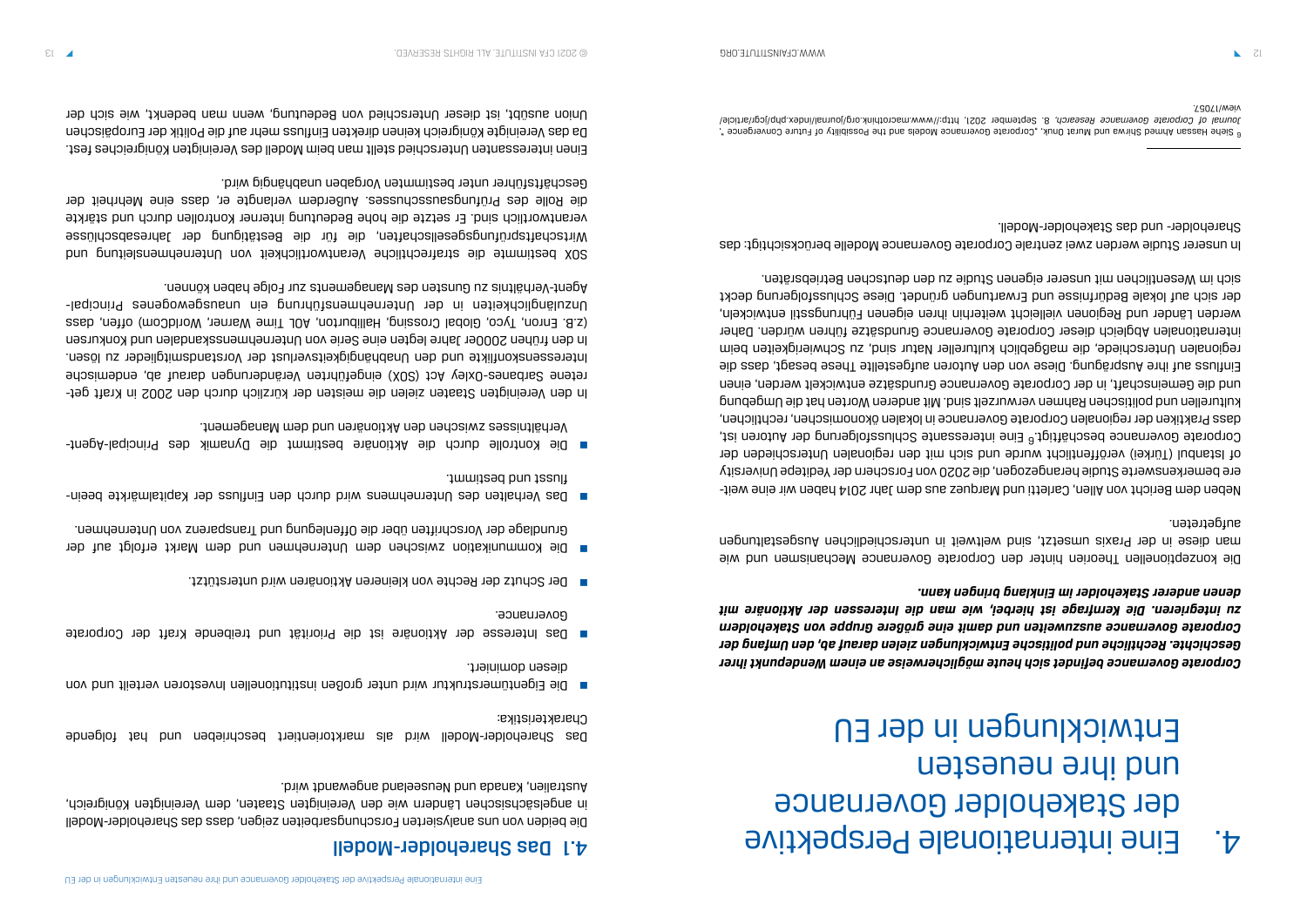dass Corporate Governance den entscheidenden Faktor zur qualitativen Darlegung ihres gesellschaftlichen Engagements darstellt.

Die zweite Studie konzentrierte sich auf die letztere Feststellung. Sie wurde im Januar 2021 veröffentlicht4 und ist das Ergebnis einer Serie von Workshops, die mit Praktikern der Investmentindustrie durchgeführt wurde. Ziel war es, die Veränderungen an den - Corporate Governance-Praktiken zu messen, die in den letzten Jahren durch die ver schiedenen regulativen Maßnahmen der EU hinsichtlich nachhaltiger Finanzierung und Offenlegung eingeführt wurden. Der Bericht untersucht den Anstieg nachhaltiger Corporate Governance sowie die gemeinsame Ausrichtung der Aktionäre und anderer Interessensgruppen hinsichtlich langfristiger Ziele. Ein wesentlicher Aspekt, der weiterhin die Diskussionen anregen wird, ist der der internationalen Lieferketten und der Kontrollen, - die dazu ausgeübt werden können. Die EU versucht, nachhaltige Prozesse in der indus triellen Wertschöpfungskette zu errichten, was ein sehr komplexes Bestreben ist.

ln einer Studie aus Februar 2014 im Review of Finance analysierten Franklin Allen, Elena Carletti und Robert Marquez<sup>5</sup> die regionalen Unterschiede, die in den Zielen der Corporate Governance lagen. Sie bieten die folgende mögliche Definition der Stakeholder Governance:

Wir stehen nun der Frage gegenüber, ob der Stakeholder-Kapitalismus mit dem Aktionärskapitalismus vereinbar ist – im Speziellen wenn es um langfristige Ziele von Unternehmen geht.

"[In Hinblick auf Antworten aus bestimmten Rechtsordnungen] sind Kontinuität und der Erhalt von Arbeitsplätzen wichtige Anliegen. In vielen Ländern haben daher das Rechtssystem und die gesellschaftlichen Konventionen gemeinsame Ziele, wenn es darum geht, weitere Parteien außer den Aktionären in die Entscheidungsfungsbiosesse der Unternehmen zu integrieren Besonders Arbeitnehmer werden als wichtige Interessensgruppe eines Unternehmens gesehen, mit dem Ziel den Fortbestand von Arbeitsplätzen zu ermöglichen.

[…]

Hauptsächlich geht es darum, dass Stakeholder-Unternehmen die Auswirkungen - ihres Handelns auch auf andere Interessensgruppen als nur die Aktionäre verin nerlichen. Hierdurch befassen sie sich mehr mit den nicht-monetären Vorteilen, die die Aktionäre verlieren würden, wenn das Unternehmen nicht überlebt. Als Konsequenz beschäftigen sich die Stakeholder-Unternehmen eher damit, einen

<sup>4</sup> Siehe CFA Institute. Oorporate Governance and ESG Disclosure in the EU, Januar 2021, https://www.cfainstitute.org// .

Konkurs zu vermeiden, da ihre Stakeholder dadurch ihre Vorteile nicht mehr genießen können."

Diese konzeptionelle Definition von Stakeholder Governance diente dem CFA Institute als Grundlage für die Erstellung der vorliegenden Studie. Dank der CFA Society Germany - und der Kompetenz ihrer Mitglieder wird gezeigt, wie Deutschland das Konzept nach haltiger Corporate Governance und Stakeholder-Kapitalismus durch seine Gesetze über Arbeitnehmermitbestimmung in die Praxis umsetzt.

Das nächste Kapitel zeigt eine kurze Übersicht, wie die unterschiedlichen Regionen der Welt Stakeholder Governance verstehen und anwenden. Kapitel 5 beinhaltet eine detaillierte Analyse der Geschichte der Arbeitnehmermitbestimmung in Deutschland. Schließlich umfasst Kapitel 6 Interviews mit Führungskräften deutscher Unternehmen, indem sie über ihre Erfahrungen hinsichtlich der Arbeitnehmermitbestimmung berichten.

Der Fokus der Interviews befasste sich mit:

- der Auswirkung der Arbeitnehmermitbestimmung auf die Abläufe und Effizienz der Unternehmen
- der Auswirkung auf die Wettbewerbsfähigkeit ■
- der Auswirkung auf die Mitarbeiterbindung ■
- den Strategien zur Konfliktlösung ■
- dem Einfluss der Arbeitnehmer auf Managemententscheidungen ■
- der Notwendigkeit von gesetzlichen Regelungen ■
- der Interaktion mit der Community ■
- der Vereinbarkeit der Stakeholder Governance mit den Zielen der Gewinnerzielung ■

<sup>.</sup> [policy-positions/corporate-governance-and-ESG-disclosure-EU](https://www.cfainstitute.org/advocacy/policy-positions/corporate-governance-and-ESG-disclosure-EU) <sup>5</sup> Siehe Franklin Allen, Elena Carletti und Robert Marquez, Stakeholder Governance, Competition and Firm Value, CESIFO Working Paper No. 4652, Februar 2014.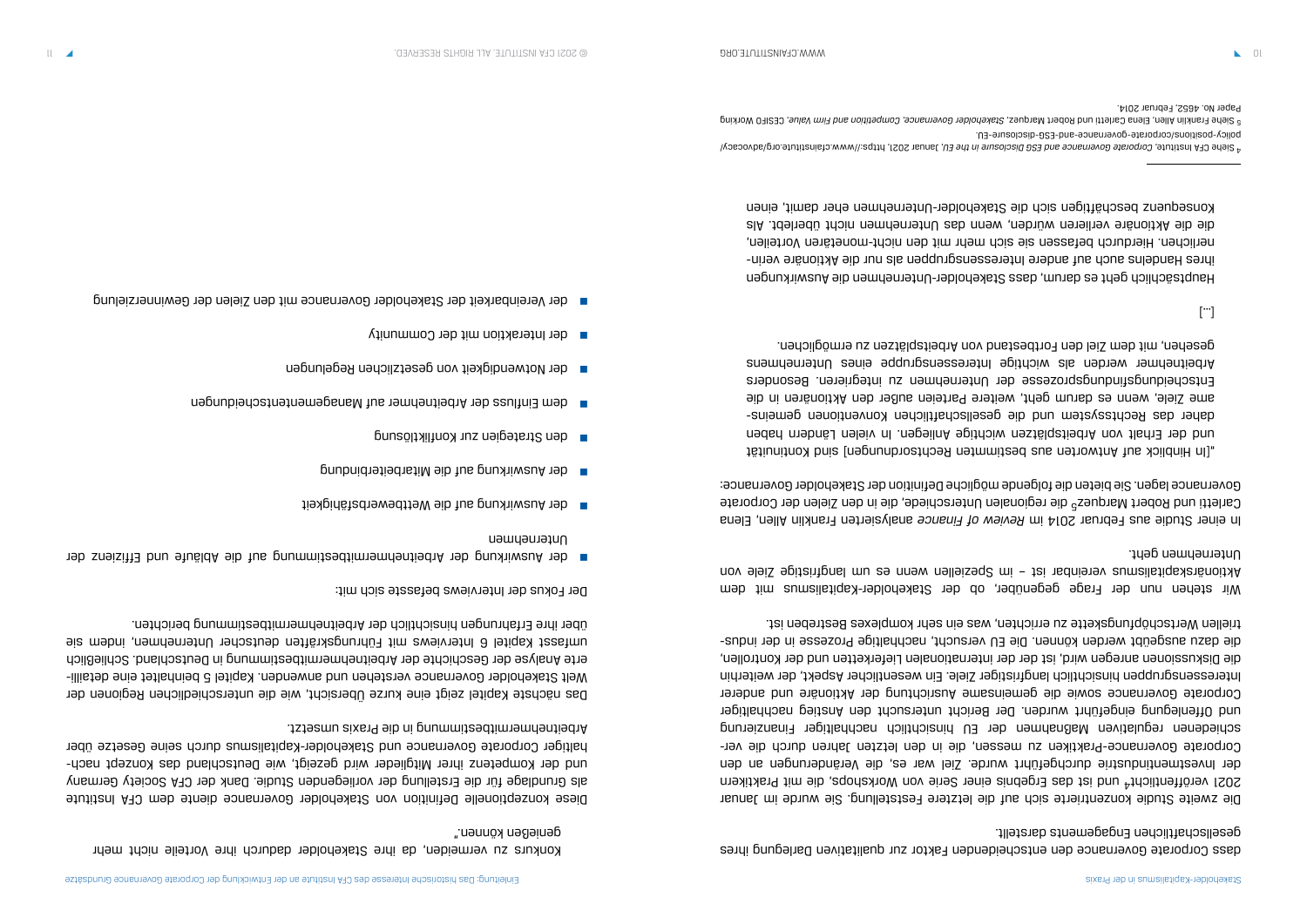# Einleitung: Das historische 3. Interesse des CFA Institute an der Entwicklung der Corporate Governance Grundsätze

*Die Arbeit des CFA Institute im Bereich Corporate Governance beruht auf der Überzeugung, dass das Principal-Agent-Verhältnis derart geregelt werden sollte, dass die Interessen aller Parteien im Einklang gebracht werden können.*

Das CFA Institute hat 2005 die erste Ausgabe des Corporate Governance Manual (Handbuch zur *Durehmensisualgebracht: Gleichzeitig wurde das bis dahin bis dahin bis dahin bis dahin bis dahin* weniger beachete Thema auch im CFA® Programm integriert. Die dritte Ausgabe des Handbuches wurde 2018 veröffentlicht.<sup>1</sup> Darin wird Corporate Governance wie folgt definiert:

Obwohl sich das Konzept der Corporate Governance in modernem Sinne als Regeln zur - Unternehmensführung bis zu den Vereinigten Staaten der 1970er Jahre zurückverfol gen lässt, war sie bis in die frühen Jahre des 21. Jahrhunderts kein Hauptanliegen der Investmentanalyse.

"Corporate Governance ist das System interner Kontrollen und Abläufe, durch die die einzelnen Unternehmen verwaltet werden. Sie stellt den Rahmen zur Definition - von Rechten, Rollen und Verantwortlichkeiten von verschiedenen Gruppen – ein schließlich Management, Vorstand, kontrollberechtigter Gesellschafter sowie kleinerer nicht-kontrollberechtigter Gesellschafter innerhalb einer Organisation. Im Kern ist Corporate Governance die Vereinbarung von Kontrollen, Ausgleich und Anreizen, die ein Unternehmen benötigt, um die gegensätzlichen Interessen der - Mitglieder, der externen Anteilseignern und weiterer Interessensgruppen zu min imieren und zu verwalten. Sie soll verhindern, dass eine Gruppe die Cashflows und Vermögenswerte einer oder mehrerer Gruppen enteignet und hat zudem den Zweck, eine Struktur für eine langfristige Lebensfähigkeit des Unternehmens sicherzustellen."

- Diese Definition berücksichtigt auch die Verknüpfung der beiden sich kürzlich entwickel ten Bereiche des ESG, nämlich das S für sozial und das E für environment (Umwelt). Mit anderen Worten wird das traditionelle Modell zur Corporate Governance, das sich auf die - Vorrangstellung der Interessen von Aktionären konzentriert, möglicherweise in ein neu - eres Stakeholder-Modell übergehen. Dieses neuere Modell stellt sich als ein komplexe res Werk von Regeln und Prinzipien dar, mit denen Vorstände und Management auch die Interessen einer breiter gefassten Gesellschaft und Umwelt berücksichtigen sollen.

Das CFA Institute hat zu dieser Thematik zwei Studien herausgegeben und dabei untersucht, wie die Vorgaben der EU schrittweise das Denken und Handeln der Corporate Governance beeinflusst hat. Die erste Studie wurde im August 20163 veröffentlicht und konzentrierte sich auf das Bedürfnis der Vorstände, sich durch bessere Informationen zu stärken. Sie beleuchtete auch die unterschiedlichen Wege, wie Investoren aktiv an der Aufsicht der Unternehmensführung beteiligt werden sollten. Schlussendlich erklärte sie,

Diese Thematik ist in der Europäischen Union an die Entwicklung und Vollendung der Kapitalmarktunion (CMU) geknüpft. Diese wurde 2015 erstmalig von der Hill Commission - vorgeschlagen. Damals führte die Überarbeitung der Richtlinie über Aktionärsrechte zu weit reichenden Diskussionen über die Rolle von Investoren und deren Verpflichtung gegenüber den Unternehmen. Das Europäische Parlament favorisierte eine Ausweitung dieser Verpflichtung auf andere Interessensgruppen: Das Ziel war es, eine längerfristige Perspektive der Corporate Governance zu fördern. Im September 2020 stellte die Kapitalmarktunion 2.0 (CMU revisited2) klar, dass die EU-Kommission der Überzeugung ist, dass der übermäßige Fokus mit ihren kurzfristigen finanziellen Interessen nicht den Zielen der EU entspricht und sie ein langfristiges, nachhaltiges Wirtschaftswachstum fördern möchte.

- Das Ziel des Aktionsplans ist es, die Kapitalmärkte zu ermutigen, den langfristi gen strukturellen Interessen der Union zu dienen. Dies spiegelt auch den Wunsch der EU wider, die schwer zu definierenden Einsparungen versus Investitionen versus Wirtschaftsgleichung durch die Kapitalmarktunion zu lösen. Privatpersonen sollten Zugang zu Investmentlösungen erhalterlösungen rür ihre Altersvorsorgen zu sorgen mug langfristige Sparziele zu erreichen. Parallel dazu ermöglicht dies die Finanzierung der kleinen und mittelgroßen Unternehmen (KMU) in der EU (durch digitale Innovation) sowie den Infrastrukturplan der EU inklusive des Green Deal.

Ein wichtiger Schritt die Ziele der Kapitalmarktunion zu erreichen, ist die Umgestaltung - der Corporate Governance. Vorstände können kurz- und langfristige Ziele besser abwä gen, indem sie Elemente der Nachhaltigkeit in ihrer Gleichung berücksichtigen.

<sup>&</sup>lt;sup>1</sup> Siehe CFA Institute *Deferemence of coemence of Listed Companies: Ein Handbuch für Investoral A. Auflage, September 2018,* . https://www.cfainstitute.org/advocacy/policy-positions/corporate-governance-of-listed-companies-3rd-edition

<sup>&</sup>lt;sup>2</sup> Aiehe Europäische Kommission, Aktionsplan Kapitalmarktunion 2020: Eine Kapitalmarktunion rür Menschen und und [https://ec.europa.eu/info/business-economy-euro/growth-and-investment/capital-markets-union/capital-](https://ec.europa.eu/info/business-economy-euro/growth-and-investment/capital-markets-union/capital-markets-union-2020-action-plan_en) , *Unternehmen* . [markets-union-2020-action-plan\\_en](https://ec.europa.eu/info/business-economy-euro/growth-and-investment/capital-markets-union/capital-markets-union-2020-action-plan_en)

<sup>&</sup>lt;sup>3</sup> Siehe CFA Institute, *Corporate Governance Policy in the European Union: Through an Investor's Lens, an Institute Institution. In www.* . [cfainstitute.org/advocacy/policy-positions/corporate-governance-policy-in-the-european-union](https://www.cfainstitute.org/advocacy/policy-positions/corporate-governance-policy-in-the-european-union)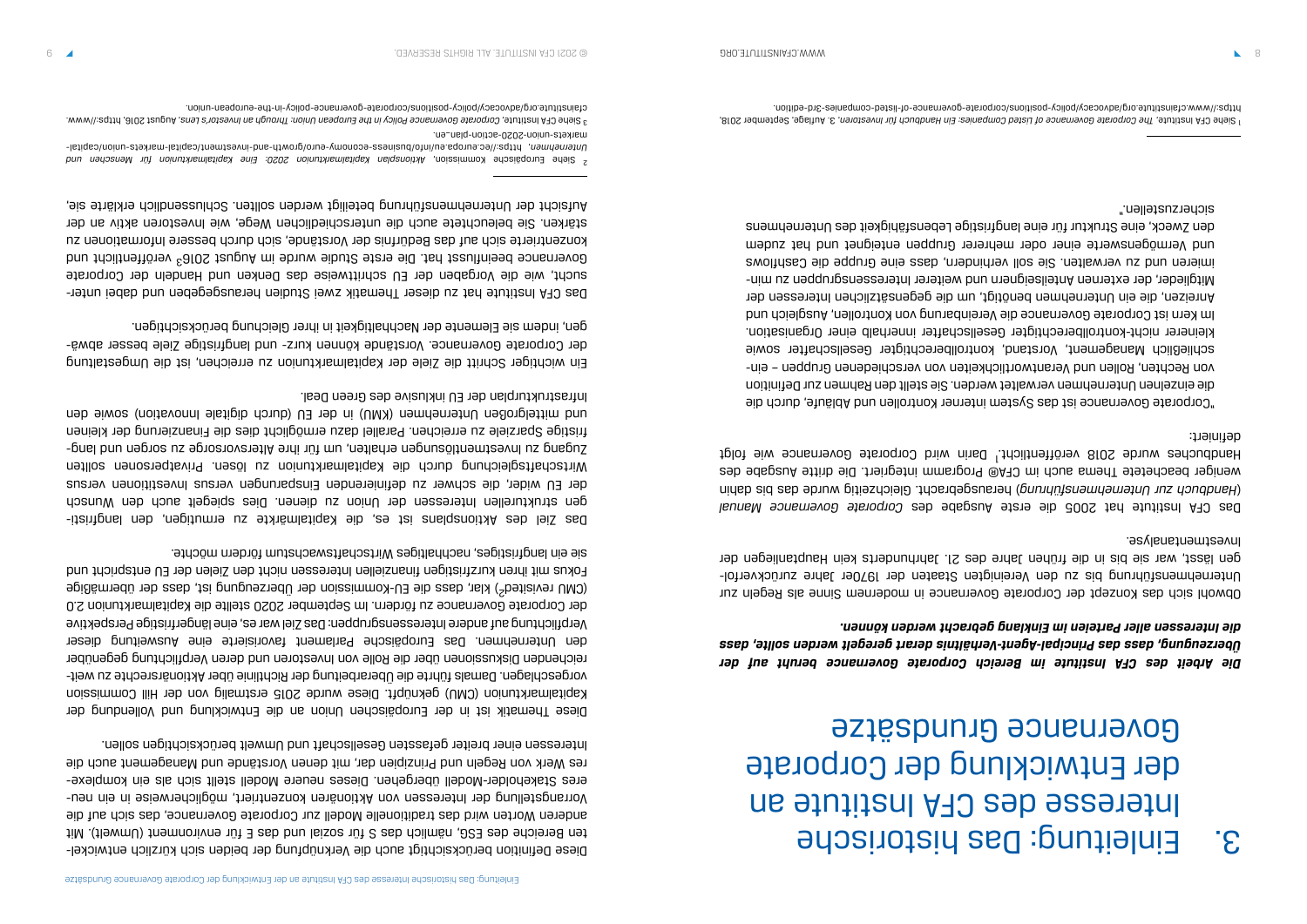Die vorliegende Studie befasst sich mit der Geschichte des Stakeholder-Kapitalismus, wie er in Deutschland seit dem frühen 19. Jahrhundert indie Praxis umgesetzt wird. Wir nähern uns diesem Thema über das Mitbestimmungsrecht von Arbeitnehmern, eine deutsche Besonderheit. Im Laufe der Zeit ist es dadurch in Deutschland gelungen, die Zusammenarbeit zwischen Management und Mitarbeitern schrittweise in seine Corporate Governance-Struktur zum Wohle des Unternehmens zu integrieren.

Zunächst beleuchten wir den Ursprung der Arbeitnehmermitbestimmung in Deutschland und wie diese im Laufe der Jahre die wirtschaftliche Entwicklung der deutschen Industrie geformt hat. Besonderes Augenmerk legen wir auf die Tätigkeit der Betriebsräte in der Praxis. Diese internen Gremien, die in den Unternehmen die Mitarbeiter repräsentieren, spielen eine wichtige Rolle in allen Belangen, die eine direkte Auswirkung auf die Mitarbeiter haben. Sie helfen damit, die Interessen der Aktionäre, des Managements und der Mitarbeiter langfristig aneinander auszurichten.

Dafür ist zunächst zu verstehen, was Betriebsräte genau bewirken. Es stellen sich unter anderem folgende Fragen:

- Haben Betriebsräte Auswirkungen auf die Wettbewerbsfähigkeit und die Mitarbeiterfluktuation?
- Wie tragen sie zur Konfliktlösung bei? ■
- Mieviel Einfluss haben sie wirklich bei der Entscheidungstindung?
- Könnte der Stakeholder-Kapitalismus und das Mitbestimmungsrecht von Angestellten Bevölkerung vor Ort schaffen?

- in einer Welt, die sich vermehrt auf die Internalisierung von Lieferketten zurückbe sinnt, um in Krisenzeiten strategisch unabhängig zu sein, eine stärkere Verbindung zur

Wir bewerten außerdem die parallele Entwicklung von Gewerkschaften in Deutschland, um einen Vergleich zu anderen Ländern zu ziehen. Über allem steht die Frage, ob die finanziellen Interessen der Anteilseigner mit den Interessen anderer Gruppen in Bezug auf die langfristigen Ziele und der Zukunftsfähigkeit der Unternehmen vereinbar sind.

- Wir untersuchen dafür eine Reihe praktischer Fallstudien von Unternehmen aus unter - schiedlichen Sektoren in Deutschland. Die Autoren haben Schlüsselvertreter verschie dener Branchen befragt. Ziel war es, ein praktisches Verständnis zu erlangen, wie die Unternehmensführung durch die Arbeit von Betriebsräten und der Mitbestimmung

# S<sup>.</sup> Kurzfassung

- im Aufsichtsrat ein größeres Interessensspektrum ihrer Stakeholder berücksichti gen kann. Die Integration von Nachhaltigkeitskonzepten in die Corporate Governance stellt durchaus eine Herausforderung für den traditionellen Ansatz der Maximierung von Unternehmenswerten dar. Corporate Governance entwickelt sich weiter und das - CFA Institute möchte das "Wie und Warum" dieser Entwicklungen ergründen. Dafür sol len alternative Ansätze analysiert werden, um zu untersuchen, wie sich der klassische Aktionärsfokus und der Stakeholder-Ansatz einander nähern können.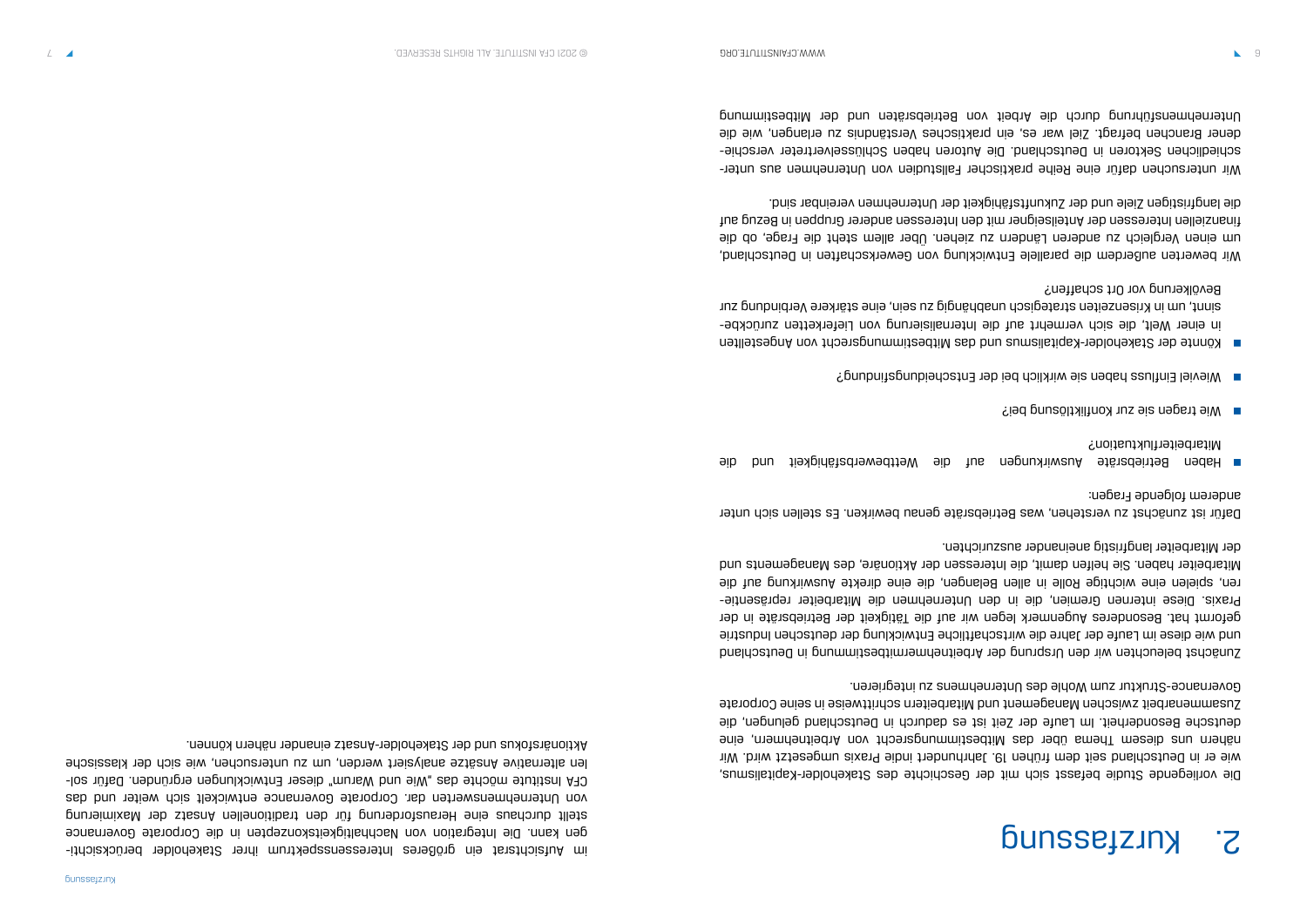# Vorwort 1.

Als vergangenes Jahr das fünfzigjährige Jubiläum von Milton Friedmans berühmtem, in der New York Times erschienenem Essay 'The Social Responsibility of Business Is To Increase Its Profits' "gefeiert" wurde, haben viele Ökonomen seine Ideologie prompt für tot erklärt. Die Wirkung seiner Kernbotschaft – nämlich, dass Manager die moralische Verantwortung haben, immer im langfristig besten Interesse der Aktionäre zu habndeln und nicht im Interesse anderer Stakeholder – war in den USA über viele Jahrzehnte hinweg maßgeblich. Nur wenige andere veröffentlichte Artikel (es handelte sich nicht um eine akademische Abhandlung) hatten einen so starken, langfristigen Einfluss auf Geschäftspraktiken und Unternehmensideologie.

Dennoch ist Friedmans Prämisse, externe Effekte zu ignorieren, in den letzten Jahren stark unter Druck geraten. Grund dafür ist, dass diese enge, aktionärszentrierte Sichtweise, was die Verpflichtungen von Unternehmen angeht, nun als kostspielig für die Gesellschaft angesehen wird.

Die einschneidende Geschichte Deutschlands im 20. Jahrhundert hat letztlich dazu beigetragen, das Stakeholder-Modell zu untermauern. In der Tat engagieren sich viele deutsche Unternehmen weit über das gesetzlich vorgeschriebene Maß hinaus, mit der Überzeugung, dass ein zufriedener Mitarbeiter gut für das Geschäftsergebnis ist und eine langfristige, nachhaltige Form der Rentabilität unterstützt.

Mit dieser Erkenntnis hat es eine grundlegende Verschiebung des aktionärsdominierten Ansatzes hin zu einer Stakeholder-orientierten Fokussierung in der Unternehmensführung - gegeben, die sich auch in der starken Verlagerung hin zu ESG-Investitionen widerspie - gelt. Auch wenn dies ein neues Phänomen zu sein scheint, unterstützen viele kontinen taleuropäische und asiatische Länder schon seit langem den Stakeholder-orientierten Ansatz. Dieser geht davon aus, dass das Unternehmen den Zweck hat, die Interessen seiner Stakeholder zu fördern – nicht allein der Aktionäre, sondern auch der Mitarbeiter, Lieferanten, Gläubiger oder anderer Interessensgruppen.

In Deutschland herrscht eine besonders lange und erfolgreiche Tradition der Einbeziehung von Mitarbeiterinteressen in das unternehmerische Handeln. Dieses Engagement ist nicht einfach auf den guten Willen des Managements zurückzuführen, sondern ist seit über einem Jahrhundert im deutschen Recht durch das Konzept der Arbeitnehmermitbestimmung im Aufsichtsrat und die direkte Vertretung der Arbeitnehmer durch Betriebsräte verankert.

- Auch die CFA Society Germany feierte im vergangenen Jahr ein Jubiläum: ihr zwanzigjäh riges Bestehen. Unsere Society erfreut sich seit jeher eines regen, ehrenamtlichen

Engagements ihrer Mitglieder. Eine ihrer großen Stärken liegt in der hohen fachlichen Investmentexpertise ihrer ständig wachsenden Mitgliederschaft. In der Vergangenheit hatte die Society deshalb bereits mehrfach die Möglichkeit, mit ihrem Mutterverband, dem CFA Institute, an verschiedenen Studien zu arbeiten. Wir freuen uns sehr, dass auch bei diesem Thema, welches für uns von gemeinsamem Interesse ist, wieder die Möglichkeit besteht, mit dem CFA Institute die Kräfte zu bündeln.

Diese Studie spiegelt somit das außerordentliche Engagement und die Fachkenntnisse eines Teils unserer Mitglieder wider, insbesondere von Martina Bahl, und die starke und engagierte Unterstützung der Mitarbeiter des CFA Institute, insbesondere Olivier Fines und Josina Kamerling.

Ich wünsche Ihnen viel Spaß bei der Lektüre!

Susan Spinner, CEO, CFA Society Germany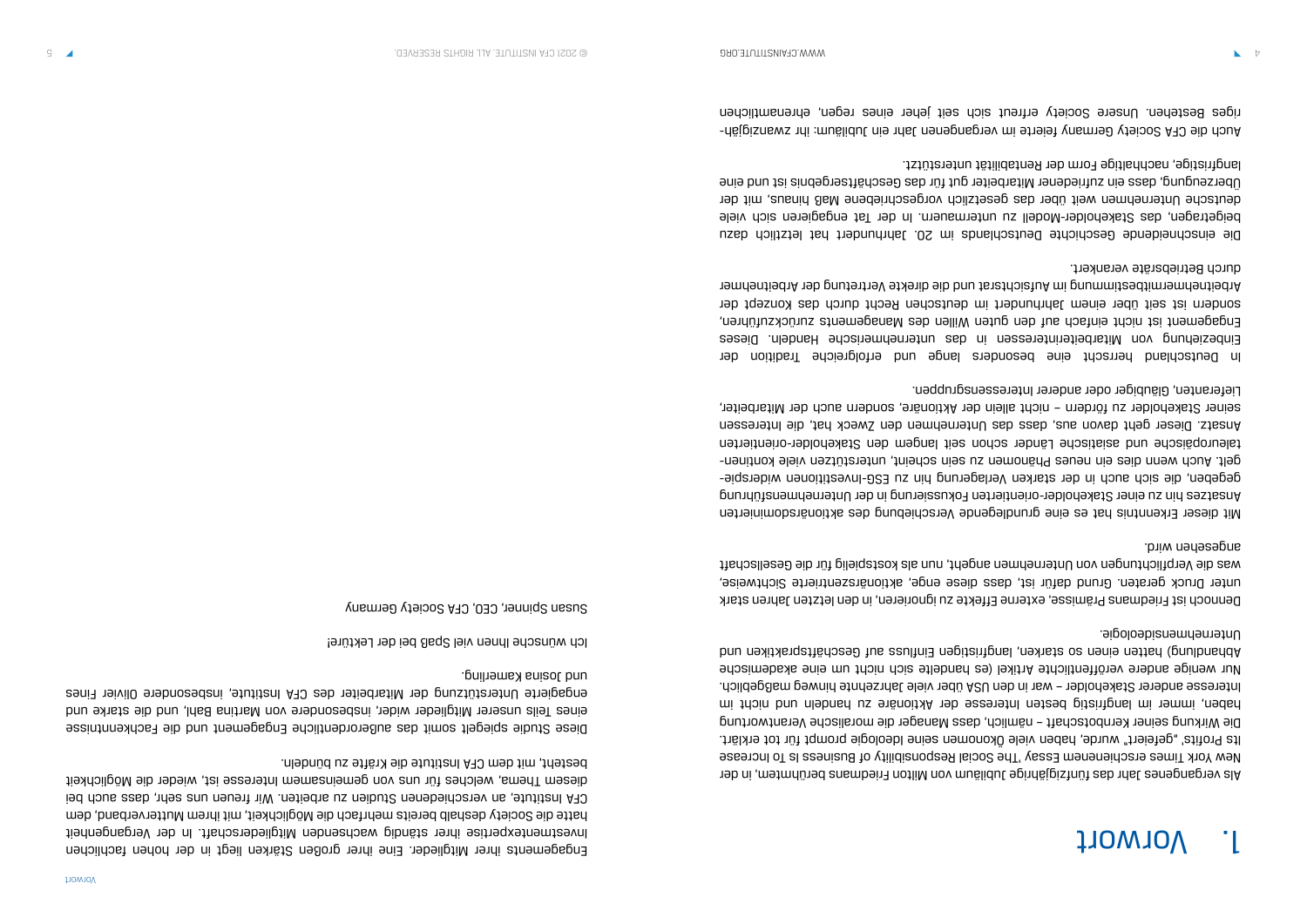# **Inhaltsverzeichnis**

- 58 Vorwort 1.
- 5<sup>.</sup> Kurztassung
- 3. Einleitung: Das historische Interesse des der Entwicklung der Corporate Governan
- Eine internationale Perspektive der Stakeholder Governance 4. of ihre neuesten Entwicklungen in der
- 67 Das Shareholder-Modell 4.1
- 4.2 Das Stakeholder-Modell
- 4.3 Entwicklungen in der EU
- 5. Die Situation in Deutschland: Die Geschi
- 5.1 Eine Einführung in das Konzept der l
- 5.2 Entstanden aus Krisen und Unzufrie
- 77 Die Rolle der Betriebsräte 5.3
- 5.4 Welchen Nutzen Arbeitgeber von Be
- 5.5 Arbeitnehmervertreter in Aufsichtsräten
- 81 Gewerkschaften in Deutschland 5.6
- 8. Fallstudien: Spezifische deutsche Unteri
- 113 Fazit und Perspektiven . 7

Mitglied der CFA Society Germany Advocacy Committee Frankfurt am Main

Susan Spinner, CFA Geschäftsführende Vorstandsvorsitzende CFA Society Germany Frankfurt am Main

# Stakeholder-Kapitalismus in der Praxis

### Betriebsräte und Mitbestimmung in Deutschland im Fokus

### December 2021

Das CFA Institute und die CFA Society Germany untersuchen in diesem gemeinsamen Projekt, wie der Stakeholder-Kapitalismus in Deutschland durch das Konzept der Arbeitnehmermitbestimmung umgesetzt wird. Der Bericht enthält insbesondere eine Reihe von Interviews, in denen die Befragten gebeten wurden, die Funktionsweise von Betriebsräten in ihren Unternehmen zu erläutern sowie deren Einfluss auf strategische Eufscµagiongungen zu pezcµiariung.

Für die CFA Society Germany: Martina Bahl, CFA

Für das CFA Institute:

Olivier Fines, CFA Head of Advocacy and Policy Research, EMEA London

Josina Kamerling Head of Regulatory Outreach, EMEA Brüssel

|                                     | εu        |
|-------------------------------------|-----------|
| bnstating meb tus nemden            | b8        |
|                                     | 18        |
| uəje.                               | 6L        |
| nedsn netäradeitts                  | 6L        |
|                                     | LL        |
| thoisnis entwickelt durch Einsicht  | ÞΖ        |
| Mitbestimmung                       | <b>SL</b> |
| pnummite9dtim19md9nti9d1A 19b 9tdpi | <b>SL</b> |
|                                     | LZ        |
|                                     | 69        |
|                                     | <b>L9</b> |
| ΠE,                                 | 99        |
| eholder Governance                  |           |
| əziësbuni9 əɔı<br>ns 9tutitan A70 a | <b>Z9</b> |
|                                     | 09        |